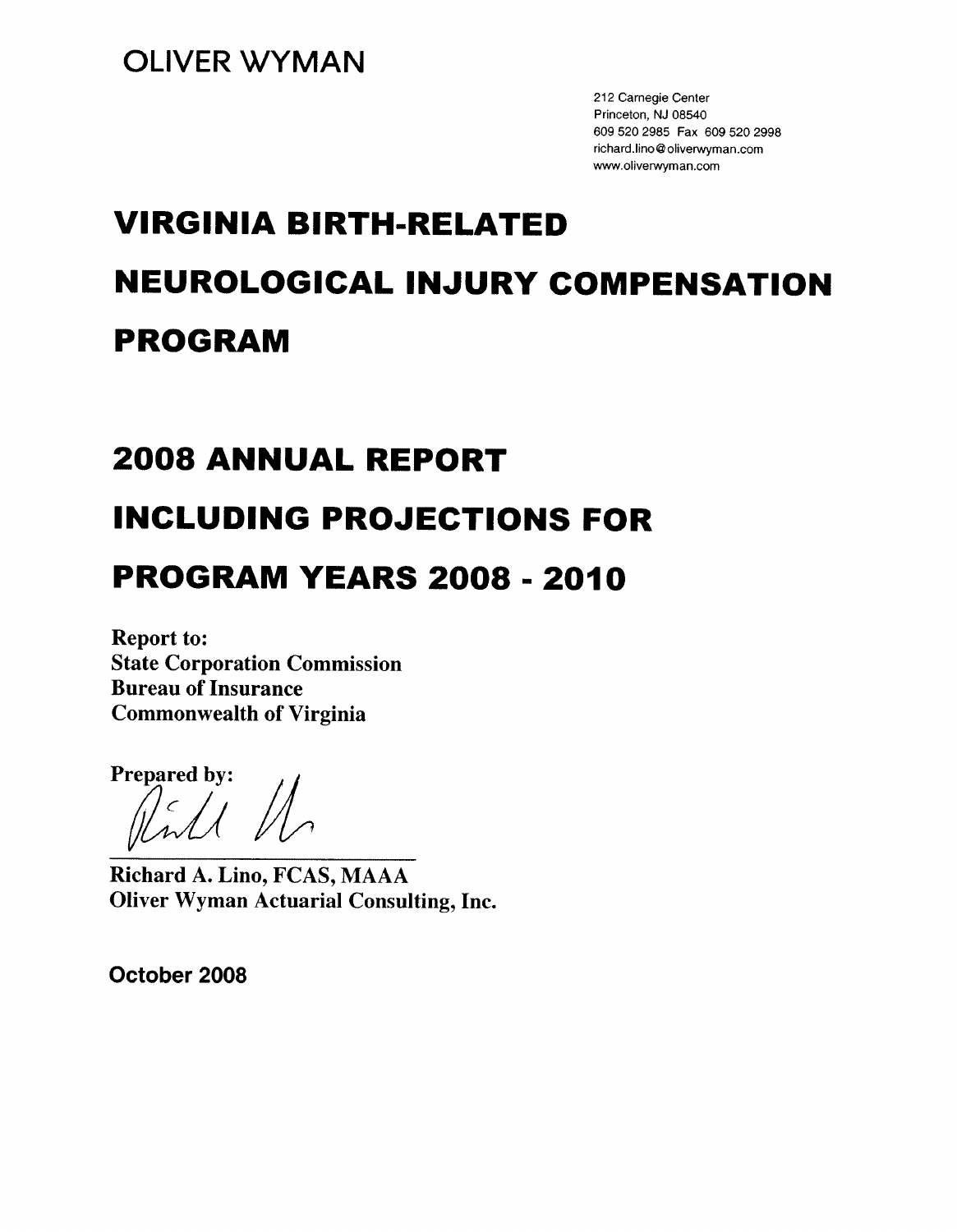**OLIVER WYMAN** 

# VIRGINIA BIRTH-RELATED NEUROLOGICAL INJURY COMPENSATION PROGRAM

## 2008 ANNUAL REPORT

## INCLUDING PROJECTIONS FOR

## PROGRAM YEARS 2008 - 2010

**Report to: State Corporation Commission Bureau of Insurance Commonwealth of Virginia** 

**October 2008** 

Oliver Wyman Actuarial Consulting, Inc. 212 Carnegie Center, 3<sup>rd</sup> Floor Princeton, NJ 08540

609 520 2985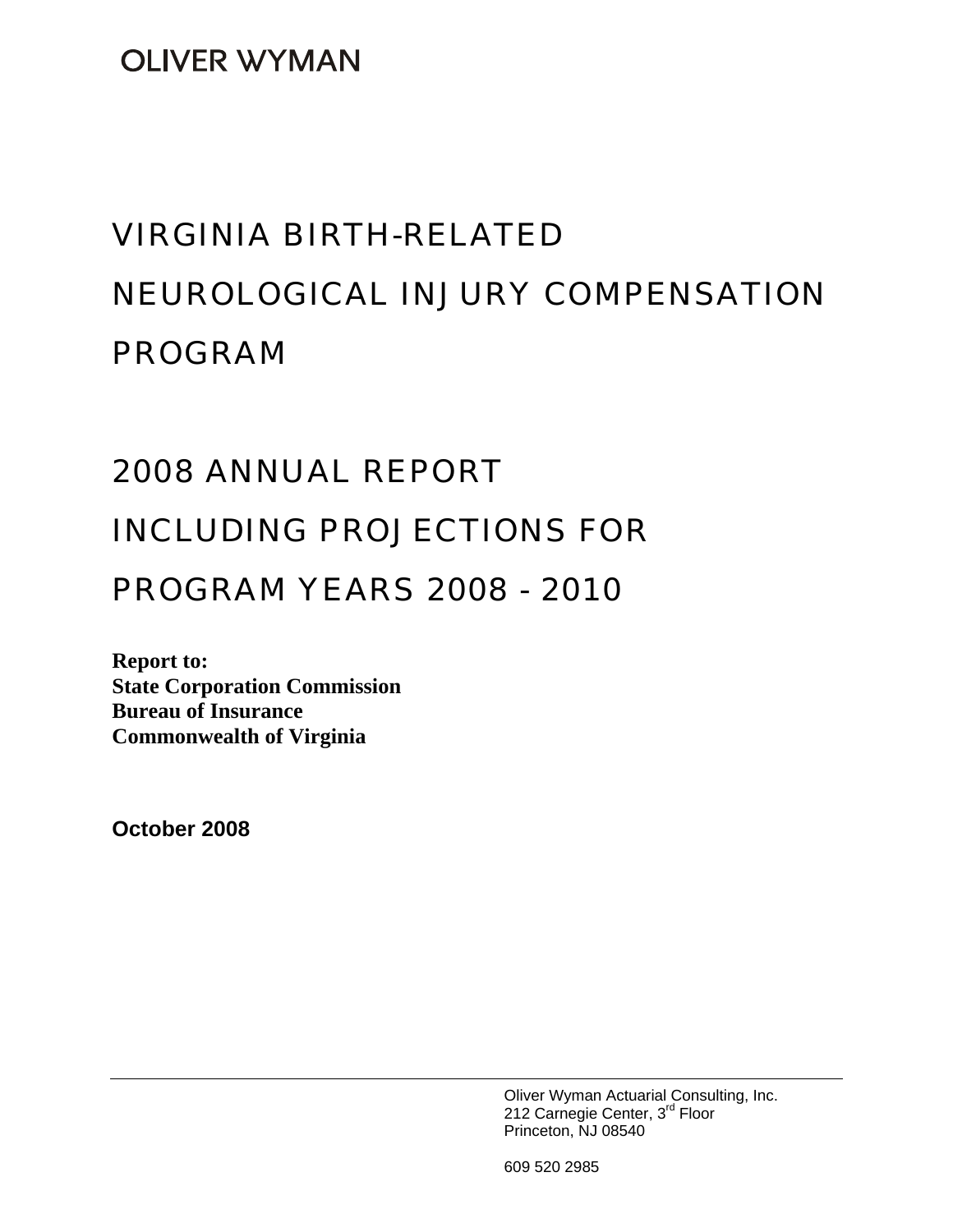## October 2008

## **Contents**

| In surface 35                                                                    |  |
|----------------------------------------------------------------------------------|--|
|                                                                                  |  |
|                                                                                  |  |
|                                                                                  |  |
|                                                                                  |  |
|                                                                                  |  |
|                                                                                  |  |
|                                                                                  |  |
|                                                                                  |  |
|                                                                                  |  |
|                                                                                  |  |
|                                                                                  |  |
|                                                                                  |  |
|                                                                                  |  |
|                                                                                  |  |
|                                                                                  |  |
|                                                                                  |  |
|                                                                                  |  |
| Change in Method for Estimating Future Costs of Group B and Group C Claimants 58 |  |
|                                                                                  |  |
|                                                                                  |  |

Oliver Wyman Actuarial Consulting, Inc.

**State Corporation Commission** Bureau of Insurance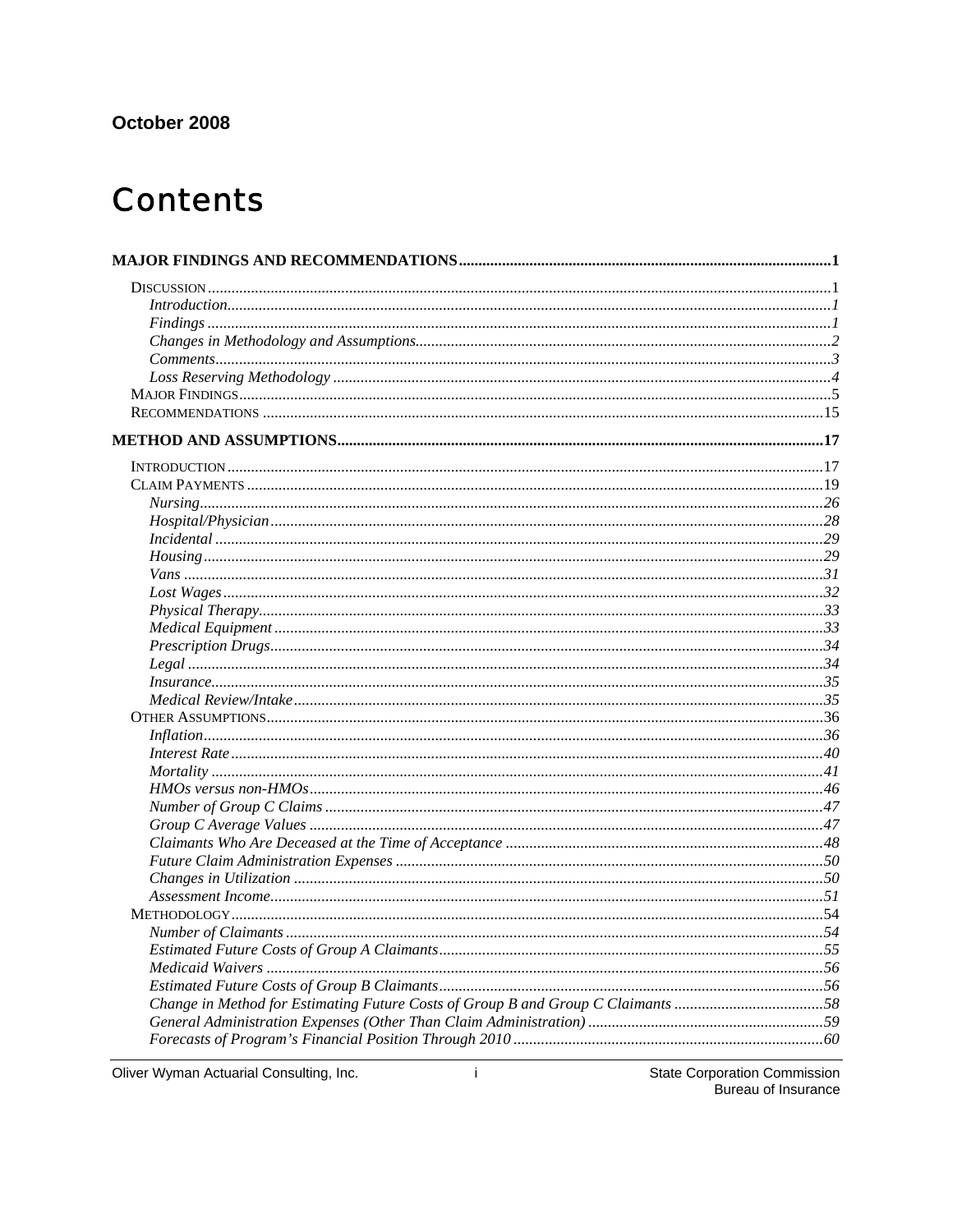## October 2008

| <b>APPENDIX</b> |  |
|-----------------|--|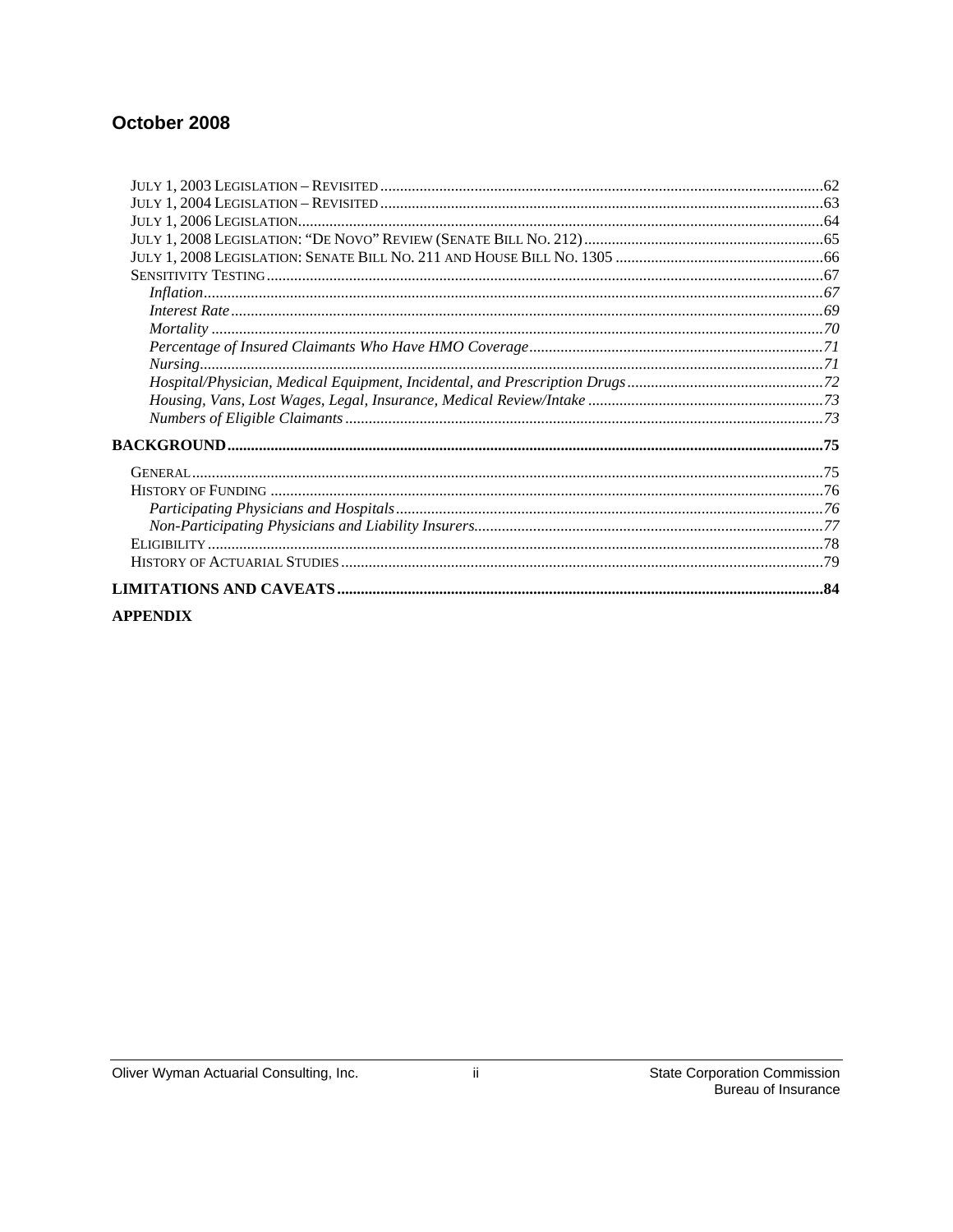## Major Findings and Recommendations

## **Discussion**

## Introduction

This is the 2008 report of Oliver Wyman Actuarial Consulting, Inc. (Oliver Wyman), to the Commonwealth of Virginia, State Corporation Commission, Bureau of Insurance regarding the adequacy of the funding of the Virginia Birth-Related Neurological Injury Compensation Program (the Program). This report provides our evaluation of the actuarial soundness of the Virginia Birth-Related Neurological Injury Compensation Fund (the Fund) as of December 31, 2007, and our forecasts of the actuarial soundness of the Fund as of each subsequent year-end through December 31, 2010.

As of December 31, 2006, there were 119 admitted claimants of whom 87 had been in the Program for at least three years. As of December 31, 2007, there were 134 admitted claimants, of whom 97 had been in the Program for three or more years. Therefore, the amount of information on payments made by the Program on behalf of individual claimants continues to grow and increase in statistical credibility from one year to the next.

This current study is based on a detailed analysis of payments made on behalf of each of the 97 claimants who had been in the Program for three or more years as of December 31, 2007.

## Findings

In our August 2007 report, we forecasted that the Fund would have an outstanding liability of \$316.4 million and a deficit of \$139.1 million as of December 31, 2007. In this current report we estimate that the Fund had an outstanding liability of \$315.2 million and a deficit of \$125.4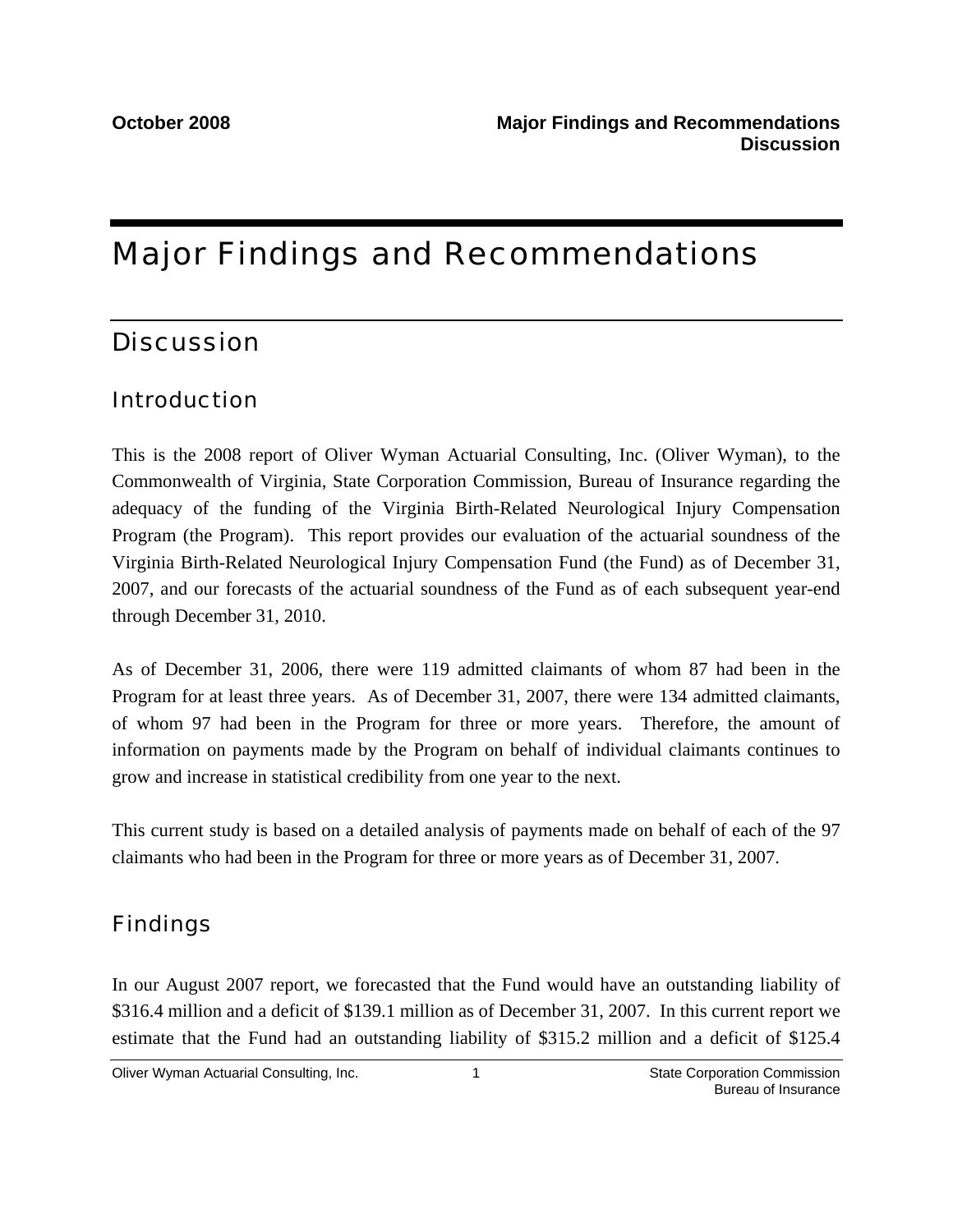million as of December 31, 2007. The main reason for the decrease in the estimated deficit is that the total assets as of December 31, 2007 were \$12.3 million higher than we had forecast due to (a) an actual investment yield of 9.80% on managed assets as compared to a forecast yield of 6.83%, and (b) claim payments being below our forecast.

## Changes in Methodology and Assumptions

We have made several changes to aspects of our methodology and to assumptions, as compared to our August 2007 study, to reflect the experience that has since emerged and recent legislative changes as described below:

- We have revised the "baseline" mortality table, increasing the estimated life expectancies of the claimants in the Program, which raises our estimate of future claim payments by \$11.8 million. In addition, we changed how we apply the mortality table in estimating future claim payments, which caused a reduction in estimates of \$10.3 million. The net impact of these changes in mortality assumption and method is an increase in our estimate of the outstanding liability of \$1.5 million. We discuss these changes further in the Mortality Assumption section of the report starting on page 41.
- We have included a provision for claimants who have been or may be accepted into the program as a result of a "De Novo" review as provided for in Senate Bill No. 212. The impact of this change on our estimate of the outstanding liability is an increase of \$11.4 million. We discuss this further in the July 1, 2008 Legislation: "De Novo Review" section of this report starting on page 65.
- We have increased our estimate of the ultimate number of claimants with birth dates on or before December 31, 2006 who had not yet been admitted to the Program as of December 31, 2006. The impact of this change on our estimate of the outstanding liability is an increase of \$2.1 million. We discuss this further in the Number of Claimants section of this report starting on page 54.
- We have estimated the impact of Medicaid waivers that pay for nursing related expenses for claimants having received such waivers. The impact of this change on our estimate of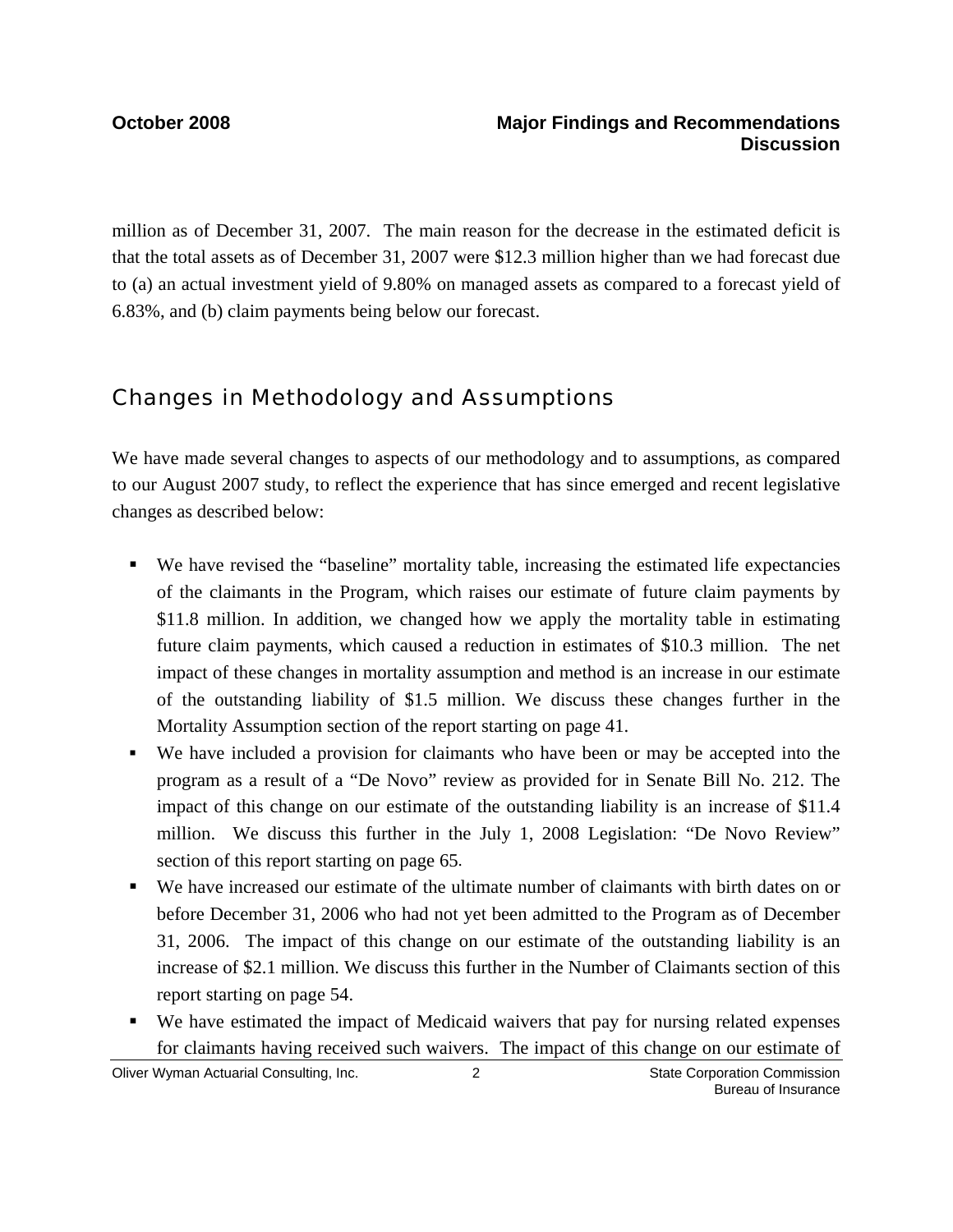the outstanding liability is a reduction of \$5.9 million. We discuss this further in the Medicaid Waivers section on page 56 of this report.

- We lowered the historical inflation rate that is used to adjust past program costs to 2007 cost levels by 0.5 percentage points, and we raised the prospective inflation rate by 0.5 percentage points. In addition, we lowered the inflation rate differential for nursing care by 0.5 percentage points. The impact of these changes on our estimate of the outstanding liability is an increase of \$4.0 million. We discuss this further in the Inflation section of this report starting on page 67.
- We revised the method to use the estimated future costs for Group A claimants to estimate the future costs for Group B and Group C claimants. The impact of this change on our estimate of the outstanding liability is a reduction of \$16.6 million. We discuss this further in the Change in Method for Estimating Future Costs of Group B and Group C Claimants section starting on page 58.

All of our assumptions are discussed in detail in the section of this report titled Method and Assumptions.

## **Comments**

As stated above, the claims experience of the Program is becoming increasingly credible. Nevertheless, our estimates are still subject to significant uncertainty:

 The Program started in 1988, and as of December 31, 2007, there are now twenty living claimants who are 16 years of age or older, fourteen of whom have attained the age of 17. Thus, there is limited claim payment experience for claimants over the age of 16 upon which to base our forecasts of future payments for the period in which claimants are 16 and older. Also, only 97 claimants had been in the Program for three or more years as of December 31, 2007. Further, there is considerable variability in the actual payments that have been made to the 134 claimants admitted as of December 31, 2007.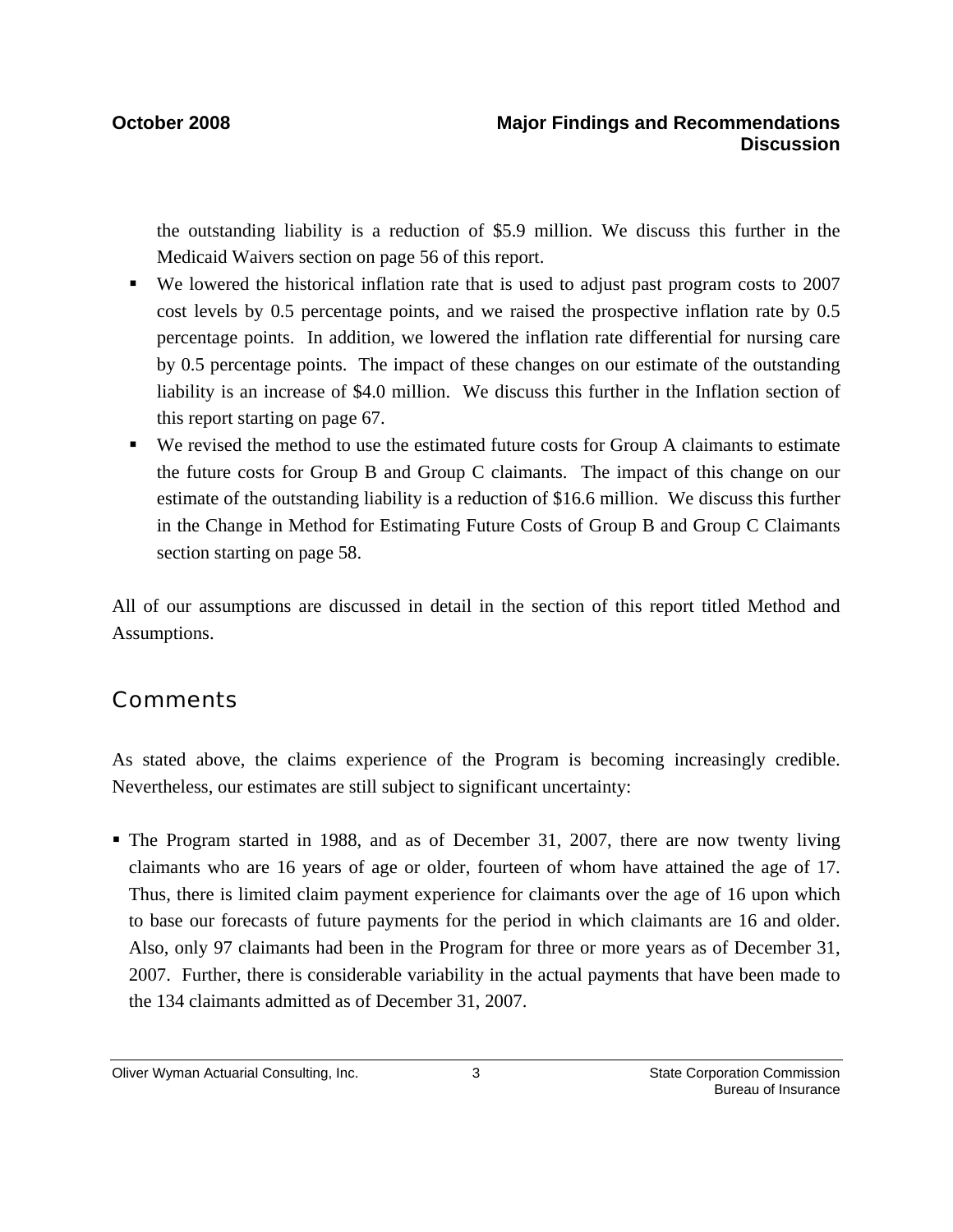In addition, other factors could have a significant impact on future claim payments. For example, there may be changes in the way the Program is operated in the future, the degree to which claimants utilize the services of the Program, and the coverage provided by private health insurance and Medicaid, which are the claimants' primary funding sources. In addition, actual rates of inflation and interest may differ significantly from the long-term rates that we assume for our forecast.

The impact of these factors on our estimates is discussed further in the Sensitivity Testing section of this report. We expect to continue to refine our estimates as the experience of the Program unfolds, and these future refinements could have a significant impact on future estimates of the financial soundness of the Fund.

Consistent with our past reports, we interpret the Program's future payment obligations as of December 31, 2007 to consist of future claim payments associated with all claimants with birth dates on or before December 31, 2007, *regardless of whether they have been admitted as of December 31, 2007*. Therefore, we estimate the liabilities associated with the 134 admitted claimants (Table 1, column (2)), *as of December 31, 2007,* as well as those associated with what we estimate to be 46 not-yet-admitted claimants (Table 1, column (2)) *as of December 31, 2007*. Notyet-admitted claimants as of December 31, 2007 are those claimants with birth dates on or before December 31, 2007 who had not yet been admitted to the Program as of December 31, 2007, but whom we estimate will eventually be admitted to the Program.

## Loss Reserving Methodology

In compliance with House Bill No. 1305 and Senate Bill No. 211, in the Appendix B to this report we present a discussion of the Florida Birth-Related Neurological Injury Compensation Association loss reserving methodology to account for individual participant costs and injury characteristics. In this appendix we also discuss the Pinnacle Actuarial Resources loss reserving methodology and its \$44.1 million lower estimate of the Fund's outstanding liability as of December 31, 2006.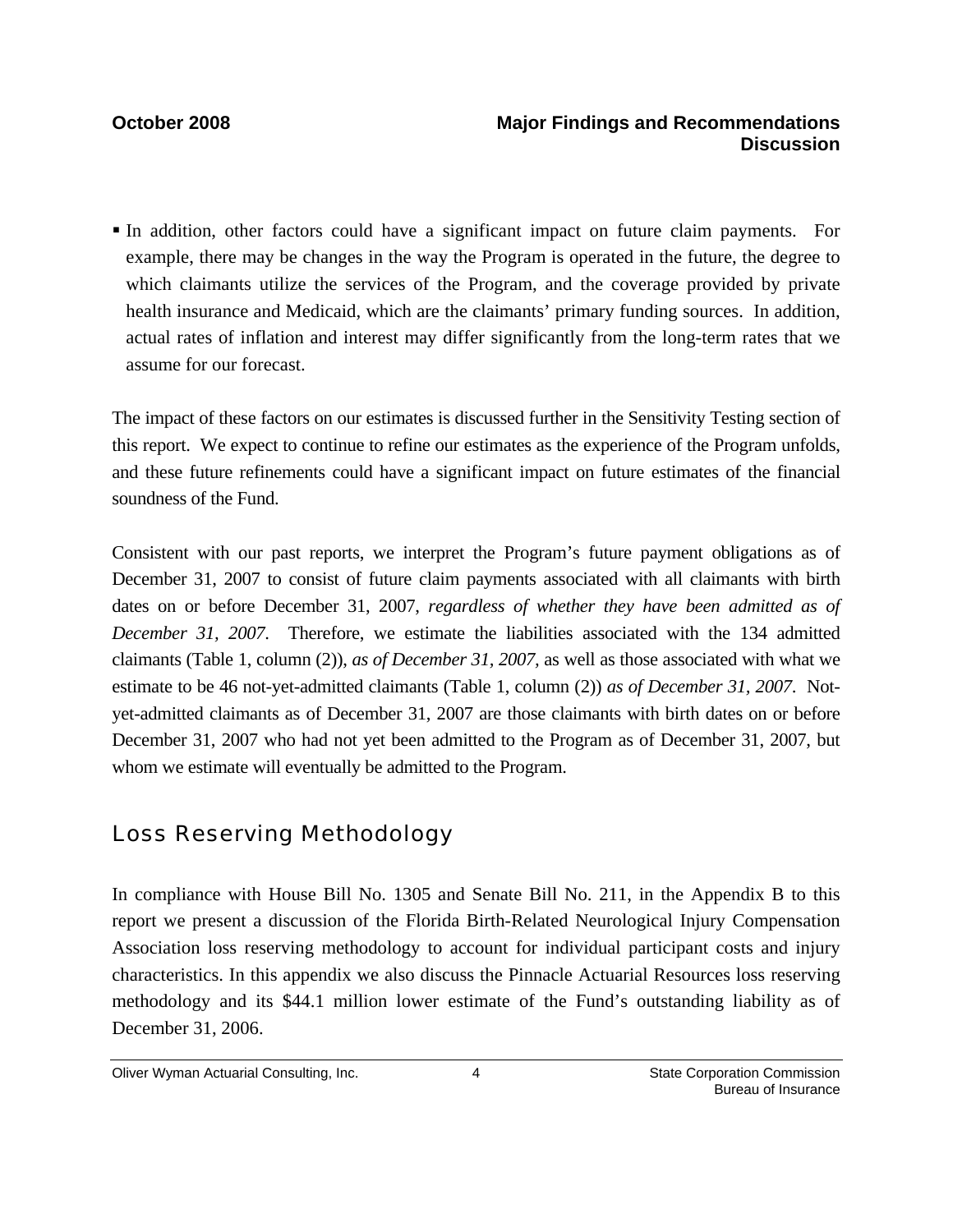## Major Findings

Following are our major findings.

1. **Finding**: We find that, as of December 31, 2007, the Fund was not actuarially sound and had a "Grand Total" deficit of about \$125.4 million. By this, we mean that the present value of estimated future claim payments for children born on or prior to December 31, 2007, plus the present value of estimated future claim administration expenses associated with making those claim payments, exceeded the Fund's assets by about \$125.4 million. (The present value represents the amount of assets that would need to be invested as of December 31, 2007 to pay the claimant expenses as they become due in the future.) We have used the same definition of actuarial soundness in each of our reports since 1992: if the estimated future payment obligations exceed the Fund's assets, the Fund is deemed to be actuarially unsound.

As explained in the fourth Finding, which follows later in this section of the report, the Fund is not in any immediate danger of defaulting on the payment of benefits. In other words, although the Fund is not actuarially sound, it has sufficient assets to continue to pay for claimants' benefits for at least 20 years.

Our estimate of the Fund's financial position as of December 31, 2007, is shown in Table 1, which follows.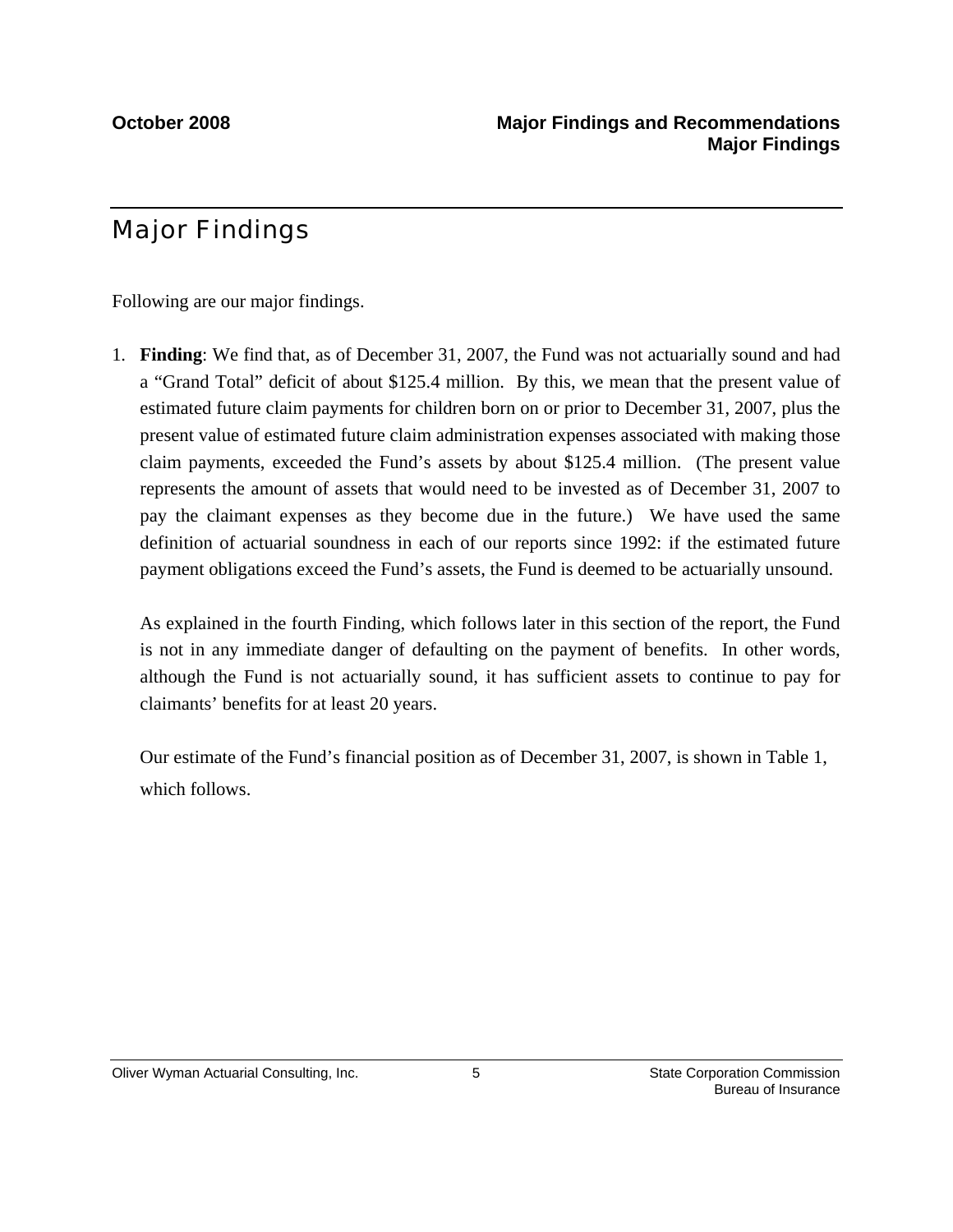## **October 2008 Major Findings and Recommendations Major Findings**

### **TABLE 1**

| <b>Estimated</b><br><b>Ultimate</b><br><b>Number</b><br>of<br><b>Claimants</b><br>(2) | <b>Baseline</b><br><b>Estimate</b><br>of Future<br>Claim<br>Payments<br>(3) | <b>Estimate</b><br>of Future<br><b>Claims</b><br><b>Administration</b><br><b>Expenses</b><br>(4) | Value of<br><b>Total</b><br>Assets<br>(5) | <b>Forecasted</b><br>Surplus/<br>(Deficit)<br>$[(5)-(3)-(4)]$<br>(6) |
|---------------------------------------------------------------------------------------|-----------------------------------------------------------------------------|--------------------------------------------------------------------------------------------------|-------------------------------------------|----------------------------------------------------------------------|
|                                                                                       |                                                                             |                                                                                                  |                                           |                                                                      |
| 133                                                                                   | \$222.6                                                                     | \$10.6                                                                                           |                                           |                                                                      |
| 46                                                                                    | \$92.6                                                                      | \$5.0                                                                                            |                                           |                                                                      |
|                                                                                       | \$0.0                                                                       | \$0.0                                                                                            |                                           |                                                                      |
| 180                                                                                   | \$315.2                                                                     | \$15.6                                                                                           | \$205.4                                   | (\$125.4)                                                            |
|                                                                                       |                                                                             |                                                                                                  |                                           |                                                                      |

### **Estimated Financial Position as of 12/31/07 (\$ in millions, on a present value basis)**

 The following discussion of the results in Table 1 focuses on the "Grand Total" line. In our discussion of our projections in Tables 1 through Table 4, all references to admitted claimants exclude those claimants whom we project will receive the one-time award of up to \$100,000, unless we specifically discuss this subset of potential claimants. The \$100,000 award was implemented as part of the July 1, 2003 Legislation, discussed later, and is awarded to claimants born on or after July 1, 2003 who are deceased at the time of acceptance and did not live longer than 180 days.

Table 1 shows that, as of December 31, 2007, we estimate the Program had obligations for future claim payments ("Grand Total" of \$315.2 million on a present value basis) and for future claim administration expenses ("Grand Total" of \$15.6 million on a present value basis) that exceeded the Program's assets ("Grand Total" of \$205.4 million) by approximately \$125.4 million.

Column 2 of Table 1 shows that, as of December 31, 2007, we estimate the Program had a "Grand Total" of 179 claimants (excluding those receiving the one-time award of up to \$100,000). These 179 claimants consist of 133 claimants (including 2 who qualified as "De Novo" claimants) who had been admitted to the Program as of December 31, 2007 and an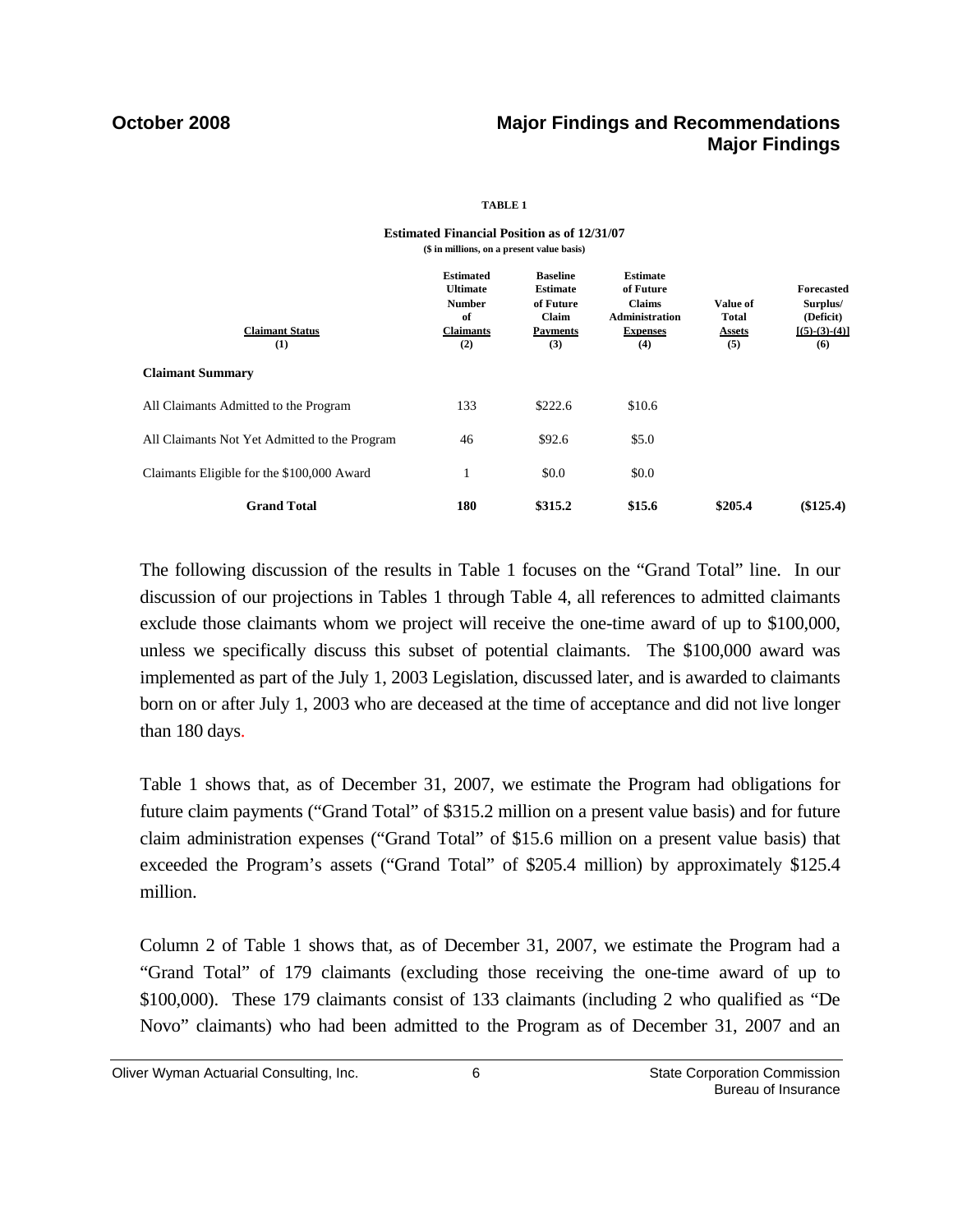## **October 2008 Major Findings and Recommendations Major Findings**

estimated additional 46 claimants (including 3 who are likely to qualify as "De Novo" claimants) born on or before December 31, 2007 who had not yet been admitted to the Program as of December 31, 2007, and excludes 1 claimant eligible for the award of up to \$100,000 who had been admitted to the Program as of December 31, 2007. Most claimants do not apply to the Program, and are not admitted to the Program, until two or more years after their birth. The average age that the admitted claimants had attained when they were admitted to the Program was 4.5 years, approximately the same as last year. Forty-six of the 134 admitted claimants were admitted to the Program after they had attained the age of five.

Column 3 of Table 1 shows our baseline estimate of the present value of future claim payments for the estimated admitted and not-yet-admitted claimants born on or before December 31, 2007. This is our baseline estimate, meaning that it is our "intermediate" estimate, consistent with the way we have measured the actuarial soundness of the Fund in our past reports. The baseline estimate lies within a range of possible outcomes; in other words, the present value of future claim payments could turn out to be significantly higher or lower than our estimate. This is discussed in more detail in the Sensitivity Testing section of this report.

Our estimates of future claim payments are on a present value basis, as of December 31, 2007. Presenting our estimates of future claim payments on a present value basis is consistent with our prior reports. The present value represents the amount that would need to be invested as of December 31, 2007 to make the claim payments as they become due. Throughout this report, discussions of future claim payments are on a present value basis unless otherwise indicated.

Column 4 of Table 1 shows our estimate of future administration expenses that are associated with the payment of the claims for the 179 claimants (admitted and not-yet-admitted) as of December 31, 2007 (see the section on future Claims Administration Expenses on page 50 for a description of these expenses).

Column 5 of Table 1 shows our estimate of the value of the Fund's total assets as of December 31, 2007.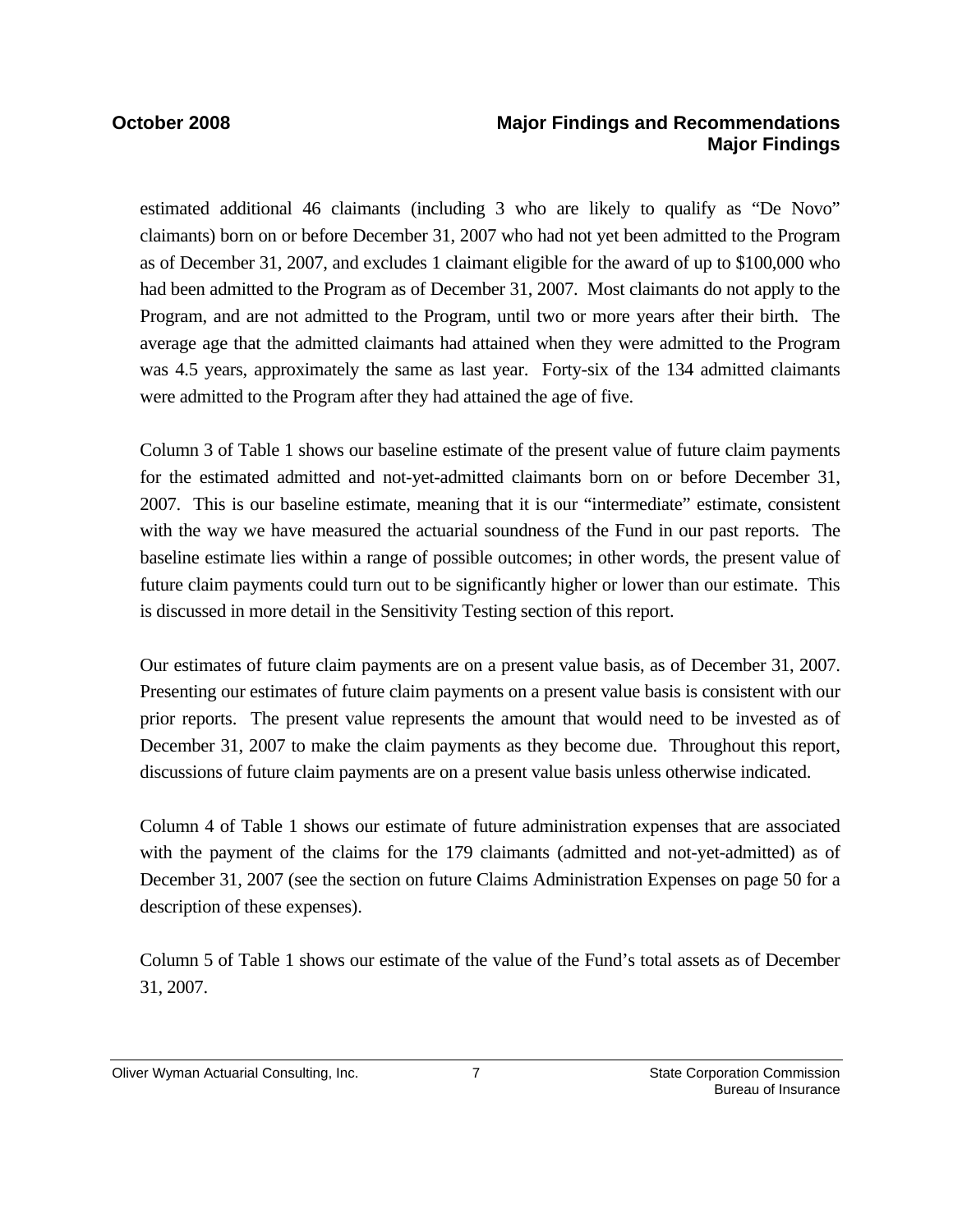Column 6 of Table 1 shows that our estimate of the Fund's "Grand Total" assets as of December 31, 2007 is \$125.4 million less than the sum of our estimates of the Program's future claim payments and future claim administration expenses.

In summary, we estimate that, as of December 31, 2007, the Fund was not actuarially sound and had a "Grand Total" deficit of about \$125.4 million. Our estimate of the present value of future claim payments for children born on or prior to December 31, 2007, plus our estimate of the present value of future claim administration expenses, exceeds the Fund's assets by about \$125.4 million.

In our August 2007 report, we included a "Grand Total" forecast of the financial results as of December 31, 2007. A comparison of that "Grand Total" estimate to our current "Grand Total" estimate as of December 31, 2007 is given below:

- Number of Claimants: In our August 2007 report, we forecasted that there would be 174 claimants (excluding those receiving the one-time award of up to \$100,000) as of December 31, 2007, of whom 130 would be admitted and 44 would be not-yet-admitted. Our current estimate is that there were 179 claimants (excluding those receiving the one-time award of up to \$100,000) as of December 31, 2007, of whom 133 are admitted and 46 are not yet admitted. Note that two of the admitted claimants and three of the not yet admitted claimants are a result of the "De Novo" legislation.
- **Baseline Estimate of Future Claim Payments: In our August 2007 report, we forecasted that** there would be \$316.4 million of future claim payments associated with the 174 claimants as of December 31, 2007. Our current estimate is that there were \$315.2 million of future claim payments associated with the 179 claimants as of December 31, 2007. The increase in claimants is primarily due to the admittance of claimants related to the "De Novo" review. This increase in claimants did not result in a proportional increases in future claim payments due to the decrease resulting from reflection of the Medicaid waiver and the change in the estimation of Group B and Group C claimants more than offsetting the increase resulting from the change in mortality and the increase resulting from the change in inflation rates, as summarized above.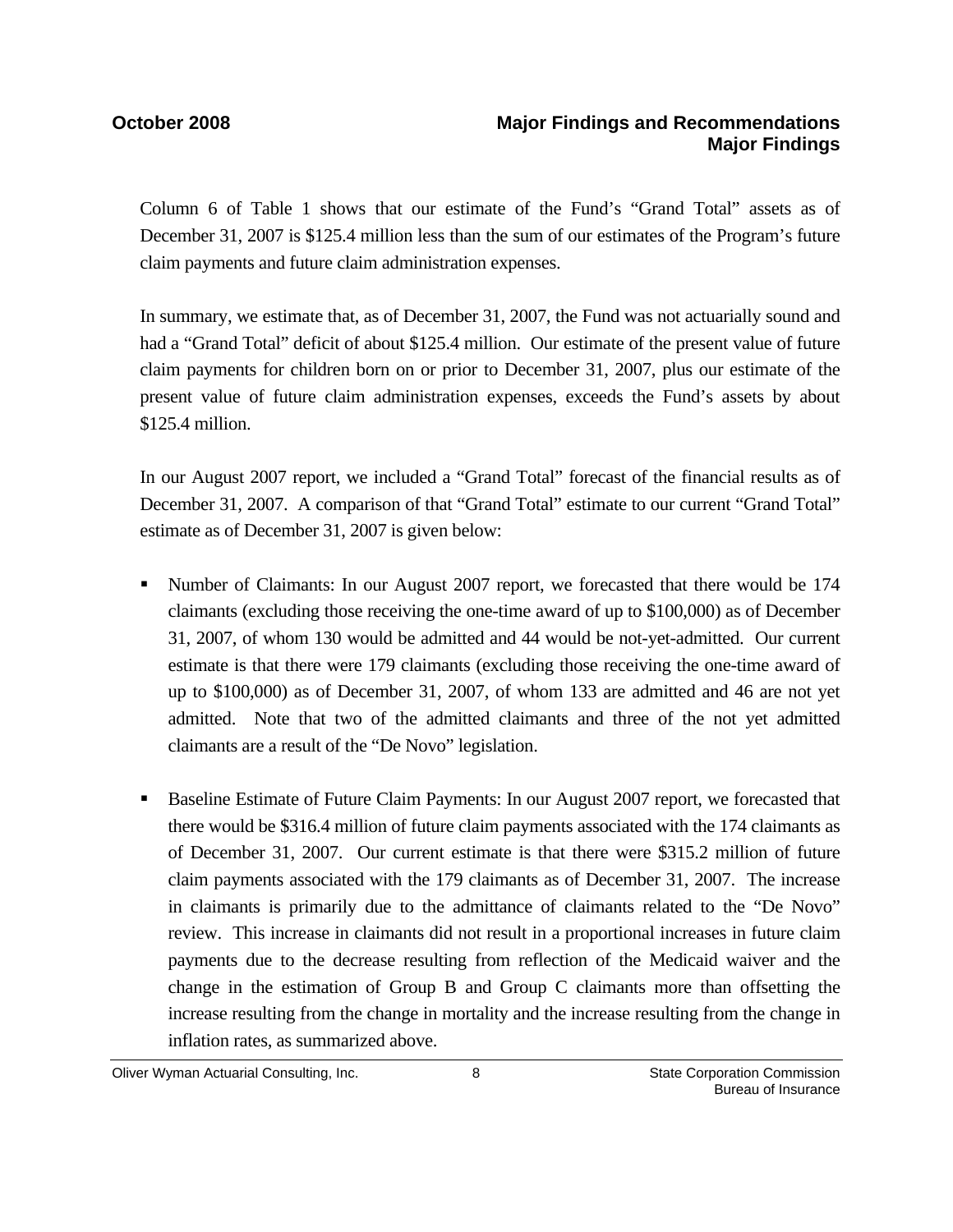- Estimate of Future Claim Administration Expenses: In our August 2007 report, we forecasted that there would be \$15.8 million of future claim administration expense payments associated with the 174 claimants as of December 31, 2007. Our current estimate is that there will be \$15.6 million of future claim administration payments associated with the 179 claimants as of December 31, 2007 (see page 50 for a discussion of estimated claim administration expenses).
- Value of Total Assets: In our August 2007 report, we forecasted that the Fund would have assets of \$193.1 million as of December 31, 2007. The actual value of assets as of December 31, 2007, based on audited financial statements, was \$205.4 million. The difference, \$12.3 million, is due primarily to the fact that the actual investment yield during 2007 was higher than forecast and claim payments made during 2007 were less than predicted.
- Forecasted Surplus/ (Deficit): In our August 2007 report, we forecasted that the Fund would have a "Grand Total" deficit of \$139.1 million as of December 31, 2007. Our current estimate is that the Fund had a "Grand Total" deficit of \$125.4 million as of December 31, 2007.
- 2. **Finding**: We forecast that the Fund will not be actuarially sound as of December 31, 2008, and will have a "Grand Total" deficit of about \$130.9 million. This is shown in Table 2, which follows.

Referring to Table 2, Column 2, we estimate that the total number of claimants as of December 31, 2008 will be 189. This is an increase of 10 claimants from the total number of claimants that we estimate as of December 31, 2007 (excluding claimants eligible for the \$100,000 award), and reflects our forecast that each year 10 children will be born who will eventually be admitted to the Program. Although the total number of claimants is the most important, we have also shown that our estimate of claimants consists of 148 claimants who we estimate will have been admitted into the Program as of December 31, 2008 and 41 claimants born on or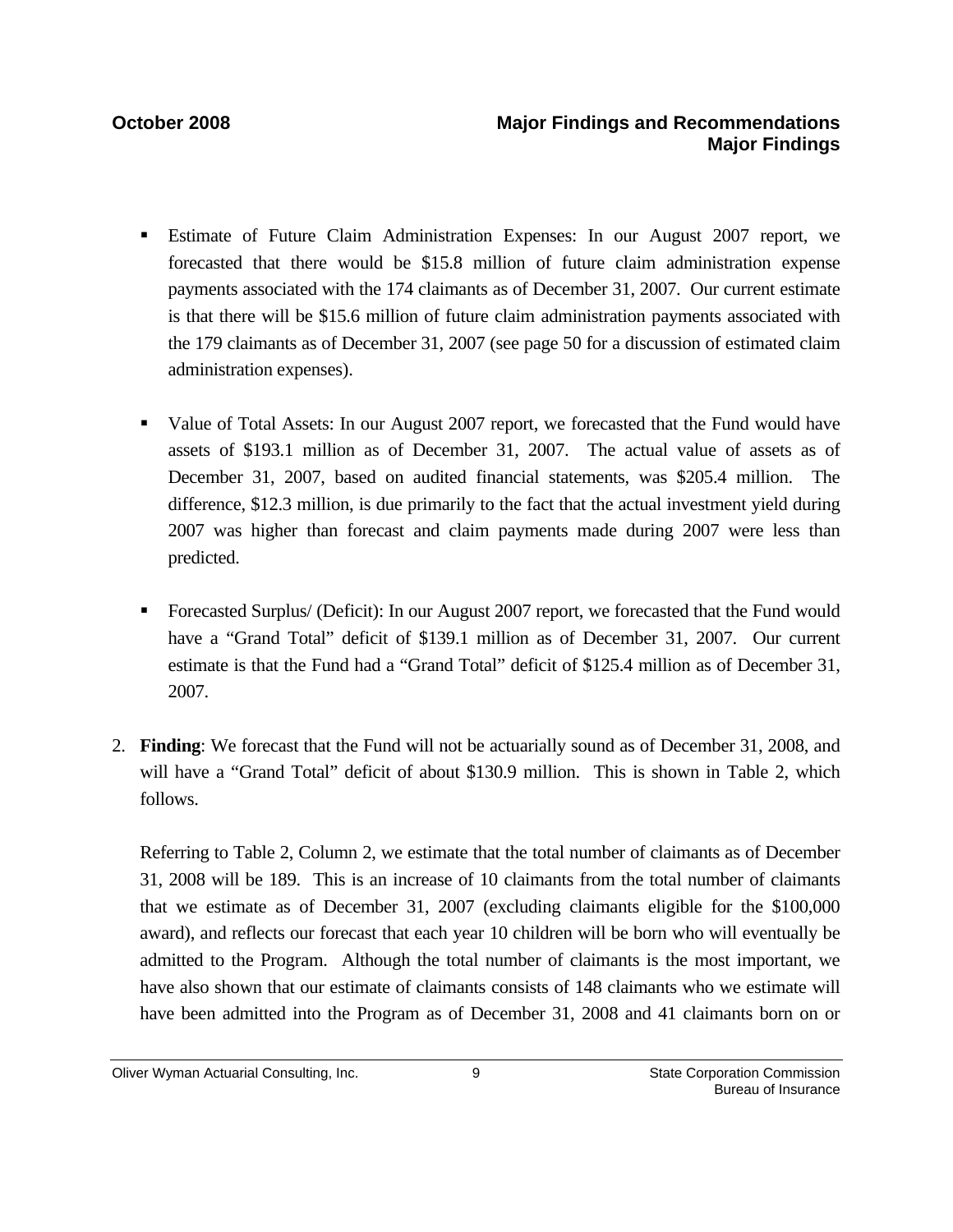### **October 2008 Major Findings and Recommendations Major Findings**

before December 31, 2008 who will not yet have been admitted into the Program as of December 31, 2008.

The estimated number of claimants that will have been admitted to the Program as of December 31, 2008, shown as 148 in Column 2, represents the 133 claimants who were admitted prior to December 31, 2007, as indicated in Table 1, plus an additional 15 claimants (including an estimate of three claimants qualified under the "De Novo" review) whom we estimate will be admitted to the Program during 2008. Our forecast of these additional 12 claimants excluding claimants admitted based on a "De Novo" review is consistent with the recent numbers of admissions (10 in 2004, 13 in 2005, 9 in 2006, and 13 in 2007, excluding 2 claimants admitted due to the "De Novo" review).

We estimate that 2 claimants will be admitted in 2008 solely to receive the award of up to \$100,000. Columns 3 and 4 of Table 2 show \$0 future payments for these claimants because it is assumed they will receive this one-time award immediately when they are admitted. The costs will reduce the assets, but they do not result in any future liability.

## **Estimated Baseline Estimate Ultimate Estimate of Future Forecasted Number of Future Claims Value of Surplus/** of Claim Administration Total (Deficit)<br>Claimants Payments Expenses Assets **[(5)-(3)-**(4) **Claimant Status Claimants Payments Expenses Assets [(5)-(3)-(4)]**  $(1)$   $(2)$   $(3)$   $(4)$   $(5)$   $(6)$ **Claimant Summary** All Claimants Admitted to the Program 148 \$250.0 \$12.6 All Claimants Not Yet Admitted to the Program  $41$  \$86.8 \$4.6  $C$ laimants Eligible for the \$100,000 Award  $\begin{array}{ccc} 2 & 80.0 & 80.0 \\ 2 & 2 & 80.0 & 80.0 \\ 2 & 2 & 80.0 & 80.0 \\ 2 & 2 & 80.0 & 80.0 \\ 2 & 2 & 80.0 & 80.0 \\ 2 & 2 & 80.0 & 80.0 \\ 2 & 2 & 80.0 & 80.0 \\ 2 & 2 & 80.0 & 80.0 \\ 2 & 2 & 80.0 & 80.0 \\ 2 & 2 & 80.$ Grand Total **191** \$336.8 \$17.2 \$223.1 (\$130.9) **(\$ in millions, on a present value basis)**

### **TABLE 2**

**Forecasted Financial Position as of 12/31/08**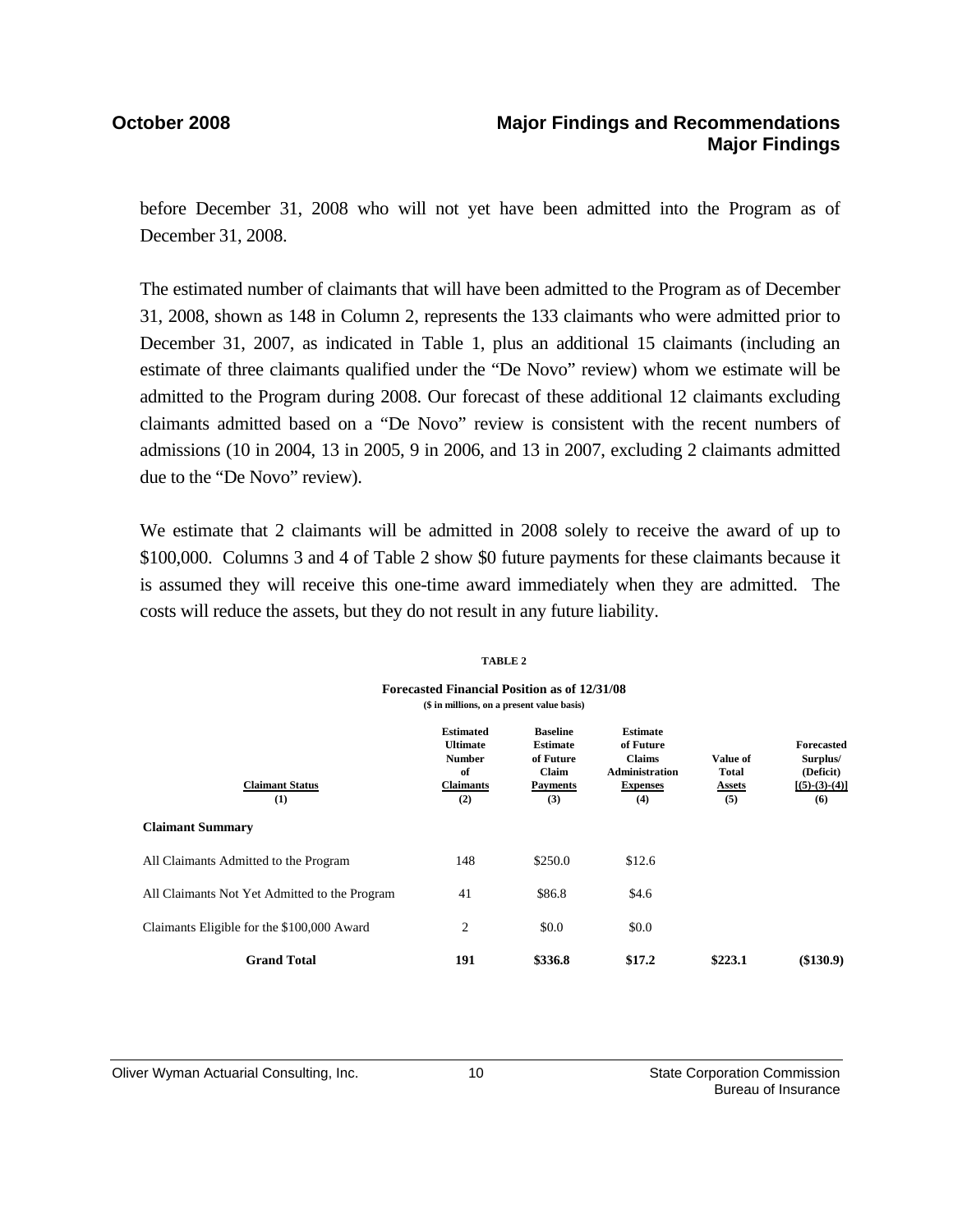3. **Finding**: We forecast that the Fund will remain in a deficit position and that the "Grand Total" deficit will grow to \$138.8 million at the end of 2009, and to \$144.6 million at the end of 2010. This is shown in Tables 3 and 4, which follow.

**TABLE 3**

| <b>Forecasted Financial Position as of 12/31/09</b><br>(\$ in millions, on a present value basis) |                                                                                       |                                                                                    |                                                                                                  |                                           |                                                                      |
|---------------------------------------------------------------------------------------------------|---------------------------------------------------------------------------------------|------------------------------------------------------------------------------------|--------------------------------------------------------------------------------------------------|-------------------------------------------|----------------------------------------------------------------------|
| <b>Claimant Status</b><br>(1)                                                                     | <b>Estimated</b><br><b>Ultimate</b><br><b>Number</b><br>of<br><b>Claimants</b><br>(2) | <b>Baseline</b><br><b>Estimate</b><br>of Future<br>Claim<br><b>Payments</b><br>(3) | <b>Estimate</b><br>of Future<br><b>Claims</b><br><b>Administration</b><br><b>Expenses</b><br>(4) | Value of<br><b>Total</b><br>Assets<br>(5) | <b>Forecasted</b><br>Surplus/<br>(Deficit)<br>$[(5)-(3)-(4)]$<br>(6) |
| <b>Claimant Summary</b>                                                                           |                                                                                       |                                                                                    |                                                                                                  |                                           |                                                                      |
| All Claimants Admitted to the Program                                                             | 156                                                                                   | \$265.7                                                                            | \$14.2                                                                                           |                                           |                                                                      |
| All Claimants Not Yet Admitted to the Program                                                     | 43                                                                                    | \$95.6                                                                             | \$5.0                                                                                            |                                           |                                                                      |
| Claimants Eligible for the \$100,000 Award                                                        | 1                                                                                     | \$0.0                                                                              | \$0.0                                                                                            |                                           |                                                                      |
| <b>Grand Total</b>                                                                                | 200                                                                                   | \$361.3                                                                            | \$19.2                                                                                           | \$241.7                                   | (\$138.8)                                                            |

Referring to Table 3, Column 2, we estimate that the total number of claimants as of December 31, 2009 will be 199 (excluding claimants eligible for the \$100,000 award). This is an increase of 10 claimants from the total number of claimants that we estimate there will be as of December 31, 2008, and reflects our forecast that each year 10 children will be born who will eventually be admitted to the Program. Although the total number of claimants is the most important, we have also shown that our estimate of claimants consists of 156 claimants who we estimate will have been admitted into the Program as of December 31, 2009 and 43 claimants born on or before December 31, 2009 who will not yet have been admitted into the Program as of December 31, 2009.

The number of claimants admitted to the Program as of December 31, 2009, shown as 156 in Column 2, consists of the 148 claimants we estimate will have been admitted to the Program as of December 31, 2008 (See Table 2), plus an additional 8 claimants who we forecast will be admitted to the Program during 2009. The number of claimants not yet admitted to the Program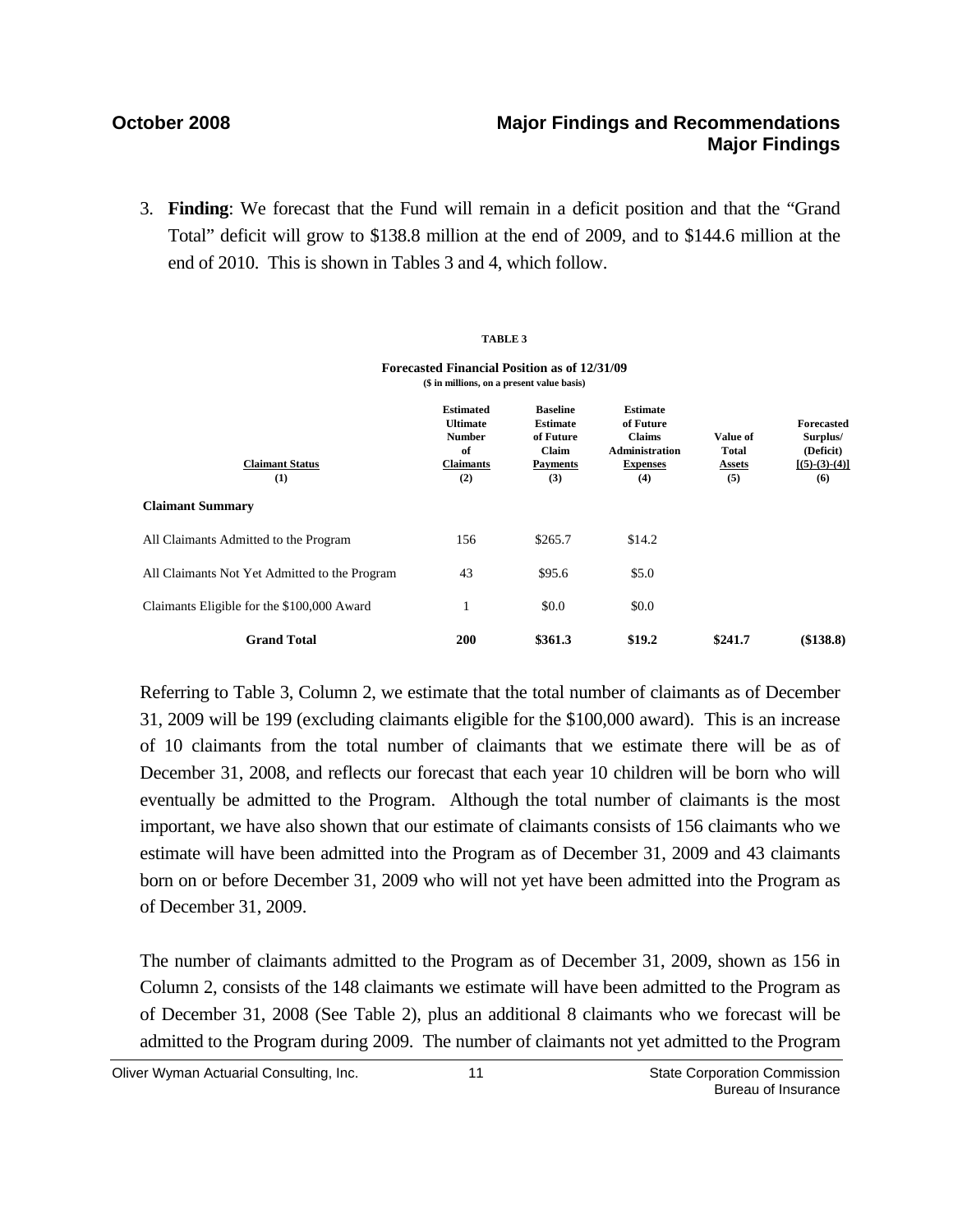## **October 2008 Major Findings and Recommendations Major Findings**

as of December 31, 2009, shown as 43 in Column 2, is the difference between the estimated total number of claimants (199) and the estimated number of admitted claimants (156).

We estimate that 1 claimant will be admitted in 2009 solely to receive the award of up to \$100,000. Columns 3 and 4 of Table 3 show \$0 future payments for this claimant because it is assumed the claimant will receive this one-time award immediately when admitted. The costs will reduce the assets, but they do not result in any future liability.

### **TABLE 4**

| Forecasted Financial Position as of 12/31/10 |
|----------------------------------------------|
| (\$ in millions, on a present value basis)   |

| <b>Claimant Status</b><br>(1)                 | <b>Estimated</b><br><b>Ultimate</b><br><b>Number</b><br>of<br><b>Claimants</b><br>(2) | <b>Baseline</b><br><b>Estimate</b><br>of Future<br>Claim<br><b>Payments</b><br>(3) | <b>Estimate</b><br>of Future<br><b>Claims</b><br><b>Administration</b><br><b>Expenses</b><br>(4) | Value of<br><b>Total</b><br><b>Assets</b><br>(5) | <b>Forecasted</b><br>Surplus/<br>(Deficit)<br>$[(5)-(3)-(4)]$<br>(6) |
|-----------------------------------------------|---------------------------------------------------------------------------------------|------------------------------------------------------------------------------------|--------------------------------------------------------------------------------------------------|--------------------------------------------------|----------------------------------------------------------------------|
| <b>Claimant Summary</b>                       |                                                                                       |                                                                                    |                                                                                                  |                                                  |                                                                      |
| All Claimants Admitted to the Program         | 165                                                                                   | \$285.4                                                                            | \$16.0                                                                                           |                                                  |                                                                      |
| All Claimants Not Yet Admitted to the Program | 44                                                                                    | \$102.7                                                                            | \$5.4                                                                                            |                                                  |                                                                      |
| Claimants Eligible for the \$100,000 Award    | 1                                                                                     | \$0.0                                                                              | \$0.0                                                                                            |                                                  |                                                                      |
| <b>Grand Total</b>                            | 210                                                                                   | \$388.1                                                                            | \$21.4                                                                                           | \$264.9                                          | (\$144.6)                                                            |

Table 4 is similar to Table 3, except that it shows our forecast of the Fund's financial position as of December 31, 2010. Note that the forecasted change in deficit from \$125.4 million as of December 31, 2007 to \$144.6 million as of December 31, 2010 represents an increase of approximately \$6 million per year. This compares to the forecasted annual increases in the deficit of approximately \$10 million per year from December 31, 2007 to December 31, 2009 in our 2007 report. This favorable change, a reduction in the annual increase in the deficit, is due partly to the increases in assessments from the July 1, 2008 legislation. However, since there are no further legislated increases in assessments beyond 2012, as shown in Exhibit 2 of Appendix A, we anticipate that the annual increase in the deficit will rise in 2013 and beyond as inflation in costs exceeds the increase in assessments.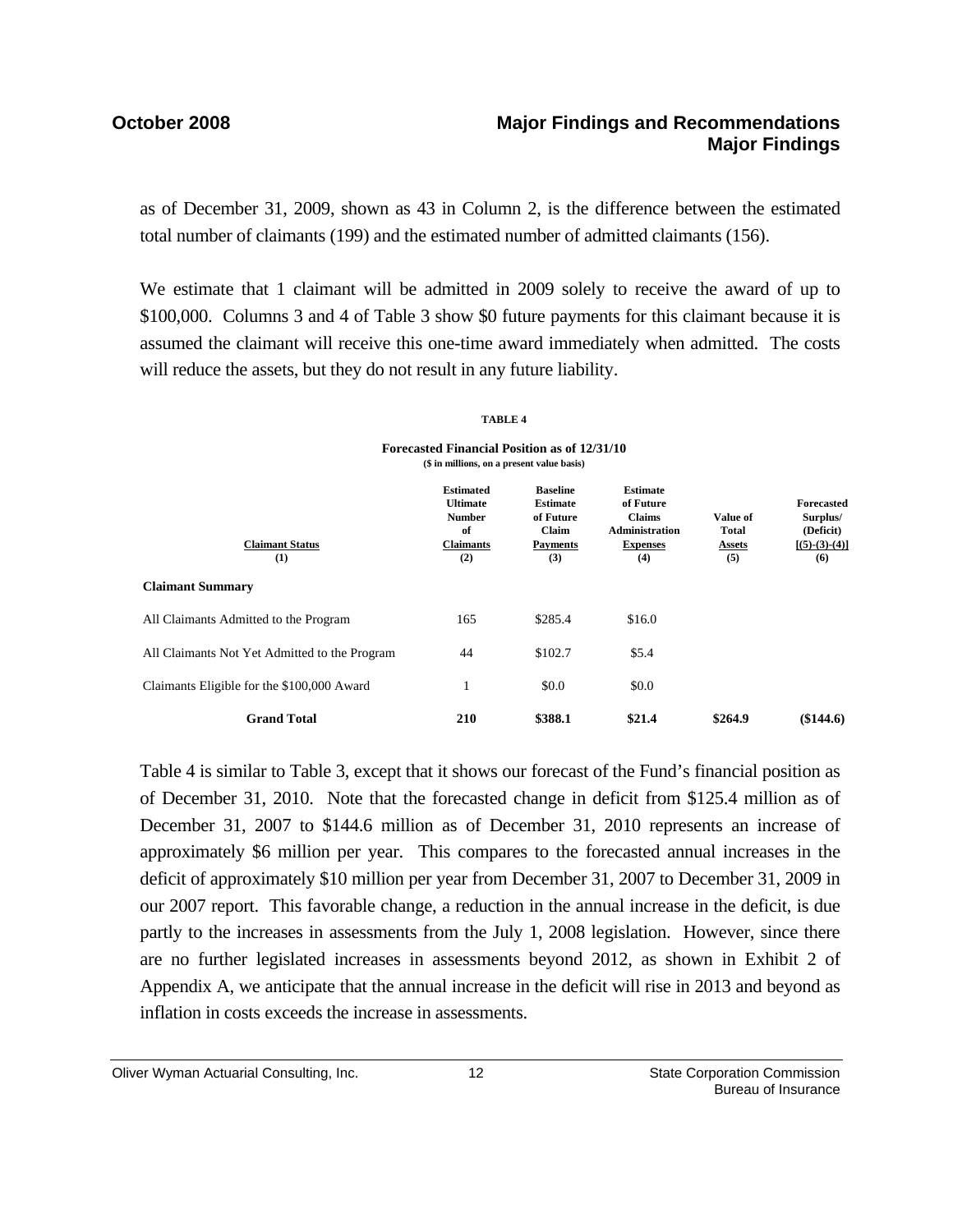Referring to Table 4, Column 2, we estimate that the total number of claimants as of December 31, 2010 will be 209 (excluding claimants eligible for the \$100,000 award), an increase of 10 over the prior year, representing the children that we forecast will be born in 2010 and eventually admitted into the Program.

The number of claimants admitted to the Program as of December 31, 2010, shown as 165 in Column 2 of Table 4, consists of the 156 claimants we estimate will have been admitted to the Program as of December 31, 2009 (See Table 3) plus an additional 9 claimants that we forecast will be admitted to the Program during 2010. The estimated number of claimants not yet admitted to the Program as of December 31, 2010, shown as 44 in Column 2, is the difference between the estimated total number of claimants (209) and the estimated number of admitted claimants (165).

We estimate that 1 claimant will be admitted in 2010 solely to receive the award of up to \$100,000. Columns 3 and 4 of Table 2 show \$0 future payments for this claimant because it is assumed the claimant will receive this one-time award immediately when admitted. The costs will reduce the assets, but they do not result in any future liability.

4. **Finding**: The Fund is not in any immediate danger of defaulting on the payment of benefits. In other words, although the Fund is not actuarially sound, it has sufficient assets to continue to pay for claimants' benefits for at least 20 years**.** 

The Fund's current assets are relatively large compared to current and expected future annual claim payments in the near term. The Program paid \$9.2 million to claimants during 2007. The \$9.2 million in actual payments made for the full year of 2007 was lower than the \$10.5 million in actual payments made for the full year of 2006 and higher than the \$8.5 million in actual payments made for the full year of 2005. During the first six months of 2008, the Program paid \$4.2 million to claimants.

We forecast that the current assets of the Fund are sufficient to cover the claim payments of admitted (as of December 31, 2007) claimants for many years, given the historical payments actually paid by the Fund. Specifically, we forecast that, if the Fund collects the assessments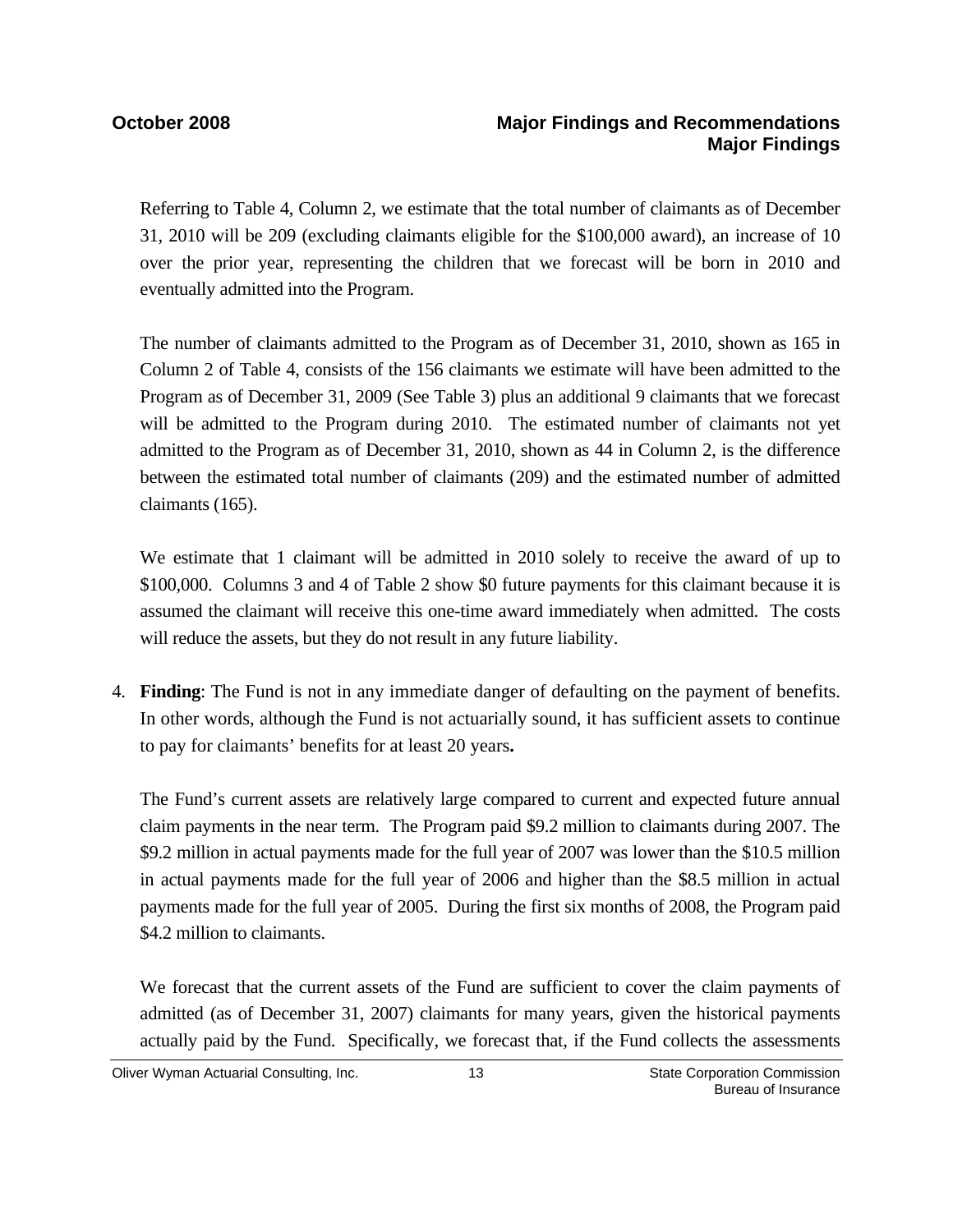## **October 2008 Major Findings and Recommendations Major Findings**

currently required in accordance with July 1, 2004 and the July 1, 2008 legislation and, if the level of participation of physicians and hospitals remains constant at the 2007 levels, the Fund will be able to continue to make claim payments for all claimants, including those admitted after December 31, 2007 (even if those claimants are born after December 31, 2007), for at least the next 20 years (that is, through the year 2027).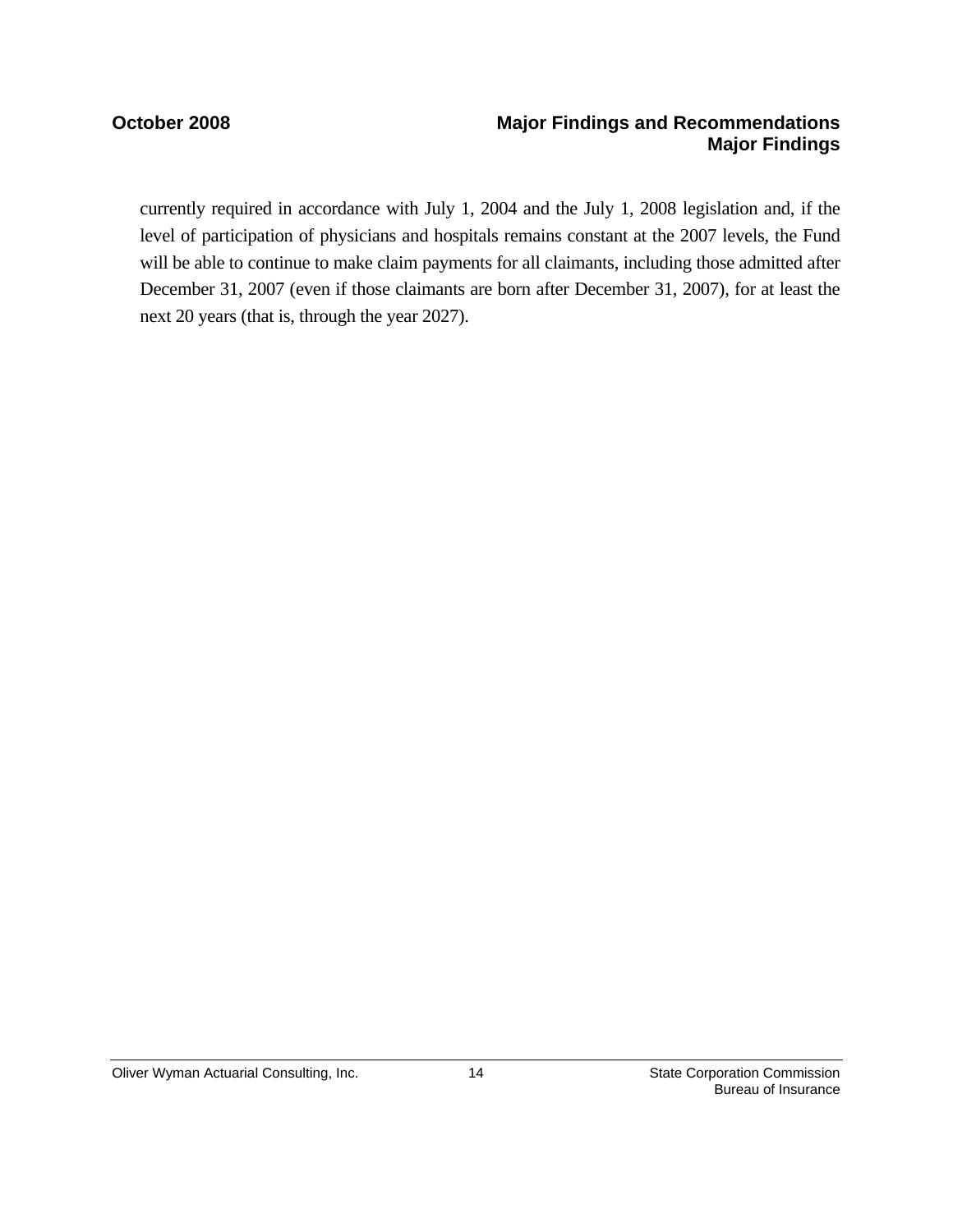## Recommendations

Following are our recommendations.

- **1. Recommendation**: We recommend that the Program continue to assess participating and non-participating physicians and participating hospitals at the increased levels (as shown on Exhibit 2 in Appendix A).
- **2. Recommendation**: We recommend that the Program continue to assess liability insurers at the maximum amount of one-fourth of one percent of net direct liability premiums written in Virginia.
- **3. Recommendation**: Recommendations 1 and 2 notwithstanding, we recommend that the Program find means to increase funding, either through assessments or through the identification of other sources, to reduce the estimated deficit of the Program as it is currently structured.
- **4. Recommendation**: We recommend that reviews of the actuarial soundness of the Fund be conducted annually.
- **5. Recommendation**: We recommend that the Program continue to maintain and continually update claimant payment and personal information and assessment information in the format and level of detail as requested for each annual actuarial study.
- **6. Recommendation:** We recommend that the Program continue to obtain copies of the claimants' insurance policies and provide copies of the policies at the time of each actuarial review.
- **7. Recommendation**: We continue to reiterate our recommendation that the Program obtain more detailed studies of the medical condition of each individual claimant who is admitted to the Program, and update this information when there are significant changes in a claimant's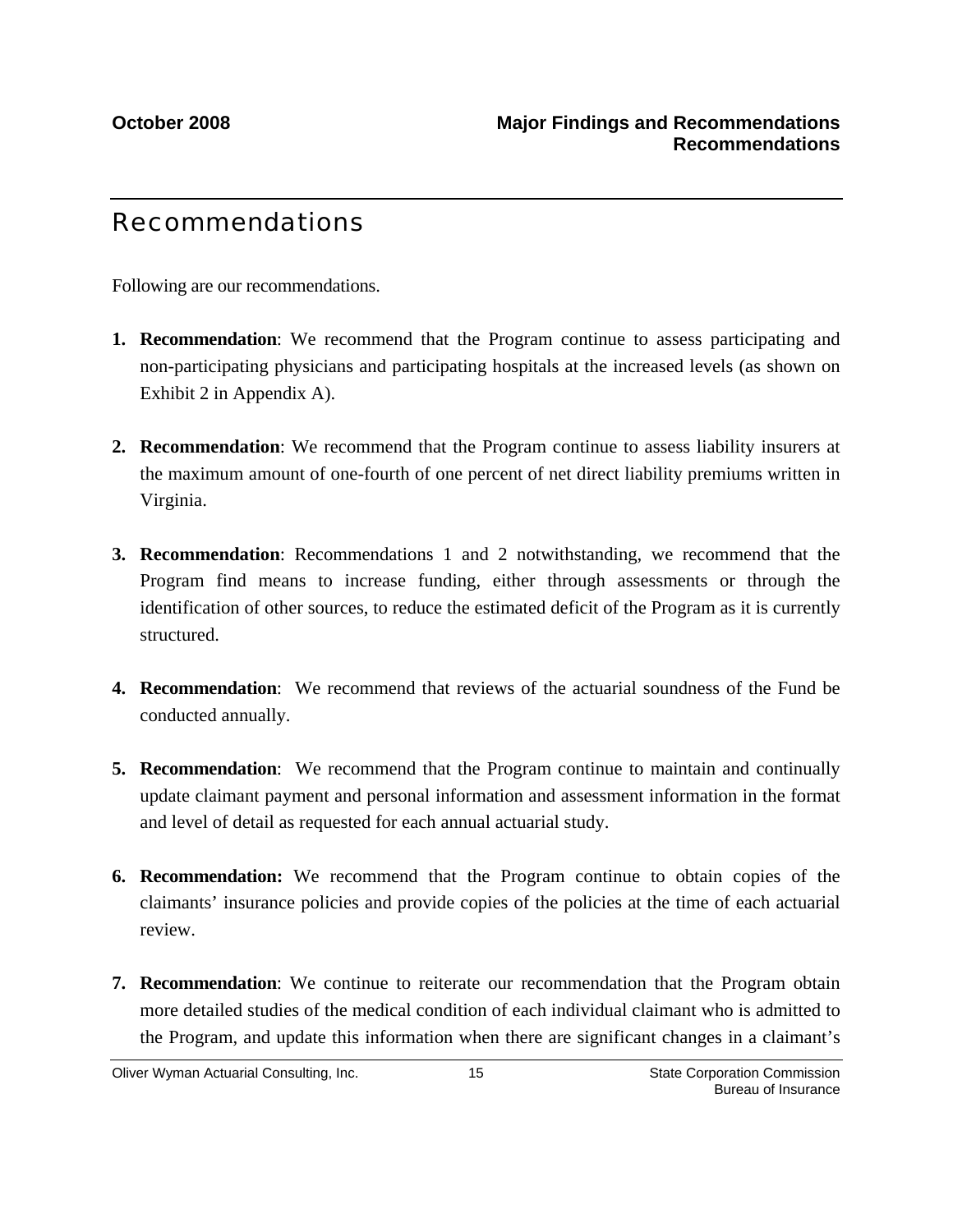### **October 2008 Major Findings and Recommendations Recommendations**

medical condition. Specifically, the Program should produce a worksheet summarizing the detailed life plan for each claimant including expected annual payments by expense item at today's costs and an estimate of life expectancy with the aid of a consultant specializing in pediatric medicine. This specific recommendation follows the description of the Florida process followed in the reserve evaluation for the *Florida Birth-Related Neurological Injury Compensation Association as of June 30, 2007* (note that Senate Bill No. 211 refers to the July 1, 2007 report). This worksheet should consider any expected increases or decreases in required medical care anticipated based on the evaluation of the condition of the children as well as any changes in Medicaid status. We provide further comment on this recommendation in Appendix B.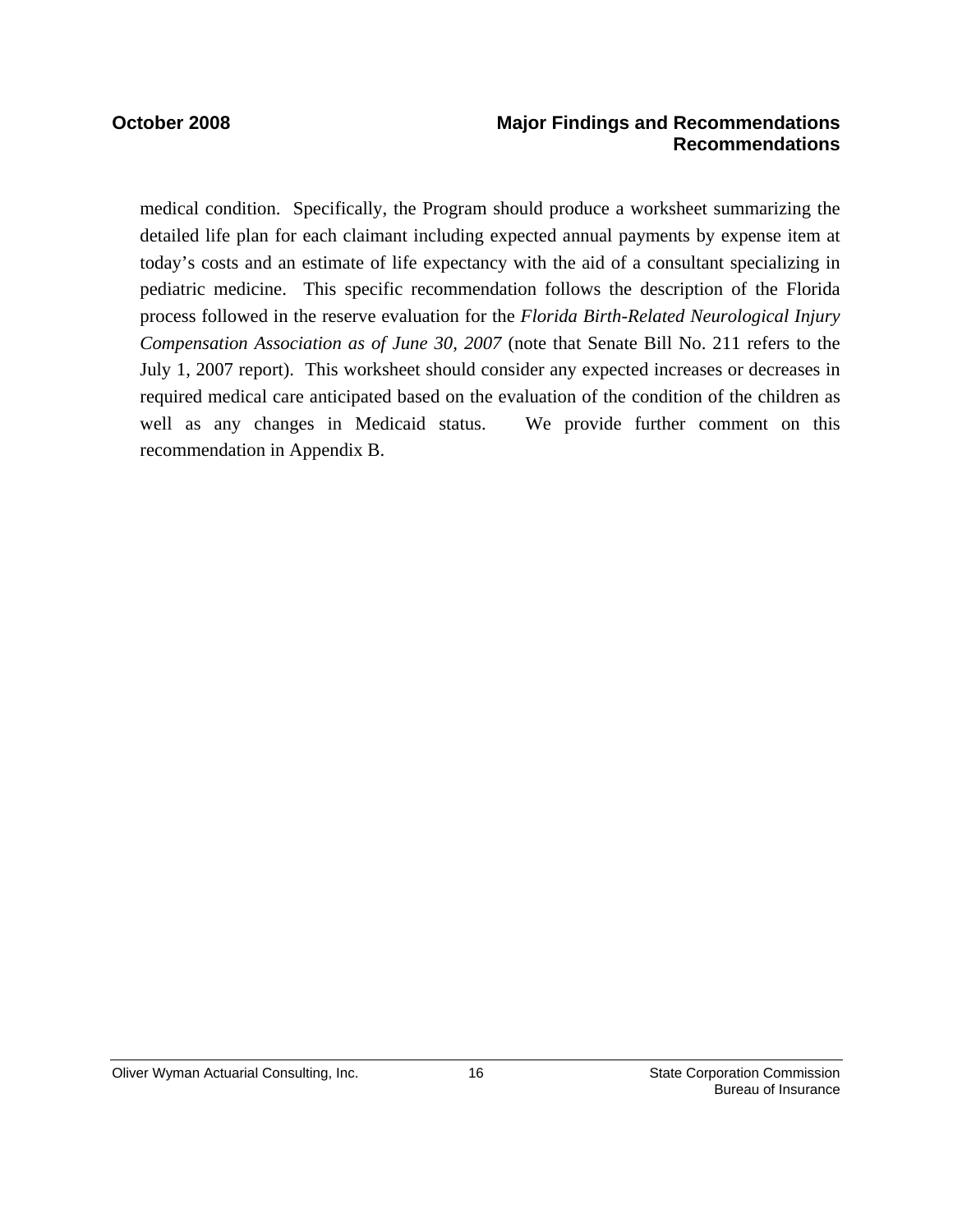## Method and Assumptions

## Introduction

In very general terms, we estimate the future payment obligations of the Program as follows:

- We estimate the total number of claimants. This consists of the actual number of admitted claimants, plus our estimate of the number of not-yet-admitted claimants.
- We forecast, by category of claim payment, and for each of the claimants we estimate will be admitted to the Program, the future payments that will be made by the Program. These estimates are based on:
	- the actual payments made by the Program on behalf of the 97 claimants who had been in the Program for three or more years as of December 31, 2007;
	- our understanding of each of the 97 claimants' insurance coverage and eligibility for Medicaid;
	- assumptions regarding future cost inflation;
	- assumptions regarding future changes in the utilization of the benefits and services of the Program.
- We adjust our projected future payments to each claimant to reflect:
	- an assumed life expectancy for each claimant (our findings are presented assuming the same mortality table applies to each claimant; differences in life expectancy are only due to the attained age of each claimant); and,
	- the time value of money (based on estimated investment income).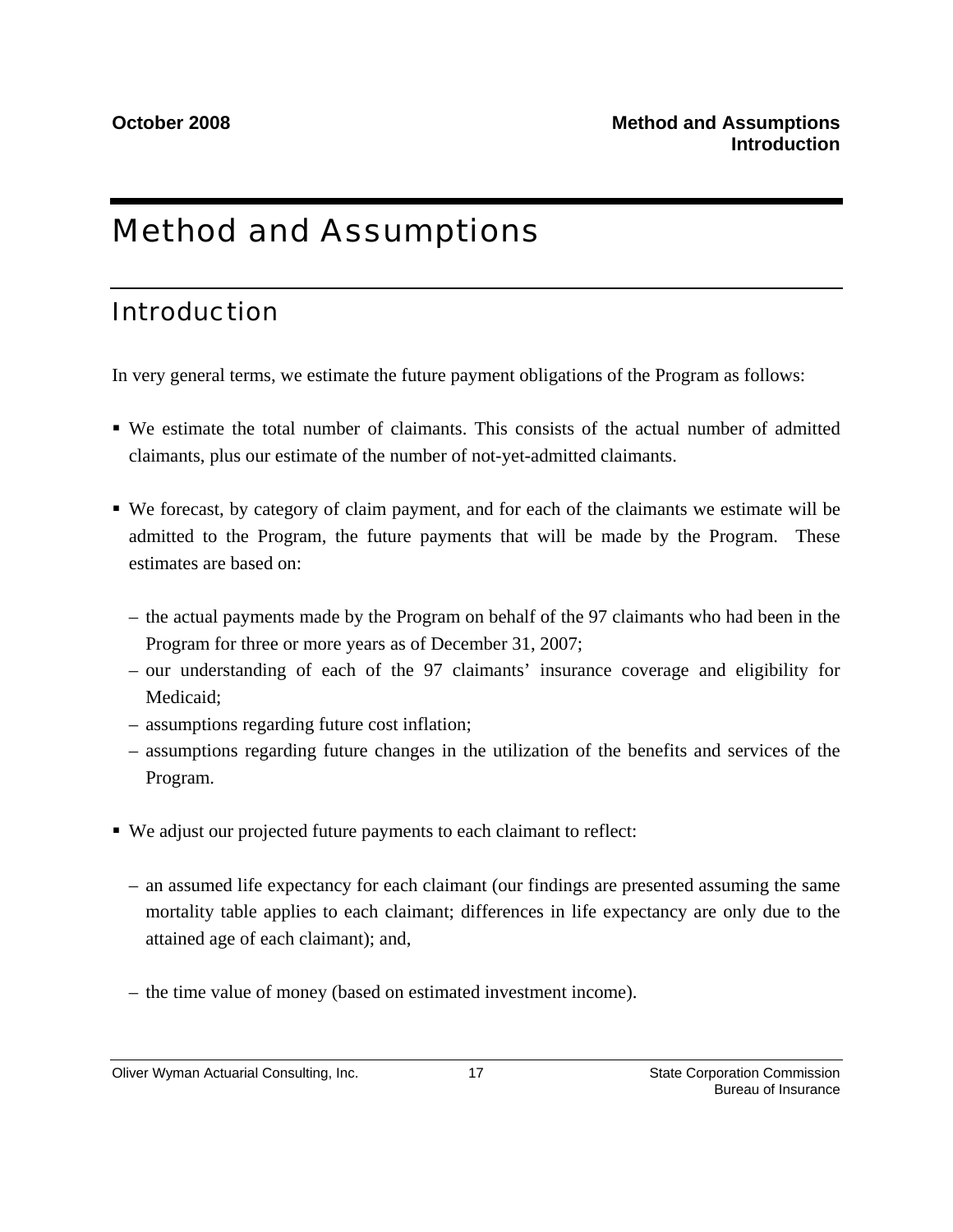This section of the report is organized into the following subsections:

- Claim Payments: This provides an overview of the types and amounts of payments that are covered by the Program, an explanation of how we forecast the future payments to individual claimants, and the values that we estimate as the total lifetime costs per claimant for the various payment categories.
- Other Assumptions: This provides discussion of the other assumptions (other than claim payments), such as inflation rates, the interest rate used to reflect the time value of money, insurance coverages, the number of not-yet-admitted claimants, and so forth.
- Methodology: This provides more precise discussion of how we combine our forecasts of payments with the other assumptions. This section also provides information on the effects of the "De Novo" legislation.
- Sensitivity Testing: This discusses the sensitivity of our findings to various assumptions underlying our analysis.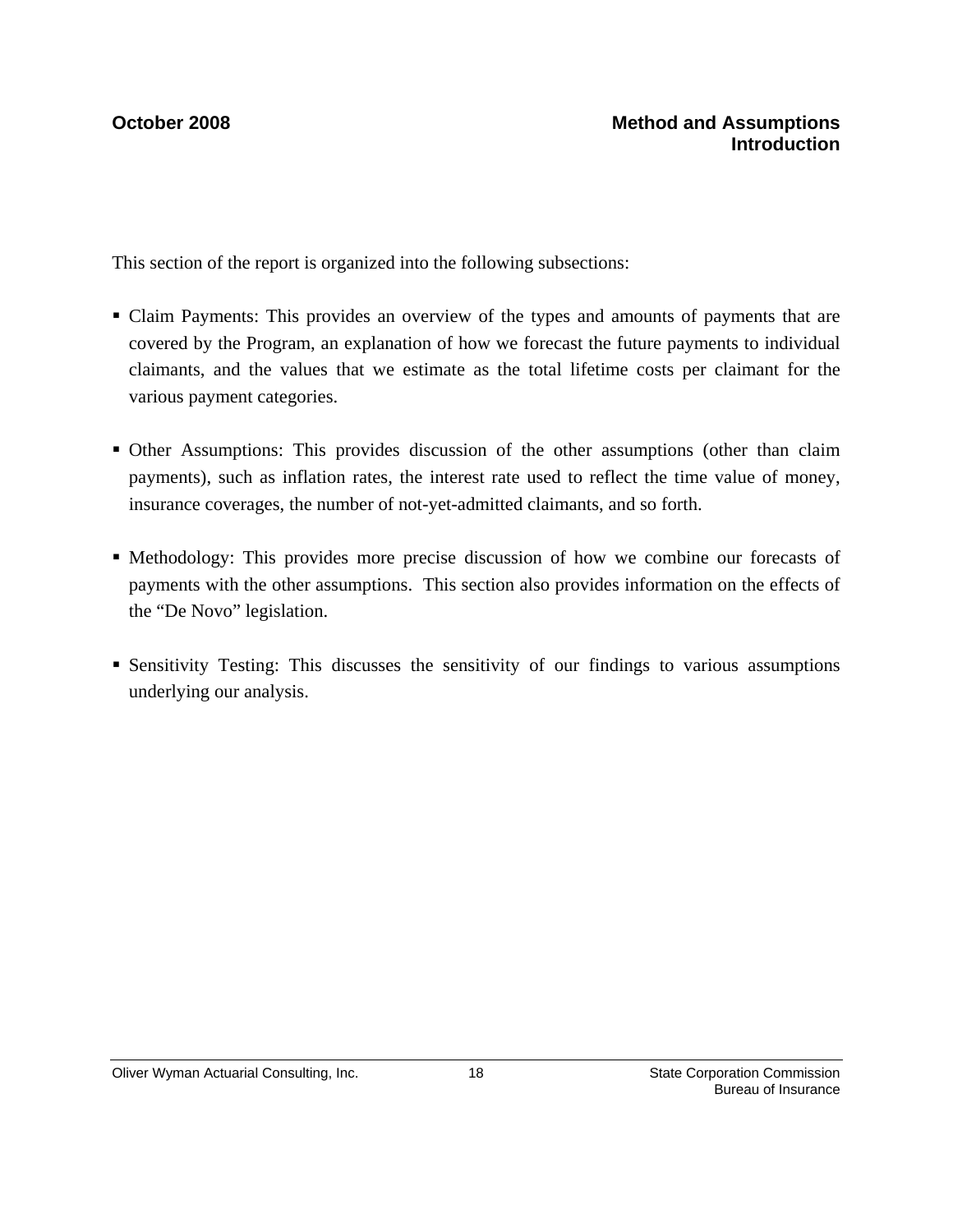## Claim Payments

Table 5, below, shows a brief history of the actual claim payments, by year, from 1988 through 2007.

### **TABLE 5**

### **Total Claim Payments**

|              | <b>Incremental</b> | <b>Cumulative</b>  |
|--------------|--------------------|--------------------|
| <u>As Of</u> | <b>Amount Paid</b> | <b>Amount Paid</b> |
| (1)          | (2)                | (3)                |
| 12/31/88     |                    |                    |
| 12/31/89     |                    |                    |
| 12/31/90     |                    |                    |
| 12/31/91     |                    |                    |
| 12/31/92     | \$14,161           | \$14,161           |
| 12/31/93     | \$97,886           | \$112,047          |
| 12/31/94     | \$239,124          | \$351,171          |
| 12/31/95     | \$1,860,514        | \$2,211,685        |
| 12/31/96     | \$4,667,043        | \$6,878,728        |
| 12/31/97     | \$4,547,735        | \$11,426,463       |
| 12/31/98     | \$2,920,146        | \$14,346,609       |
| 12/31/99     | \$3,505,686        | \$17,852,295       |
| 12/31/00     | \$5,685,588        | \$23,537,883       |
| 12/31/01     | \$5,745,413        | \$29,283,296       |
| 12/31/02     | \$4,638,442        | \$33,921,738       |
| 12/31/03     | \$5,429,845        | \$39,351,583       |
| 12/31/04     | \$6,012,468        | \$45,364,051       |
| 12/31/05     | \$8,548,706        | \$53,912,757       |
| 12/31/06     | \$10,482,314       | \$64,395,071       |
| 12/31/07     | \$9,230,255        | \$73,625,326       |

Note: Numbers may not add to total due to rounding.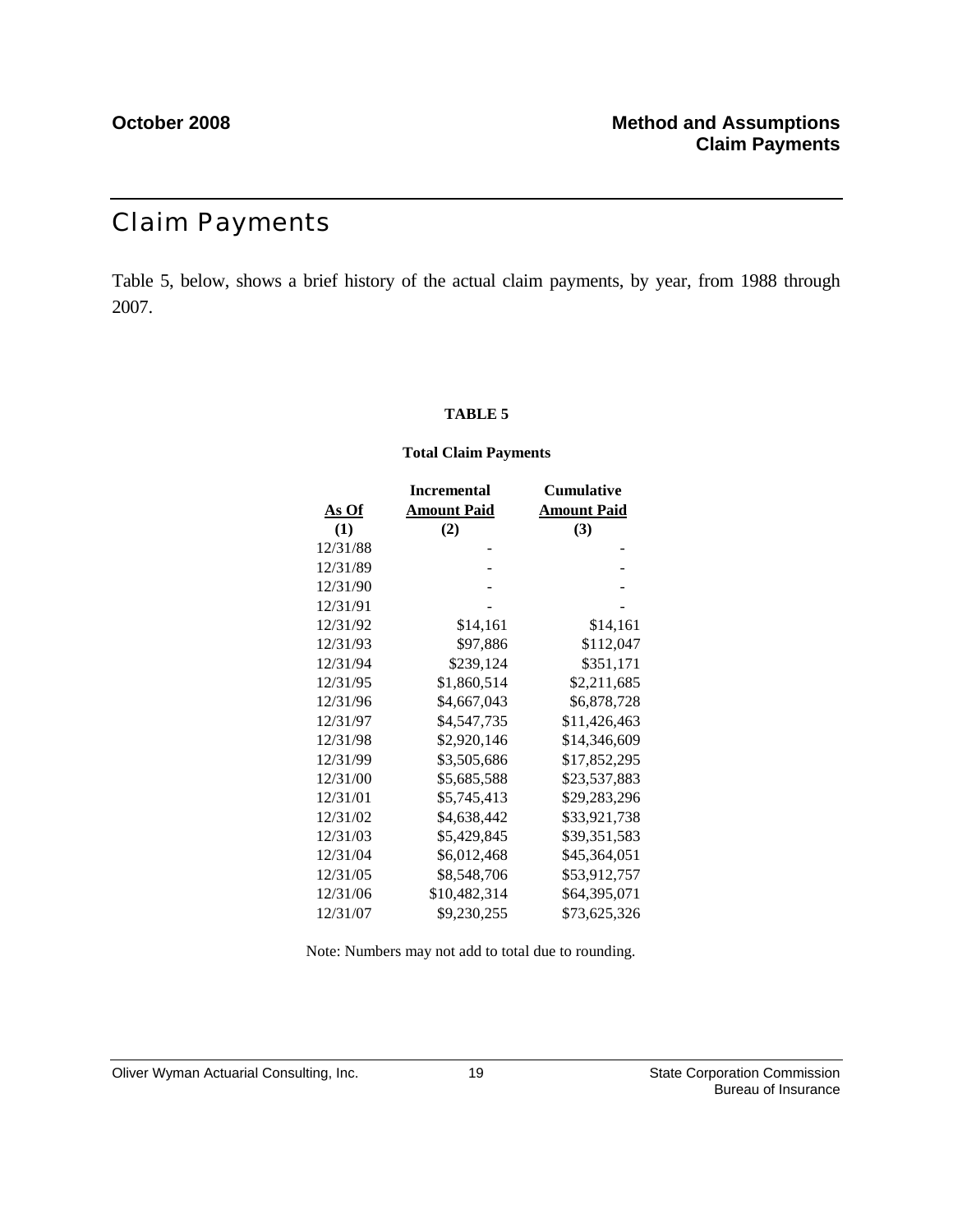## **October 2008 Method and Assumptions Claim Payments**

The decrease in claim payments during 2007 as compared to 2006 (\$9.2 million in 2007 compared to \$10.5 million in 2006) is due mainly to the decrease in payments for Housing and Vans. Housing cost payments decreased from \$1.7 million in 2006 to \$0.8 million in 2007 which was significantly less than what we had forecast. Van cost payments decreased from \$1.0 million in 2006 to \$0.6 million in 2007, which was slightly less than what we had forecast.

In this study, as in prior studies, our basic approach is to base our forecast of future claim payments on a detailed review of past payments in each category, by claimant, for all claimants in Group A (claimants in the Program for at least three years as of December 31, 2007).

In addition to reviewing the actual claim payment histories of the individual claimants, we also discussed these histories with management of the Program. This provided valuable information regarding whether or not the claimant had insurance coverage or received Medicaid, and about some of the actual expenses that individual claimants were incurring. We understand through discussions with management of the Program that, currently, all claimants but four have either Medicaid or private insurance coverage, though claimants do occasionally switch insurance coverages, which may leave a claimant uninsured for a short period of time.

The Program currently keeps track of its claim payments in 12 categories. The Program provided the actual payments through December 31, 2007, sorted by category of payment by year and for each of the 134 claimants who were in the Program as of December 31, 2007. We use this information as the primary base for projecting the future costs of the Program. Table 6, which follows, provides a summary of this payment information, showing the total amount that the Program has paid, by category.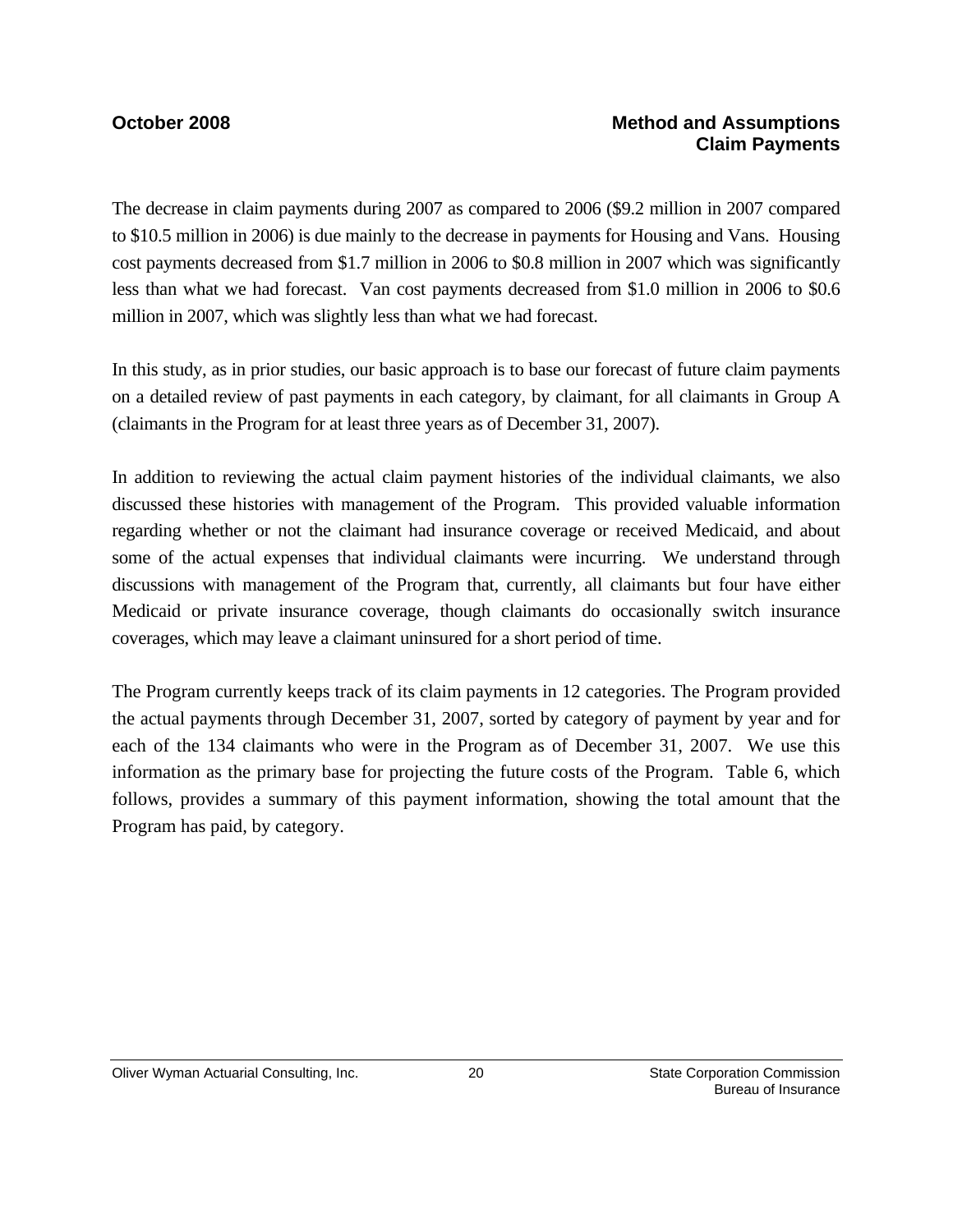### **Table 6**

### **Total Actual Claim Payments Through 12/31/07 and During 2007**

|                          | <b>Payments</b> | Percentage      |                 | Percentage      |
|--------------------------|-----------------|-----------------|-----------------|-----------------|
| <b>Expense</b>           | through         | of Total        | <b>Payments</b> | of 2007         |
| <b>Category</b>          | 12/31/07        | <b>Payments</b> | in 2007         | <b>Payments</b> |
| (1)                      | (2)             | (3)             | (4)             | (5)             |
| Nursing                  | \$41,451,939    | 56.3%           | \$6,414,352     | 69.5%           |
| Hospital/Physician       | 1,833,848       | 2.5%            | 95,343          | 1.0%            |
| Incidental               | 2,914,105       | 4.0%            | 219,971         | 2.4%            |
| Housing                  | 15,203,308      | 20.6%           | 759,626         | 8.2%            |
| Vans                     | 4,747,054       | 6.4%            | 579,919         | 6.3%            |
| Lost Wages               | 97,163          | 0.1%            | 97,163          | 1.1%            |
| Physical Therapy         | 1,893,803       | 2.6%            | 235,523         | 2.5%            |
| <b>Medical Equipment</b> | 1,706,261       | 2.3%            | 194.751         | 2.1%            |
| Prescription Drugs       | 808,995         | 1.1%            | 133,554         | 1.4%            |
| Legal                    | 2,120,415       | 2.9%            | 334,253         | 3.6%            |
| Insurance                | 661,062         | 0.9%            | 144,014         | 1.6%            |
| Medical Review/Intake    | 187,373         | $0.3\%$         | 21,788          | $0.2\%$         |
| <b>Total</b>             | \$73,625,326    | 100.0%          | \$9,230,255     | 100.0%          |

Note: Numbers may not add to total due to rounding.

Claimants submit to the Program any costs not covered by private insurance or Medicaid, and the Program is responsible for paying these costs. The actual payments recorded by the Program represent "net" payments after recoveries from private insurance and Medicaid. There are several types of costs (for example, expenses for hospital stays or physician visits) for which the Program has not made any payments for Medicaid patients. In cases where claimants have lost Medicaid benefits and now have private insurance, we use either the minimum values applied to all claimants, for those costs that were previously covered in full by Medicaid, or amounts based on conversations with management of the Program, in order to forecast the costs that are expected to be paid by the Program in the future. These minimum values are discussed in detail, by category of payment, in the Methodology section of this report.

We note that several claimants have applied for Medicaid waivers and receive Nursing benefits based on these waivers. Our treatment of these waivers is described in the Methodology section below.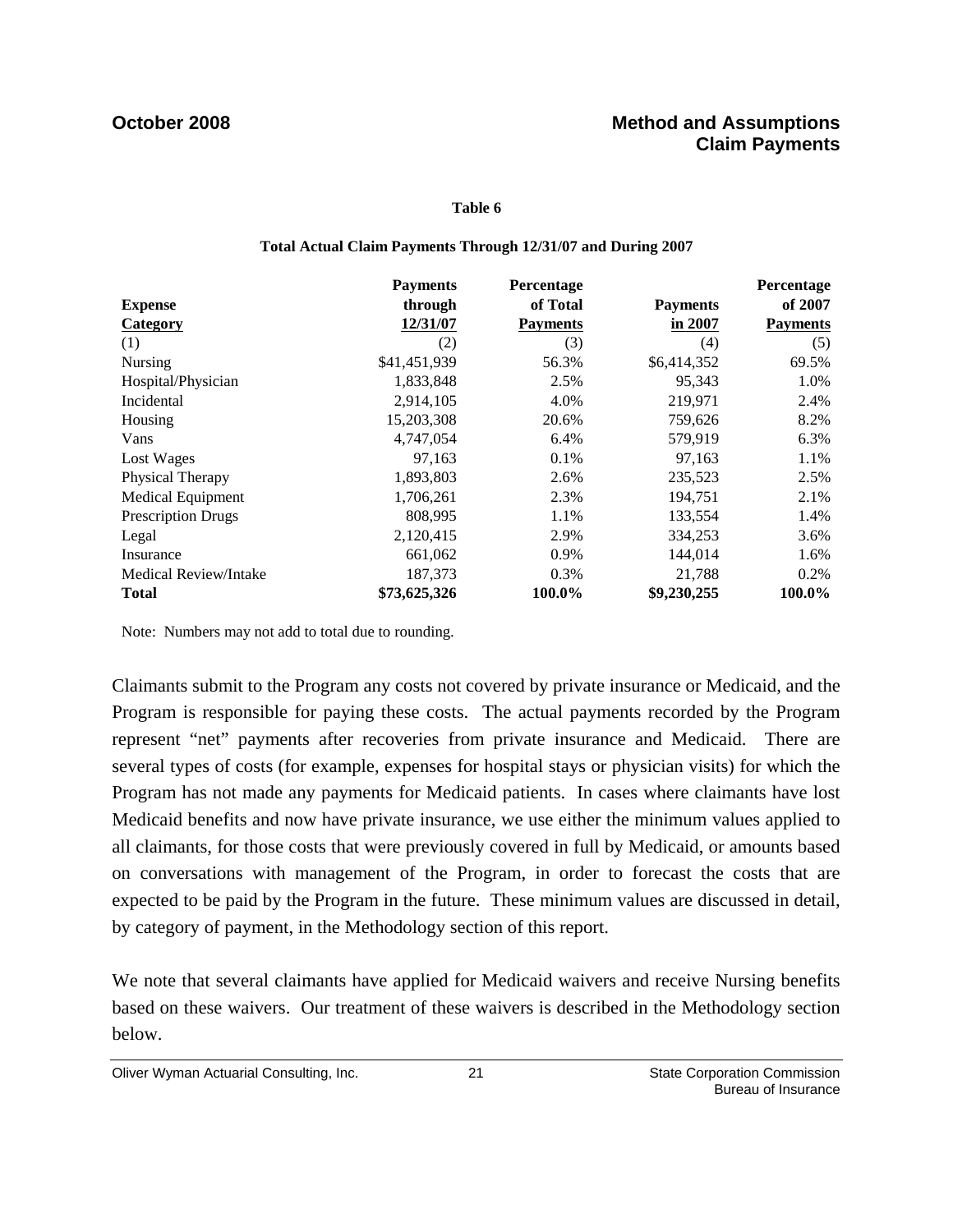We base this current study, primarily, on actual payments through December 31, 2007, which represents a twelve-month update of the payments that were primarily used in our August 2007 study.

For analytical purposes we split the claimant population into three groups:

Group A consists of all claimants who were admitted to the Program on or before December 31, 2004. That is, Group A claimants are those who have been in the Program at least three full years. Group A contains 97 claimants, including 22 deceased claimants.

We forecast the future costs of individual claimants in Group A based on the payments that have been made to this group of claimants. For each claimant in Group A, we have a minimum of three years of actual claim payments as of December 31, 2007. We would prefer, for forecasting purposes, to have many more years of actual claim payments in order to forecast, with a higher degree of confidence, lifetime costs of claimants. However, because the Program is relatively new, more extensive claim payment information does not exist.

Due to substantial variations in annual expenses across categories among Group A claimants, we use certain assumptions for each Group A claimant in our forecasting methodology. Our objective in this approach is to evaluate the Group A claimant expenses that will be appropriate on an aggregate basis, rather than on a claimant-by-claimant basis.

Group B consists of all claimants who were admitted to the Program in 2005, 2006, or 2007. Group B contains 37 claimants, 4 of whom were deceased as of December 31, 2007.

In our opinion, the actual claim payment information for Group B claimants is not sufficiently credible to be used for forecasting their future claim payments. Each of the Group B claimants has less than three years of actual claim experience as of December 31, 2007. During a claimant's first year in the Program, claim payments may be distorted due to payments made for costs incurred prior to admission into the Program. More importantly, for many claimants costs fluctuate significantly during the first few years of participation in the Program.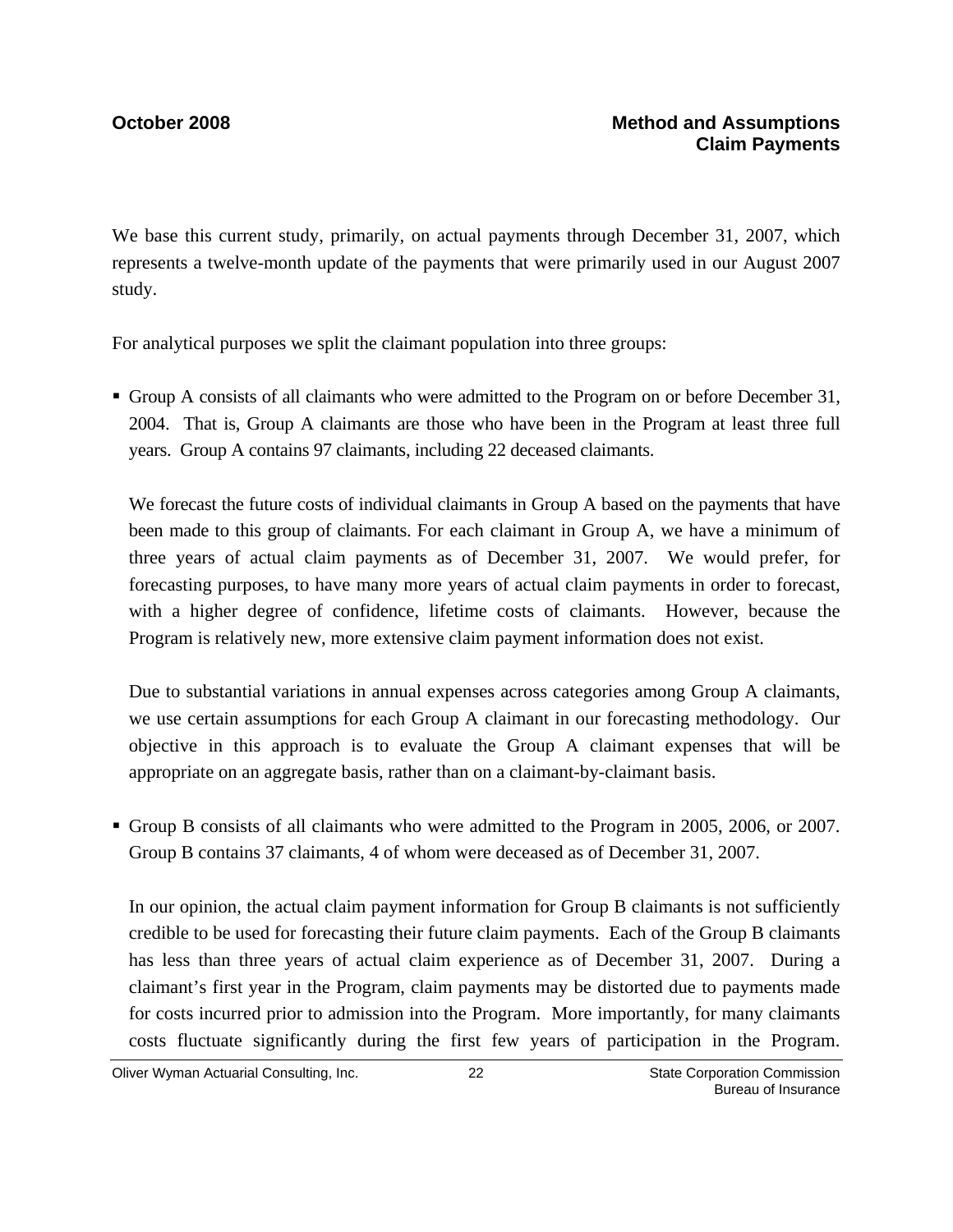Therefore, because of the limitations of the claim payment information for Group B claimants, we use the claim payment information for Group A claimants to forecast the future claim payments for Group B.

- Group C represents our estimate of the children born on or before December 31, 2007 who were not admitted to the Program as of December 31, 2007, but who will eventually apply to, and be admitted into, the Program. We estimate that Group C contains 46 future claimants. We generally use information from claimants in Group A to forecast future claim payments for claimants in Group C. In addition, for the medical review/intake expense category, for which all costs are incurred during the claimant's application process, we use information from Group B claimants to forecast future claim payments for claimants in Group C, in order to use the most recent information on this cost.
- As described in our August 2007 report, we have separately identified those claimants who were deceased at the time of their acceptance to the Program. Four Group A claimants and four Group B claimants fall into this category, and we assume that five percent of the Group C claimants will fall into this category. For the eight known claimants in this category, their average cost has been approximately \$11,000, and we forecast that the Program will not incur any additional costs associated with these claimants. For the five percent of Group C claimants that we forecast will fall into this category, we project their average cost will be \$20,000, which we selected to be somewhat conservative (high).

In the course of this project, we reviewed the cost history of each claimant and discussed the cost history with management of the Program, as we did in our last five studies. This discussion provided valuable information that has been helpful in preparing our forecasts.

Table 6 above shows aggregate claim payments, by category, through December 31, 2007. By definition, because Groups A and B are the claimants who had been admitted to the Program by December 31, 2007, Table 6 shows the actual costs for all Group A and B claimants, combined.

Table 7, below, shows the projected average lifetime costs by category that we estimate for a Group C claimant. Column (2) shows the average costs for all Group C claimants, including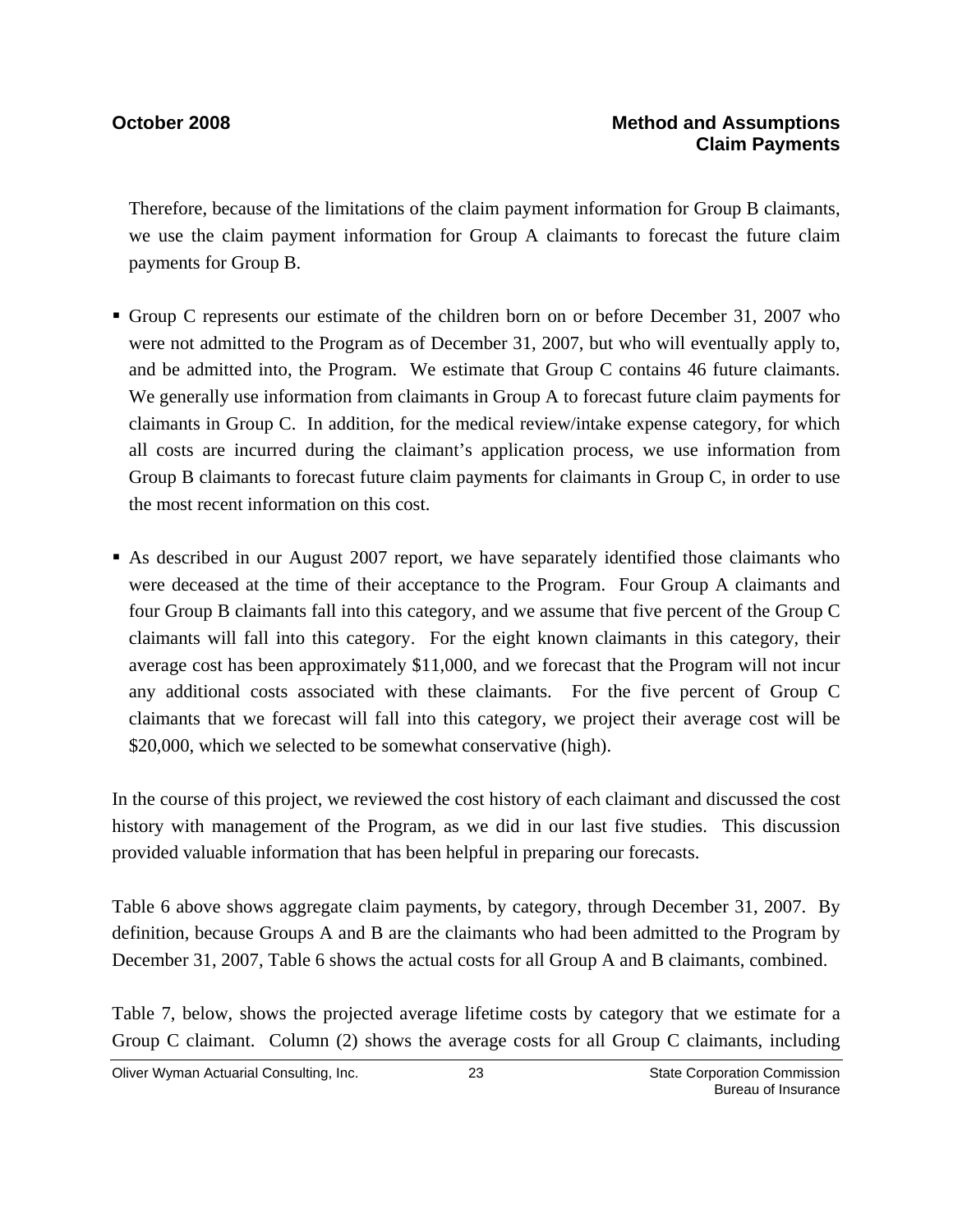those who are expected to be deceased at the time that they are accepted into the Program. Column (3) shows the changes in these values from the time of our last report.

Column (4) shows the projected average lifetime costs, by category, for those Group C claimants who were living at the time that they were accepted into the Program.

These estimates shown in Table 7 reflect our assumptions about the average life expectancy of these claimants, and all of the lifetime costs are shown at their present value, as of December 31, 2007. These estimates are based on our analysis of the payments made on behalf of the Group A (and to some extent Group B) claimants. Except for housing expenses, for which the Program's policies have changed in recent years (as explained later in this section), and payment timing differences, the estimates in Table 7 are also typical of the estimated lifetime costs for claimants in Groups A and B who were living at the time they were accepted into the Program.

The changes shown in Column (3), "Change from Prior Report," reflect the year to year volatility in the actual expense, especially for Incidental and Medical Equipment expenses as well as the change in our method of estimating Group C average cost per claimant.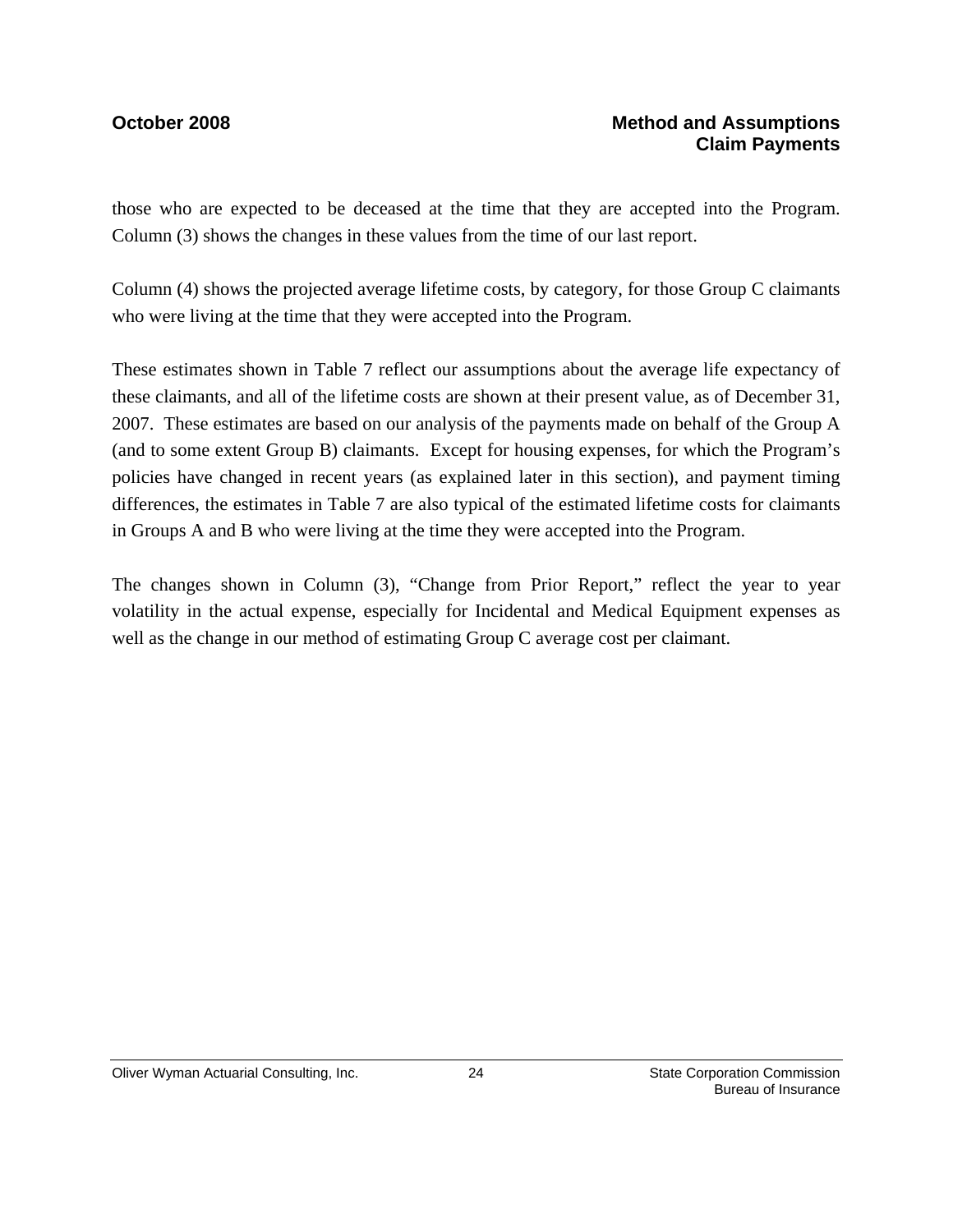### **Table 7**

### **Lifetime Forecasted Lifetime Costs (Present Value at 12/31/07) Forecasted**

|                           |                          |               | <b>Average Costs for</b>   |
|---------------------------|--------------------------|---------------|----------------------------|
|                           | <b>Average Costs for</b> | Change        | All Group C                |
| <b>Expense</b>            | All Group C              | from Prior    | <b>Claimants Living at</b> |
| <b>Category</b>           | <b>Claimants</b>         | <b>Report</b> | <b>Time of Acceptance</b>  |
| (1)                       | (2)                      | (3)           | (4)                        |
| Nursing                   | \$1,504,011              | $(\$99,944)$  | \$1,583,170                |
| Hospital/Physician        | 45,384                   | 5,869         | 47,773                     |
| Incidental                | 45,337                   | (12, 722)     | 47,723                     |
| Housing                   | 121,394                  | 5,849         | 127,783                    |
| Vans                      | 52,342                   | (33,901)      | 55,096                     |
| Lost Wages                | 110,888                  | 9,755         | 116,724                    |
| Physical Therapy          | 28,754                   | (4, 493)      | 30,268                     |
| Medical Equipment         | 66,054                   | 1,848         | 69,531                     |
| <b>Prescription Drugs</b> | 50,422                   | 9,533         | 53,076                     |
| Legal                     | 23,215                   | 6,476         | 23,384                     |
| Insurance                 | 20,772                   | (1,287)       | 21,866                     |
| Medical Review/Intake     | 1,494                    | (108)         | 1,573                      |
| Total                     | \$2,070,067              | (\$113, 125)  | \$2,177,967                |

Notes:

1) Last year's amounts are not adjusted for inflation. Adjusted for inflation, the change from the prior report would be (\$222,422).

2) Numbers may not add to total due to rounding.

Table 7 shows that we estimate the average amount of future claim payments, for a Group C claimant, on a present value basis, to be about \$2.1 million (on a present value basis, about \$105,000 per year adjusted for inflation, for 20 years). The nursing category represents about \$1.5 million, approximately 73 percent of this total, the same as we reported in our August 2007 report. Although many claimants have had little or no nursing costs, a few have had large nursing costs. This is clearly the largest payment category, and any changes affecting the future cost or utilization of nursing services could have a major impact on our findings.

Following is a discussion of each individual cost category.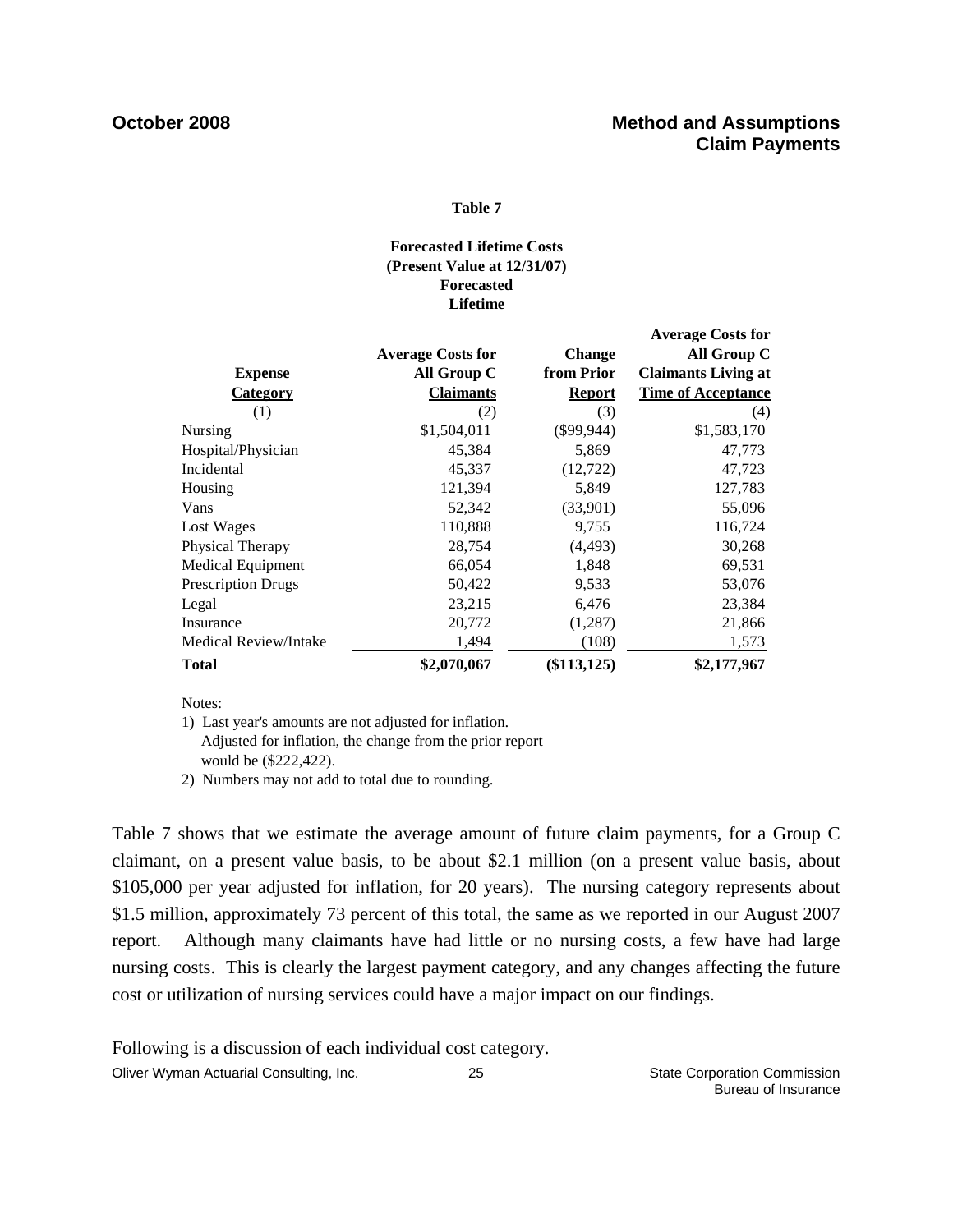### **October 2008 Method and Assumptions Claim Payments**

## Nursing

Nursing covers the cost of in-home nursing care, and represents the most significant payment category for the Program. As shown in Table 6, approximately 56.3 percent of all payments made by the Program from inception to date have been for nursing. In 2007, nursing care costs increased by approximately 4 percent, from \$6.2 million to \$6.4 million, due to the increase, from 77 to 78, in the number of claimants receiving nursing benefits.

Based on our discussions with management of the Program, we understand that a substantial portion of the increase in nursing expenses, both from 2003 to 2004 and from 2004 to 2005, was due to the fact that the nursing community was able to meet a demand for additional nursing services that had not previously been met. We assumed in our 2006 report that the higher level of nursing services utilized by claimants in 2004 and 2005 represented a one-time shift to a higher level of nursing services, and was not indicative of an underlying upward trend in annual claimant nursing expenses that would continue. The data for 2007 suggest that the average cost per claimant, for those claimants receiving nursing care, increased from the average cost in 2006, but was approximately the same as the average cost for 2005.

This moderation of the increase in average annual nursing costs from 2005 to 2007 supports the assumption we made in 2006 that the relatively high increase in nursing costs during the 2003 to 2005 period was not an underlying trend but rather a one-time shift. We continue to monitor this trend.

In 2007, the Program paid an average of about \$59,000 per living claimant for nursing costs, which represents an 8.2 percent decrease over last year's comparable average. Included in this average are newly admitted claimants, many of whom had relatively little nursing costs in 2007. The average nursing payment made by the Program in 2007 to each living Group A claimant (those who have been in the Program for at least three years) was \$78,000, which represents an approximate 12.7 percent increase over last year's comparable figure.

The Program's experience also reveals considerable variation in the amount of nursing costs paid to each claimant. Many claimants in the Program have low or no nursing costs, whereas others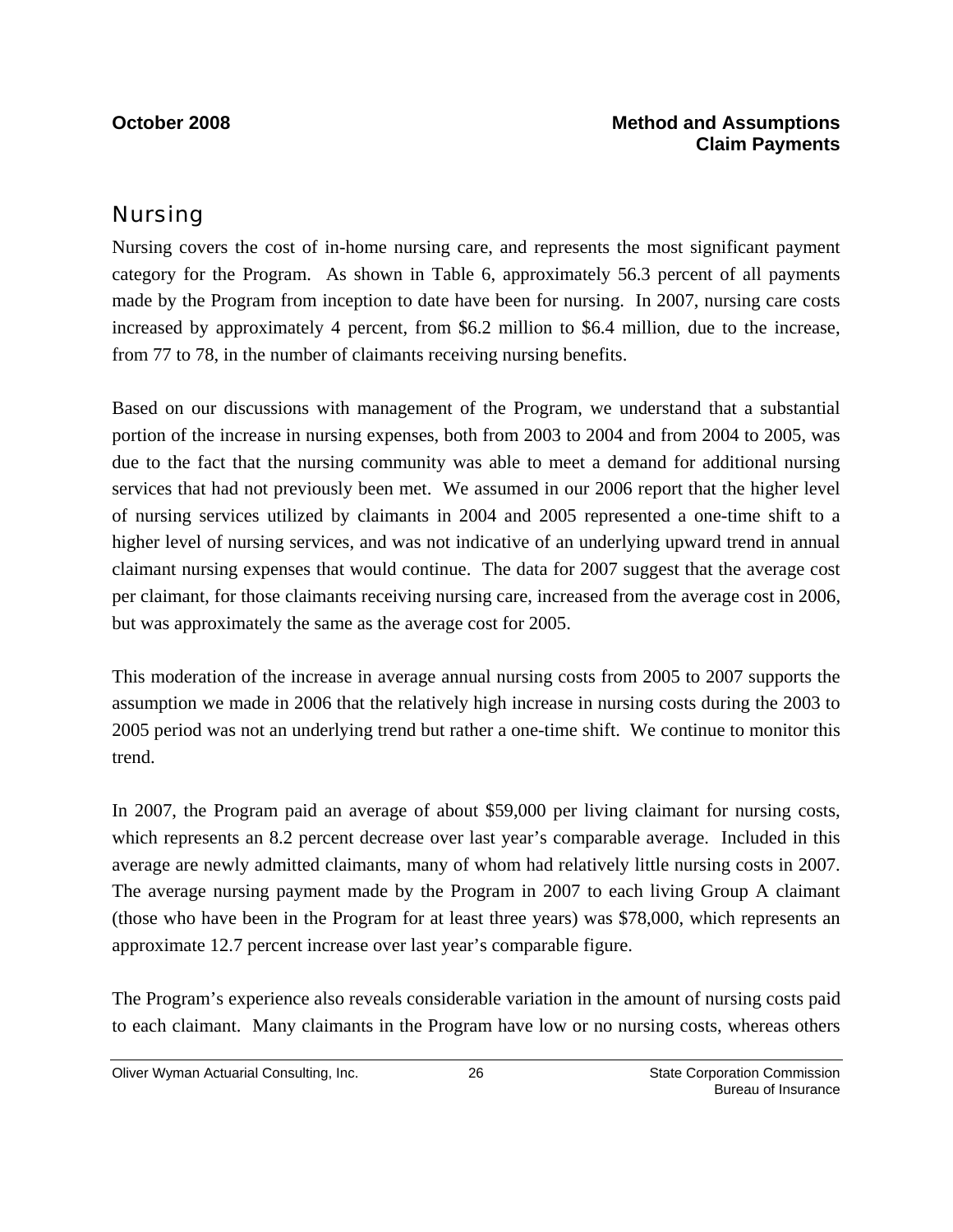### **October 2008 Method and Assumptions Claim Payments**

are receiving round-the-clock nursing at an annual cost in excess of \$250,000. For those claimants receiving nursing services, most of the claimants receive services from licensed practical nurses (LPNs) and other claimants, because of their medical needs, receive services from registered nurses (RNs).

For each of the claimants in Group A, we generally base our future cost projections on the actual payments made to Group A claimants in 2007. Some Group A claimants have had very little costs in the nursing category, and for them we forecast future nursing costs to be \$36,338 per year, at 2007 price levels (this is the equivalent of \$25,000 per year at 2000 cost levels, consistent with the assumption used in our prior report). We use this minimum because we expect that, among those Group A claimants who currently have little or no nursing costs, some percentage will eventually incur nursing costs. We use the actual and forecasted claims experience of Group A claimants to forecast the future claims experience of claimants in Groups B and C and, therefore, this assumed annual minimum also affects our estimates of the forecasted claims experience of claimants in Groups B and C.

Thus far, only four claimants have been institutionalized, two of whom are deceased. Based on this experience, and on discussions with the management of the Program, it appears that families are keeping the claimants at home, with associated nursing care, much longer than had previously been expected. Our current estimates reflect this actual experience and do not assume that claimants will be moved into institutional care.

We assume that the individual and group insurance coverage that claimants have does not provide coverage for nursing costs. This is based on our general knowledge that private health insurance typically excludes coverage for custodial nursing care. Further, this general knowledge is supported by the fact that none of the claimants' insurance coverage pays for nursing costs, according to management of the Program.

Further, we assume that Medicaid does not provide coverage for nursing costs, except when a claimant applies for a waiver. The Program provided information regarding Medicaid waivers for 13 claimants, as compared to our assumption in last year's report that only one of the claimants in the Program has ever qualified for such payments from Medicaid. As we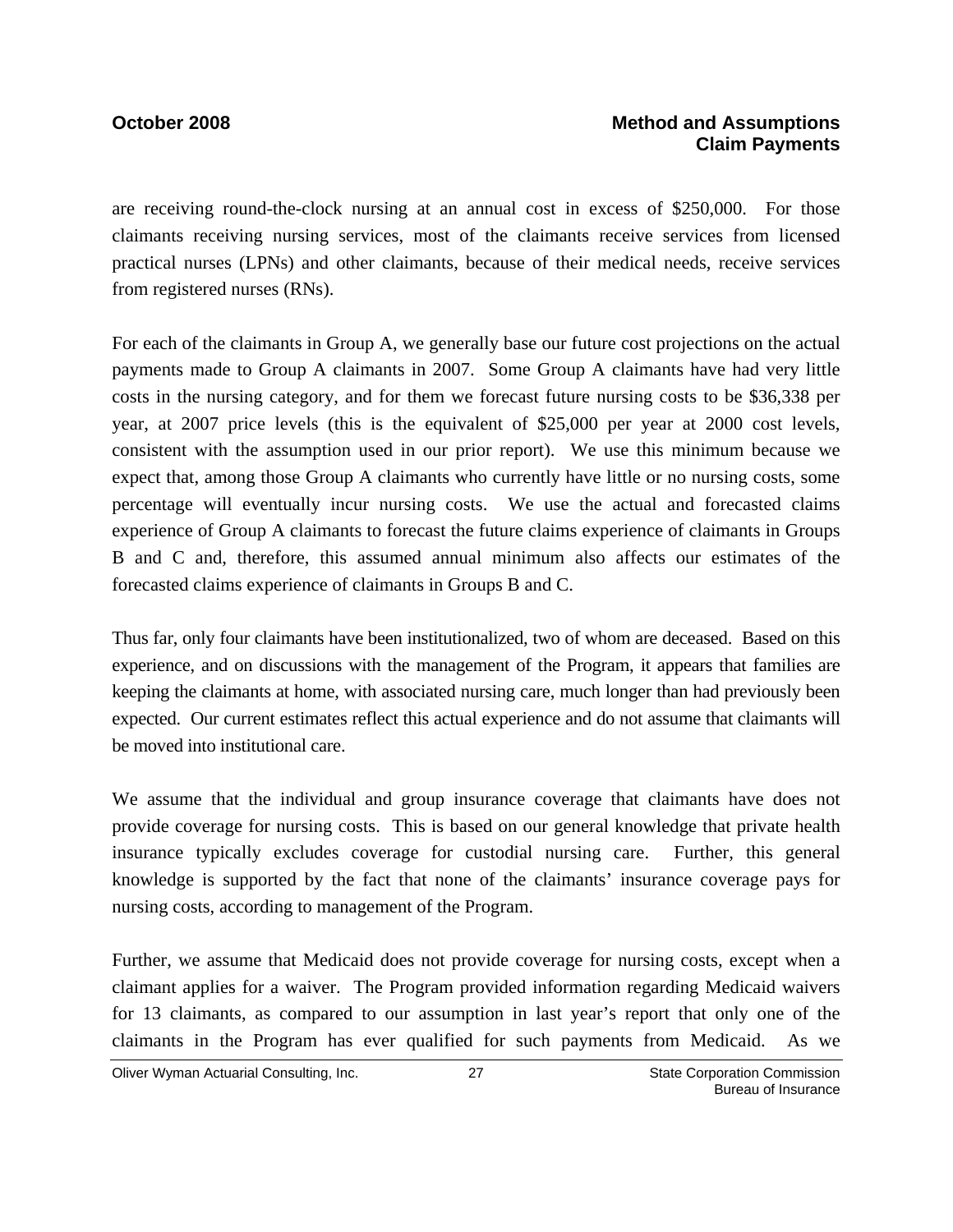anticipated in last year's report, this new information based on discussions between Medicaid administrators and Program management led to a reduction in our forecast of lifetime nursing costs, as described in the Methodology section below

## Hospital/Physician

The hospital/physician payment category includes costs incurred for surgery, hospitalization, trips to an emergency room, physical examinations, and so forth.

For each of the claimants in Group A, we base our future cost projections for hospital/physician costs on an average of the actual payments made by the Program to the Group A claimants in the past three years. Some Group A claimants have had very little cost in this category, and for them we forecast \$2,848 per year at 2007 cost levels (this is the equivalent of \$2,000 per year at 2000 cost levels, consistent with the assumption used in our August 2007 report). We use this minimum because we expect that among those Group A claimants who currently have little or no hospital/physician costs, some percentage will eventually incur such costs. We use the actual and forecasted claims experience of Group A claimants to forecast the future claims experience of claimants in Groups B and C and, therefore, this assumed annual minimum also affects our estimates of the forecasted claims experience of claimants in Groups B and C.

We assume that insurance will cover 80 percent of allowable costs in this category, and that 80 percent of allowable costs will translate into 75 percent of actual costs. Therefore, we assume that the Program pays 25 percent of these costs, for claimants who have private insurance. For claimants who receive Medicaid, and for whom the Program has incurred some costs in this payment category, we assume that Medicaid is covering 80 percent of their costs in this category. As discussed in the Sensitivity Testing section of this report, the percentage of costs that we select as being covered by insurance or Medicaid actually has little impact on the final estimates.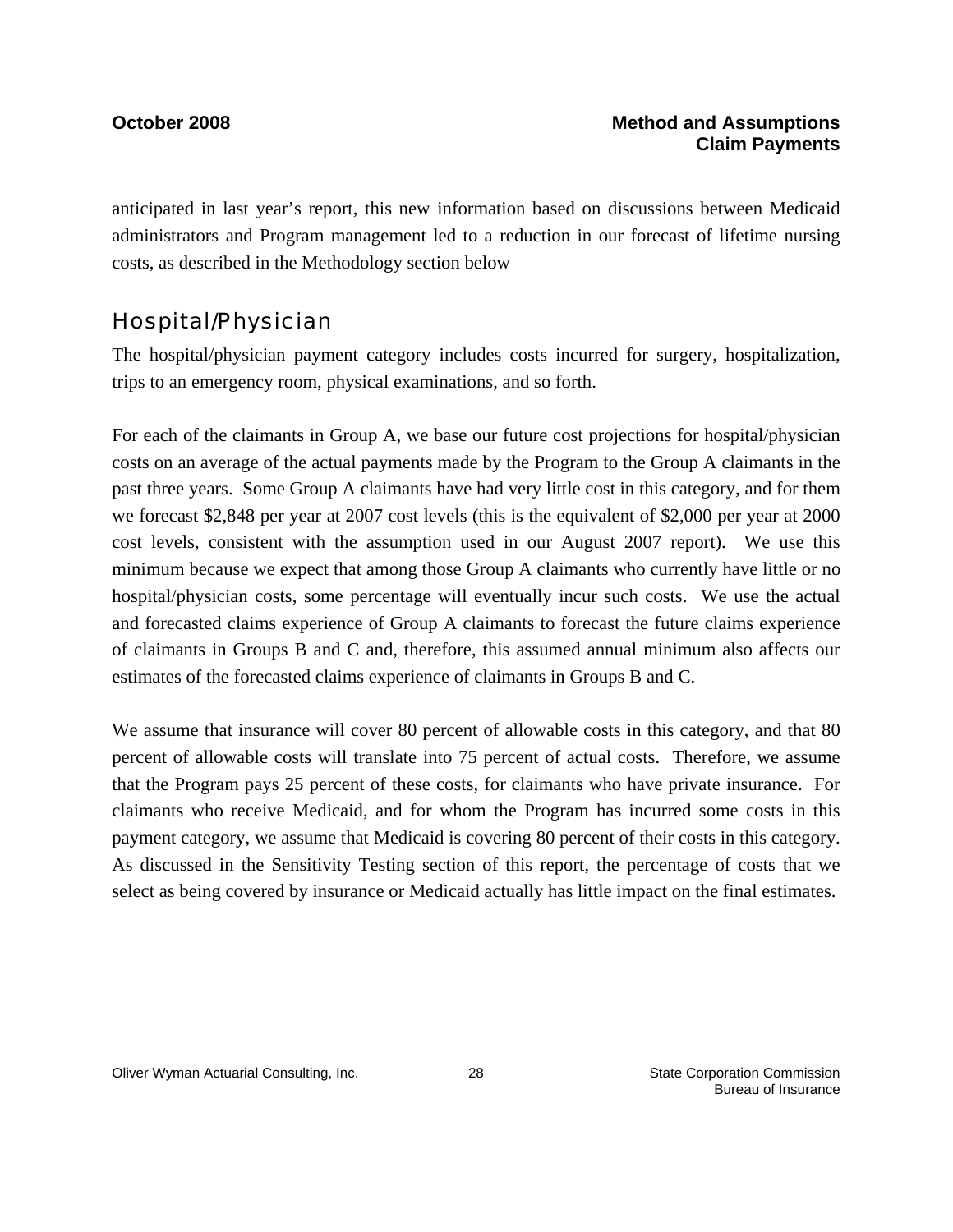## Incidental

The incidental payment category includes: non-durable medical supplies, over-the-counter drugs, feeding tubes, diapers, computers, computer equipment, mileage reimbursement and any other expense not fitting into any of the other payment categories.

The Program's definition of "incidental cost" has not been consistent over time because, when the Program establishes new categories, the types of costs that were previously categorized as incidental are shifted to these new categories. Therefore, for each of the claimants in Group A, we base our projections of future costs on the actual incidental expenses paid to the claimants in Group A in 2007, the most recent full year. We use the actual and forecasted claims experience of Group A claimants to forecast the future claims experience of claimants in Groups B and C.

We assume that neither private insurance nor Medicaid provides coverage for incidental costs and, therefore, that the Program pays 100 percent of these costs.

## **Housing**

Housing costs can be split into four sub-categories:

*Trust homes* – Until September 24, 1999, the Program purchased homes and provided them to claimants for the lifetime of the claimant (claimant families are permitted to remain in the home for six months after the death of the claimant). Although the Program identifies these purchases as costs, they are actually assets of the Program and we treat them as such. There have been a total of 24 trust homes, seven of which have been sold following the death of the claimant. All of the trust homes have been used by claimants in Group A.

*Housing Grant* – Beginning September 25, 1999, the Program began to make grants to claimants for the construction of houses. The size of the grant varies according to the construction costs in the area where the claimant will live, but it generally averages about \$350,000. When the grant has been made, it is paid out over time to cover construction costs of the house and incidental, related costs, such as rental costs, while the house is under construction. The claimants own the

Oliver Wyman Actuarial Consulting, Inc.  $\qquad \qquad$  29 State Corporation Commission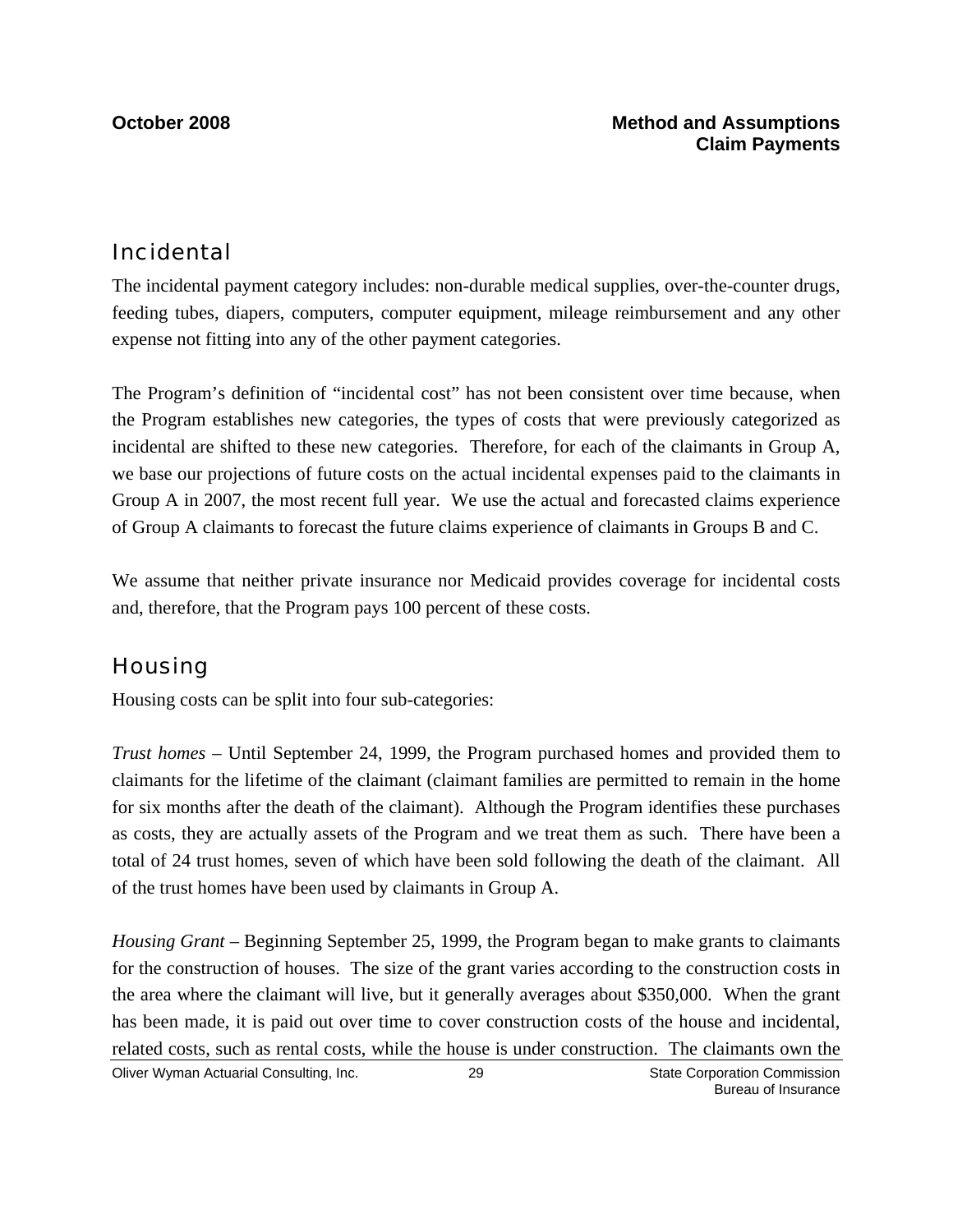homes that they purchase with the aid of housing grants, so these are not assets of the Program. Thirteen grants have been awarded, all to Group A claimants.

*Renovations* – Beginning January 1, 2001, the Program discontinued the housing grant program and, in its place, pays the costs of renovating the claimant's existing house (if the claimant's family owns a home) to add a bedroom and a bathroom. The program will pay for only a onetime renovation for each claimant. A renovation is subject to a maximum benefit of \$175,000 for the lifetime of the claimant. Consistent with our August 2007 report, we have used an average estimate of \$133,972 at 2007 cost levels. Once a claimant has had a renovation completed on their home, we have estimated no further housing costs for the claimant.

Additional modifications such as ramps, elevators, and lifts are considered medical equipment expenses and are not subject to the maximum benefit of \$175,000 for housing costs. Based on discussions the Program in 2006, we understand that expenses for additional modifications such as ramps, elevators, and lifts, are part of the medical expenses and are not subject to the maximum of \$175,000.

*Rentals -* The July 1, 2003 legislation specified, in Section 38.2 – 5016 item 2, *"that the board of directors of the Virginia Birth-Related Neurological Injury Compensation Program shall develop and implement a policy to address the needs of infants who are eligible for benefits under the Program for handicapped-accessible housing. The board's policy shall address appropriate housing benefits when the infant's parents or legal guardians are homeowners and are non-homeowners."* 

To conform to this legislation, management of the Program has established a rental benefit of \$175,000 for the lifetime of the claimant. This benefit represents the difference between the claimant's current rent and the rent due for an upgraded accommodation that includes those features necessary for handicapped accessibility. The claimant and the claimant's family must have moved to such an accommodation before receiving the benefit. According to management of the Program, the maximum benefit of \$175,000 applies on a combined basis to the rental benefit and to one-time renovations discussed above.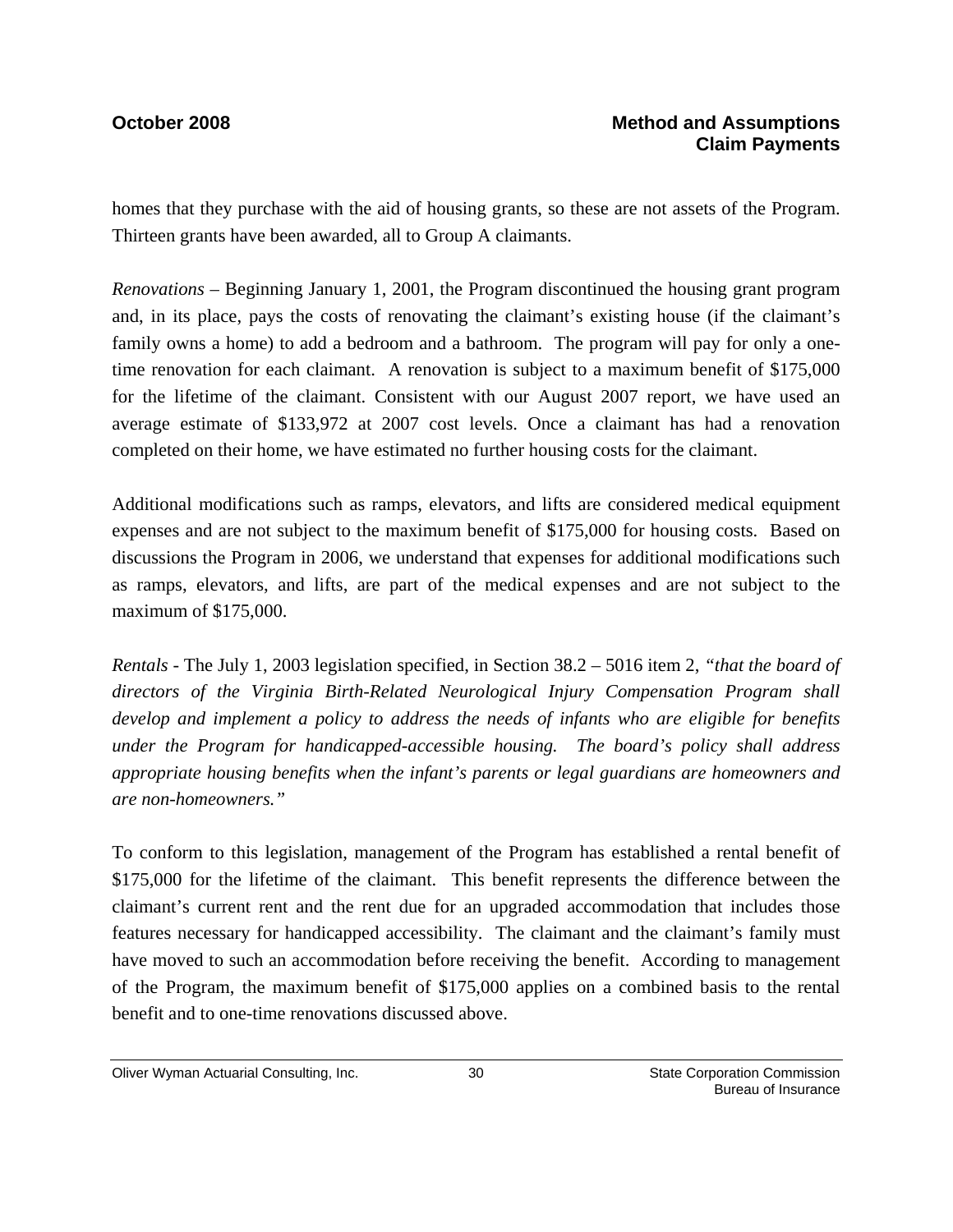### **October 2008 Method and Assumptions Claim Payments**

For all claimants (or the claimant's family, in the case where a claimant is deceased) who are in a *trust home*, we forecast expenses for the payment of real estate taxes, maintenance, insurance, and so forth on a claimant-by-claimant basis, based on the prior three years. We note that our forecasts average to about \$10,000 per year.

For all claimants who have been provided a *housing grant*, whether Group A or Group B, the total amount of the grant is known and we only estimate when it will be paid. The timing of the payment depends on the timing of the construction of the new home. We generally assume that the Program will pay any outstanding balances on the grants over the two-year period from 2008 through 2009. As of December 31, 2007, there are outstanding housing grants for 8 claimants, for a total outstanding value of approximately \$605,000. Although the Program only paid \$16,000 for housing grants in 2007, claimants who have not used up their full grant allocation may still request the Program to pay for either initial or additional home renovations. Accordingly, we have estimated that the entire unused and outstanding grant amount of \$605,000 will be requested and paid out over the next two years.

For all Group A and Group B claimants who are living and who are not in a trust home and who have not been given a housing grant, as well as for all Group C claimants, we assume that future housing costs will be \$133,972 (at 2007 cost levels) for *renovations and rentals* (except in those cases where the renovations have already been completed)*.* For claimants in Groups A and B, we assume that this amount will be paid over a two-year period from 2008 through 2009. For claimants in Group C, we assume that this amount will be paid, on average, in four years.

Neither private insurance nor Medicaid provides coverage for housing costs.

## Vans

The Program purchases vans for every claimant who is restricted to a wheelchair, if the claimant requests a van. Virtually all claimants are restricted to wheelchairs. Of the 108 claimants living as of December 31, 2007, only eight were ambulatory.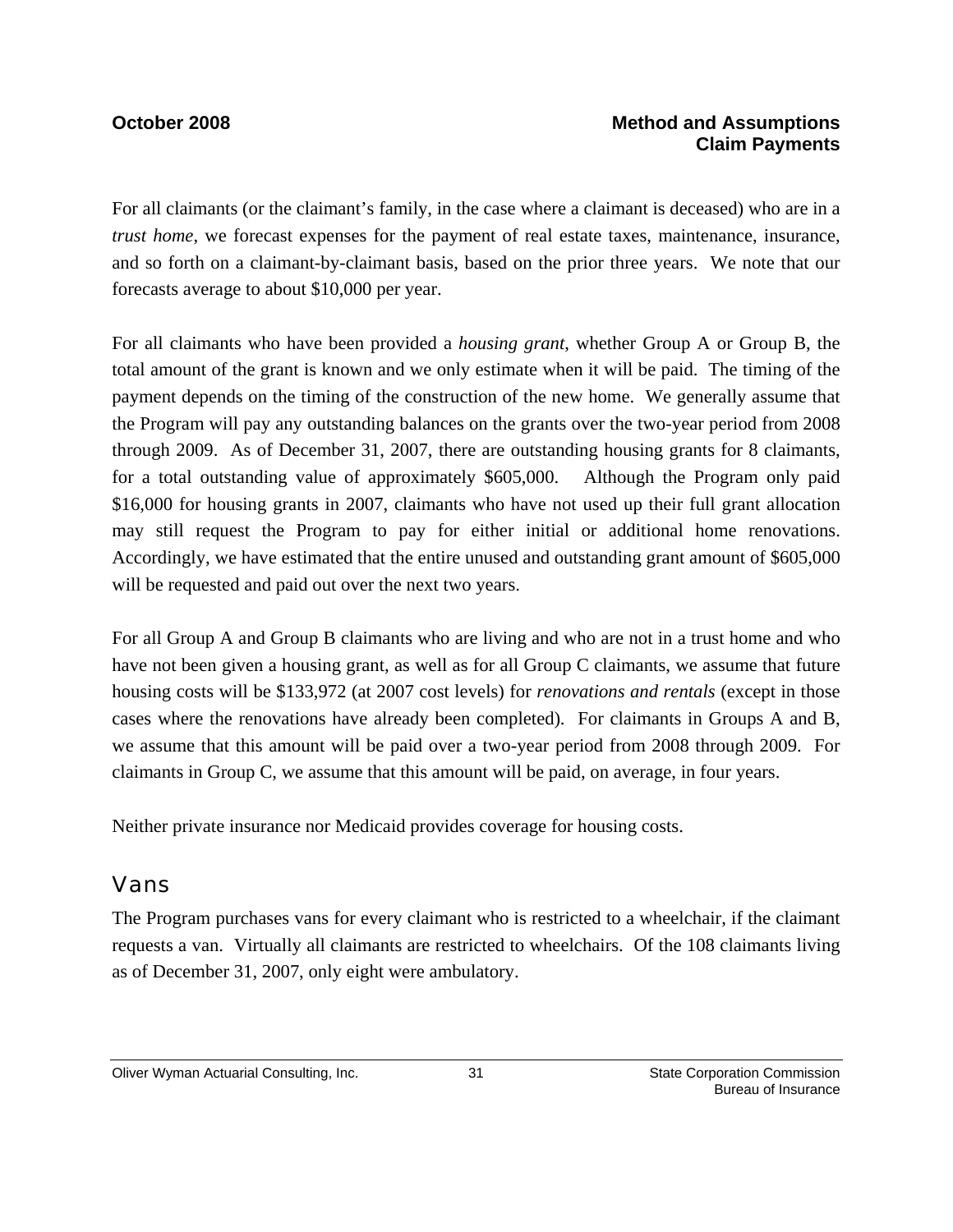## **October 2008 Method and Assumptions Claim Payments**

In the initial years of the Program's operation, the Program purchased a mini-van for the claimant's first van. Special equipment, such as lifts, was added and repaired by the Program as needed. The van would then be used until the claimant outgrew it, generally at about age seven, at which time the Program purchased a full-size van for the claimant. Between 1997 and 1998, the Program started purchasing full-size vans as the first vans, rather than mini-vans. Beginning in 2002, the claimant's family has the option of selecting a modified mini-van or a full-size van. According to management of the Program, both options are at similar costs to the Program. Beginning in 2003, the claimant's family was given a cost allowance for a vehicle of their choosing. The allowance is approximately \$5,000 larger for those families for which the claimant is older and taller. On an on-going basis, the Program covers any repairs to the special equipment on the van, but repair and maintenance of the van itself is the responsibility of the claimant. Vans purchased by the Program for claimants become the property of the claimants and are not assets of the Program.

Consistent with the amount included in our August 2007 report, we assume that the average price of a van, with necessary equipment and including a provision for future repair of the equipment, is \$37,932 at 2007 cost levels (this is the equivalent of \$37,500 per year at 2006 cost levels). Further, we assume that the Program will replace full size vans every eight years. This is the same assumption we used in our last study.

Neither private insurance nor Medicaid provides coverage for vans.

## Lost Wages

For claimants age 18 or older, the Program will pay for lost wages.

Ten claimants in the Program have attained the age of 18. The amount to be paid to each claimant is fixed at 50 percent of the private average weekly non-agricultural wage in Virginia. Based on discussions with the Program, this is \$20,982 per year (at 2007 cost levels). For each claimant, we adjust the \$20,982 for inflation to forecast the annual amount that will be paid at age 18 and beyond.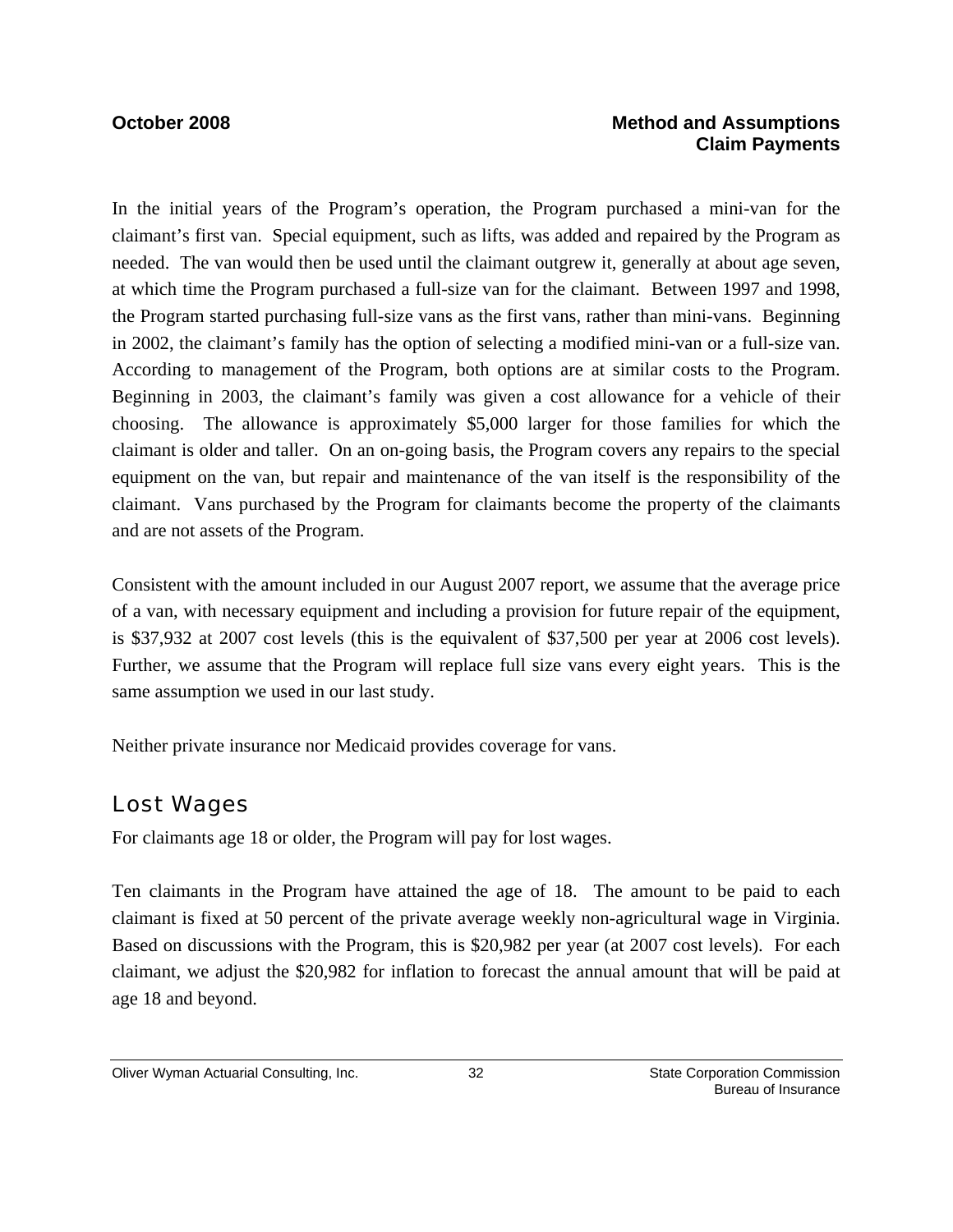We note that the lost wage benefit has caused some claimants to lose the Medicaid benefits, and with it, lose Medicaid waivers that paid for nursing expenses, among other benefits.

# Physical Therapy

Most claimants receive physical therapy for several years.

According to our discussion with management of the Program during 2007, and consistent with our observations for older claimants, physical therapy expenses tend to decline over time.

We forecast that for most of the claimants: the costs for each of the next five years will equal the costs of the most recent year; the costs of each of the subsequent five years will be one-half of the costs of the most recent year; the costs thereafter will be \$0. This is consistent with the methodology used in our August 2007 report.

We use the actual and forecasted claims experience of Group A claimants to forecast the future claims experience of claimants in Groups B and C and, therefore, our assumptions regarding the physical therapy expenses of Group A claimants also affects our estimates of the forecasted claims experience of claimants in Groups B and C.

We assume that private insurance and Medicaid provide coverage for physical therapy, in the same way that they provide coverage for hospital/physician expenses, as discussed above.

# Medical Equipment

The medical equipment payment category includes costs associated with durable medical supplies. The most expensive component is wheelchairs. The Program provides children with their first wheelchair at about the age of three and provides replacement wheelchairs as the children grow.

For each of the claimants in Group A, we base our projections of future medical equipment costs on the actual payments made in the most recent three years. We use the actual and forecasted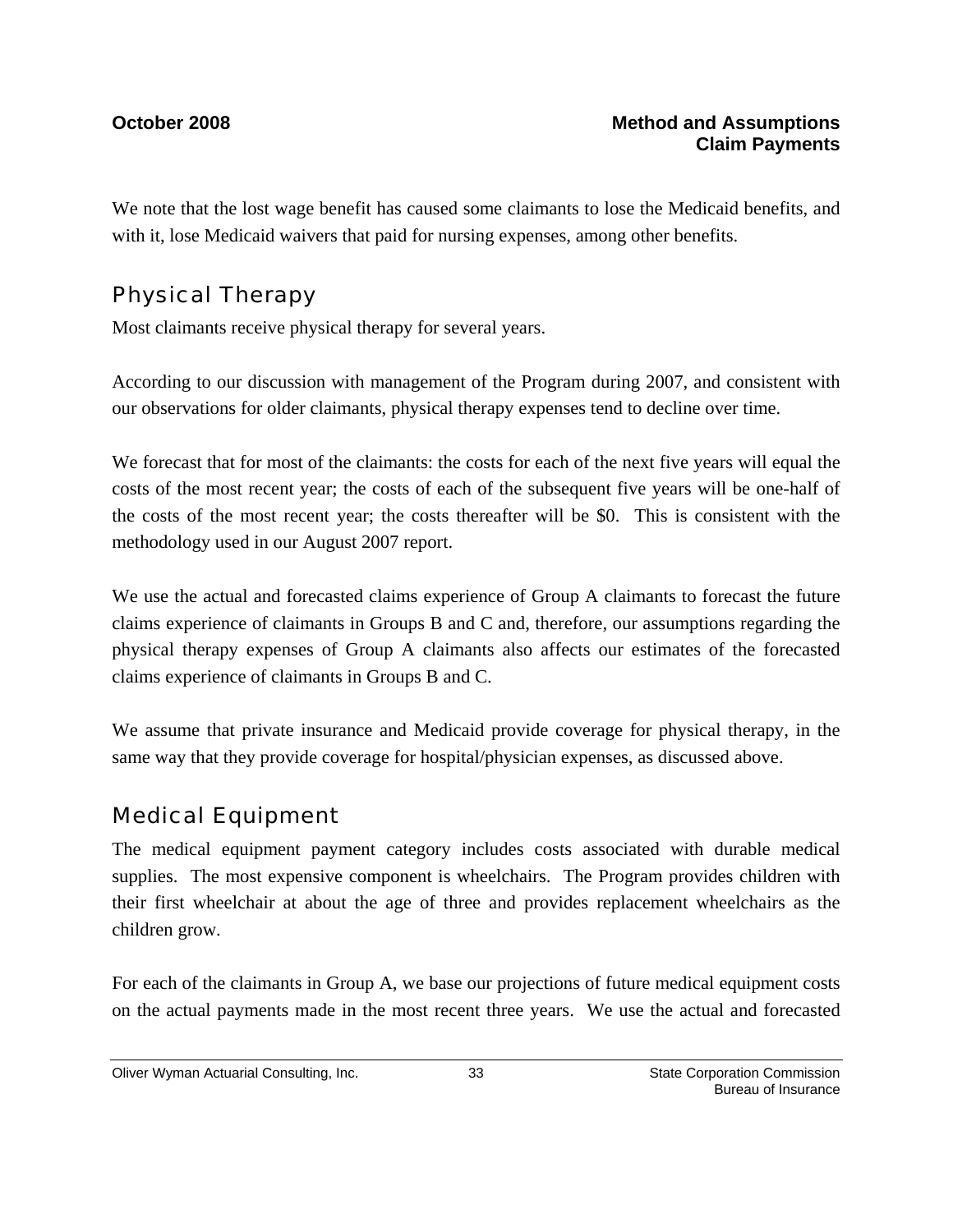claims experience of Group A claimants to forecast the future claims experience of claimants in Groups B and C.

We assume that private insurance and Medicaid provide coverage for this payment category, in the same way that they provide coverage for hospital/physician costs, as discussed above.

## Prescription Drugs

The Program did not begin to use a separate category for prescription drugs until 2000. Prior to 2000, these costs were assigned to other categories. For Group A claimants we project future costs based on the actual payments to Group A claimants in the most recent year. We use the actual and forecasted claims experience of Group A claimants to forecast the future claims experience of claimants in Groups B and C.

We assume that private insurance will provide coverage for this payment category in the same way as discussed above for hospital/physician costs. Based on claims histories for claimants who have Medicaid, however, we generally assume that Medicaid will cover 100 percent of costs in this category. We have been told by management of the Program that not all drugs are covered by Medicaid, and the Program's records indicate that it has made insignificant payments for prescription drugs for one Group A claimant who has Medicaid. We forecast that these payments will continue.

## Legal

Legal costs are incurred, by both the Program and the claimants, during the application process.

We assume that claimants in Groups A and B will not have any additional legal costs. For Group C, we forecast legal costs equal to the average legal costs for Group A.

Neither private insurance nor Medicaid provides coverage for legal costs.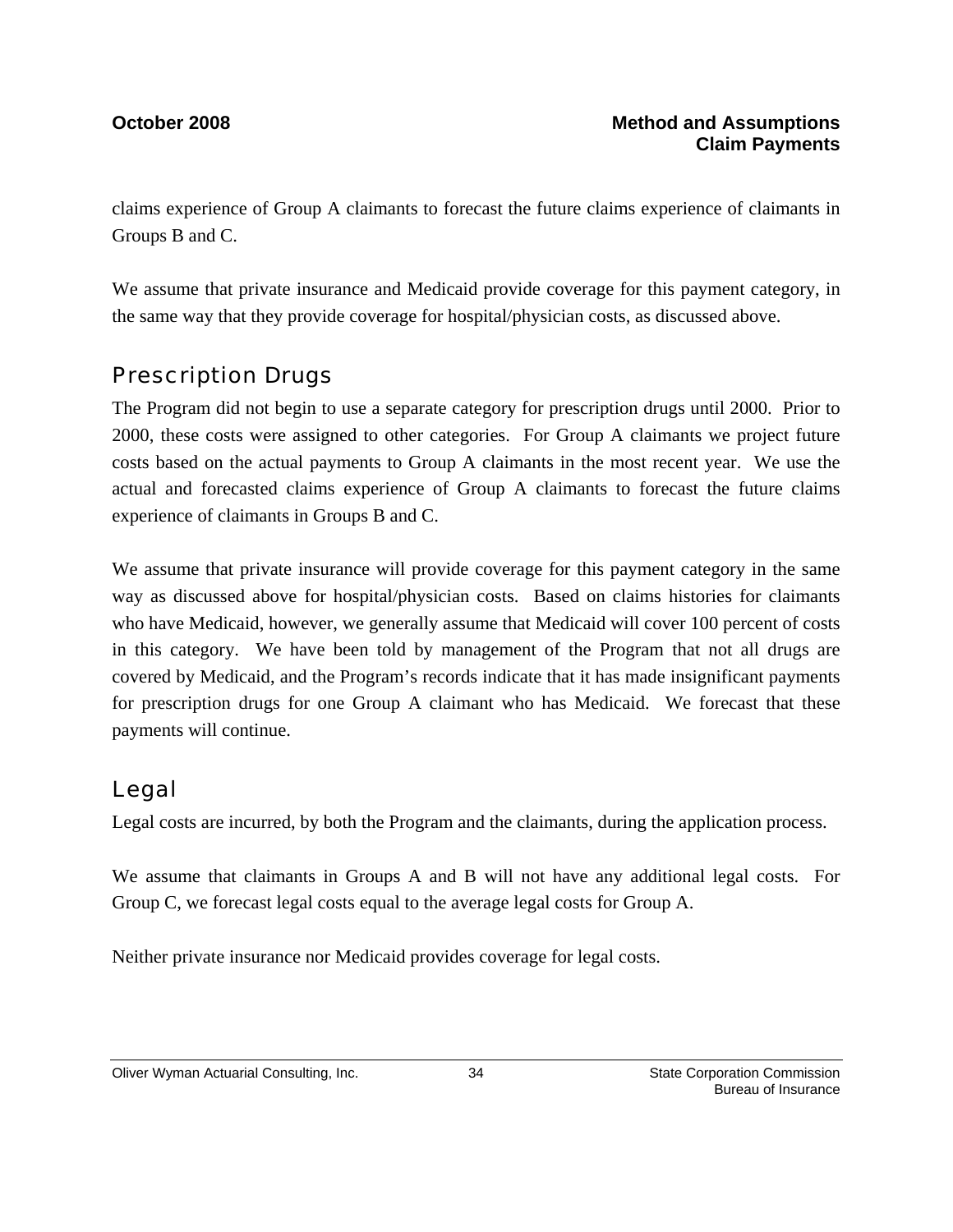### **Insurance**

The Program pays for automobile insurance for the vans, up to \$500 per year; this is equal to the amount paid in our August 2007 report. In addition, there are several claimants for whom the Program pays the premiums for private health insurance. We understand that the Program encourages families to purchase health insurance if they are otherwise uninsured, and the Program will pay the premium if necessary.

For each of the claimants in Group A, we project future automobile insurance costs at \$500 per year for each claimant who has, or is projected to have, a van. For the Group A claimants for whom the Program is paying for private health insurance, we forecast the future annual cost to be equal to the actual cost paid by the Program in 2007.

Neither private insurance nor Medicaid provides coverage for these costs.

## Medical Review/Intake

The medical review/intake category of payment includes costs that are paid by the Program during the claimant's application process.

As mentioned in our August 2007 report, we understand that the costs per claimant have generally increased in recent years as the admission process has become more involved. For example, three or four medical opinions are now generally required, rather than only one.

We forecast \$0 of future costs in this category for Group A and Group B claimants. For Group C claimants, we estimate the future costs based on the actual average costs for Group B claimants.

Neither private insurance nor Medicaid provides coverage for these costs.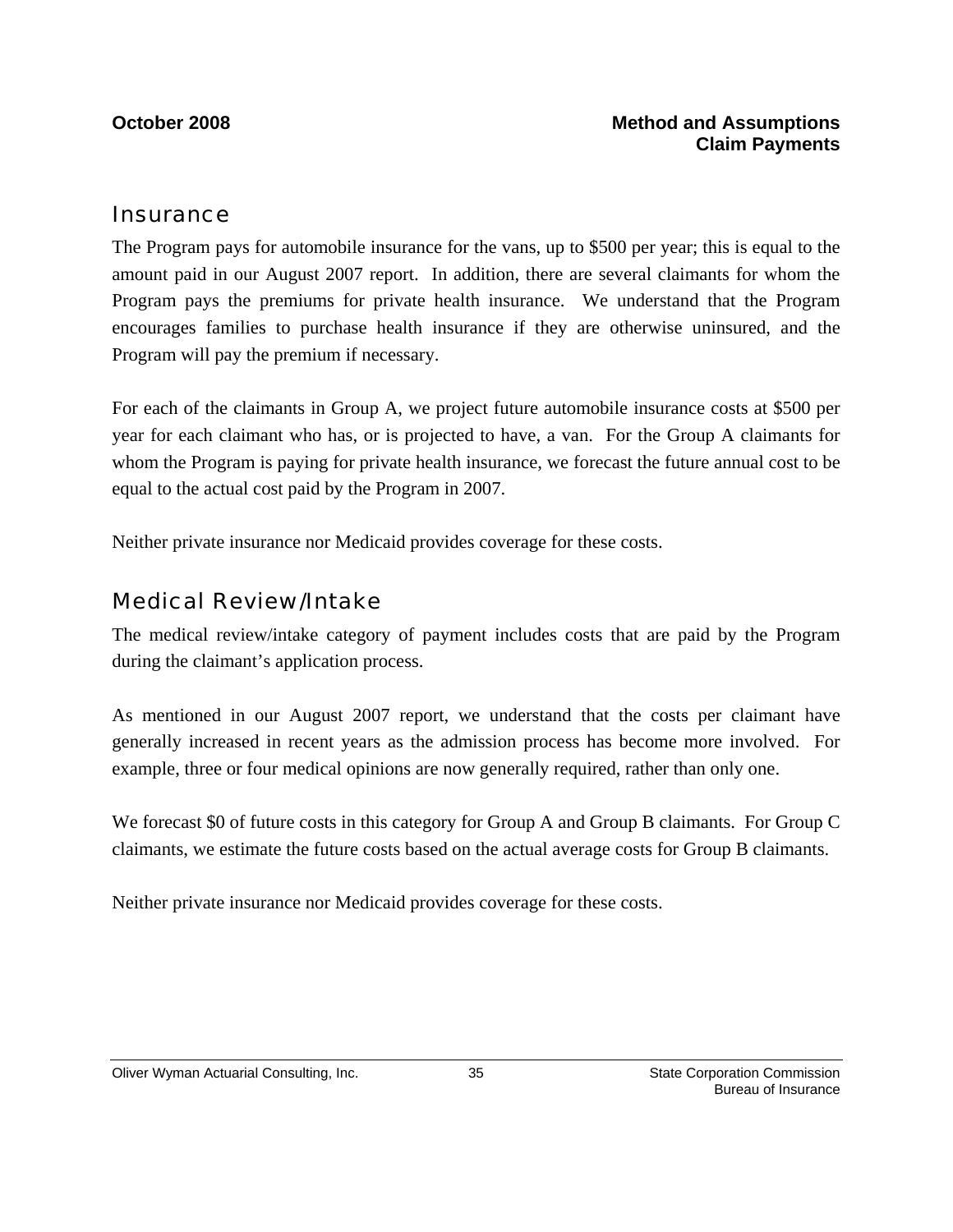## Other Assumptions

### Inflation

For each of the payment categories discussed above, we estimate the annual inflation rate that will apply to future annual costs. We base these inflation rates on consumer price indexes published by the Bureau of Labor Statistics, including the "Consumer Price Index; All Urban Consumers; All Items," which we refer to as the "general inflation index." Our assumptions are shown in Table 8. Note that Tables 8A and 8B are new this year.

### **Table 8**

| <b>Expense Item</b>       | <b>Future</b><br>Annual<br><b>Inflation</b><br>Rate<br>(Percent) | <b>Incremental</b><br><b>Difference</b><br>from General<br><b>Inflation</b> | <b>CPI Urban Index For:</b>                         |
|---------------------------|------------------------------------------------------------------|-----------------------------------------------------------------------------|-----------------------------------------------------|
| (1)                       | (2)                                                              | (3)                                                                         | (4)                                                 |
| General Inflation         | 3.84                                                             | 0.00                                                                        | All Items (1913-2007)                               |
| Incidental                | 3.84                                                             | 0.00                                                                        | All Items (1913-2007)                               |
| Hospital/Physician        | 5.67                                                             | 1.83                                                                        | Medical Care Services (1991-2007)                   |
| Nursing                   | 4.39                                                             | 0.55                                                                        | Professional Services (1991-2007)                   |
| Physical Therapy          | 4.39                                                             | 0.55                                                                        | Professional Services (1991-2007)                   |
| Medical Equipment         | 5.22                                                             | 1.38                                                                        | Prescription Drugs and Medical Supplies (1991-2007) |
| Vans                      | 1.15                                                             | $-2.69$                                                                     | New and Used Motor Vehicles (1993-2007)             |
| Housing                   | 4.08                                                             | 0.24                                                                        | Housing (1991-2007)                                 |
| Legal                     | 5.84                                                             | 2.00                                                                        | Legal Services (1991-2007)                          |
| Medical Review/Intake     | 3.84                                                             | 0.00                                                                        | All Items (1913-2007)                               |
| Insurance                 | 3.84                                                             | 0.00                                                                        | All Items (1913-2007)                               |
| <b>Prescription Drugs</b> | 5.22                                                             | 1.38                                                                        | Prescription Drugs and Medical Supplies (1991-2007) |
| Lost Wages                | 3.84                                                             | 0.00                                                                        | All Items (1913-2007)                               |

Table 8A Table 8B

|                 | $-0.15$ $-0.11$   |                            |      |
|-----------------|-------------------|----------------------------|------|
| Averages        | General Inflation | Selected General Inflation |      |
| All Years       | 3.34              | Long-term                  | 3.34 |
| Since $1950$    | 4.46              | Future                     | 3.84 |
| Latest 40 Years | 4.73              | Historical                 | 2.84 |
| Latest 20 Years | 2.76              |                            |      |

Long-term

Oliver Wyman Actuarial Consulting, Inc.  $\overline{\phantom{0}}$  36 State Corporation Commission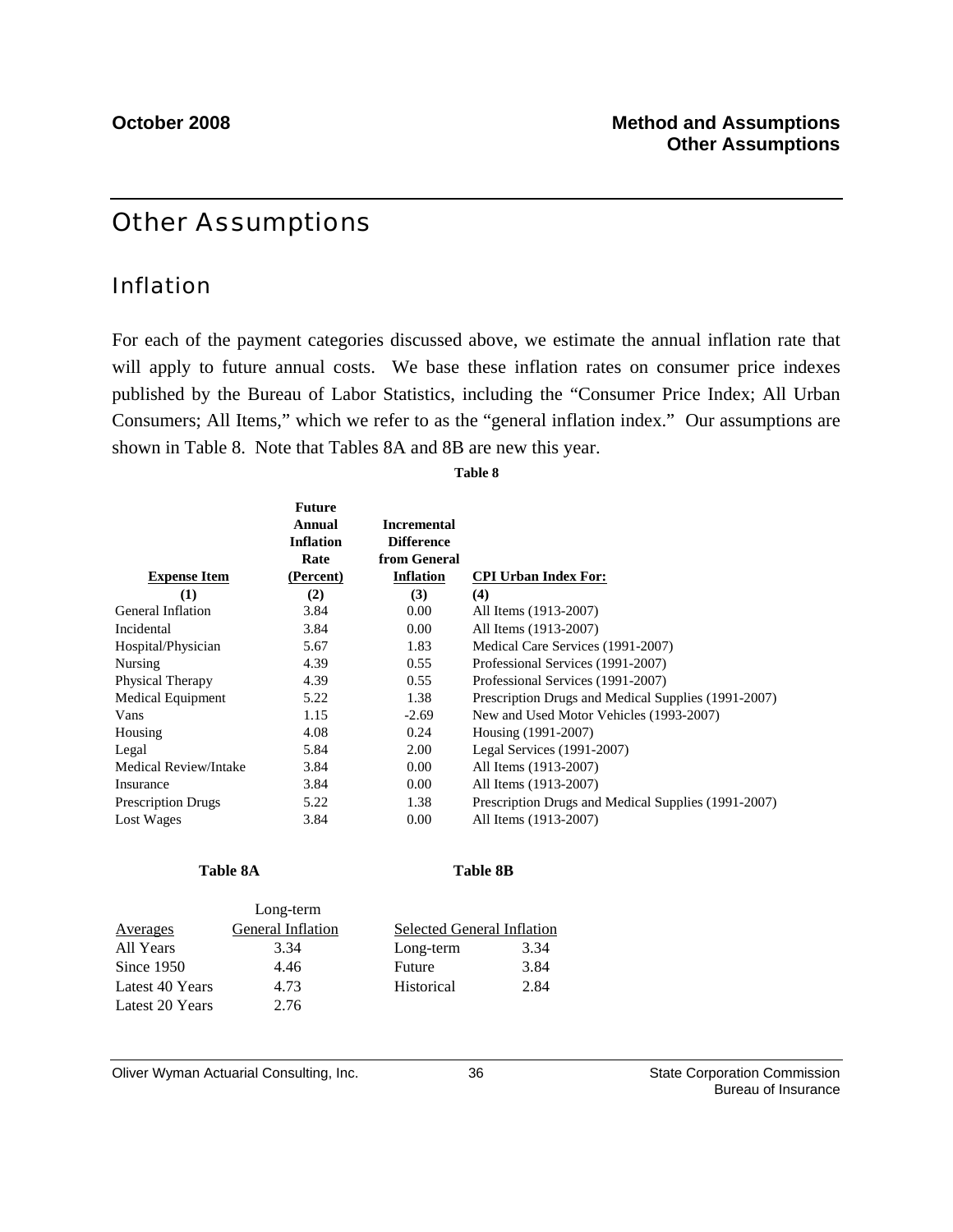### **October 2008 Method and Assumptions Other Assumptions**

For general inflation, we note in the bottom portion of Table 8 that the long-term general inflation rate is 3.34 percent and over the last 20 years, the general inflation rate has been approximately 0.5 percentage points less than the long-term rate. As discussed further below, we select 2.84 percent, 0.5 percent less than the long-term general inflation rate as the inflation rate to adjust past program costs to 2007 cost levels and we select 3.84 percent as the general inflation rate to adjust 2007 costs to future cost levels.

For each specific consumer price index and for the general inflation, Table 8 shows the annual rate of inflation that we forecast and the incremental difference between this assumed inflation rate and the inflation rate we forecast for the general inflation. For example, as shown in Column 2, we forecast that the annual inflation rate for nursing costs will be 4.39 percent, and this amount exceeds our forecast of the General Inflation rate by 0.55 percentage points (4.39 – 3.84 = 0.55) as shown in Column 3. In addition, the table identifies the specific cost index upon which we base our estimate. The index labeled Professional Services is actually a subset of Medical Care Services.

As shown in Column 4 of Table 8, we have information on the general inflation from 1913, but we only have information on the other cost indexes for shorter periods, such as from 1991 or 1993. Therefore, we first compare each cost index to the general inflation index, for a comparable time period, in order to estimate the difference between the change in that cost index and the change in the general inflation index. We then estimate the long-term rate of general inflation based on data from 1913 through 2007, and estimate the long-term rate of change for the individual indexes based on the assumed difference between that index and the index for general inflation. For example, based on data from 1991 through 2007, we estimate that the increase in costs for nursing is equal to the increase in the general inflation rate, plus 0.55 percentage points. We estimate that the general inflation rate to adjust to future cost levels is 3.84 percent and, therefore, we estimate that the long-term increase in nursing costs will be 4.39 percent  $(0.55 + 3.84 = 4.39)$ .

The rates of inflation that we select reflect only changes in the unit costs of goods and services and are not intended to include provision for changes in the utilization of the Program's benefits and services. Our assumptions regarding changes in utilization are discussed later in this report.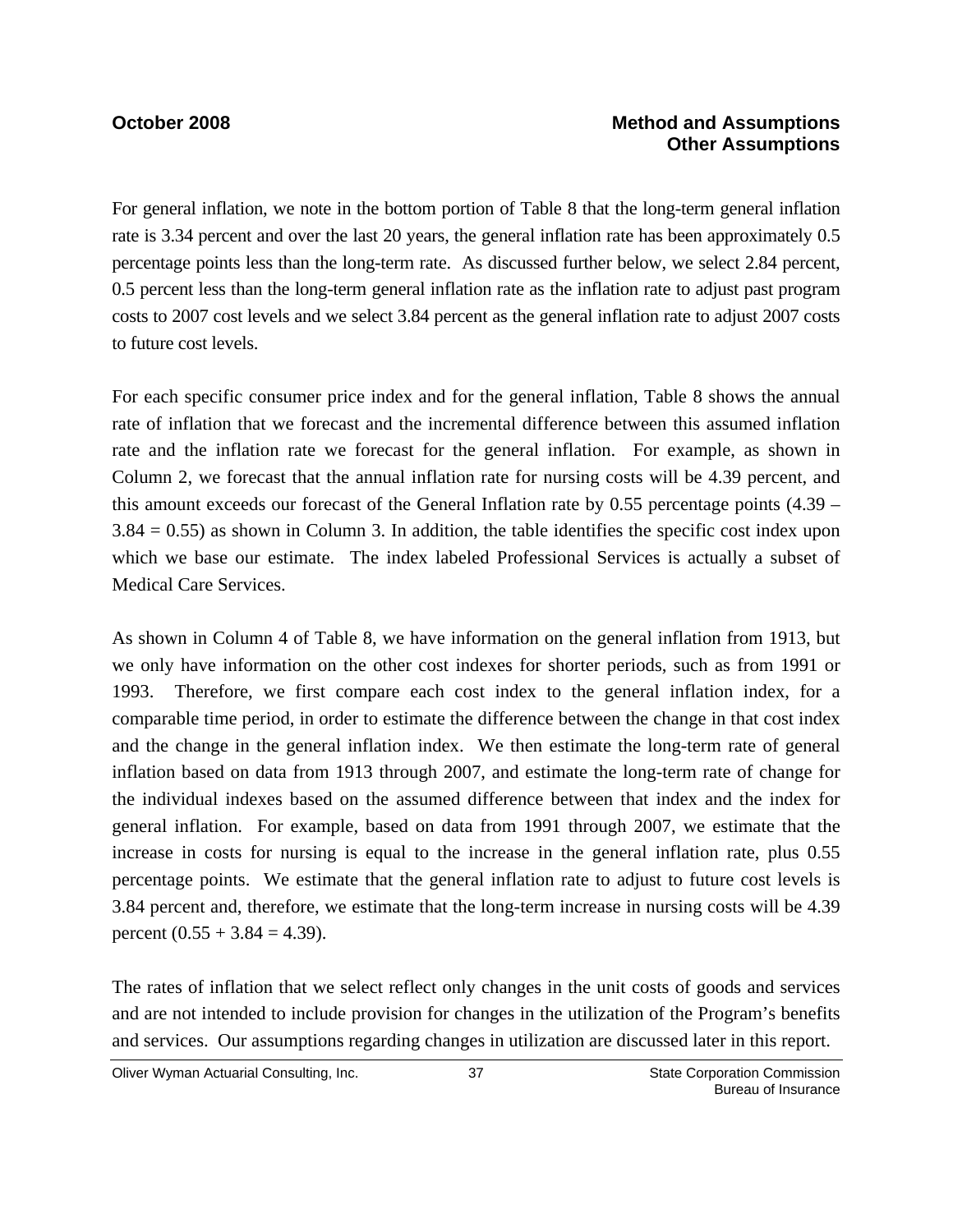In this year's study we made two changes from this general approach in selecting inflation rate assumptions.

As part of our analysis, we considered the work of the Society of Actuaries' (SAO) Project Oversight Group which produced a report titled *Long Term Healthcare Trends Resource Model, Practical Issues for Actuaries* ("the SAO Report").In addition, we reviewed the Society of Actuaries' paper titled *Modeling Long Term Health Care Cost Trends* by Professor Thomas Getzen (the "Getzen Paper").

Taken together, these two documents make the following observations or provide the following guidance:

- 1. The Getzen Paper observes that long-term inflation has averaged 3.2% and has been 0.5% lower in recent years and 0.5% to 1.0% higher over the last fifty years. The report goes on to say: *"Most forecasters assume that inflation is more likely to edge higher … than to fall."* These are similar to our observations in the Table 8.
- 2. The Getzen Paper provides this observation: *"Forecasters generally agree that long run inflation is among the most difficult of economic variables to forecast, and that little certainty can be attached to any forecast beyond three years."* We agree and note that we have provided a sensitivity test for inflation rates in the Sensitivity section below for rates up to 1.5 points higher or lower than our base inflation assumption.
- 3. The Getzen Paper notes that from 1960 to 2006, "growth in medical costs averaged 2.56% above GDP...assuming a long-run 'GDP+1%' can be considered 'reasonable' only because it explicitly assumes some cost cutting reductions to maintain affordability and sustainability."
- 4. They observe that models that forecast health care costs cannot continue at a pace above GDP as experienced in previous years, such as the 2.56% above GDP for 1960 to 2006 because it assumes that health care costs will reach a level that they consume the "whole of the US economy" (from the SOA Report).
- 5. The "SOA Report" provides a model that computes prospective health care trend rates through 2080 based on various assumptions including the "resistance point" for the health costs as a share of GDP, 25% in the example that they provide. By the "resistance point,"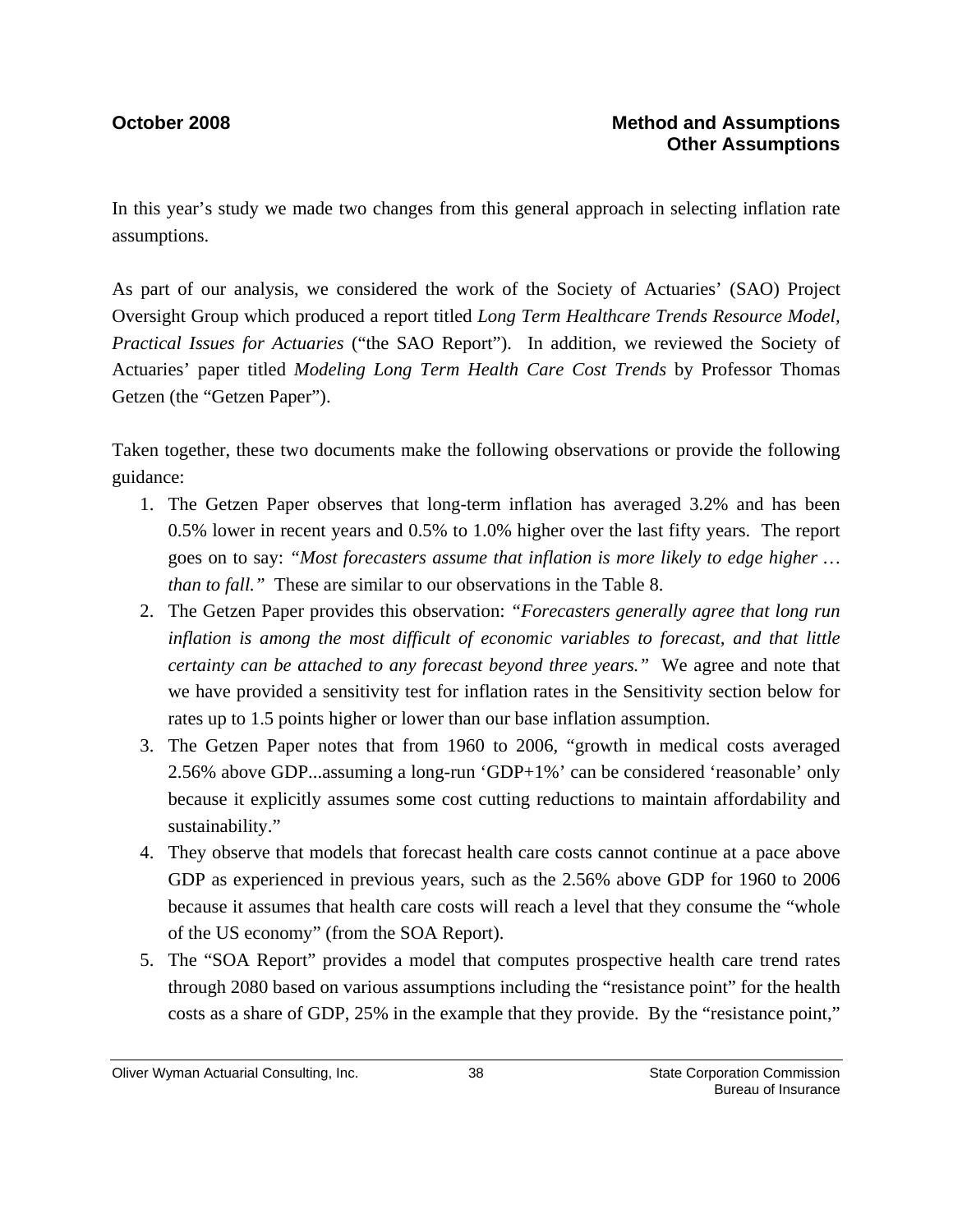they mean that there is a practical limit of how large health care costs can be as a percentage of the total economy.

6. The SAO Report offers a "sample" scenario based on key underlying assumptions that results in health care trend rates in 2011 of 6.6% and 4.8% in 2080. This scenario assumes, for example, basic inflation of 3.2%, extra trend due to advancements in medical technology of 1.2% and a resistance level of health share of GDP of 25% in 2075.

Based on our review of inflation rates updated through year-end 2007 and these two documents, we have made the following assumptions and methodology changes:

- 1. We select the long-term base general inflation rate, to be 3.34%, essentially unchanged from last year and similar to the Getzen assumption above. However, we have made two adjustments to the way in which we apply the selected long-term general inflation rate, as follows:
	- a. We lowered the general inflation rate of 3.34% by 0.5% to 2.84% to adjust past program costs to 2007 cost levels to recognizing the generally lower inflation rates in the last 20 years.
	- b. We raised the future inflation rate, to adjust 2007 costs to levels in future years, from the 3.34% long-term general inflation rate to 3.84%, an increase of 0.5% to reflect an expectation of generally rising inflation.
- 2. The selected incremental differences displayed in Table 8 for health care categories range from 0.55% for nursing and physical therapy to 1.83% for hospital/physician, are essentially unchanged from last year except for nursing. For nursing, we selected a 0.5% lower differential than last year due to the fact that the nursing differential has been steadily decreasing over the last 15 years.
- 3. Excluding the nursing utilization factor, we are using a prospective inflation rate of approximately 4.39%, which is below the SOA future inflation level in the sample scenario discussed above. We believe this is reasonable because:
	- a. The Program has a higher proportion of nursing expenses than the health care industry and nursing expenses have increased at a much lower rate than health care expenses in total.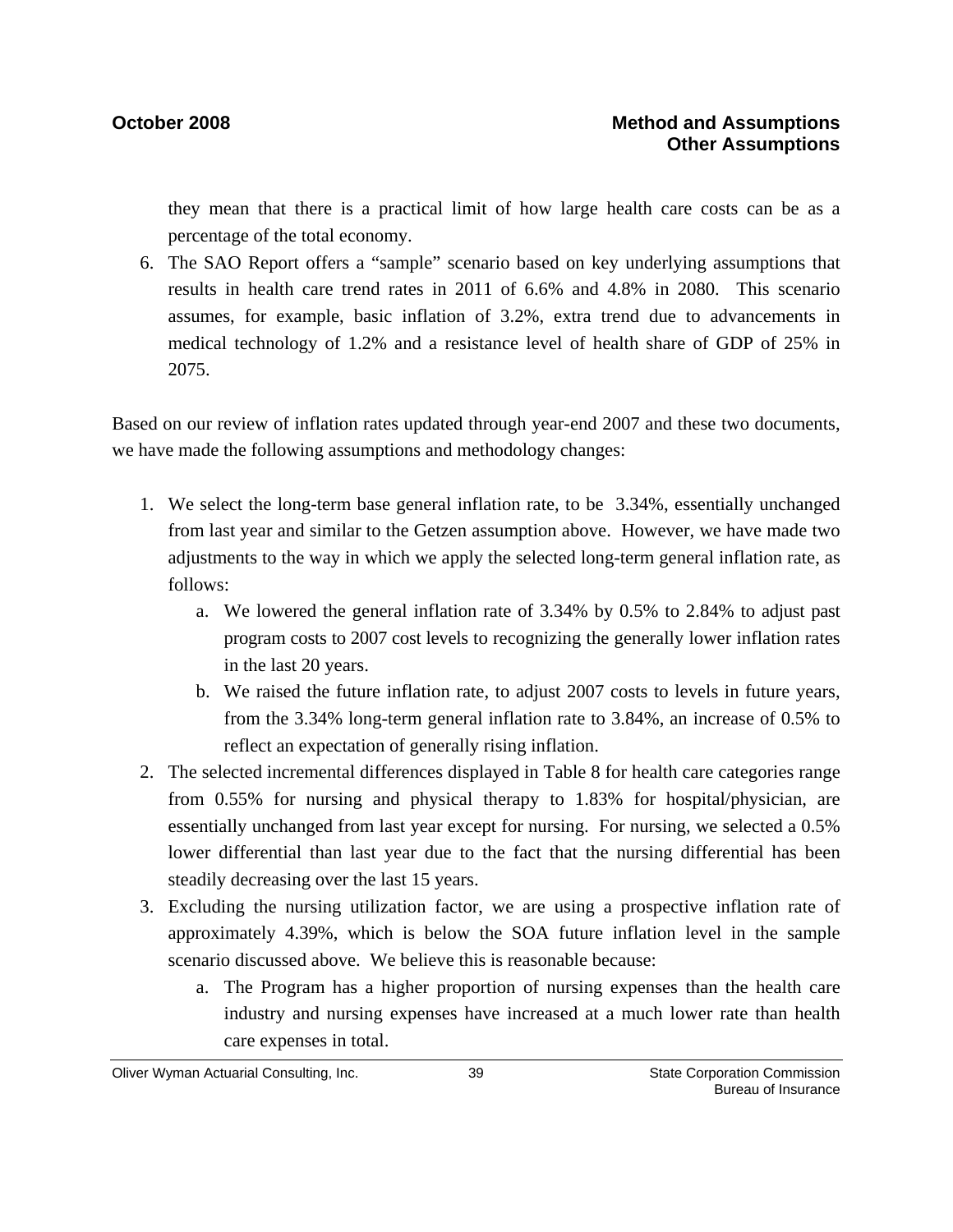- b. For the sample we cite from the SOA report, the trend rate in the sample scenario includes 1.2 percentage points for technology. Neither is applicable to nursing expense.
- c. Our testing of historical trends for actual Program expenses other than nursing suggests that trend has not been as high as the SOA trend in the sample scenario above.

We estimate the impact of the 0.5% reduction in the historical inflation rate to be a reduction in estimated future payments of \$2.4 million, since it reduces the base costs in 2007 from which we make our forecast of Group B and Group C claimant costs. We estimate that the net impact of raising the future general inflation rate by 0.5% to 3.84% and lowering the nursing differential to 0.55% (from the long-term average of 1.05%) will cause an increase in estimated future payments of \$6.4 million. The net impact of the changes in inflation rates is an increase of \$4 million. In making these calculations, we have assumed that the normal addition of the 2007 inflation data has caused no material difference in the general inflation rate or differentials other than those discussed above.

# Interest Rate

After forecasting the future costs, using the payment assumptions and inflation rates discussed above, we discount the future costs to a present value. This requires that we assume a specific interest rate for discounting purposes. We forecast an annual rate of return of 6.57 percent, which we use for discounting purposes.

In our August 2007 study, we assumed a 6.54 percent rate of return (that is, interest rate). In that study, we based this interest rate assumption primarily on the expected rate of return on invested assets, as stated by SunTrust, the Fund's investment manager.

In August 2005, the Fund changed investment advisors, from Merrill Lynch to SunTrust. Management of the Fund has provided its Investment Policy Statement, dated March 1, 2005, in which the Fund indicates that its investment goal "targets a total annual return of 6.8 percent." In forecasting a projected rate of return for the Fund's assets, we have continued to select a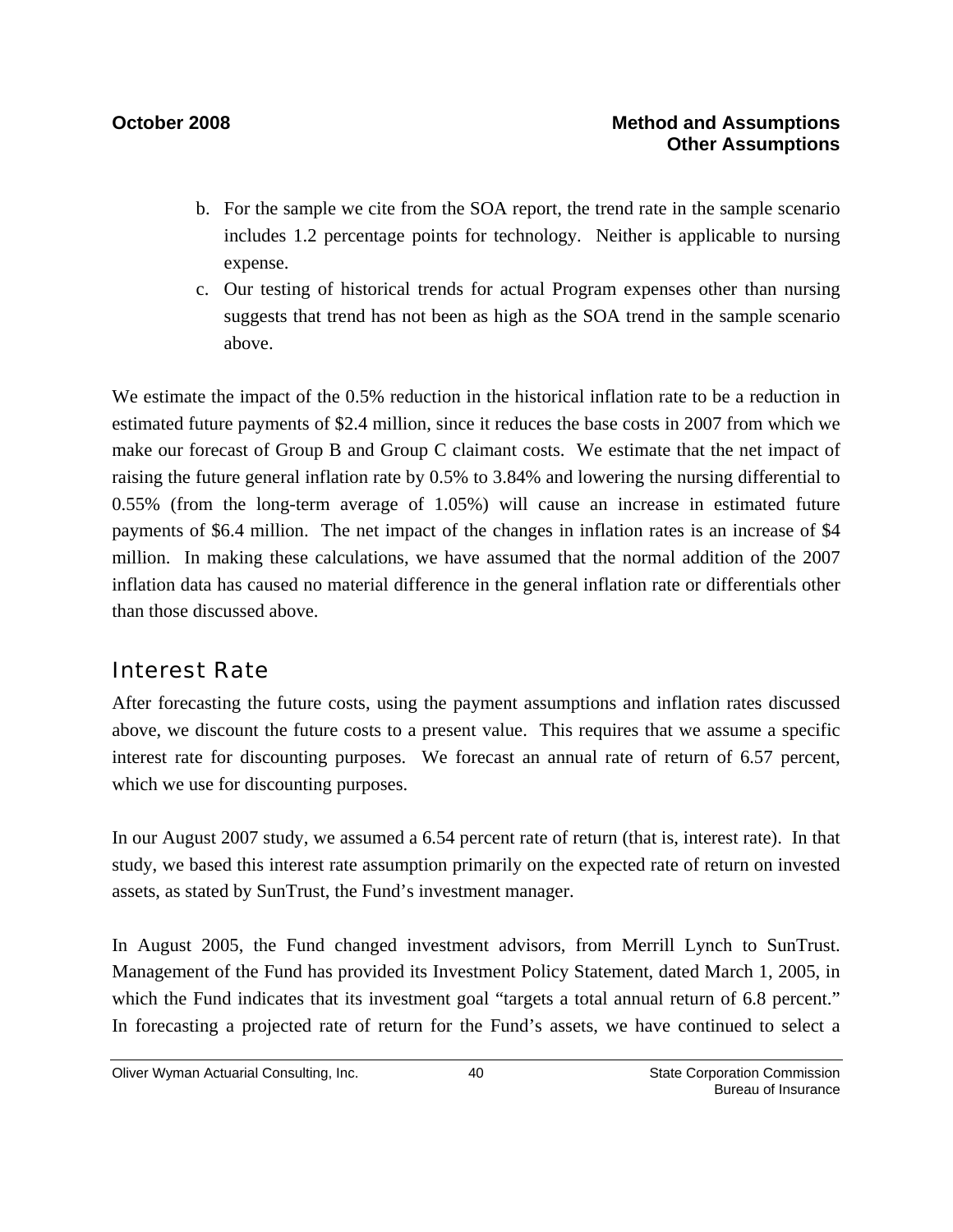### **October 2008 Method and Assumptions Other Assumptions**

differential of 3.50 percentage points above our selected long-term general inflation rate of 3.34%, resulting in a projected rate of return of 6.84 percent for the invested assets, excluding Trust homes and money market type accounts. The return for all invested assets averages 6.57%. Unlike our inflation estimate, we make no distinction between historical and prospective interest rates. Based on our conversations with the Fund, we understand this forecasted rate of return to be consistent with the Fund's investment strategy as outlined in its current Investment Policy Statement, dated March 1, 2005.

Consistent with our August 2007 report we do not inflate the value of the trust houses. This is according to Generally Accepted Accounting Procedures (GAAP) that specifies that the value of the trust house is the *lesser* of the cost of the house or the market value of the house. We have not been provided with the market value of the trust houses and, to the extent that the market value of the trust houses is greater than the cost, our estimates of the value of this asset will be conservative. However, given the magnitude of this class of asset relative to the total assets of the Fund, it is our opinion that the difference will not be material.

The value of the trust houses, \$5,180,492 as provided by management of the Program is slightly higher (about \$70,000 higher) than the value used in our August 2007 report. This difference is not material.

# **Mortality**

For this report, we revised the mortality (life expectancy) table that we used in our 2007 report. In the discussion that follows, we review four mortality tables:

- The 1999 Table, which is the table that we introduced at the time of our 1999 study.
- The "Blended Table," which we calculated as one step in our approach to a new 2006 table.
- The 2007 Table, which is the table that we used in our 2007 study (and which evolved from a series of mortality tables used each year from 2001 through 2006).

Oliver Wyman Actuarial Consulting, Inc.  $\begin{array}{ccc} 41 & 41 & \end{array}$  State Corporation Commission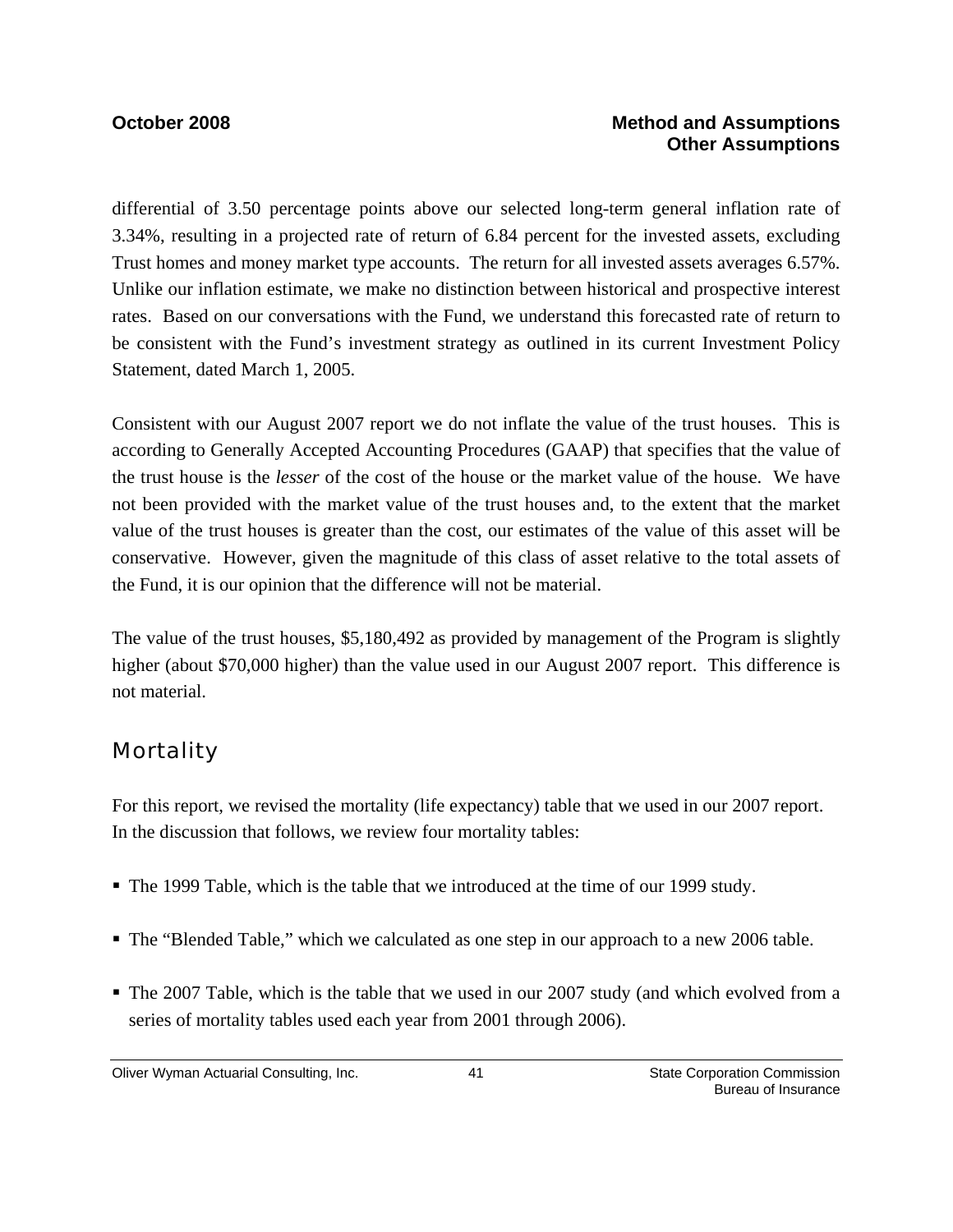The 2008 Table, which is the table that we are introducing in this study.

### 1999 Table

At the time of our 1999 report, we revised the table that had been in use for previous reports. That prior table was based on the assumption that the mortality rate of claimants in the Program would be double the mortality rate of children with cystic fibrosis, and would be slightly more than double during the first year of life. That prior table had originally been based on the expectation that claimants in the Program would have a very short life expectancy.

At the time of our 1999 report, we observed that the actual number of claimant deaths was less than what we would have expected based on the mortality table previously used, and we revised the table for that report so that it was identical to the underlying cystic fibrosis mortality table.

This table has an underlying average life expectancy of 17.5 years from birth, and an average life expectancy of 19.5 years for a child that attains the age of three. (Because claimants generally neither apply to, nor are admitted by, the Program until after the age of three or four, it is useful to show the life expectancy for children that have reached the age of three in addition to the life expectancy at birth.)

### Blended Table

The Blended Table represents a combination of the 1999 Table and the 1998 U.S. Life Table, which is a mortality table for the population at-large. The blended table was created based on the following assumptions:

- The 1999 table is appropriate for use through age 15.
- Beyond age 15, the mortality of the claimants will gradually approach the standard mortality, merging with the standard mortality at age 85.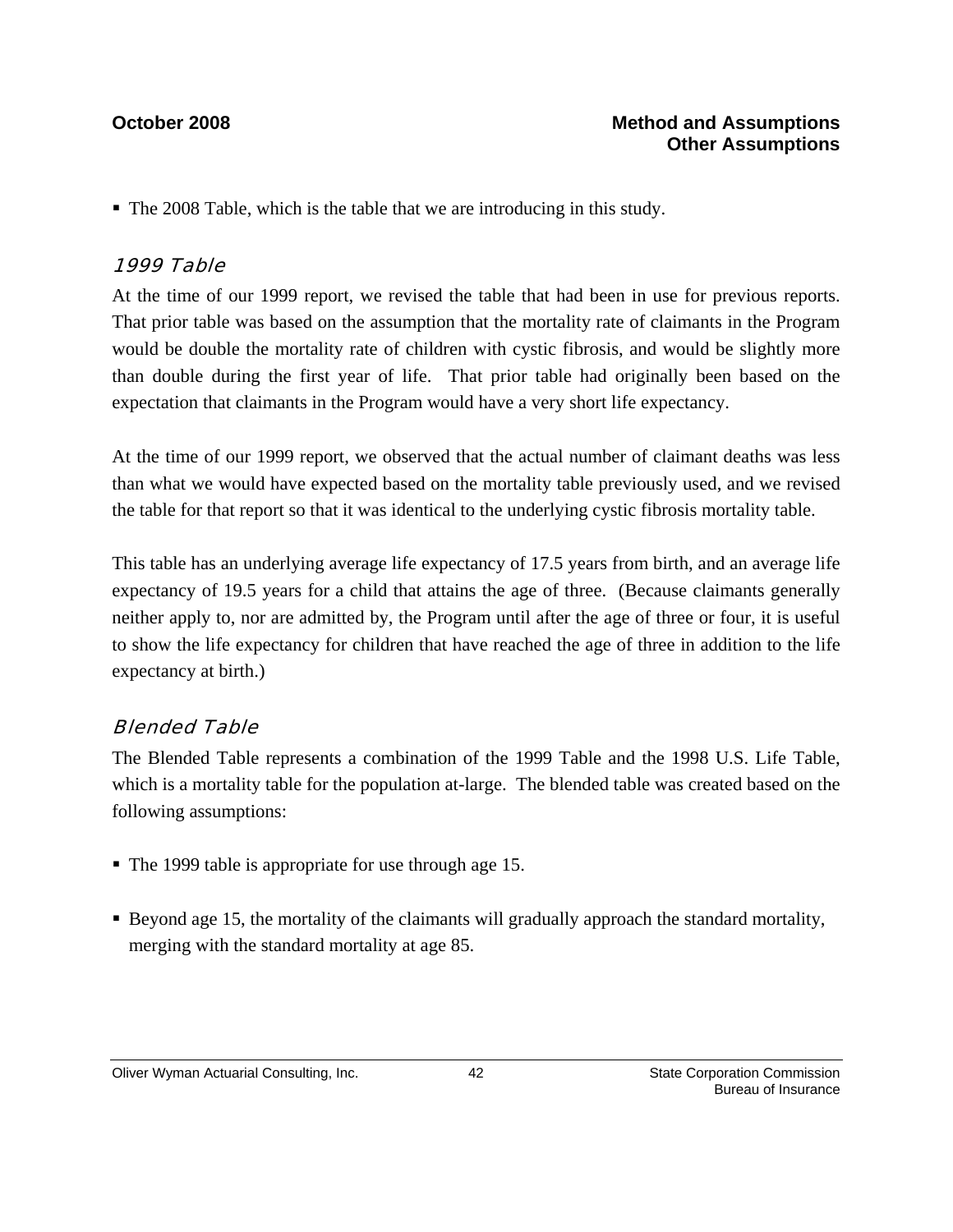The logic underlying the Blended Table is that the claimants will have relatively high mortality during the first 15 years of life. The longer the claimants live, however, the more their future mortality will mirror the mortality of the standard population.

We developed the Blended Table in 2001, based on information contained in "Life Expectancy of Adults with Cerebral Palsy" by Strauss and others which appeared in *Developmental Medicine & Child Neurology, 1998.* In this study, the authors make use of a large database covering the developmentally disabled in California. This study suggests that the mortality of a population with cerebral palsy, which is a non-progressive disease, will gradually approach the standard mortality as the population ages. Virtually all of the claimants in the Program have cerebral palsy. Therefore, there is reason to believe that the Blended Table may be appropriate.

This table has an underlying average life expectancy of 22.1 years, from birth, and an average life expectancy of 24.7 years for a child who has attained the age of three.

### 2007 Table

In 2001 we began to move toward the Blended Table:

- The 2001 Table was an 80/20 weighting of the 1999 Table and the Blended Table. Note that for under 15 years of age, this results in using 100% of the Cystic Fibrosis table since both the 1999 Table and the Blended Table equal the Cystic Fibrosis table up to age 15.
- The 2002 Table was a 70/30 weighting of the 1999 Table and the Blended Table.
- The 2003 Table was a 60/40 weighting of the 1999 Table and the Blended Table.
- The 2004 Table was a 50/50 weighting of the 1999 Table and the Blended Table.
- The 2005 Table was equal to 85 percent of the mortality in the 1999 Table for ages 0 through 15 and a 40/60 weighting of the 1999 Table and the Blended Table for ages greater than 15.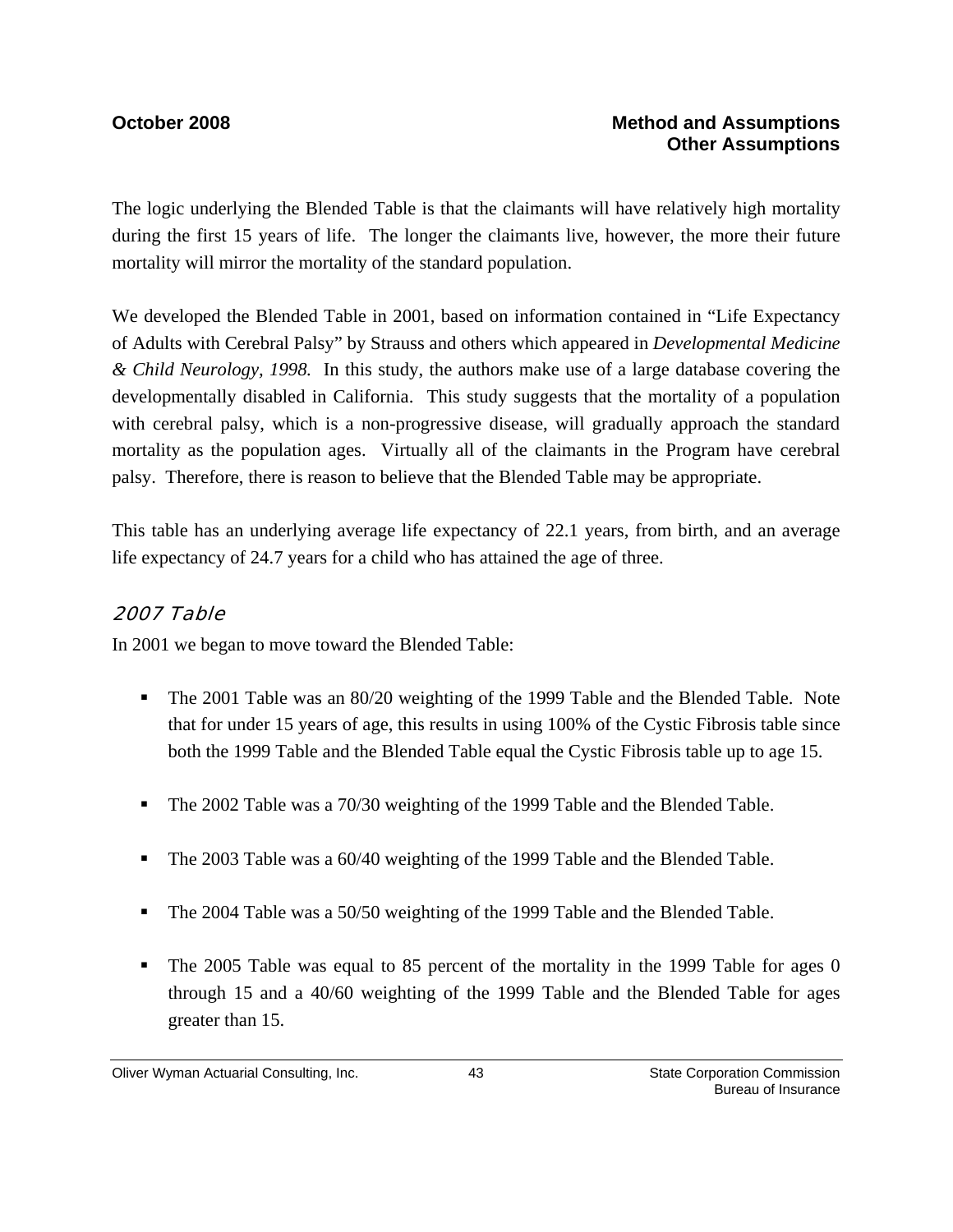- The 2006 Table was equal to 80 percent of the mortality in the 1999 Table for ages 0 through 15 and a 30/70 weighting of the 1999 Table and the Blended Table for ages greater than 15.
- The 2007 Table was equal to 75 percent of the mortality in the 1999 Table for ages 0 through 15 and a 20/80 weighting of the 1999 Table and the Blended Table for ages greater than 15.

The 2007 table had an underlying average life expectancy of 23.4 years, from birth, and an average life expectancy of 25.4 years for a child who has attained the age of three.

### 2008 Table

In this 2008 study, we have revised the mortality table for all years. We have set mortality equal to 70% of the mortality in the Blended Table for ages 0 through 15 and equal to a 10/90 weighting of the 1999 Mortality Table and the Blended Table for ages greater than 15. The shift from a 20/80 weighting (reflected in our 2007 report) to a 10/90 weighting of these two mortality tables for years 15 and older is consistent with our approach in prior studies.

For ages 0 through 15, the change from 75% of the mortality in the Blended Table to 70% is based on our evaluation of the actual mortality of the claimants in the Program (18 deaths among those who were living when admitted to the Program), as compared to the number of deaths predicted by the Blended Table (32.1 deaths). In other words, the claimants in the Program have had a more favorable mortality than had been expected, and consequently we have decreased our estimate of the mortality.

We have considered the fact that both the Census Bureau and Society of Actuaries frequently produce new mortality tables. In our opinion, for the purpose of estimating the liabilities of the Birth Injury Fund, it is not necessary for us to adopt these new tables as they become available. Instead, in our opinion, the appropriate approach is to (a) continue to ensure that the mortality table is reasonably consistent with the Program's actual experience at the younger ages (for which the Program has data), and (b) continue to use expected experience for the higher ages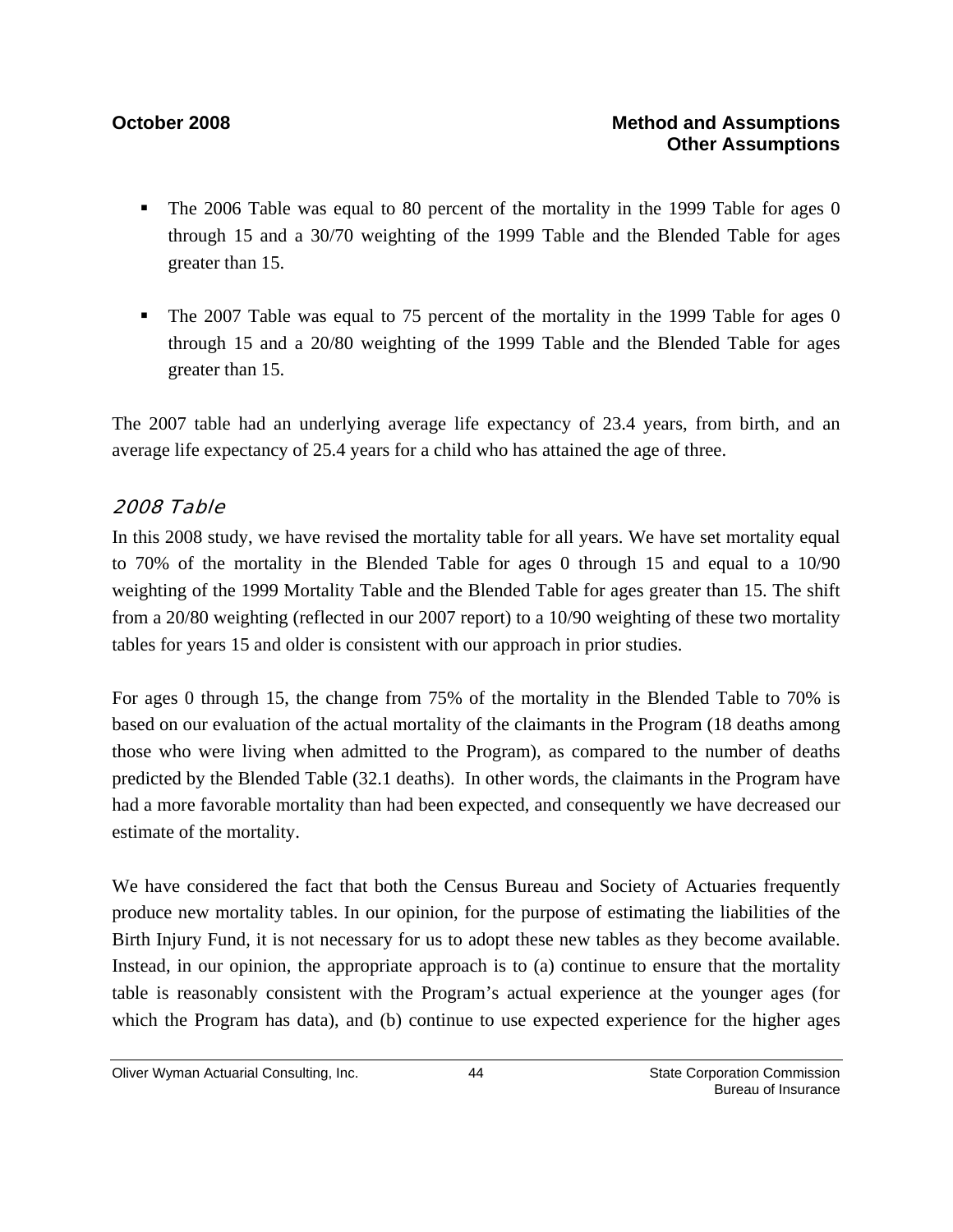### **October 2008 Method and Assumptions Other Assumptions**

(grading to published standard mortality, as suggested by the study by Strauss and others cited in the discussion above under the Blended Table).

The single most important unknown affecting the selection of mortality is the expected mortality for claimants above age 18 for which we have no information. We know that below 18 our claimants have had significantly more favorable mortality than the Cystic Fibrosis table which we use as a benchmark in developing our mortality table. However, we don't know if this favorable mortality will continue.

As further evidence of the high level of uncertainty surrounding the estimate of future mortality, we note that a recently released paper, "Life Expectancy in Cerebral Palsy: an Update" published in *Developmental Medicine and Child Neurology-2008* by Strauss and Brooks (an update of the article cited above) discusses two general methods of constructing mortality tables:

- The method that is based on linearly declining log-relative-risk ("DLRR")
- A relatively new method that uses proportional life expectancy for a given condition ("CPLE"), that is, the proportion of normal life expectancy is the same at every age for a given condition.

The authors state that the DLRR method – which is the method that we have used to develop our mortality tables, including the 2008 table - tends to overestimate life expectancy. However, in the paper the authors present a mortality table based on the CPLE method, and that table shows the life expectancy at age 15, applied to the Program's claimants by injury characteristic, to be higher than what is implied by our 2008 table.

The impact of the adopting the 2008 Table raises our estimate of future claim payments by \$11.8 million. In addition, we changed how we apply the mortality table in estimating future claim payments, which caused a reduction in estimates of \$10.3 million for a net increase of \$1.5 million. Regarding the change in the application of mortality, we had assumed that all claimants would survive in the first year, which led to an overstatement of life expectancy by one year in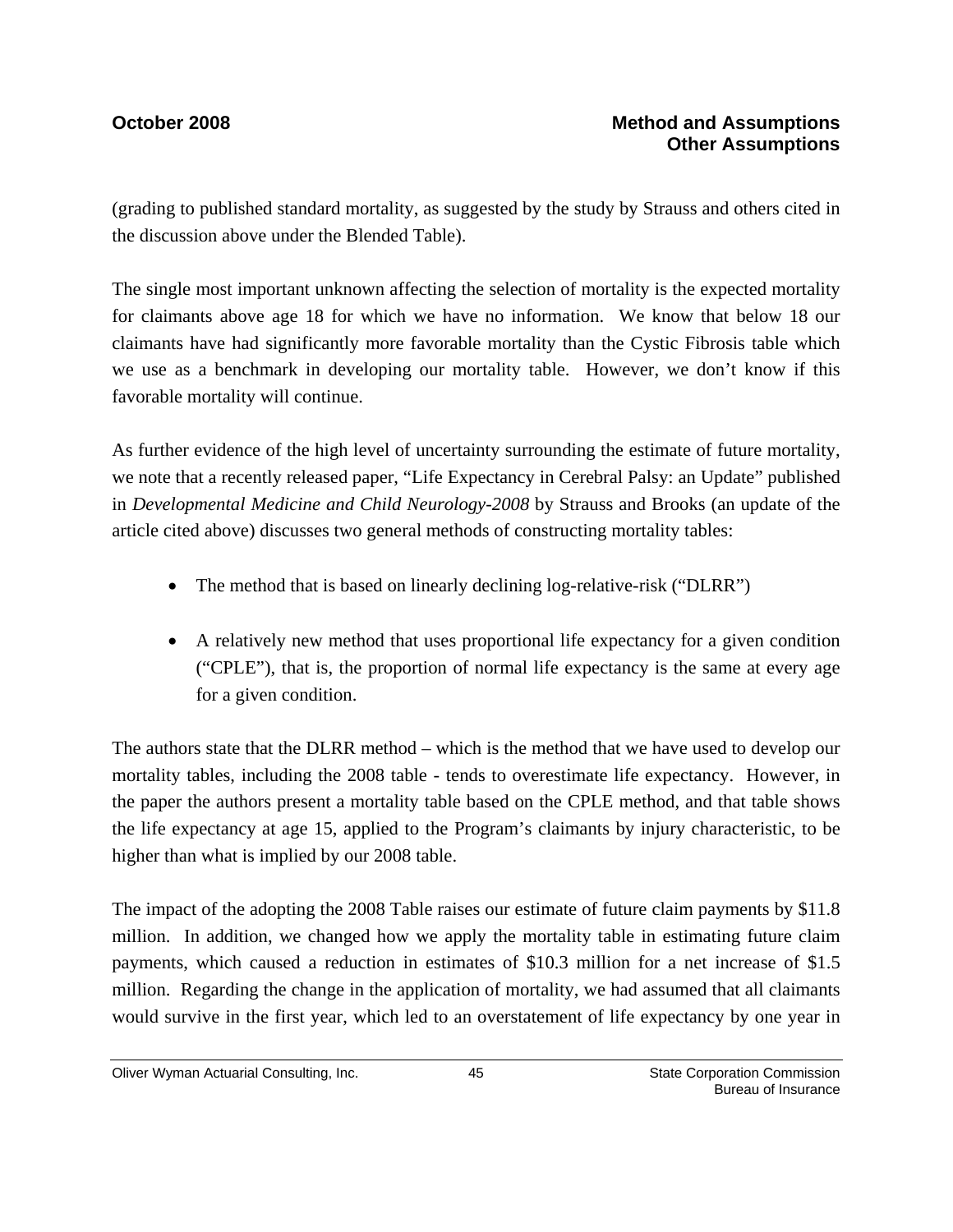last year's report. In addition, we have changed from rounding the age of the claimant to truncating the age, which increases life expectancy by approximately 0.1 years.

As we discuss in the Appendix to this report, we believe the method used by the Florida Birth-Related Neurological Compensation Association (NICA) – which is to perform individual medical and life expectancy assessments on each claimant - is an actuarially sound approach to estimating life expectancies. And we recommend that this approach be adopted by the Program beginning in 2009.

In the interim, consistent with our approach in prior studies, we recommend the use of the 2008 Mortality Table, which has the effect of modestly increasing the average life expectancy. (The 2008 Mortality Table has an underlying average life expectancy of 24.5 years, from birth, and an average life expectancy of 26.6 years for a child who has attained the age of three.) That is, given the uncertainty that surrounds the estimating of life expectancy, we recommend "staying the course" until the preferred (in our opinion) "Florida Method" is adopted by the Program.

### HMOs versus non-HMOs

We are unable to obtain exact information on the coverage provided by the claimants' underlying insurance because the Program does not maintain that information. However, we have been informed that all claimants except one are currently insured. For each claimant we determined whether they (a) have private insurance, or (b) receive Medicaid.

For those claimants who have private insurance, we cannot determine if they have group insurance or individual insurance, or if their insurance coverage is through an HMO or one of the various types of non-HMO programs. We assume that 16.0 percent of the insurance policies are HMOs, based on the four year average penetration ratio for all health insurance policies in Virginia as reported by Kaiser Family Foundation (http://www.statehealthfacts.kff.org/). For the most recent available four years, this source has shown the following penetration ratios for HMOs: 2004, 15.6%; 2005, 17.3%; 2006, 13.9%; 2007, 17.0%. Because of the variability of these figures, from one year to the next, we have elected to select the average of all four available years as compared to last year at which time we only had three years available.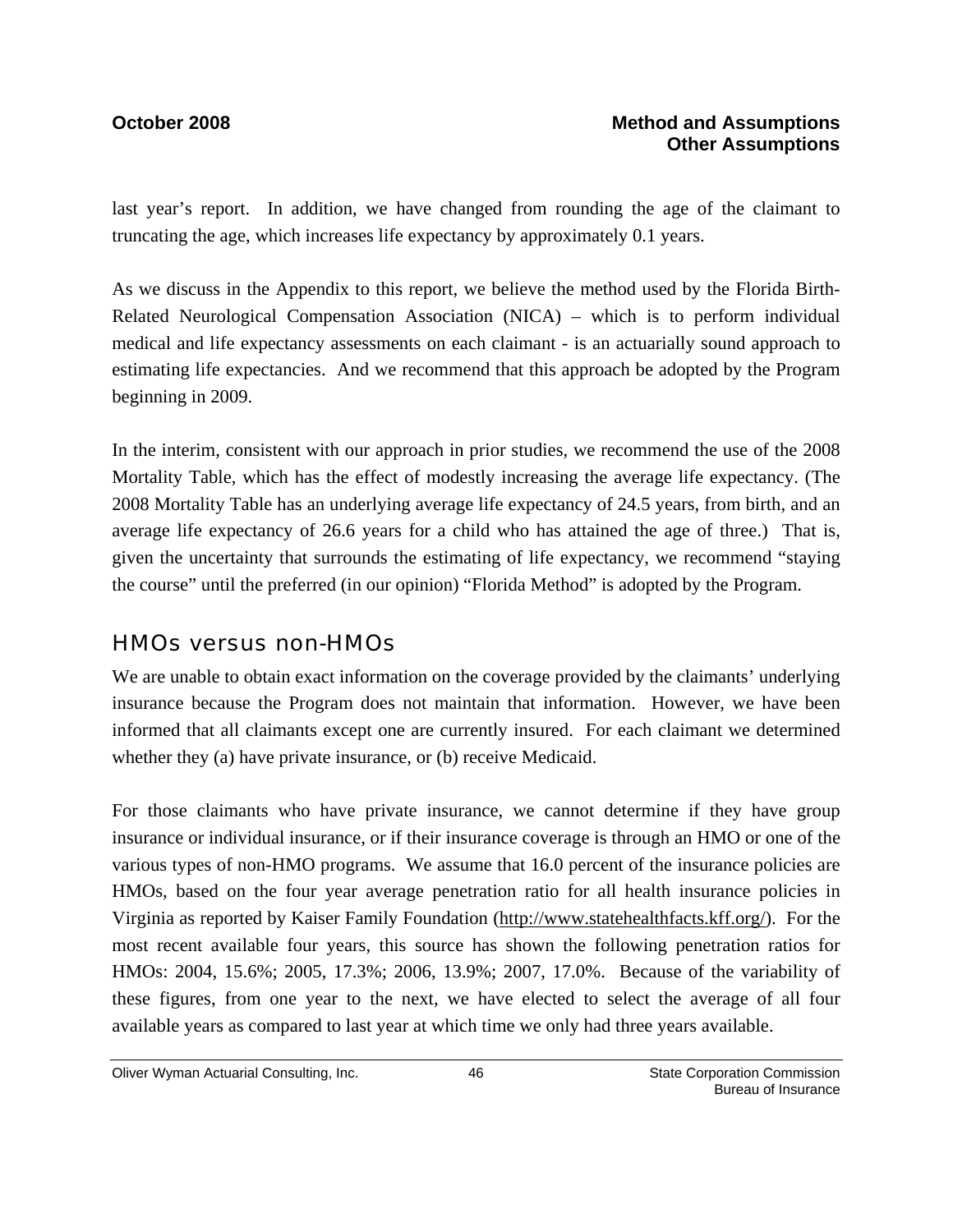We assume that each type of insurance coverage provides coverage for 80 percent of allowable costs, which reduces to 75 percent of actual costs for hospital/physicians, physical therapy, medical equipment, and prescription drugs. These assumptions (80 percent of allowable costs and 75 percent of actual costs) are based on general knowledge of the insurance industry.

Further, we assume that each non-HMO insurance policy provides a lifetime maximum benefit of \$1 million, and that there is no lifetime limit on an HMO insurance policy.

# Number of Group C Claims

The number of claimants in Group C, which represents our estimate of the number of claimants born on or before December 31, 2007 who were not yet admitted to the Program as of December 31, 2007, has a significant effect on our estimates of the total future claim payments. We estimate that there are 46 Group C claimants as of December 31, 2007. Our estimate is based on a review of how long it takes for claimants to be admitted to the Program.

# Group C Average Values

We estimate that Group C claimants have an average lifetime cost of \$2.1 million (at 2007 cost levels).

For most of the payment items, we estimate the future lifetime cost of a Group C claimant based on the average expected lifetime costs for Group A claimants. The only exceptions are as follows:

- Housing We estimate these costs to be \$133,972 at 2007 cost levels.
- Lost Wages We estimate these costs to be \$20,982 per year at 2007 cost levels, beginning at age 18.
- $\blacksquare$  Medical Review/Intake We estimate these costs to be equal to the actual average costs of Group B claimants.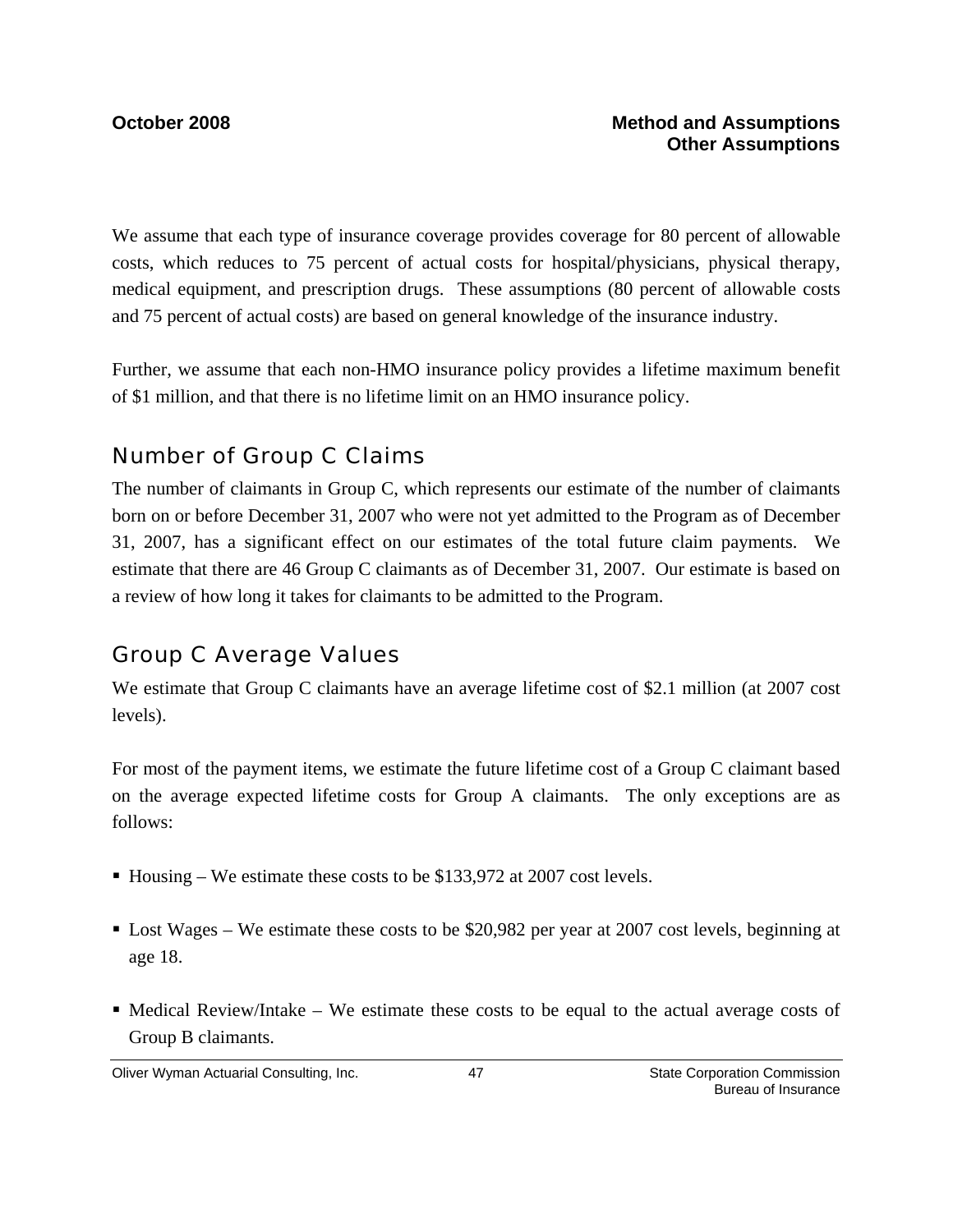Legal Reviews – We assume that five percent of the Group C claimants will be deceased when they are accepted into the Program, and for these claimants we have assumed that their future costs will be \$20,000 for legal fees (as discussed in the section labeled Claimants Who Are Deceased at the Time of Acceptance below).

## Claimants Who Are Deceased at the Time of Acceptance

As of December 31, 2007, among the 37 Group B claimants (those claimants who have been in the Program for less than three years) there were four claimants who had been deceased at the time that they were accepted to the Program. Among the 97 Group A claimants (those claimants who have been in the Program for at least three years) there were four claimants who had been deceased at the time of acceptance into the Program.

Generally, we forecast that the mortality experience of Group B claimants and Group C claimants (those claimants who are eligible for the Program but have not yet been admitted) will be consistent with the mortality of the Group A claimants. Further, when we evaluate the actual mortality experience of the Program, we base the evaluation solely on those claimants who were living at the time that they were accepted. Because the Group B claimants include a relatively large proportion of claimants who were deceased at the time that they were accepted into the Program, we adjusted our calculations of future costs as explained below.

- We calculated the average lifetime benefits of Group A claimants excluding the four Group A claimants who were deceased when accepted into the Program.
- We forecast that the average lifetime benefits of Group A claimants, as calculated as described above, would apply to those 33 Group B claimants who were living at the time that they were accepted into the Program.
- We forecast that the Program would not have any future expenses associated with the four Group B claimants who were deceased at the time that they were admitted to the Program.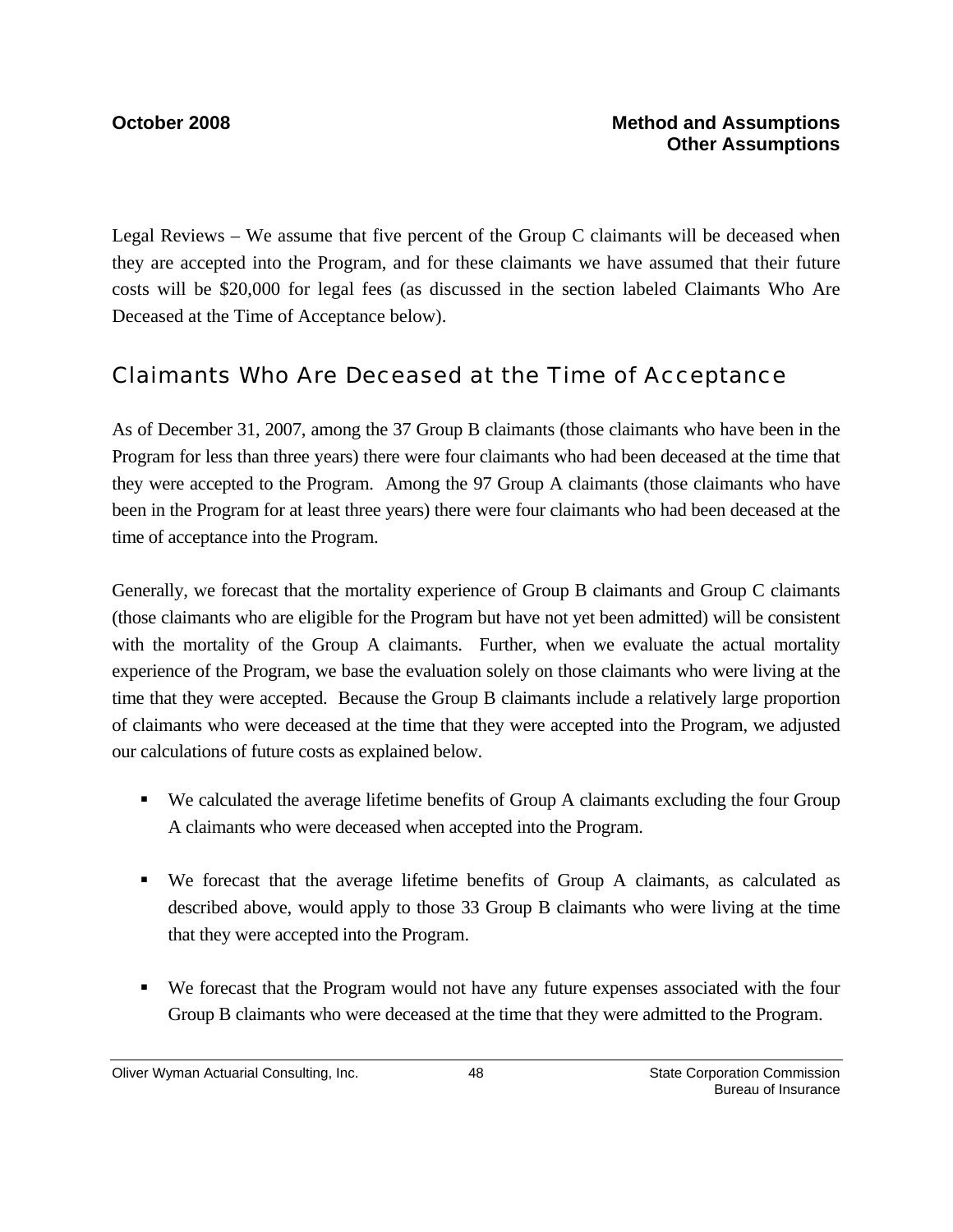- We forecast that five percent of Group C claimants would be deceased at the time that they are admitted to the Program. The forecast of five percent is based on the fact that eight, or 6 percent, of the 134 admitted claimants as of December 31, 2007 were deceased at the time of their acceptance into the Program.
- We forecast that these deceased claimants will each have lifetime costs of \$20,000, and that these costs will be in the category of legal expense. The estimated cost of \$20,000 compares to the actual average cost of \$11,000 for claimants who were deceased at the time of their acceptance into the Program. The estimate of \$20,000 may be somewhat conservative (high) compared to the historical average value, but in our opinion this is reasonable and allows for the fact that one or more of the eight claimants in this category could submit a request for the reimbursement of other expenses. We forecast that all of the expenses will be legal expenses, because virtually all of the historical expenses for these claimants have been legal expenses; however, changing the expense category that is forecast for these costs is not material.

We have considered the relationship between these claimants, who are deceased at the time of acceptance into the Program, and those claimants who are eligible for awards of up to \$100,000:

- Seven of the existing eight claimants who were deceased at the time of acceptance into the Program are not eligible for the award of up to \$100,000, because they were born before July 1, 2003 whereas the legislation that introduced these awards requires a birth date of July 1, 2003 or subsequent;
- For future claimants who are deceased at the time of acceptance, and were born on or after July 1, 2003, we expect that some will have lived longer than 180 days and will therefore be ineligible for the award of up to \$100,000 (of the seven existing claimants in this category, two lived longer than 180 days);
- For future claimants who are deceased at the time of acceptance, and who are also eligible for the award of up to \$100,000, we assume that some will receive this award and we have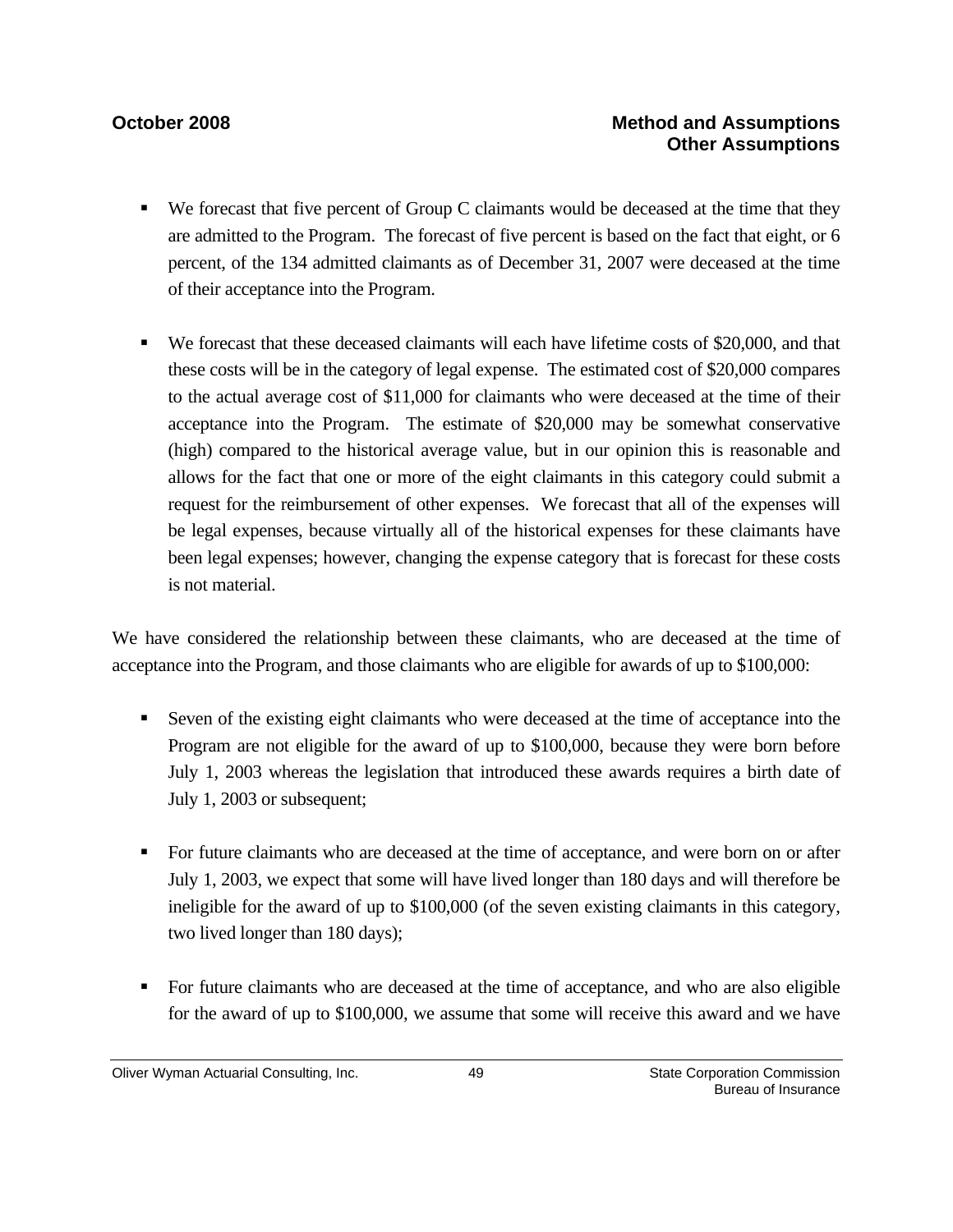provided for this, in our forecast, through the assumption that there will be a number of \$100,000 awards.

# Future Claim Administration Expenses

As shown in Table 1, we estimate \$15.6 million as the present value of future claim administration expenses, for costs associated with the estimated 179 claimants as of December 31, 2007.

• The estimate of future claim administration expenses as of December 31, 2007 is essentially unchanged from the estimate for December 31, 2007 from last year's report. Last year, management of the Program estimated that the Program's total annual administrative expenses would be approximately \$1,002,000 in 2007 (\$970,000 in 2006 dollars) of which approximately \$802,000 (80 percent) would be for claims administration. In 2007, actual administrative expenses were approximately \$987,000 of which approximately \$789,000 (80 percent) were claim-related. We continue to assume that these expenses will increase at the future general inflation rate.

# Changes in Utilization

A significant factor that underlies the future payments that will be made by the Program is the degree to which the Program's benefits and services will be utilized. Nursing is the major expense, and to a large degree the extent of nursing care is the choice of the claimant's family. Significant increases in the utilization of nursing would significantly impact our estimates.

We provide in our estimate some degree of continued increases in the utilization of Program benefits and services. For example, we use an annual minimum, per claimant, of \$36,338 for nursing costs and \$2,848 for hospital/physician costs in 2007 dollars. In addition, we assume that future nursing costs paid by the Program will increase at a rate of one percent per year due to increases in utilization of services and benefits. This one percentage point rate of increase is in addition to the provision for cost inflation discussed earlier.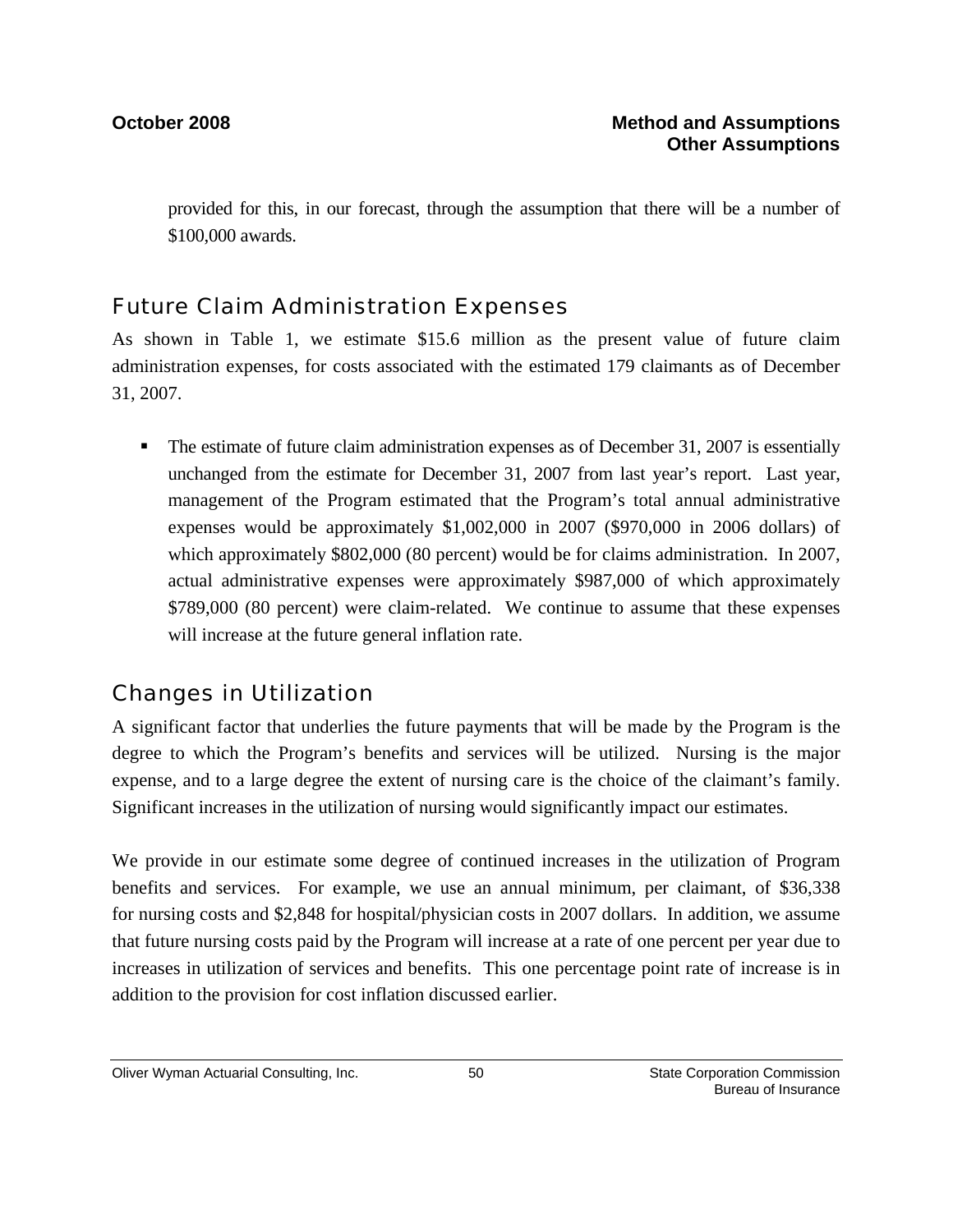We examined the reasonability of the one percentage point factor for increases in utilization for nursing services. Our analysis of the claimant data through December 31, 2007 suggests that there has been a 2% to 3% annual increase in nursing costs as the claimants advance in age. This increase is over and above cost inflation, although some of this change may be due to the increased demand we observed in the 2004/05 time period mentioned above. Also, note that this methodology assumes no nursing minimum in the calculation.

We find that the 1% utilization rate that we have been using in combination with the nursing minimum discussed above, provides a result that is similar to a 2% to 3% utilization rate in combination with no nursing minimum. Therefore, we have continued to apply a 1% utilization rate and the current minimum nursing costs.

Of course, our data is limited to claimants who are no more than 18 years of age. We do not know how their nursing costs will change beyond age 18. We intend to continue monitoring the nursing costs by claimant age as more data becomes available each year.

# Assessment Income

In the "Methodology" section of this report, the subsection titled, "Forecasts of Program's Financial Position Through 2010" beginning on page 60 explains the process that we follow to forecast the financial position of the Program as of the end of 2008, 2009, and 2010. The forecasts of financial position are contained in Tables 2, 3 and 4 of the Findings section of this report. Our assumptions regarding the future assessment income are important elements of these forecasts. These assumptions are discussed below.

The "Background" section of this report provides a narrative history of the assessments. Exhibit 3 of Appendix A shows the history of the assessment income, by program year, from 1988 through 2008.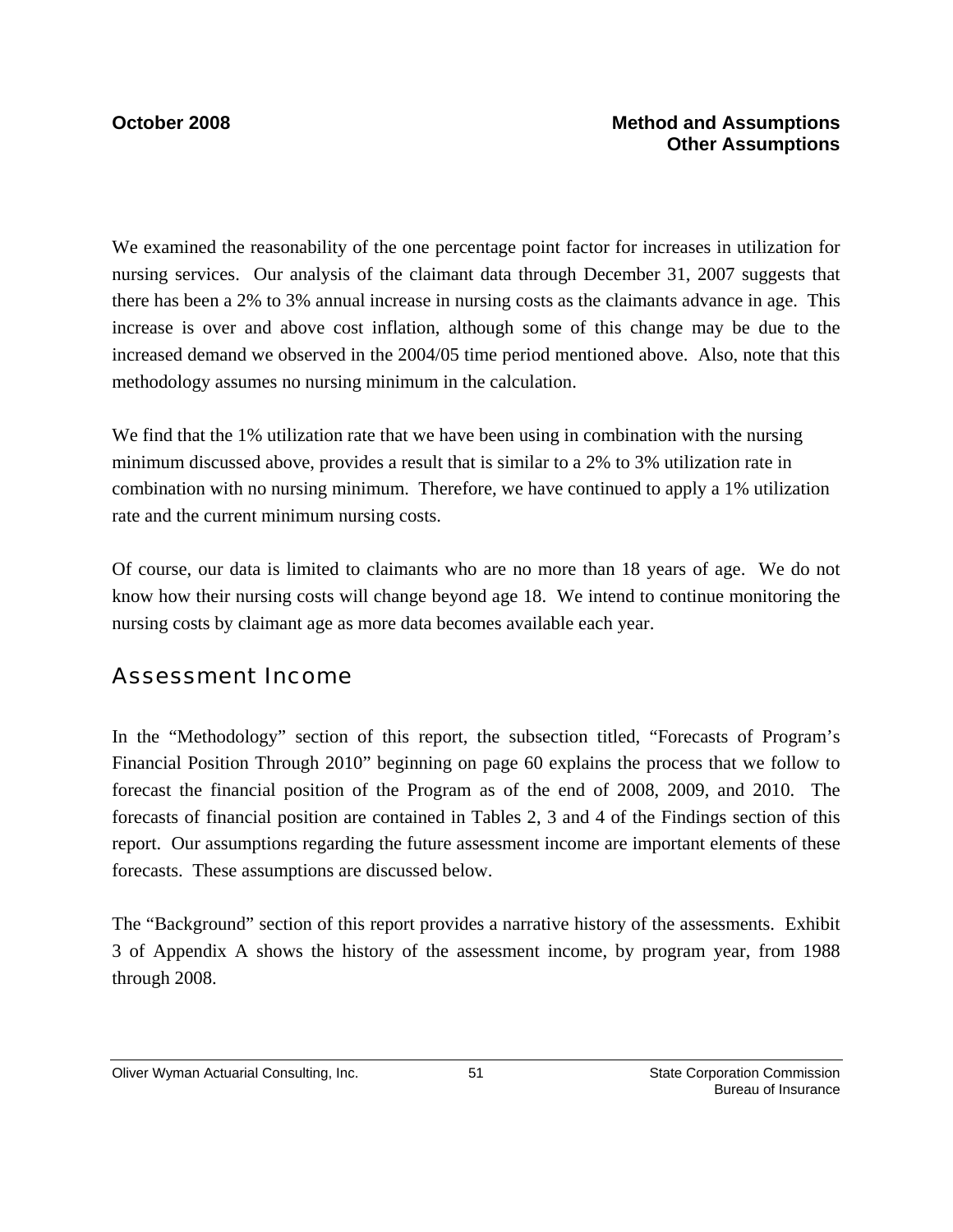### Participating Physicians and Hospitals

As shown in Exhibit 3, 2008 assessment income is about \$3,289,000 from participating physicians (the equivalent of 609.1 physicians participating for the full 12 months, each paying \$5,400) and about \$3,352,000 from participating hospitals (there are 37 participating hospitals, each paying \$50 per live birth subject to a maximum of \$190,000 per hospital).

For program year 2008, we selected the amounts of assessment income based on two factors, the amounts actually collected through June 30, 2008, and discussions with management of the Program. We recognize that actual 2008 assessment income may vary from our forecast, depending on how many new doctors and hospitals join the program during the last half of the year.

For program years 2009 and 2010, our baseline forecast is that the level of participation by physicians and hospitals will remain at the 2007 level. However, based upon the July 1, 2008 legislation, which became effective with the 2009 program year, assessment income will increase. Based on the assessment schedule shown on Exhibit 2 of Appendix A, we expect that assessment income for participating physicians will grow by \$131,000 in 2009 (which is approximately the equivalent of 657 participating physicians each paying an additional \$200) and \$197,000 in 2010 (\$300 per physician). For hospitals, assessment income is expected to increase by \$171,000 in 2008 and by \$101,000 in 2009, due to the raising of the cap on assessments for each of these years. Note that this estimate assumes that some hospitals will continue to be over the per hospital assessment cap.

### Non-Participating Physicians

According to information supplied by the program as of June 30, 2008, we estimate that for program year 2008 the assessment income from non-participating physicians will be about \$4,037,000 (approximately 13,920 doctors, each paying \$290).

For program years 2009 and 2010, based upon the July 1, 2008 legislation, we estimate that the assessment income from non-participating physicians is expected to increase by \$139,200 for 2009 (that is, by an amount equal to the \$10 fee increase as shown on Exhibit 2 of Appendix A).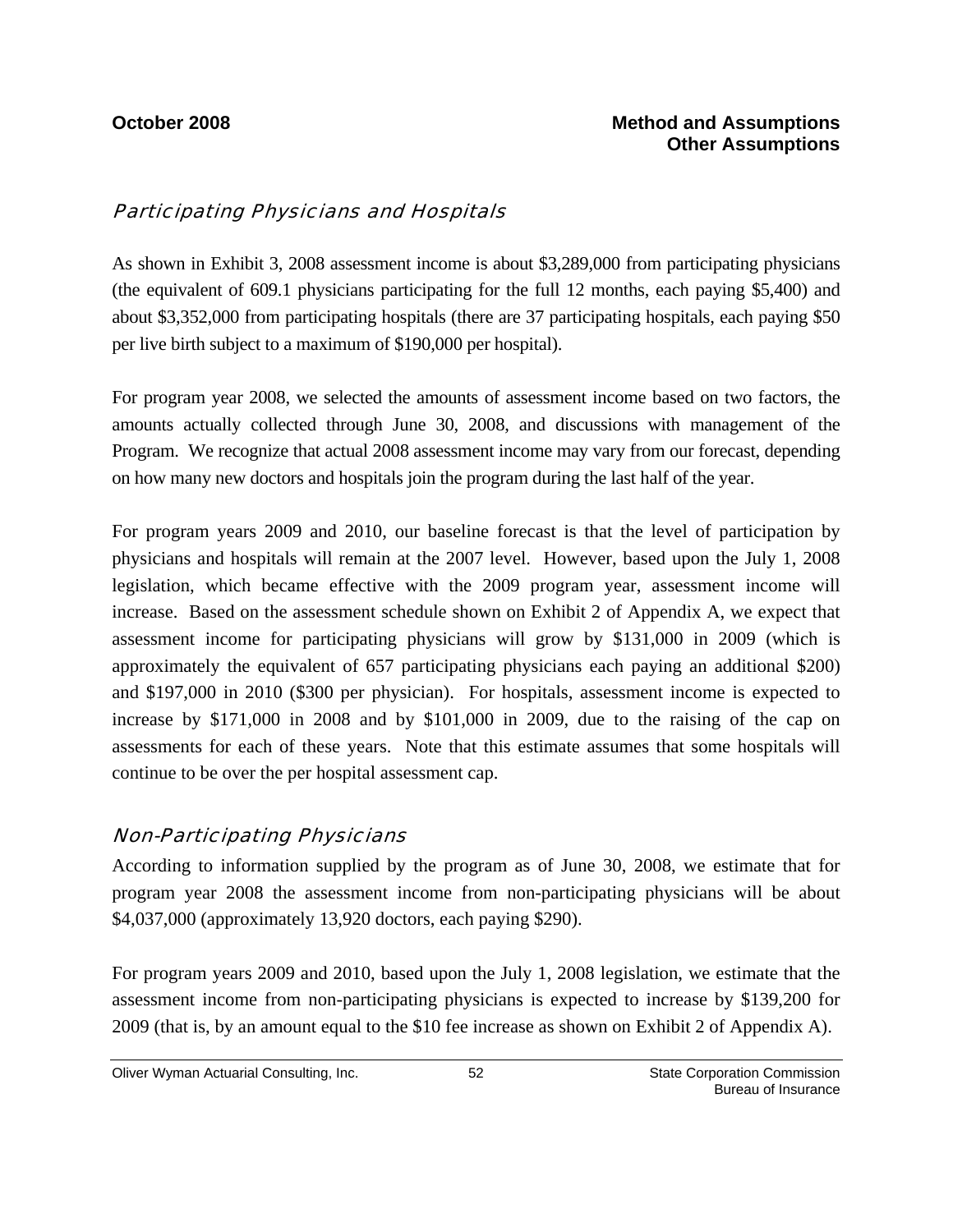### Liability Insurers

For program year 2008, the State Corporation Commission, Bureau of Insurance Commonwealth of Virginia has estimated that the assessment income from liability insurers is about \$12,629,949. This amount is equal to one-quarter of one percent of net direct liability premiums written in Virginia, the maximum permissible assessment.

For program year 2009, we forecast that the Program will continue to assess liability insurers at the rate of one-quarter of one percent of net direct liability premiums written in Virginia. Based upon the 2008 assessment value of \$12,629,949 and the insurance inflation rate of 3.84 percent per year, we forecast that this future assessment will be equal to about \$13,115,000 in 2009.

Similarly, for program year 2010, we estimate that the assessment income from liability insurers will be about \$13,618,000.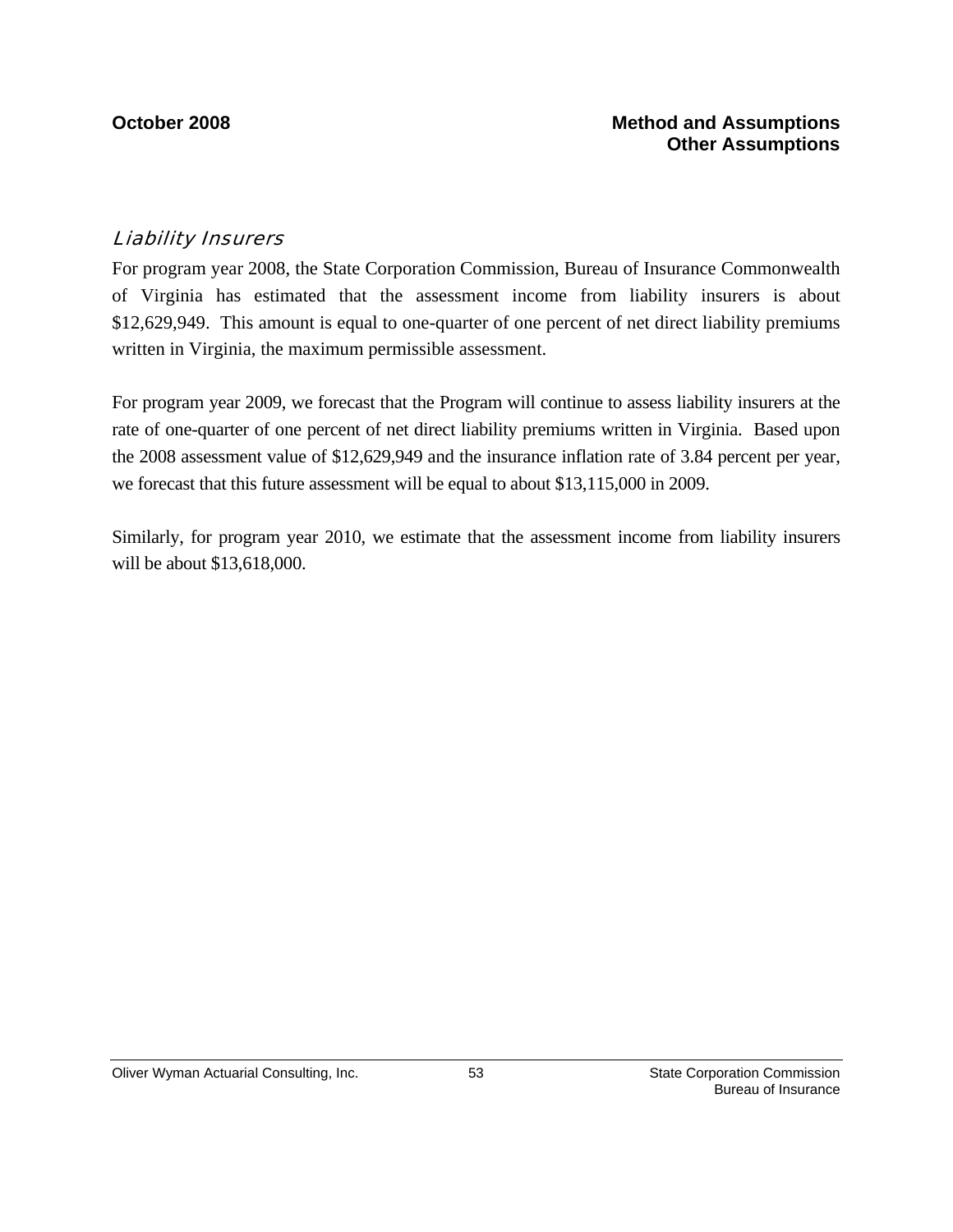# Methodology

The two prior subsections – Claim Payments and Other Assumptions – provide a fairly complete description of how we estimate the future payments. The purpose of this subsection is to provide some additional details.

## Number of Claimants

In this report we estimate the number of claimants based upon: the estimates made in our August 2007 report and the claims emergence during 2007.

In our August 2007 report, we estimated that there would be a total of 130 admitted claimants as of December 31, 2007. As of December 31, 2007 there were a total of 134 admitted claimants, including the one claimant eligible for the \$100,000 award.

This increase was caused by the acceptance of two "De Novo" claimants that were not anticipated in our review and the emergence of two other claimants above our estimate.

Based on the emergence of claimants other than "De Novo" claimants, we have increased our estimate of the number of claimants with birth dates on or before December 31, 2006 who had not yet been admitted to the Program as of December 31, 2006, but whom we estimate will eventually be admitted to the Program (Group C claimants as of year-end 2006). In our 2007 report, we estimated that there were a total of 45 such claimants, 11 of whom we estimated would be admitted to the program during 2007 and 34 of whom would be admitted in 2008 or subsequent years. During 2007, there were actually 13 claimants admitted, excluding the "De Novo" claimants, and we now estimate that there will be 33 claimants admitted in 2008 or subsequent years, for a total of 46 Group C claimants as compared to our estimate of 45 claimants as of December 31, 2006, an increase of one over our prior estimate. This causes an increase of \$2.1 million in our estimate of future claim payments based on the cost of one additional claimant as discussed in section under Sensitivity Testing for the *Number of Eligible Claimants,* which starts on page 73.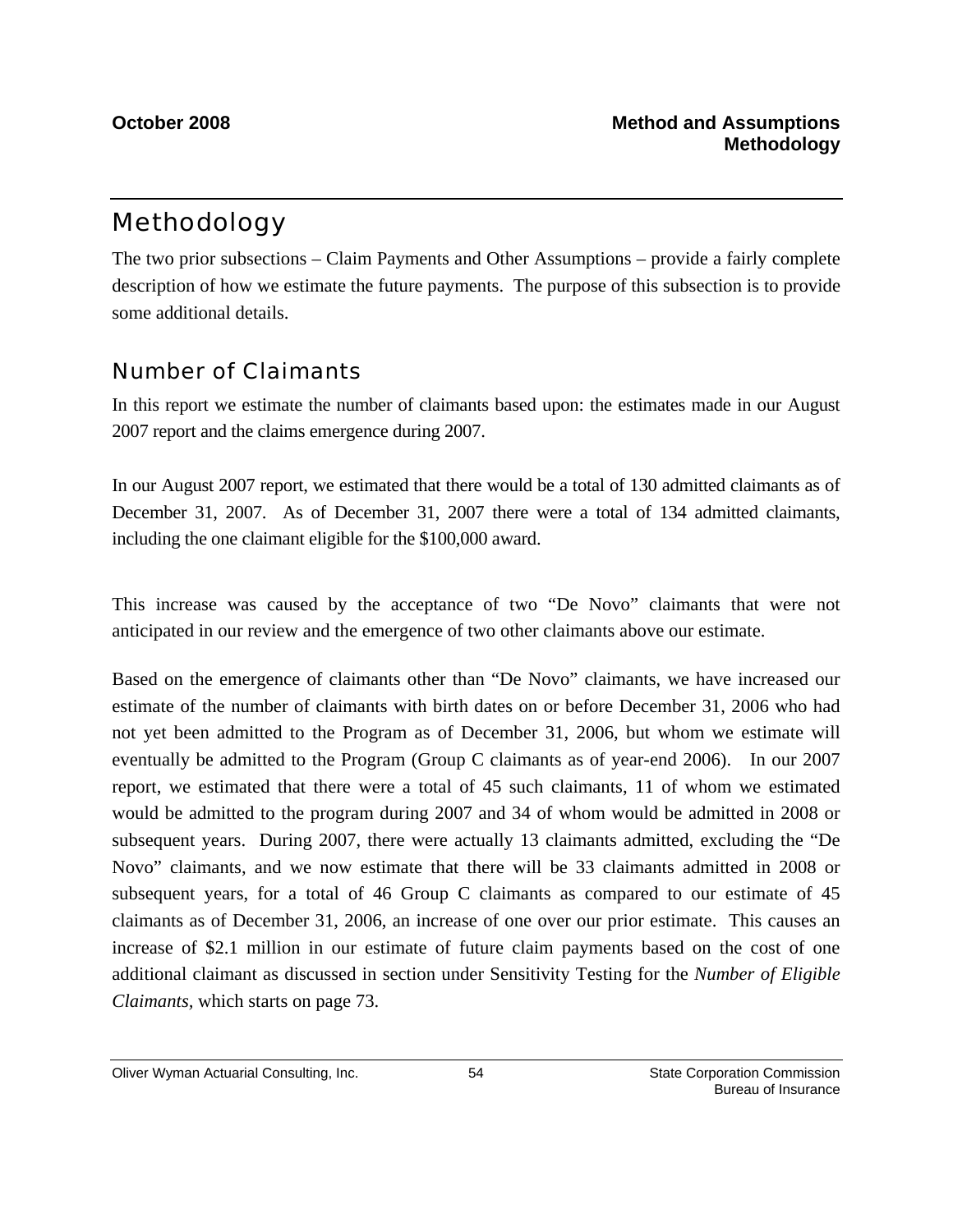## Estimated Future Costs of Group A Claimants

The Program's database of payment information is "net," after the claimants have collected for any private insurance or Medicaid coverage that they may have. We assume that the non-HMO insurance contracts have lifetime maximum payments of \$1,000,000. Therefore, in order to project the future costs, we need to estimate when the underlying insurance policy will reach the maximum cap of \$1,000,000.

We do this as follows:

- For each claimant, we adjust the "net" losses to a "gross" basis.
	- For claimants with insurance, for the three expense categories covered by insurance, the gross losses are assumed to equal four times the net losses (in other words, we assume that insurance covers 75 percent of the total cost). For the expense categories that are not covered by insurance, we assume that the gross amount is equal to the net amount.
	- For claimants who receive Medicaid, we make the same adjustment as for claimants with insurance; however, we assume that 80 percent of the costs will be covered rather than 75 percent. Therefore, gross equals five times net.
	- For claimants who do not have insurance and do not receive Medicaid, we assume all of the gross costs are equal to the net costs.
- We project the gross annual costs for each expense category, applying the selected inflation rates.
- We calculate when the insured portion of the gross costs will reach \$1,000,000, for the non-HMO population of claimants, and assume that there will be no insurance coverage beyond this point.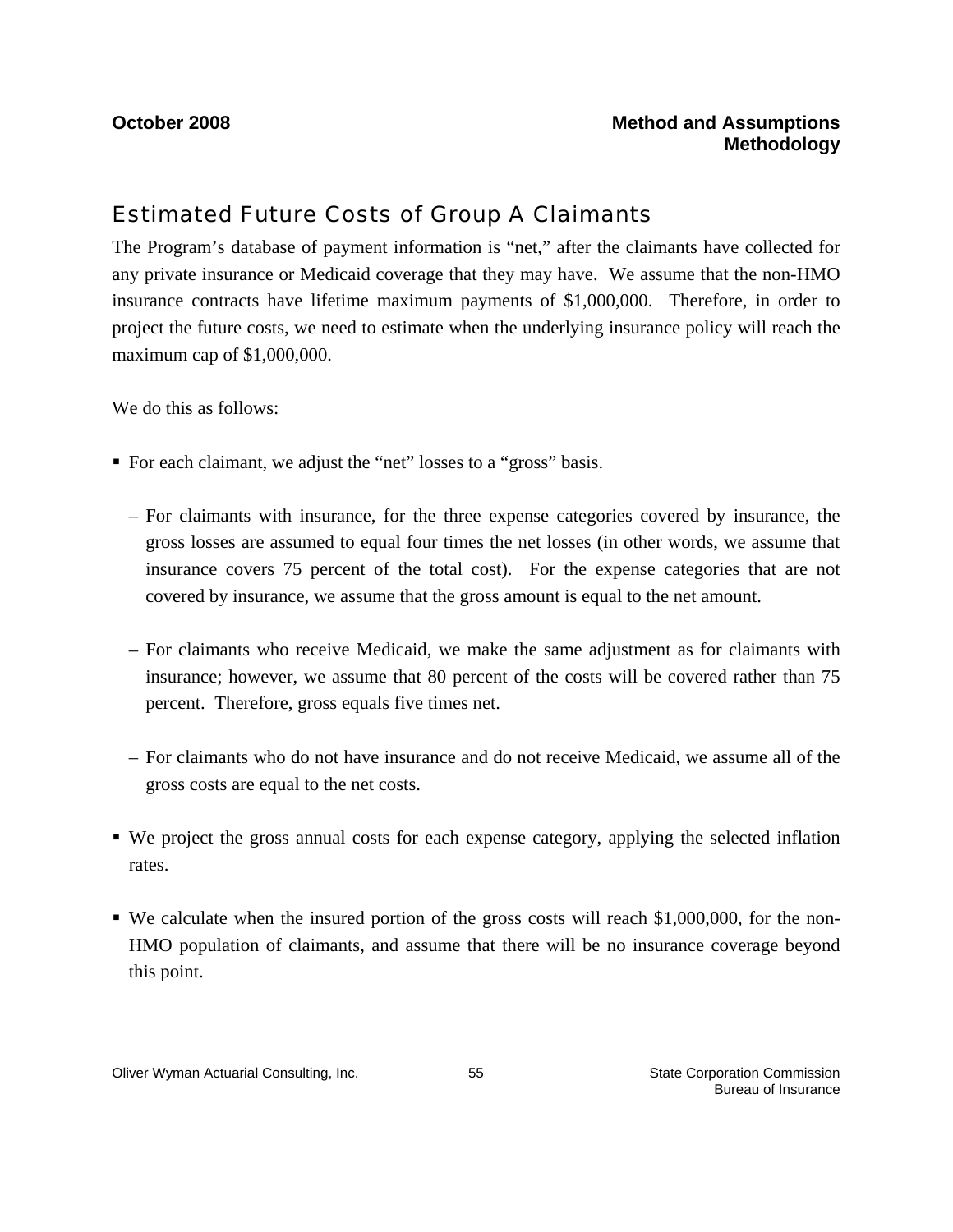We convert the projected gross costs back to a net basis, based on the assumed amount of insurance coverage.

We then apply assumptions regarding life expectancy and the investment earnings rate to these projected net costs.

The series of calculations that involve converting the expenses to a gross basis, and then converting them back to a net basis, only affects the timing of when the assumed \$1,000,000 insurance cap will be reached, and does not have a material impact on our estimates.

## Medicaid Waivers

We were provided with information on the number of claimants with Medicaid waivers and the type of waiver these claimants have from Medicaid. These waivers allow the claimant to receive Nursing benefits from Medicaid, thereby reducing the future claim payments of the Program. There are 13 of the 108 Group A and B claimants currently receiving benefits that have Medicaid waivers. We estimate that they will receive benefits for an average of 6.8 years, given their current age, before the Medicaid waiver is revoked due to the wage loss benefits that claimants will receive from the Program when they turn 18, thereby causing them to no longer to be eligible for Medicaid benefits.

We estimate that 12% of Group C claimants will be eligible for Medicaid waivers for the 12 years they are in the Program from their age at their date of acceptance, which averages 6 years, to age 18, when they lose the Medicaid waiver.

In each case, we assume that Medicaid will pay benefits equal to the minimum annual Nursing costs we have assumed in our estimates, described below.

## Estimated Future Costs of Group B Claimants

We generally use the estimated average lifetime costs of Group A claimants (claimants who were admitted to the Program in 2004 or prior) to estimate the lifetime costs of Group B claimants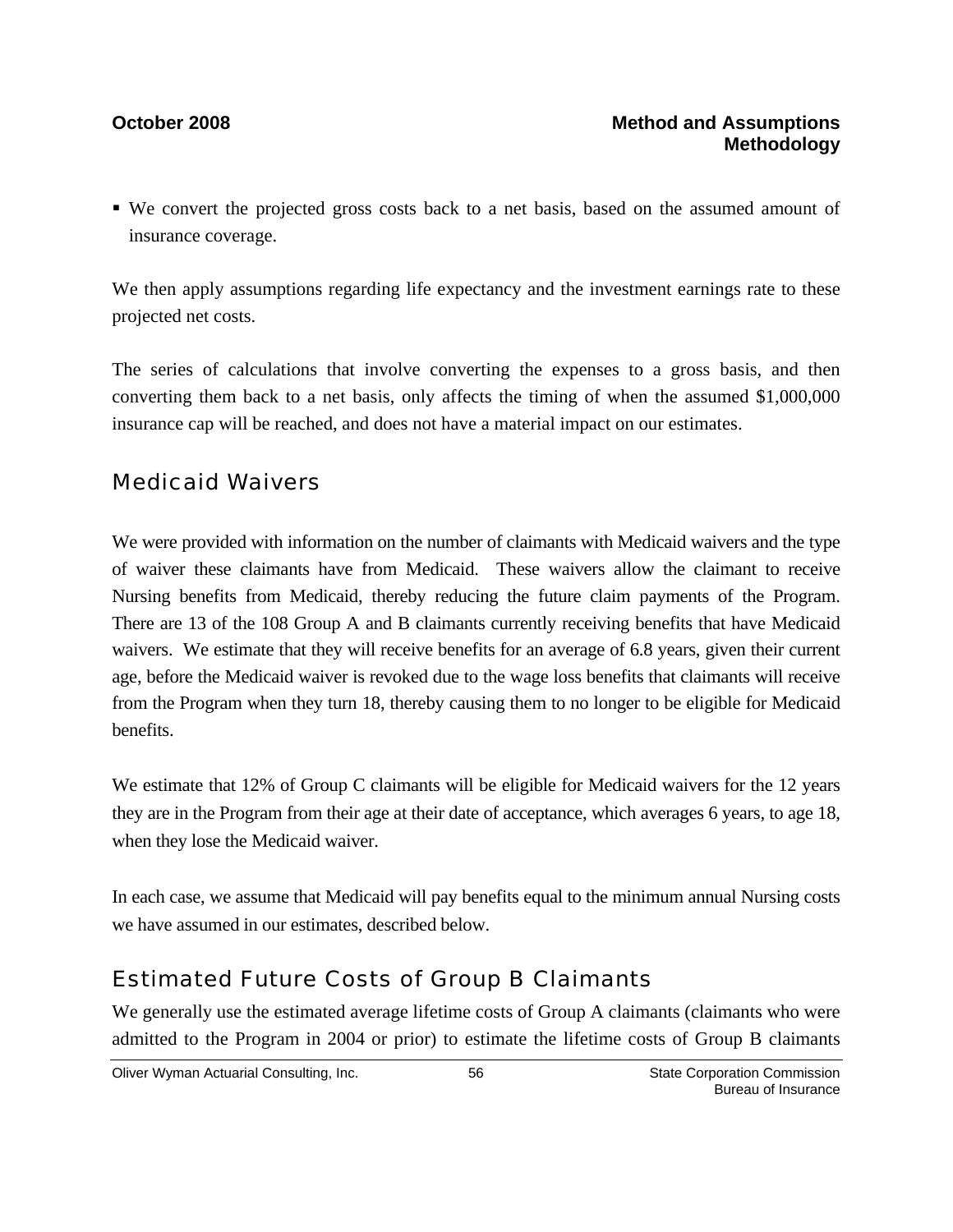(claimants who were admitted to the Program in 2005, 2006, or 2007). This implies, among other things, that the Group B claimants will have the same distribution of insurance coverages as Group A claimants. Based on the information that we have about insurance coverages, this assumption appears to be appropriate.

There are four Group B claimants who were deceased at the time they were accepted into the Program. For these claimants, we have not forecasted that they will have the average cost of a Group A claimant. We have forecasted that the Program will have no additional costs associated with these claimants.

For claimants who were Group A claimants as of 12/31/06, the payments made during 2007 were \$6.5 million. In our August 2007 analysis we forecasted that these payments would be \$8.9 million. In addition, we have observed that, in 2007, the actual claim payments for Group B claimants (which would include claimants Not Yet Admitted to the Program as of 12/31/06, but admitted during 2007), were \$2.2 million as compared to the forecast of \$4.4 million (of the \$2.2 million difference, \$1.1 million is caused by nursing). This discrepancy has occurred in prior years, also. As stated in our prior reports, there are two possible explanations for this:

(1) It is possible that Group B claimants will actually have average lifetime costs that are significantly less than those of Group A claimants, rather than consistent with those of Group A claimants, as forecast.

As mentioned above and discussed in detail in the section of this report titled Claimants Who Are Deceased at The Time Of Acceptance (page 48), we have identified a subset of four Group B claimants who have had only minimal costs and for whom no further costs are expected. We have adjusted our methodology in recognition of the fact that the average lifetime costs of Group A claimants would not apply to this subset of Group B claimants.

We do not yet have sufficient claimant history to reach a definitive conclusion about whether the more recent claimants (Group B, but excluding those who were deceased at the time of acceptance into the Program) will have lower lifetime costs than the claimants who have been in the Program for more than three years (Group A).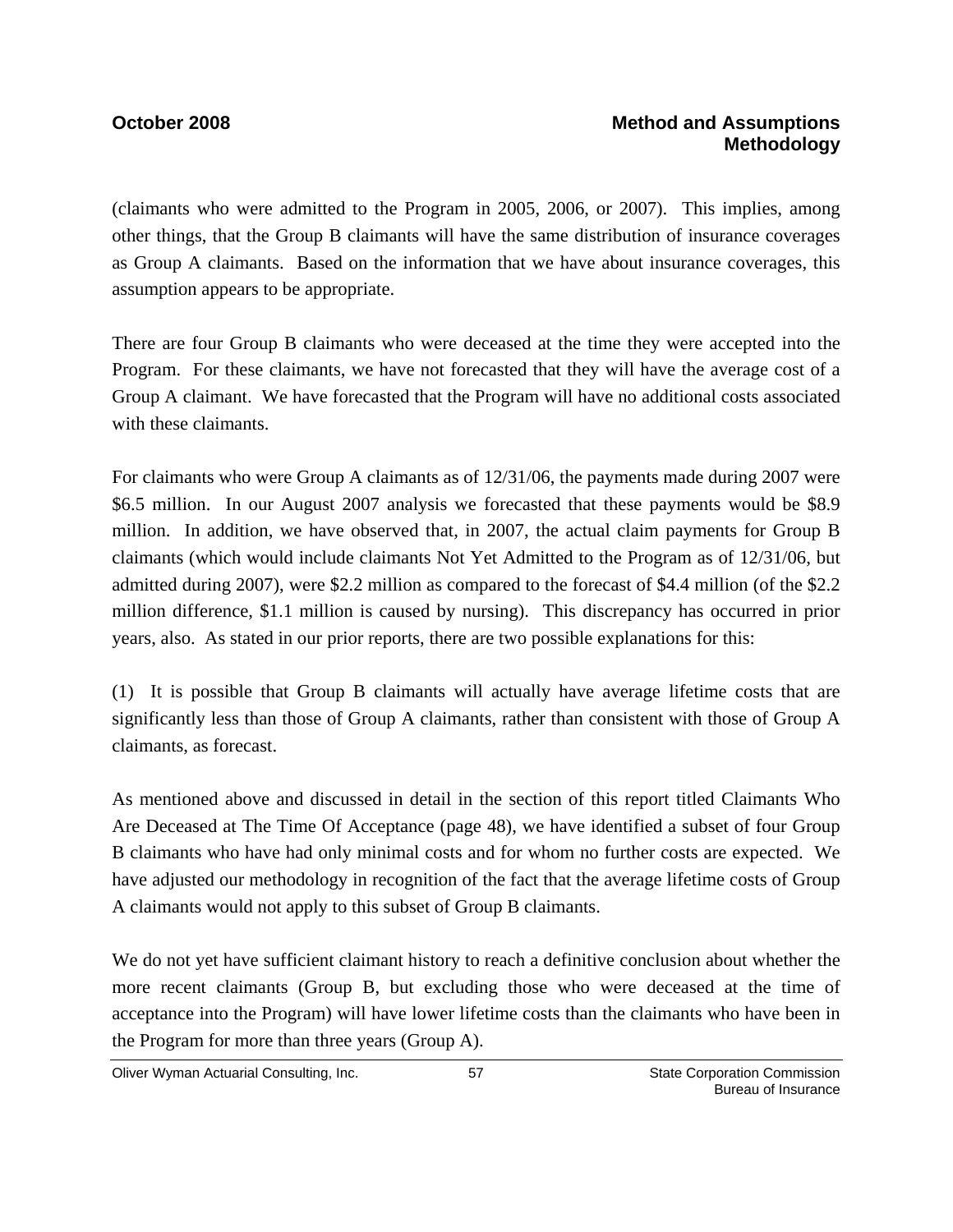We note that if (1) occurred, our estimation process will tend to be "self-correcting" as these Group B claimants move into the Group A category.

(2) It is possible that Group B (and Group C) claimants, excluding those who are deceased at the time of acceptance into the Program, will have average lifetime costs consistent with those forecast, but that we overestimated the percentage of lifetime costs that would be paid in 2007. In other words, the issue could be related to the timing of the payments rather than to what the total amount of payments will ultimately be.

If (2) occurred, then the forecasted deficit would nevertheless have been appropriate because an overstatement of the forecasted payments would have been offset by the understatement of the liabilities. In other words, as stated above, this issue would be a timing difference.

We do not yet have sufficient claimant history to reach a definitive conclusion on the timing of the payment of claimant expenses. We intend to examine these issues over time, and make adjustments to our assumptions as may be appropriate. In the section below, we describe one such change we made this year.

# Change in Method for Estimating Future Costs of Group B and Group C Claimants

Our new method applies the following steps:

- 1. We adjust historical payments made to Group A claimants (for example, the payment made six years after acceptance into the program for a claimant accepted in 1992) to 2007 cost levels by applying our selected historical inflation rate for the number of years from the actual date of payment for a Group A claimant (in this example, the payment during the 1998 year) to the 2007 year (a total of nine years).
- 2. We then apply our selected prospective inflation rate to adjust such payments **by claimant** to the value during the comparable year of payment for the average Group B or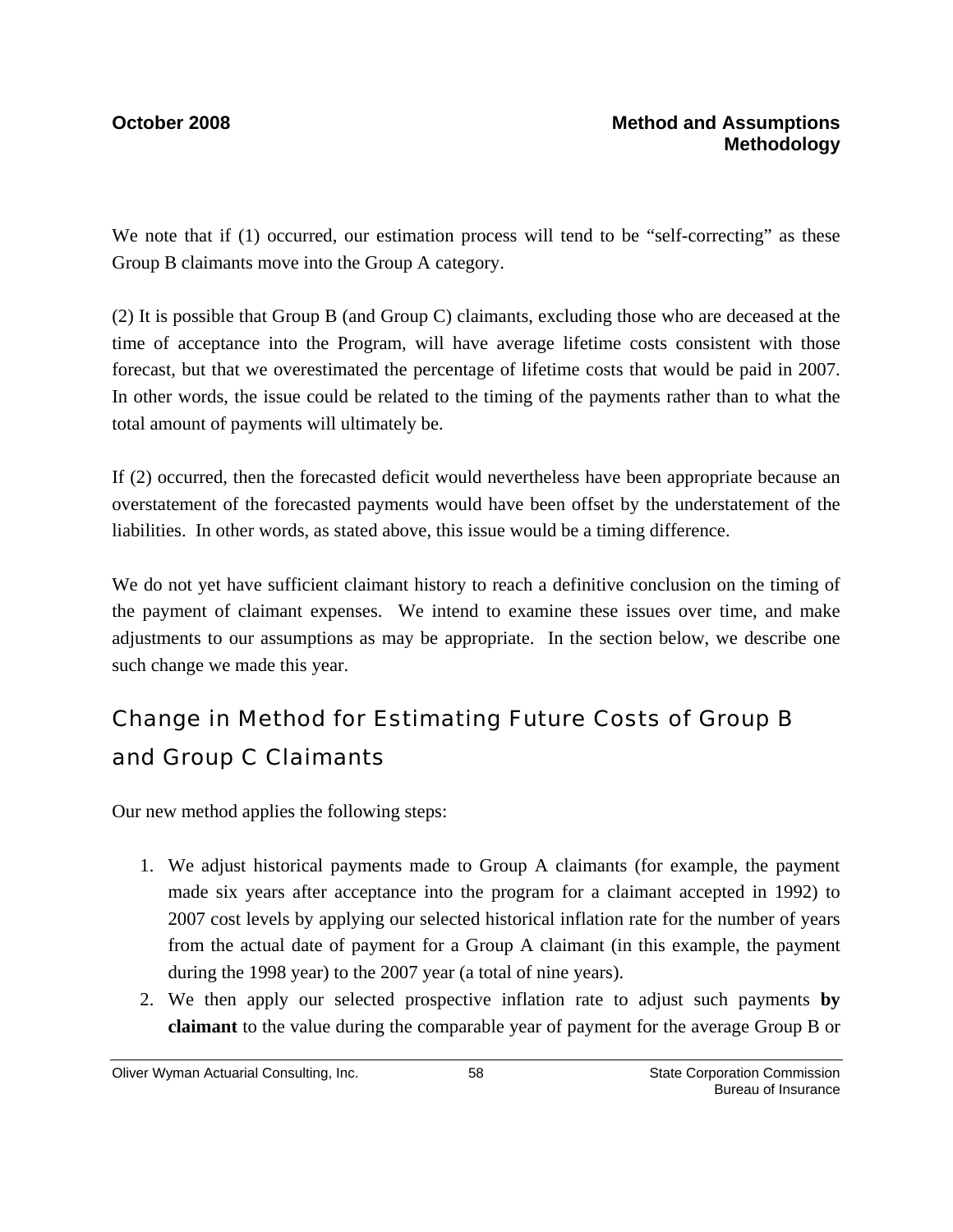Group C payment (for example, the average Group B claimant entered the program in 2006 and will have a similar payment in 2012, so we apply a total of five years of prospective inflation for this claimant). We then present value these payments to yearend 2007.

- 3. We add to this number the present value of future claim payments for Group A claimants, adjusted by the future inflation rate for the difference between the date of acceptance for each Group A claimant and the actual date of acceptance for Group B claimants (or expected date of acceptance for Group C claimants).
- 4. We adjust the present value computation for the difference between the average date of acceptance for each Group A claimant and the actual date of acceptance for Group B claimants (or expected date of acceptance for Group C claimants).

# General Administration Expenses (Other Than Claim Administration)

For the purpose of forecasting the value of the Program's assets through December 31, 2008, December 31, 2009, and December 31, 2010, we estimate the amount of the Program's general administration expenses (other than claim administration expenses). General administration expenses include that portion of salaries, rents, costs of office equipment, and all other expenses not directly related to claims.

General administration expenses are not shown on Tables 1, 2, 3, or 4, because they do not represent a future obligation, or liability, of the Fund. However, in order to forecast the Fund's assets through 2008, 2009, and 2010, we estimate the general administration expenses that will be paid each year and deduct these from the assets that the Fund would otherwise hold.

In total, we estimate that the annual cost of general administration will be \$197,000 at current cost levels. We assume that the general administration expenses will increase over time due to inflation (see page 50 for a discussion of claim administration expenses).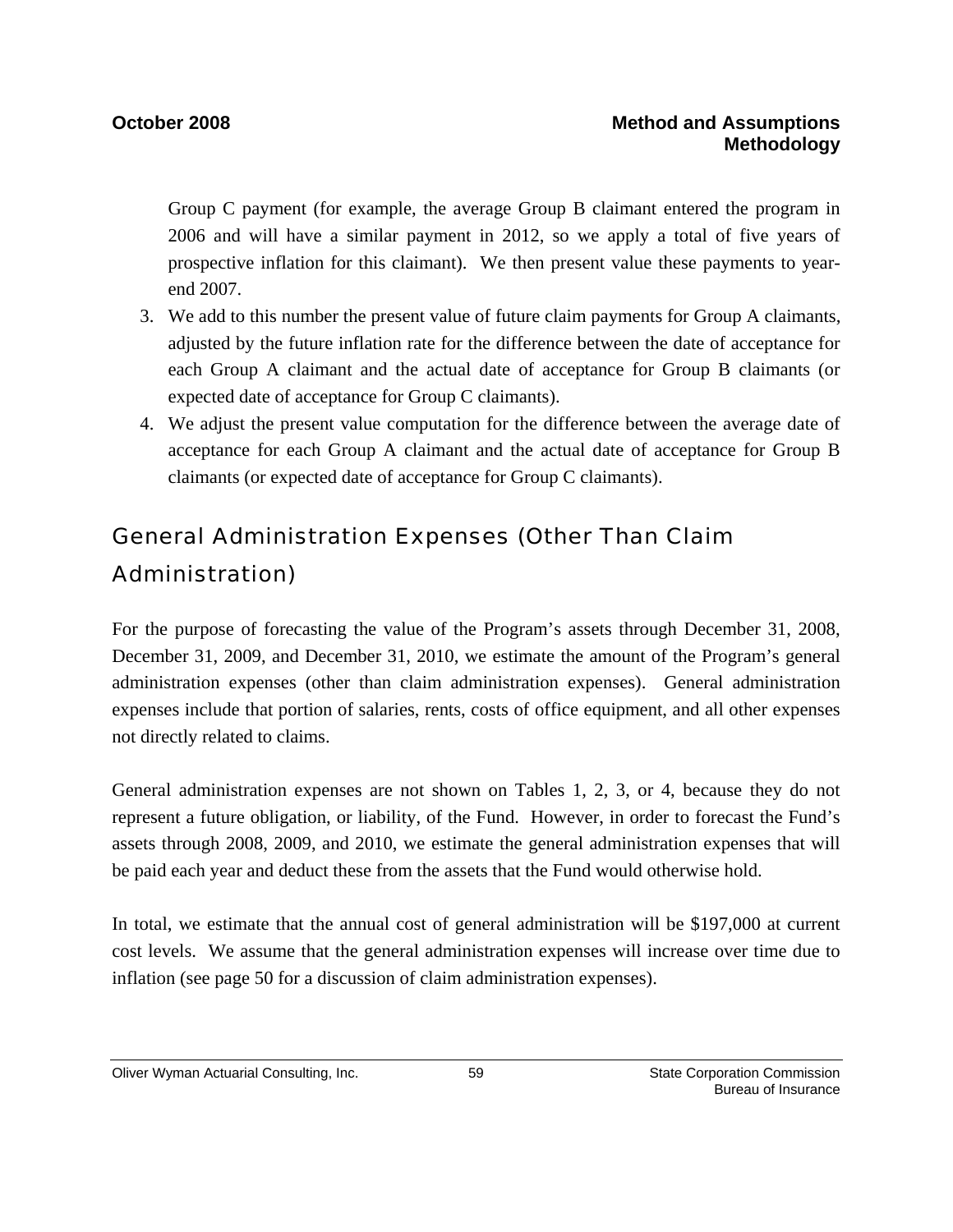# Forecasts of Program's Financial Position Through 2010

The method we use to forecast the Program's financial position as of December 31, 2008, as of December 31, 2009, and as of December 31, 2010, is to estimate for each year:

- Assessment income
- Claim payments
- Claim administration payments
- **Payments for other administration expenses**
- **Investment earnings**

Then we calculate the assets at the end of a year to be equal to the assets as of the end of the prior year, plus the current year's estimated assessment income and estimated investment income, minus the estimated payments.

Then we calculate the obligations at the end of a year for future claim payments and future claim administration expenses, as equal to the obligations for such future payments as of the end of the prior year (increased by the interest rate to unwind the discount by one year), plus the future claim payments and claim administration expenses associated with the new claimants that will be born during the year, minus the year's payments for claims and claim administration expenses.

The surplus/ (deficit) is calculated as estimated assets minus our estimate of the Program's future claim payments and future claim administration expenses.

Exhibit 5 of Appendix A, provides an example of our calculations for December 31, 2009, showing how we calculated the values for future claim payments and assets. Note that calculation for assets considers non-claimant administration expenses that are not consider in the

Oliver Wyman Actuarial Consulting, Inc.  $\qquad \qquad 60$  State Corporation Commission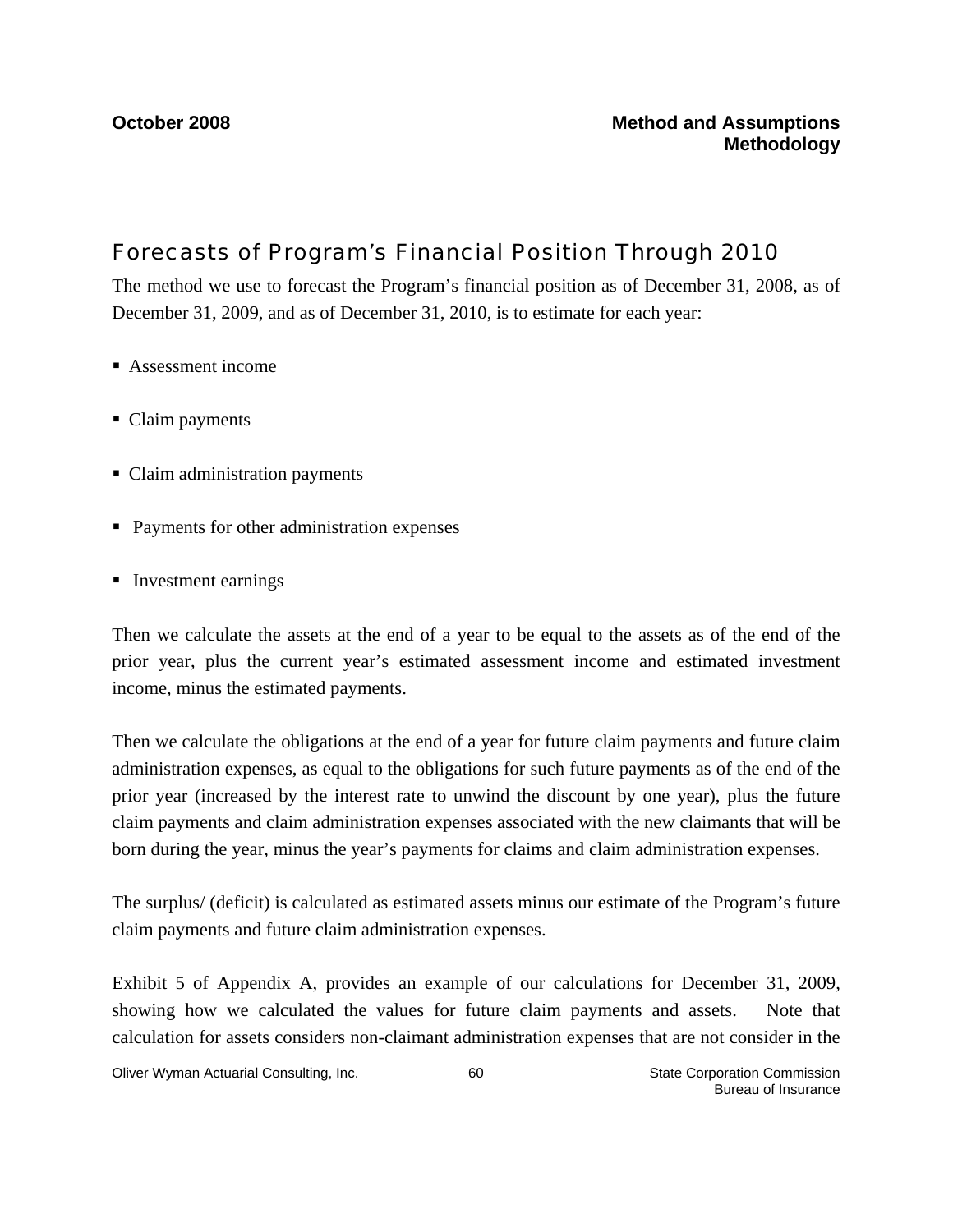### **October 2008** Method and Assumptions **Methodology**

liability for future claims administration expenses, but must be subtracted from assets as the expense is incurred.

In performing these calculations, we estimate the claim payments based on our long-term forecasts of claim payments by year. We recognize that, after having estimated the present value of lifetime claim payments, the procedure we use to allocate these lifetime claim payments to each payment year may tend to overstate the amount of claim payments in the early years. However, the impact of this on our estimate of the surplus/(deficit) is not material.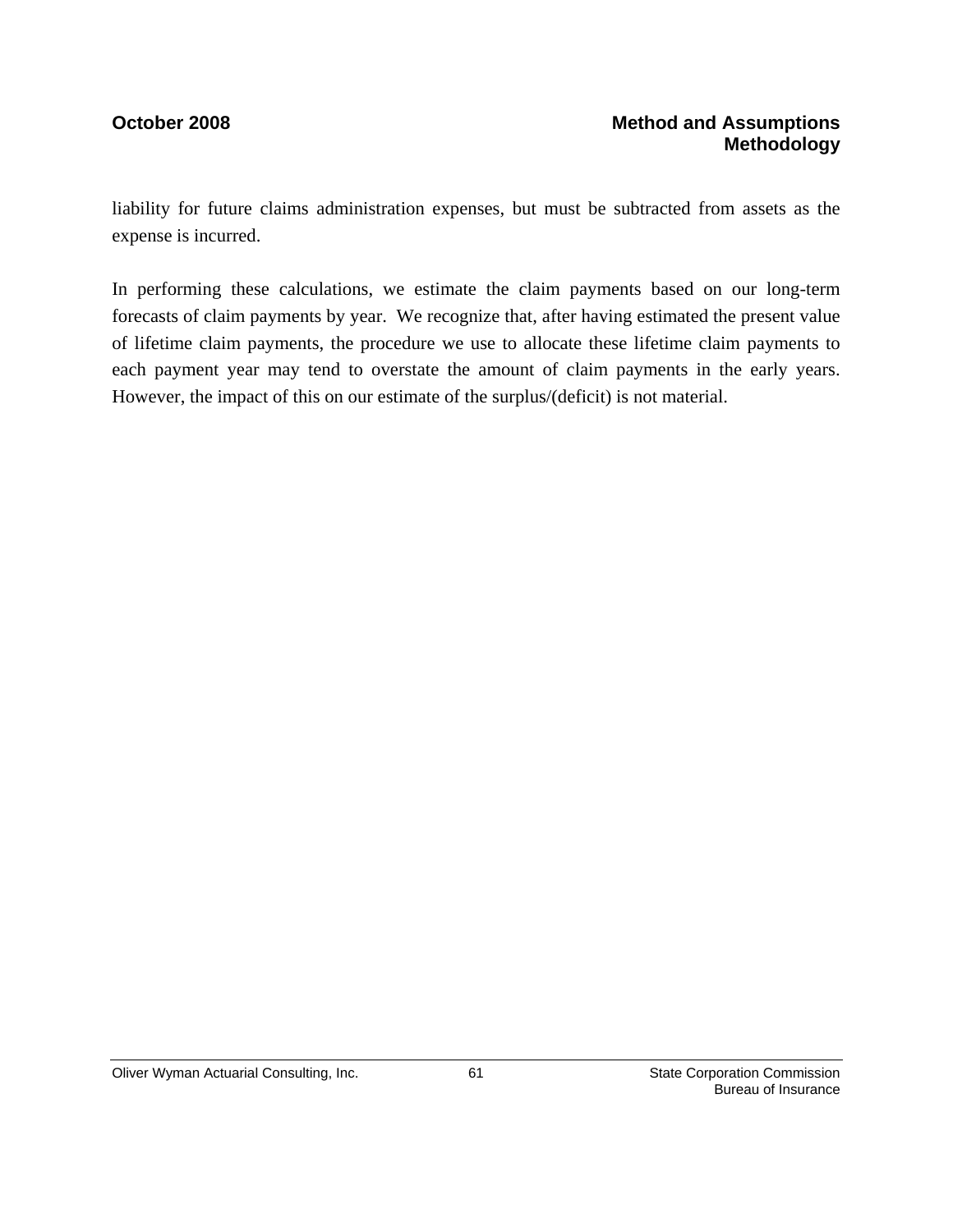# July 1, 2003 Legislation – Revisited

Our prior reports provided detailed discussions of the anticipated increases to the costs of the Program resulting from the July 1, 2003 legislation. As stated in those reports, there is generally no way to determine how the Program's costs have actually been affected by that legislation. Except for the legislation's impact in two areas, we have not attempted to evaluate the impact of that legislation.

The two areas for which the impact of the July 1, 2003 legislation can be measured are discussed below:

### Legal Expenses

The July 1, 2003 legislation provided that the Program would pay the legal fees of unacceptable applicants to the Program. The July 1, 2004 legislation removed this provision of the July 1, 2003 legislation. That is, the Program's requirement to pay for the legal expenses of attorneys who represent unsuccessful claimants is restricted to petitions to enter the Program that were made between July 1, 2003 and July 1, 2004,

In our September 2004 report, we projected \$15,000 to be paid in 2005 for the legal expenses outlined above. As of July 31, 2008, no attorney fees for unsuccessful claimants have been paid by the Program. We realize that such legal expenses could be submitted in the future, but we consider this exposure to be immaterial and have not made any explicit adjustment for it.

### Number of Claimants Eligible for the Award of Up To \$100,000

In our August 2007 report, we assumed that the number of claimants eligible for this award would be 20 percent of the claimants otherwise admitted to the Program. As of July 31, 2008 no such award has been granted. Since five years have elapsed since the July 1, 2003 legislation became effective, we believe it is prudent to lower the assumption to 10 percent at this time. We will continue to monitor the future payments, both in number and amount, under this provision of the July 1, 2003 legislation.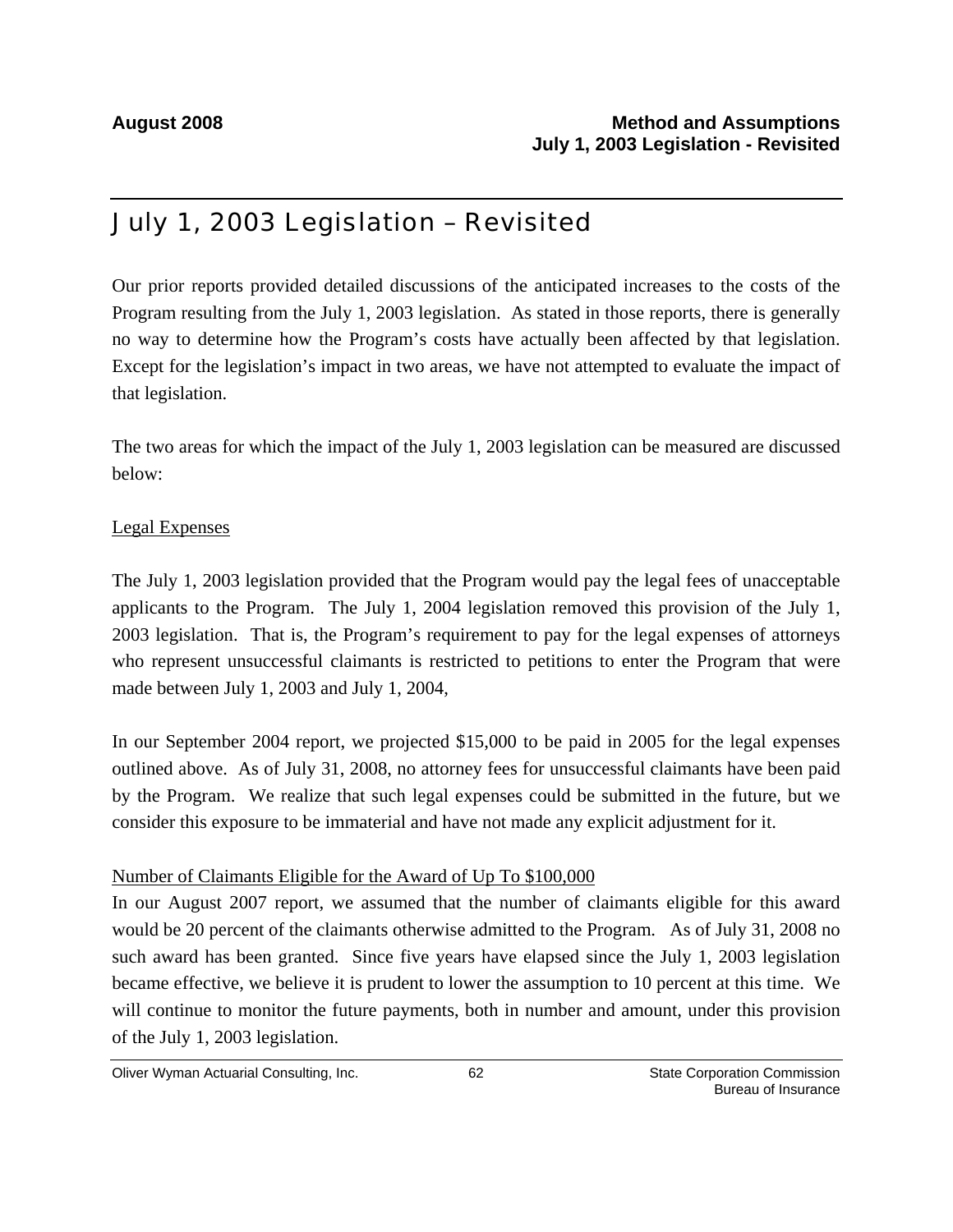# July 1, 2004 Legislation – Revisited

The legislation that became effective on July 1, 2004, has two effects: (1) it removes a provision included in the July 1, 2003 legislation regarding attorney fees incurred in connection with the filing of a claim which is ultimately not accepted into the Program; and (2) it results in an increase in assessment income beginning with the 2005 program year.

The first effect, the provision that eliminated certain legal expenses, has been discussed in the previous section of this report.

The second effect, the increased assessment income, is discussed in Exhibit 2 of Appendix A.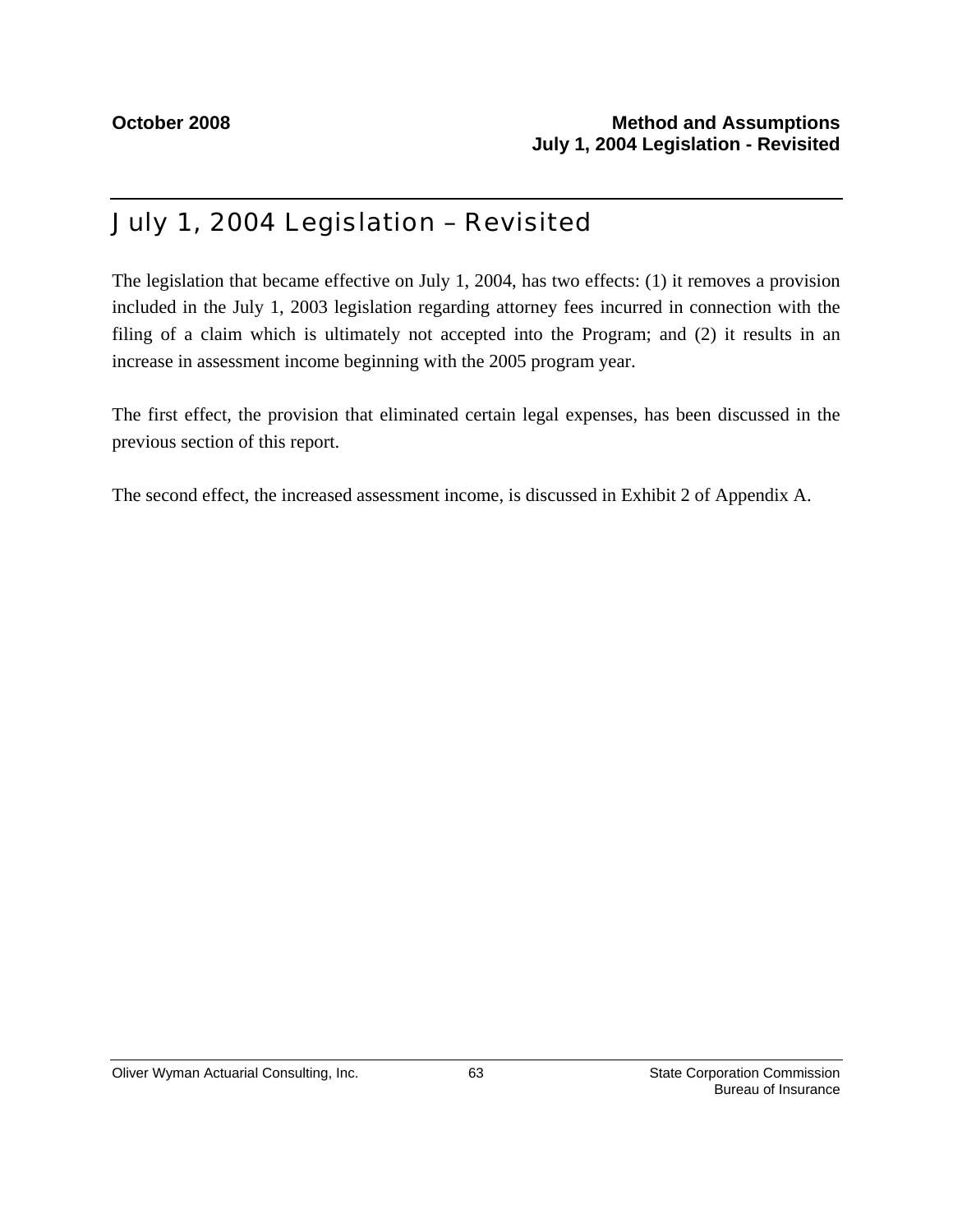# July 1, 2006 Legislation

We understand that Senate Bill No. 632 and House Bill No. 417 were each passed with effective dates of July 1, 2006.

Senate Bill No. 632 amends Sections 38.2-5010 and 38.2-5013 of the Code of Virginia to permit, under certain circumstances, the filing of a claim for any claimant born between January 1, 1988 and July 1, 1993. The claim must be filed prior to July 1, 2008. We recognize that this legislative change has the potential to lead to the Program's acceptance of one or more claimants who had previously been denied access to the Program. We have considered this in our forecast of Group C claimants, but have not made any explicit adjustment for this legislation.

House Bill No. 417 amends Sections 38.2-5016 and 38.2-5016.1 of the Code of Virginia by revising the eligibility requirements of the Program's investment advisor and by deleting the requirement that the board of directors of the Program consult, semi-annually, with the chief investment officer of the Virginia Retirement System. We have not made any explicit adjustment for this legislation.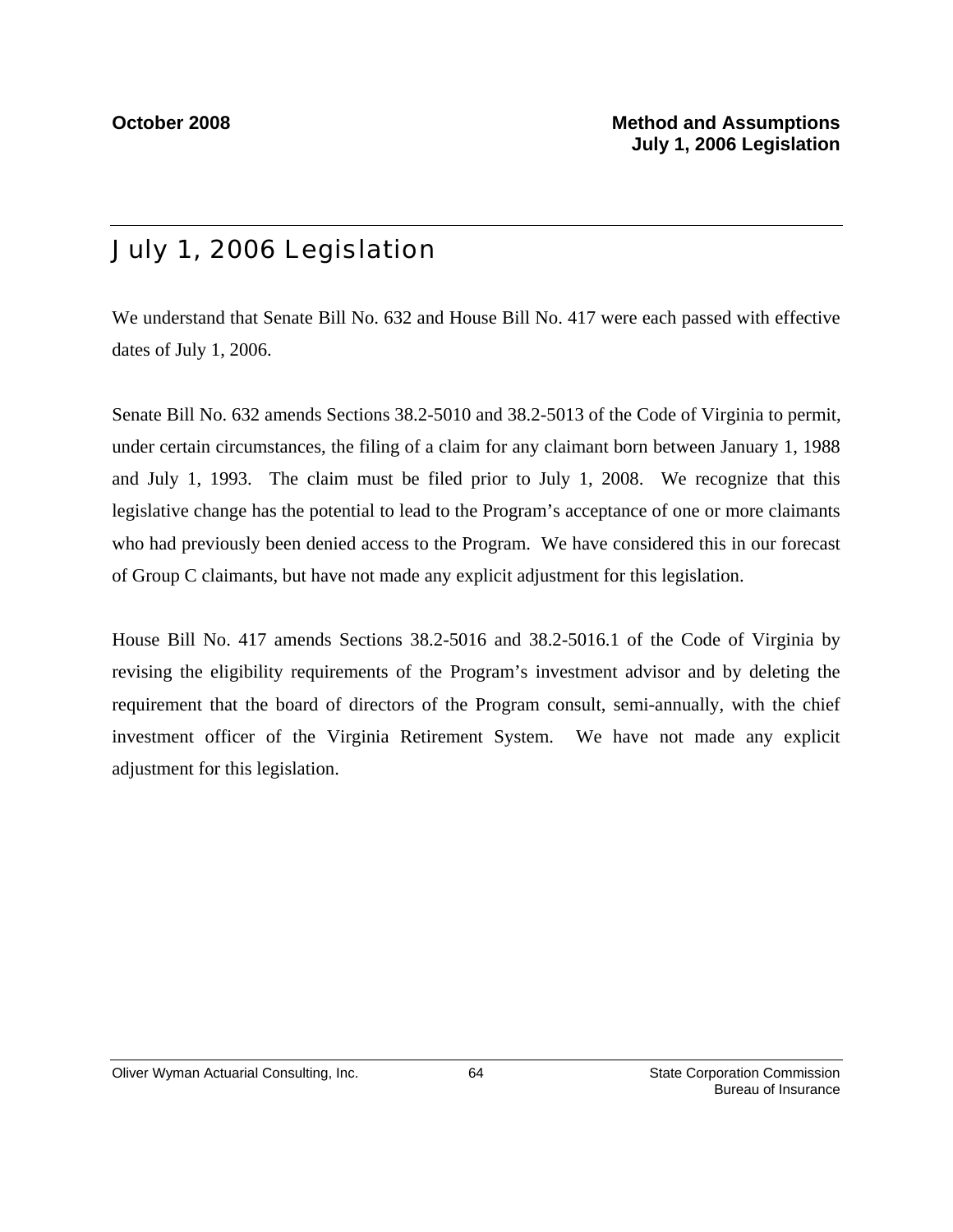# July 1, 2008 Legislation: "De Novo" Review (Senate Bill No. 212)

Senate Bill No. 212, effective July 1, 2008, provides that "any claimant who timely filed a claim and after timely seeking and being denied an opportunity to … confront or cross-examine witnesses and was denied an award of benefits, shall have the right to have the determination against that claim vacated and the claim redetermined "De Novo" (emphasis added) by filing a petition … on or before July 1, 2009."

We have increased our projection approximately \$11.4 million for a total of five claimants. We base the estimated number of claimants on experience to date under this legislation. We have been advised that there have been four such petitions as of June 30, 2008: two claimants were admitted into the program prior to December 31, 2007, one claimant was admitted in 2008 and another claimant has yet to be reviewed (we assume that this claimant will be admitted). In addition, we estimate that one additional claimant will apply prior to the deadline of July 1, 2009 and be admitted to the program after such a review.

Our estimate that there will be only one additional claimant to apply for a "De Novo" review and be admitted is based on advice from the Program that it was rare for claimants to have sought the right to cross-examine witnesses. Note that we provide in the Sensitivity Testing section below our estimate of the cost for each claimant above our forecast.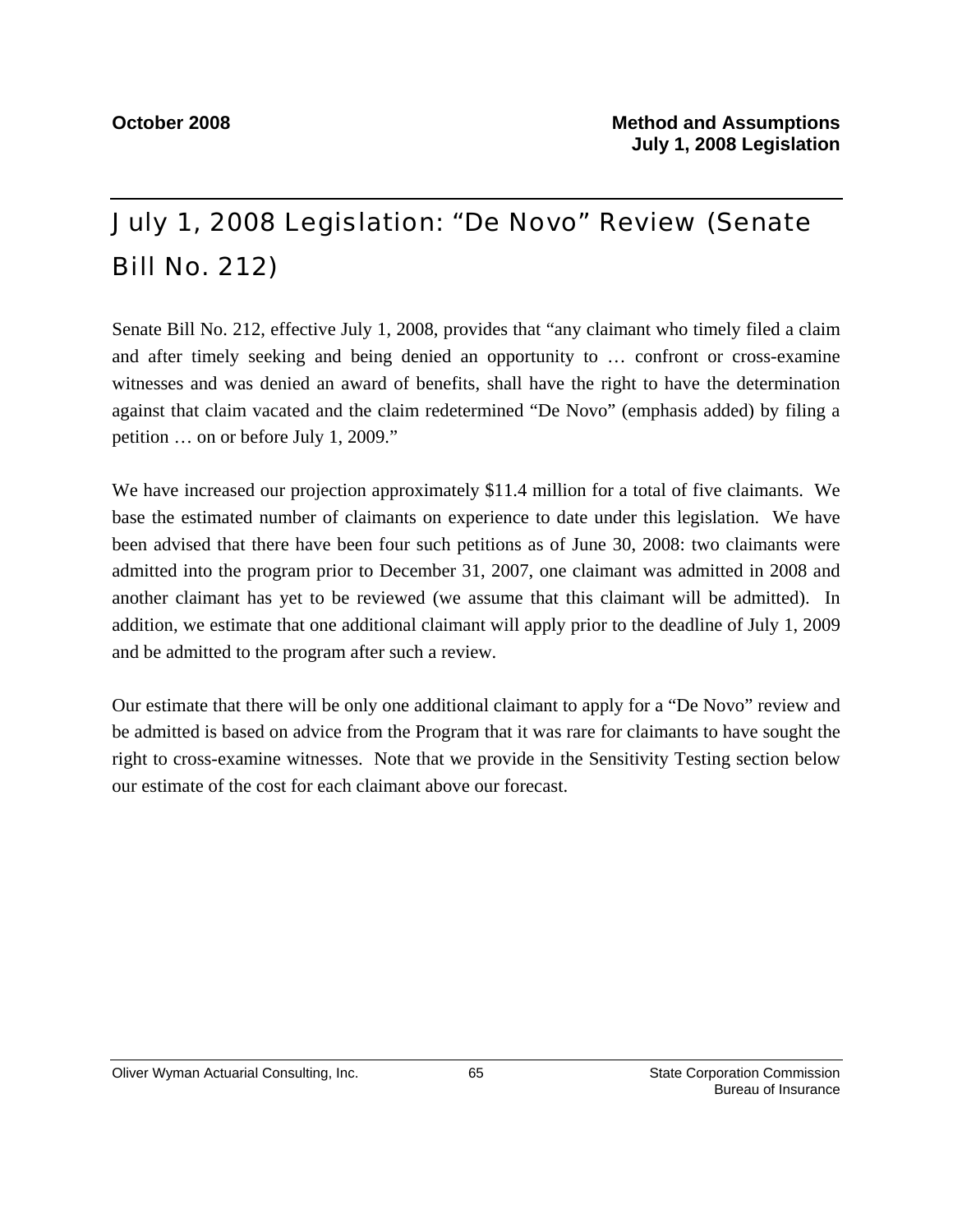# July 1, 2008 Legislation: Senate Bill No. 211 and House Bill No. 1305

Senate Bill No. 211 and House Bill No. 1305 provide for increased assessments beginning January 1, 2009 as discussed in Exhibit 2 of Appendix A.

This legislation also provided for the following:

*In conducting the actuarial evaluation, a loss reserving methodology consistent with the one employed by the Florida Birth-Related Neurological Injury Compensation Association as of July 1, 2007, may be employed in order to account for individual participant costs and injury characteristics to the extent that the data are available to perform such methodology and the State Corporation Commission's actuary determines that such methodology is actuarially appropriate.* 

This is discussed in Appendix B.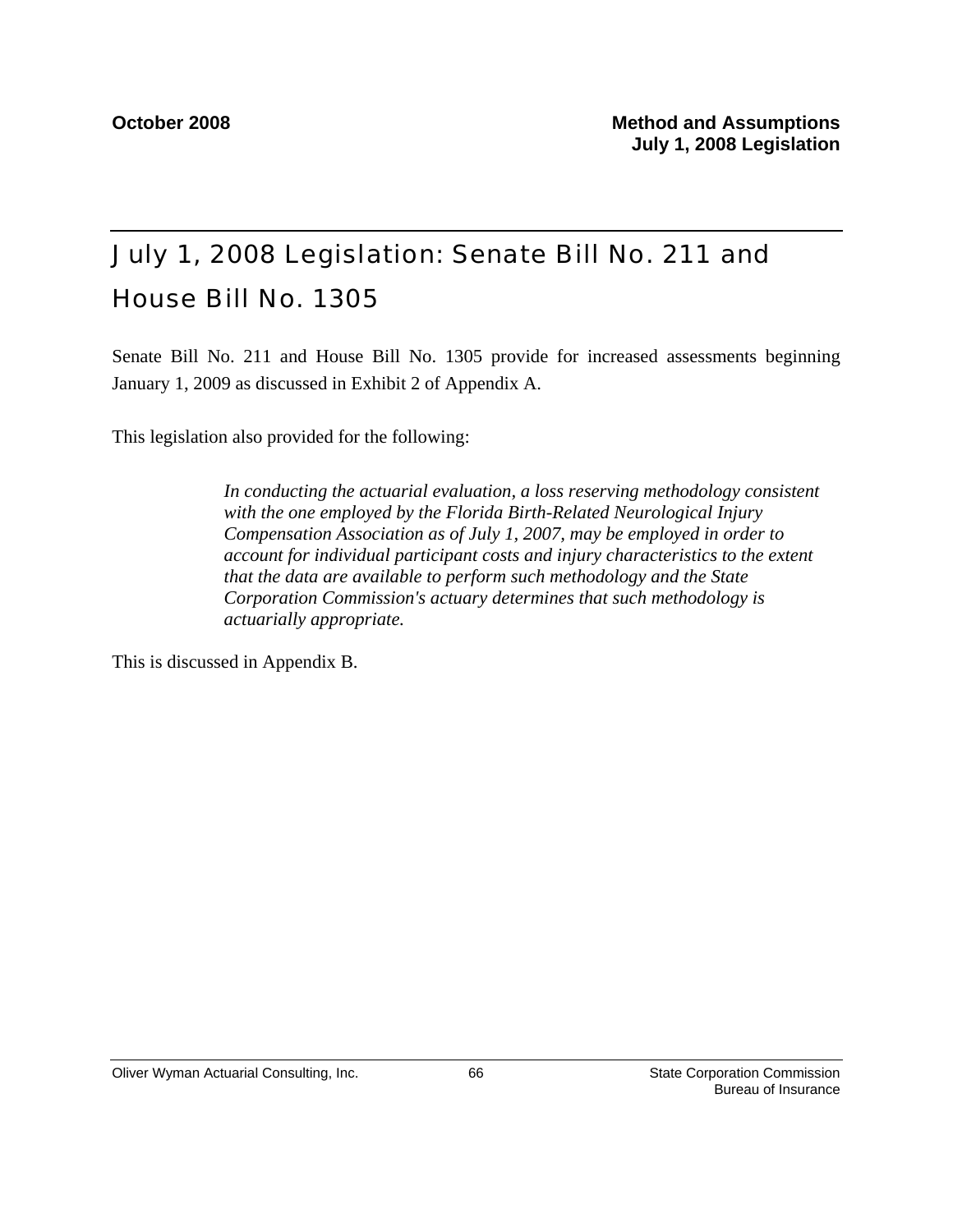# Sensitivity Testing

Our forecasts of future claim payments are for the lifetime costs of the Program's claimants. Although the *average* life expectancy of claimants is relatively short, many of the individual claimants are likely to live well into their adult years. Our forecasts, in fact, include provision for the remote chance that an individual claimant lives to age 99. Given the long-term nature of the forecast, the forecasted future claim payments are highly sensitive to slight changes in certain assumptions, such as inflation, interest rates, and mortality. In this section of the report, we show how our estimate of the present value of future claim payments as of December 31, 2007, changes as we vary our assumptions.

In addition, many of the basic assumptions, such as forecasted nursing costs, are subject to a high degree of uncertainty. We provide for some increase beyond the current level of benefit and service utilization, but changes in the level of utilization could be higher or lower than what we assume. It is important, therefore, to consider the potential for the Program's actual payments to differ from our forecasts.

The remainder of this section presents results of sensitivity testing, as well as further discussion of the claim payment categories.

## Inflation

Table 9 shows the sensitivity of our estimates, as of December 31, 2007, to various inflation rates: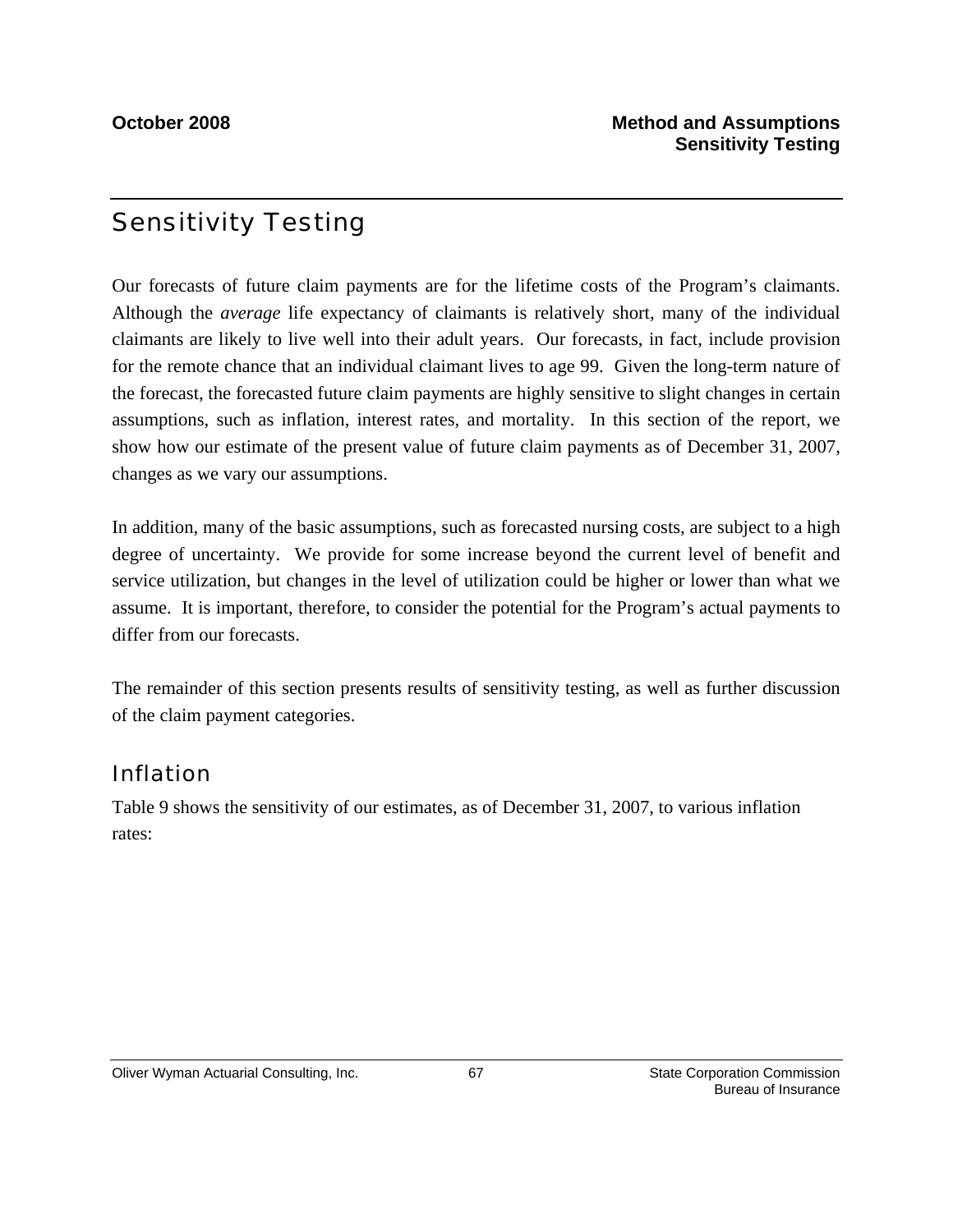### **Table 9**

|                  | Estimated             |                   |  |  |  |  |
|------------------|-----------------------|-------------------|--|--|--|--|
| Future           |                       |                   |  |  |  |  |
| Annual           | Claim                 |                   |  |  |  |  |
| <b>Inflation</b> | <b>Payments</b>       | <b>Difference</b> |  |  |  |  |
| Rates            | (\$ in millions, on a | <b>Versus</b>     |  |  |  |  |
| $(Baseline +/-)$ | present value basis)  | <b>Baseline</b>   |  |  |  |  |
| (1)              | (2)                   | (3)               |  |  |  |  |
|                  |                       |                   |  |  |  |  |
| $-1.50%$         | \$245.8               | $-$ \$69.4        |  |  |  |  |
| $-1.00\%$        | 266.1                 | $-49.1$           |  |  |  |  |
| $-0.50%$         | 289.1                 | $-26.1$           |  |  |  |  |
| <b>Baseline</b>  | 315.2                 | 0.0               |  |  |  |  |
| $+0.50%$         | 345.3                 | 30.1              |  |  |  |  |
| $+1.00\%$        | 380.0                 | 64.8              |  |  |  |  |
| $+1.50%$         | 420.4                 | 105.2             |  |  |  |  |

Table 9, Column 2 shows that our baseline estimate of future claim payments is \$315.2 million, corresponding to the amount shown in Table 1. Column 1 lists various departures from our baseline assumptions regarding annual inflation rates, and Column 2 shows how our estimate of the Program's total future payments changes given the indicated departure from the baseline assumptions. For example, the first row shows that if we select annual inflation rates that are 1.50 percentage points less than our baseline estimates, the estimated present value of future claim payments will be \$245.8 million, rather than the \$315.2 million that results from our baseline estimate. As another example, the last row shows that increasing the inflation assumptions by 1.50 percentage points will increase the estimated present value of future claim payments to \$420.4 million.

The higher the annual rates of inflation, the greater the estimated present value of future claim payments. This results directly from the fact that we are forecasting claim payments into the future and, therefore, the forecasted claim payments are higher if we assume higher inflation rates.

This sensitivity test only changes the inflation rates. In our actual analysis, inflation rates and the interest rate are related.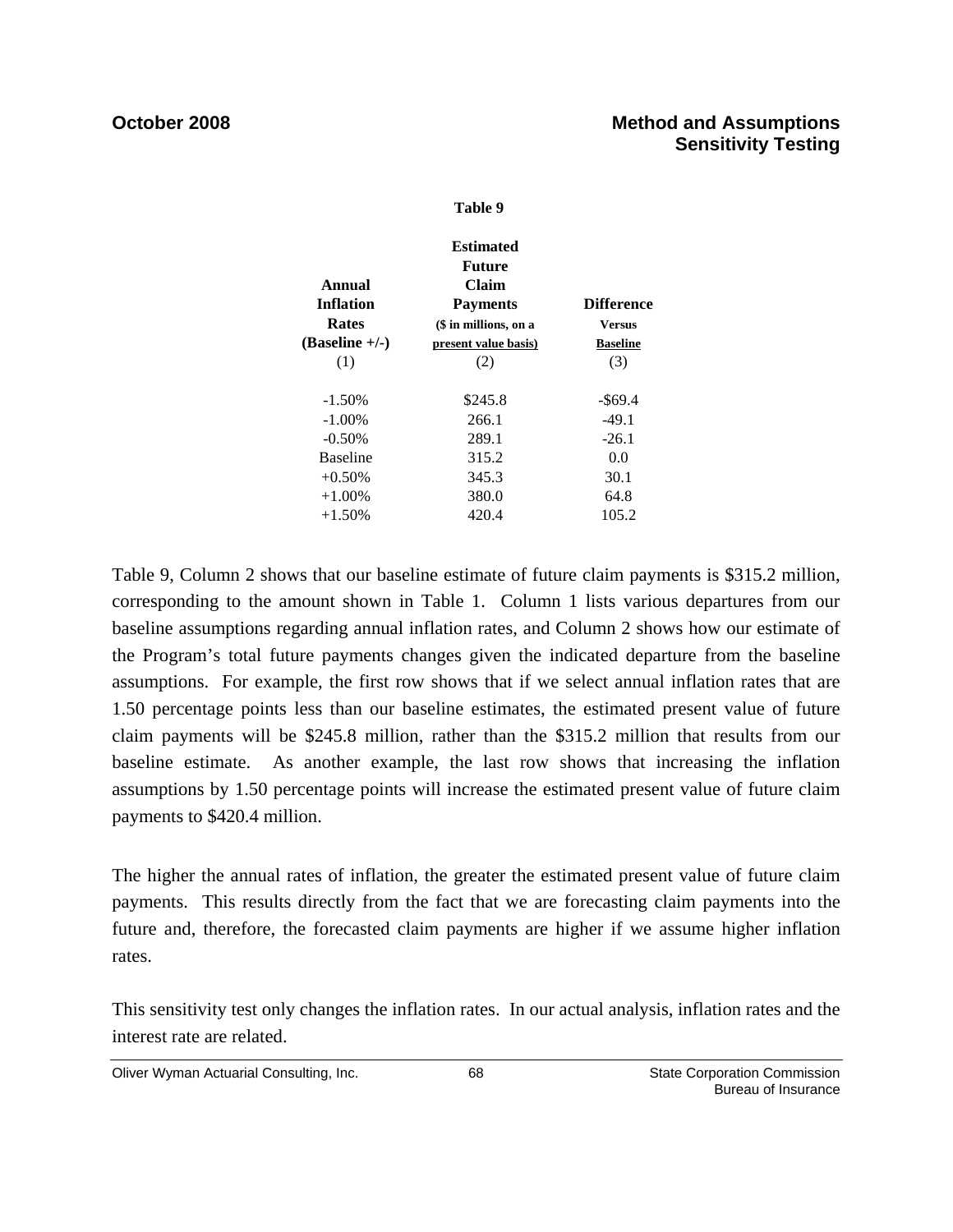## Interest Rate

Table 10 shows the sensitivity of our estimates, as of December 31, 2007, to various interest rates used for discounting:

|                         | Table 10                                      |                                  |
|-------------------------|-----------------------------------------------|----------------------------------|
|                         | <b>Estimated</b><br>Future<br>Claim           |                                  |
| <b>Interest</b><br>Rate | <b>Payments</b>                               | <b>Difference</b>                |
| $(Baseline +/-)$        | (\$ in millions, on a<br>present value basis) | <b>Versus</b><br><b>Baseline</b> |
| (1)                     | (2)                                           | (3)                              |
| $-1.50%$                | \$412.0                                       | \$96.8                           |
| $-1.00\%$               | 374.5                                         | 59.3                             |
| $-0.50%$                | 342.6                                         | 27.4                             |
| <b>Baseline</b>         | 315.2                                         | 0.0                              |
| $+0.5\%$                | 291.7                                         | $-23.5$                          |
| $+1.00\%$               | 271.1                                         | $-44.1$                          |
| $+1.50%$                | 253.1                                         | $-62.1$                          |

Table 10, Column 2 shows that our baseline estimate of future claim payments is \$315.2 million, corresponding to the amount shown in Table 1. If we had used an annual interest rate that was, for example, 1.00 percentage point less than the baseline estimate of 6.572 percent, then the present value of future claim payments would be \$374.5 million.

The interest rate is used for the purpose of discounting future payments to a present value basis. The higher the interest rate used for discounting, the lower the estimated present value, all other things being equal. Similarly, the lower the interest rate, the higher the estimated present value. This is because use of a higher interest rate implies that the Fund is able to earn more investment income and, therefore, would need fewer assets as of December 31, 2007, in order to make all future payments. Similarly, a lower interest rate implies that the Fund is able to earn less investment income and, therefore, would need more assets as of December 31, 2007 in order to make all future payments.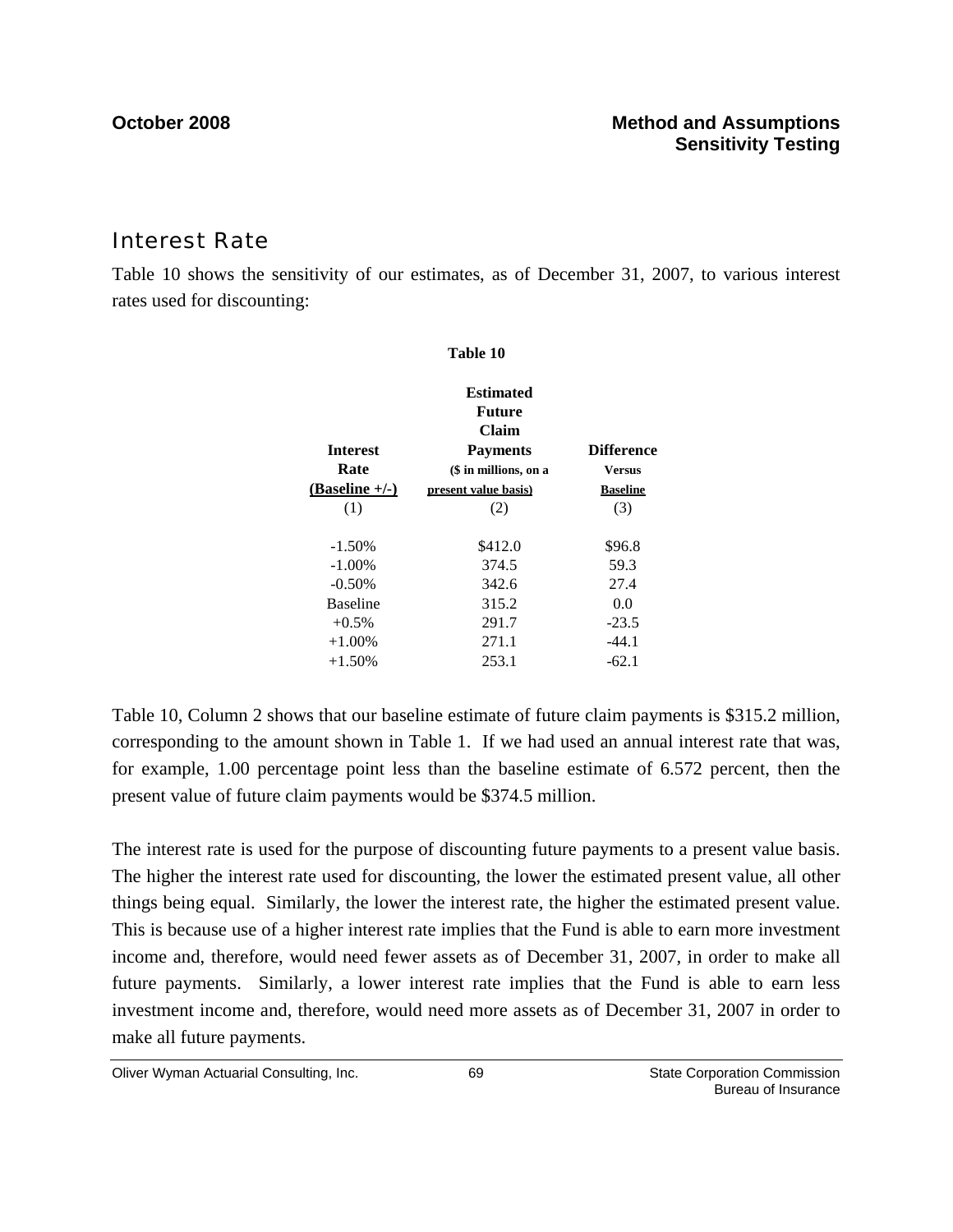This sensitivity test only changes the interest rate. In our actual analysis, inflation rates and the interest rate are related.

## **Mortality**

Table 11, below, shows the sensitivity of our estimates, as of December 31, 2007, to the mortality table that is used:

#### **Table 11**

|                         | <b>Estimated</b><br>Future<br>Claim |
|-------------------------|-------------------------------------|
|                         | <b>Payments</b>                     |
| <b>Mortality</b>        | (\$ in millions, on a               |
| Table                   | present value basis)                |
| (1)                     | (2)                                 |
| 1999 Table              | \$217.0                             |
| 2001 Table              | 235.3                               |
| 2002 Table              | 244.5                               |
| 2003 Table              | 253.6                               |
| 2004 Table              | 262.8                               |
| 2005 Table              | 280.6                               |
| 2006 Table              | 291.9                               |
| 2007 Table              | 303.5                               |
| 2008 Table (Baseline)   | 315.2                               |
| <b>Blended Table</b>    | 308.5                               |
| Alternate Blended Table | 330.2                               |
|                         |                                     |

Table 11, Column 2 shows that our baseline estimate of future claim payments is \$315.2 million, corresponding to the amount shown in Table 1. Table 11 also shows, for example, that if we had not changed from the 2007 Table, which we used in our last study, the estimated present value of future claim payments would be \$303.5 million, which is \$11.7 million less than our baseline estimate of \$315.2 million. This lower value would still not be low enough for the Fund to be considered actuarially sound. Similarly, use of the Blended Table would have decreased our estimate to \$308.5 million. As an additional sensitivity test, we show an Alternate Blended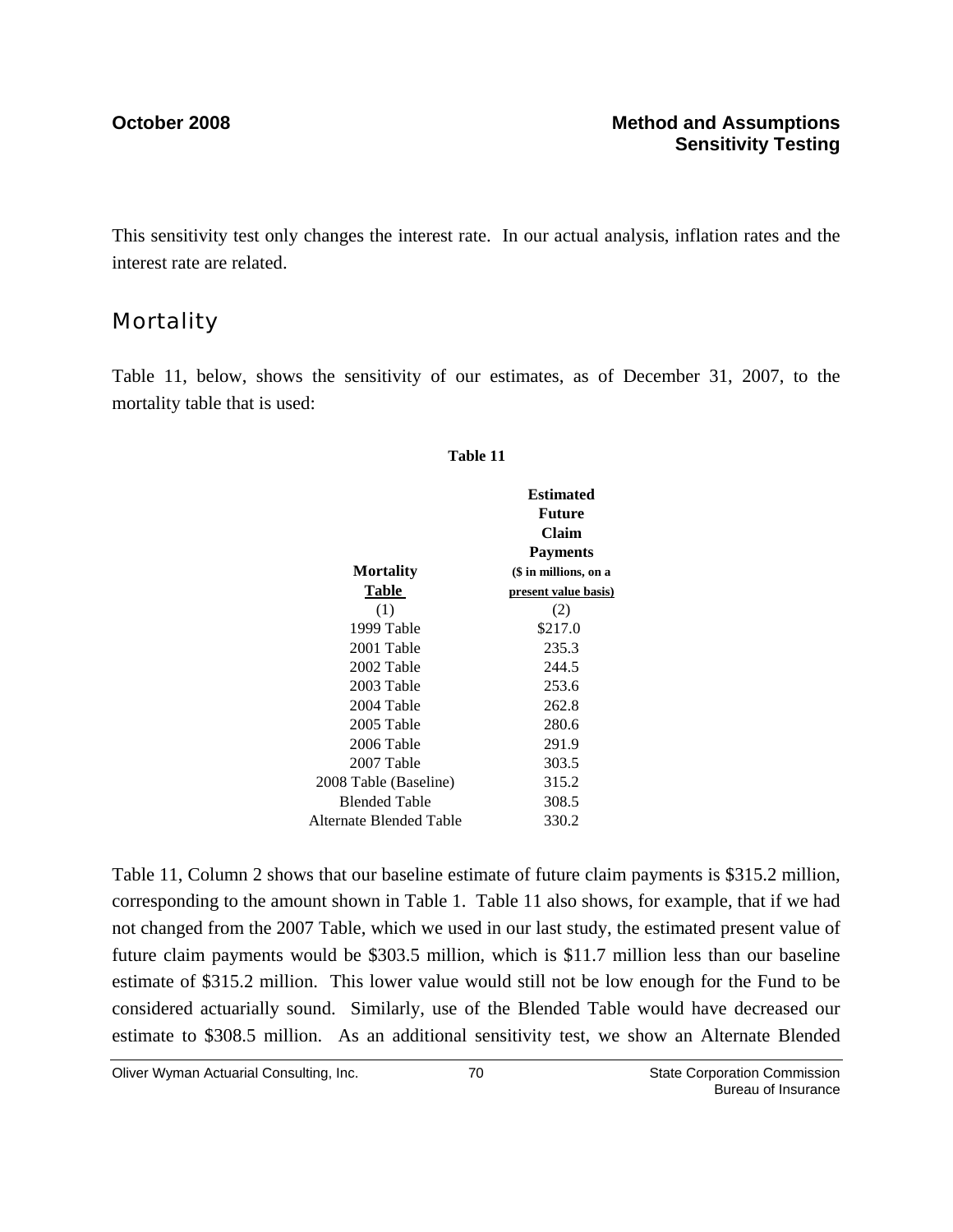Table that assumes mortality at 60% of the Blended Table for ages 0 to 15. This Alternate Blended Table produces an expected number of deaths comparable to actual experience for this age group. Use of this Alternate Blended Table would produce an estimate of \$330.2 million. We will continue to monitor actual mortality as more data becomes available each year.

We note that the impact of combining several alternate assumptions can result in a higher difference than the sum of each change considered independently. For example, the Alternate Blended Table combined with a 1% increase in inflation would result in estimated future claim payments of \$400.2 million, an increase of \$85.0 as compared to an increase of \$79.8 million (an increase of \$64.8 million for a 1% increase in inflation and a \$15.0 million impact from using the Alternate Blended Table).

## Percentage of Insured Claimants Who Have HMO Coverage

As discussed previously, we estimate the percentage of insured claimants who have HMO coverage as opposed to other forms of coverage. Because we assume that HMOs have no lifetime cap on benefits, our assumption regarding the percentage of insured claimants who have HMO coverage affects our estimates. However, the impact of this assumption is not material. For example, if we assume that 30 percent (rather than 16.0 percent) of insured claimants are insured by HMOs, our estimate of total future payments of the Program, as of December 31, 2007, would be reduced by approximately \$1.5 million in total. Although this value is relatively small (less than one half of one percent of the estimate of future claim payments, as of December 31, 2007, of \$315.2 million as shown in Column 3 of Table 1), it is larger than the \$1.0 million impact calculated in our August 2007 report.

## Nursing

This is the major claim payment category, and our forecast of the Program's future claim payments is very sensitive to our forecast of this item.

As shown earlier in this report, in Table 7, we estimate about \$1.5 million per claimant as the present value of future claim payments for this payment category for claimants in Group C. Group C claimants are those who have not yet been admitted to the Program, so this estimate of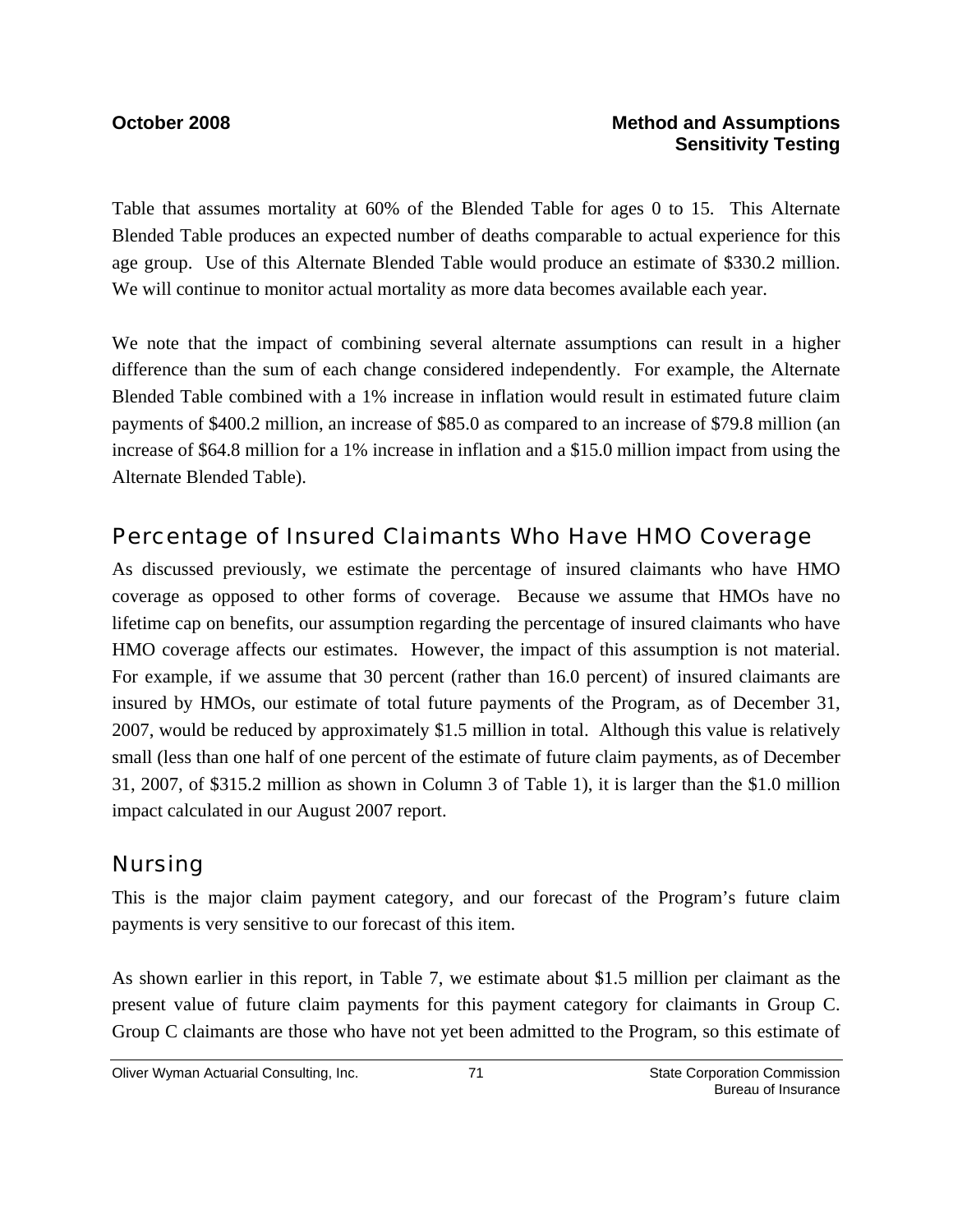\$1.5 million per claimant can be considered the estimated present value of a claimant's lifetime costs for nursing care under the Program.

While we have provided for future increases in the utilization of nursing care, there remains significant uncertainty regarding this cost item. Some claimants have little or no nursing costs, whereas others have large nursing costs. For example, during 2007, there were 21 claimants who each had nursing costs that were less than \$25,000, and 10 claimants who each had nursing costs in excess of \$200,000. The largest amount paid on behalf of any one claimant for nursing costs in 2007 was \$320,762. This probably represents round-the-clock nursing costs.

We include in our estimate an explicit provision of one percent per year for future increases in the utilization of the Program's nursing services and benefits. Should the future increase in utilization of nursing services and benefits exceed this level, our estimate of the present value of the Fund's future claims payments is understated. For example, if the utilization of nursing services and benefits were to increase at a rate of two percent per year, our baseline estimate of the present value of the Fund's future payments would increase by about 15.5 percent (\$48.8 million) which is comparable to the increase indicated in our August 2007 report as of December 31, 2006. We note above, however, that the result is sensitive to the assumed minimum nursing costs and the introduction of a maximum annual cost. If a minimum of \$1,000 were used with a maximum annual expense of \$350,000, we estimate that the lower costs from these two assumptions would offset approximately 1.5 percent of the two percent increase.

## Hospital/Physician, Medical Equipment, Incidental, and

## Prescription Drugs

These claim payment categories are much smaller than the nursing category but, in our opinion, there is also significant uncertainty regarding the future utilization of services. There are a number of questions regarding future utilization. For example:

Will utilization increase, decrease, or remain level (as we assume) as the claimants age?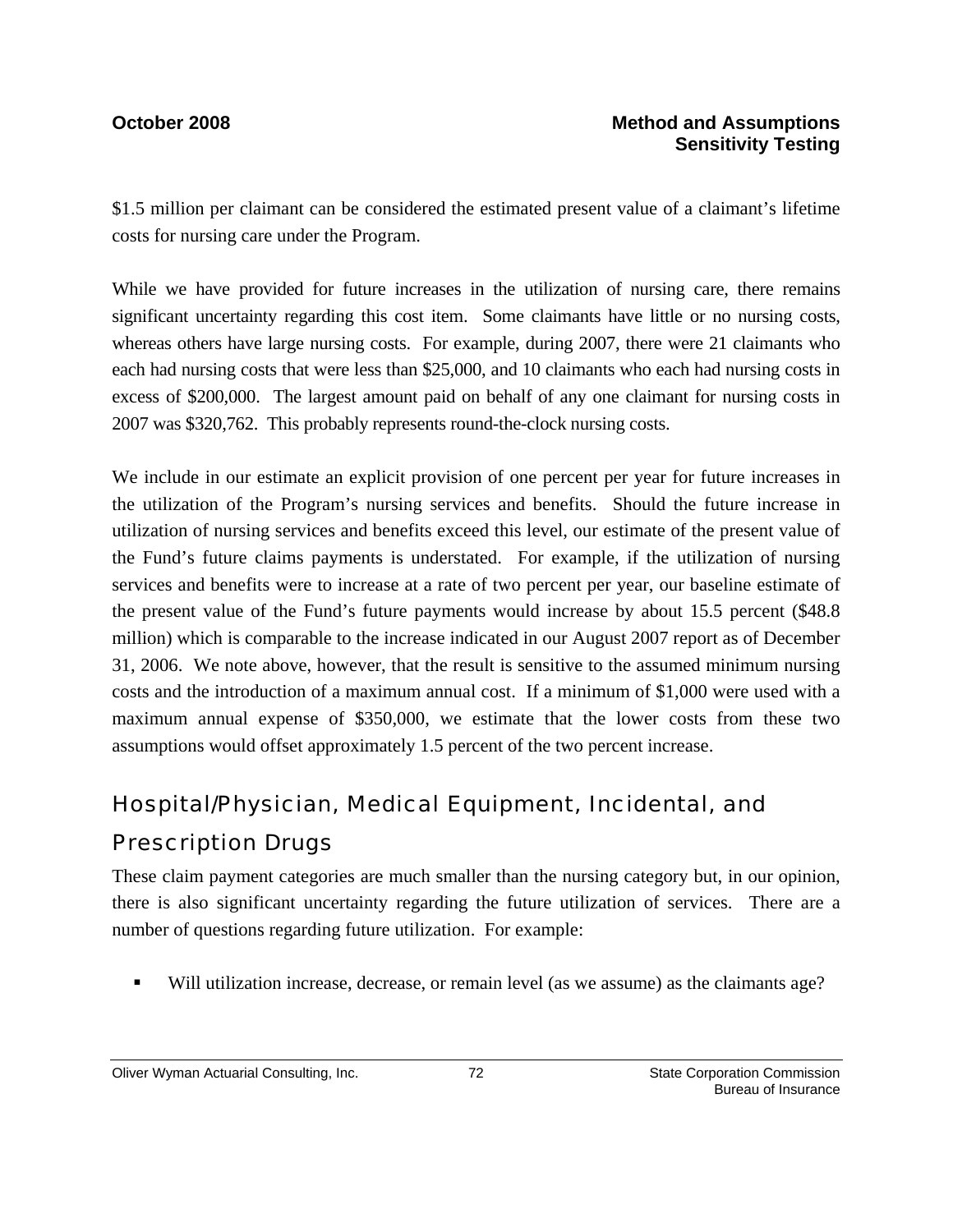- Will claimants require new and more expensive medical services, equipment, and drugs when they become available?
- Will claimants require increasingly expensive computers (an "incidental" cost), as new designs become available that may be especially useful to the impaired population?
- Will administrative controls be in place that will serve to limit the requests for extraordinary costs?
- Will any restrictions be imposed on future Program claim payments?

Our estimates might prove to be significantly understated, or overstated, depending on the answers to the above questions.

## Housing, Vans, Lost Wages, Legal, Insurance, Medical Review/Intake

The costs associated with these claim payment categories are fairly well defined and, in our opinion, there is not a significant uncertainty regarding the future claim payments for these payment categories under the current housing provisions.

## Numbers of Eligible Claimants

Our forecasts of the Fund's deficit at various points in time are dependent on the assumptions regarding the number of eligible claimants who will eventually be admitted to the Program. Estimates and forecasts of the numbers of eligible claimants who will be admitted are uncertain, for several reasons:

 Claimants can wait for many years before applying to the program, so the number of claimants already born as of any given date, who have not yet been admitted to the Program, is a significant issue.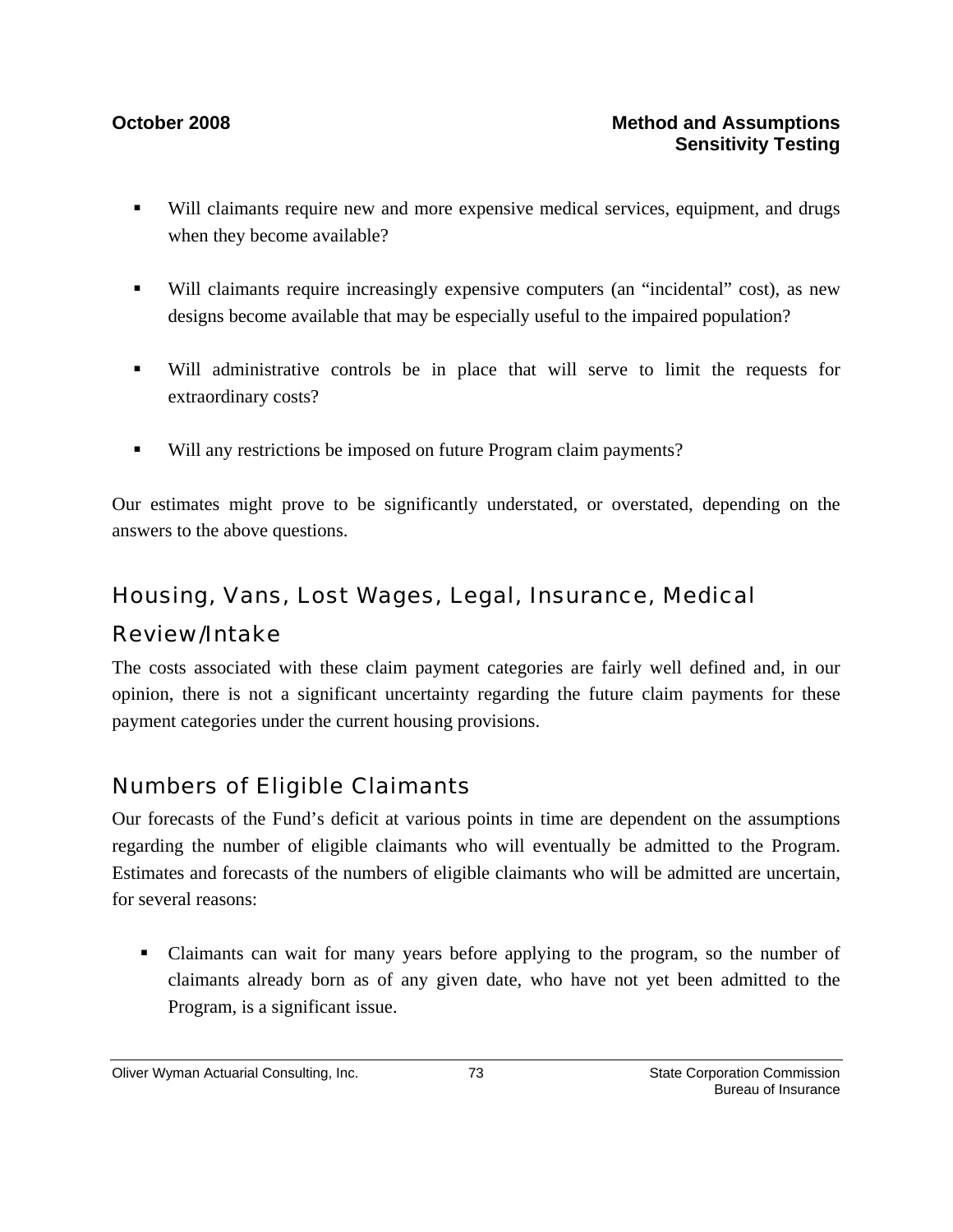### **October 2008** Method and Assumptions **Sensitivity Testing**

 The number of eligible claimants born each year is dependent on the numbers of physicians and hospitals participating in the program. Generally, the number of eligible claimants will increase as the numbers of participating physicians and hospitals increase, but the increase in the number of eligible claimants is less than proportional because of the fact that the claimant has to have either been treated by a participating physician or born in a participating hospital. As an example, a ten percent increase in the number of participating physicians would have no impact on the number of eligible claimants if the additional physicians were all working in hospitals that were participating.

Basically, any increase in the numbers of eligible claimants will have a direct impact on the numbers of claimants admitted to the program, and will therefore increase the costs of the program proportionately. Each additional claimant, beyond what we have estimated, will impact the liabilities of the Fund, and increase the deficit, by approximately \$2.1 million. The same increment per claim would apply if "De Novo" claims are greater than the assumption in this report.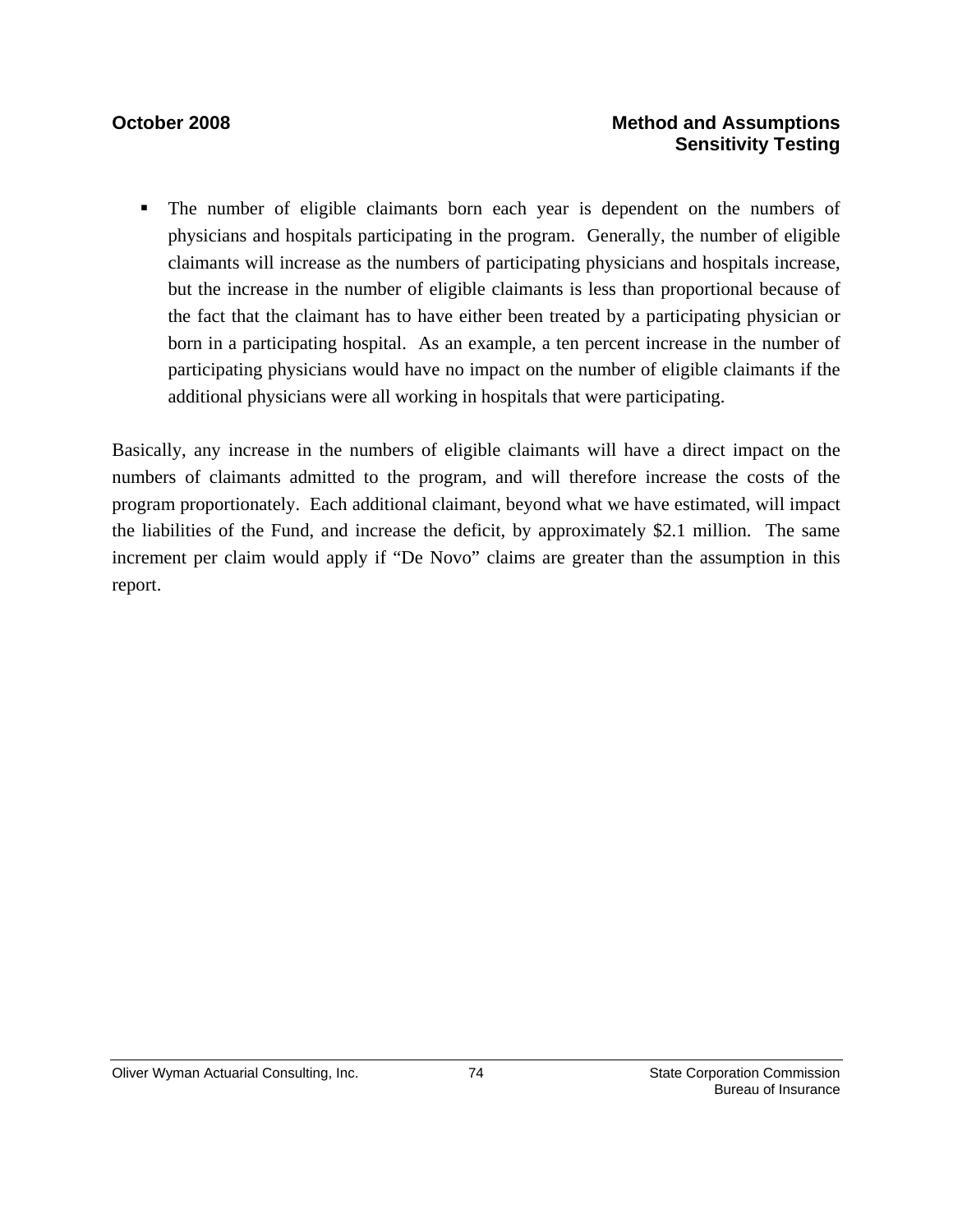## **Background**

## General

Chapter 50 of Title 38.2 of the Code of Virginia, enacted by the 1987 General Assembly, established the Virginia Birth-Related Neurological Injury Compensation Program. The Program began collecting assessments in late 1987, and the compensation mechanism became effective for births as of January 1, 1988.

Among the stated purposes of the Program is to assure the payment of the financial costs for the lifetime care of infants born with birth-related neurological injuries. The Program is financed by the Virginia Birth-Related Neurological Injury Compensation Fund.

Participation in the Program is optional for both physicians and hospitals. Participating physicians and hospitals receive the benefit of the exclusive remedy provision of the law, and physicians and hospitals that participate are eligible for lower premiums for medical malpractice insurance.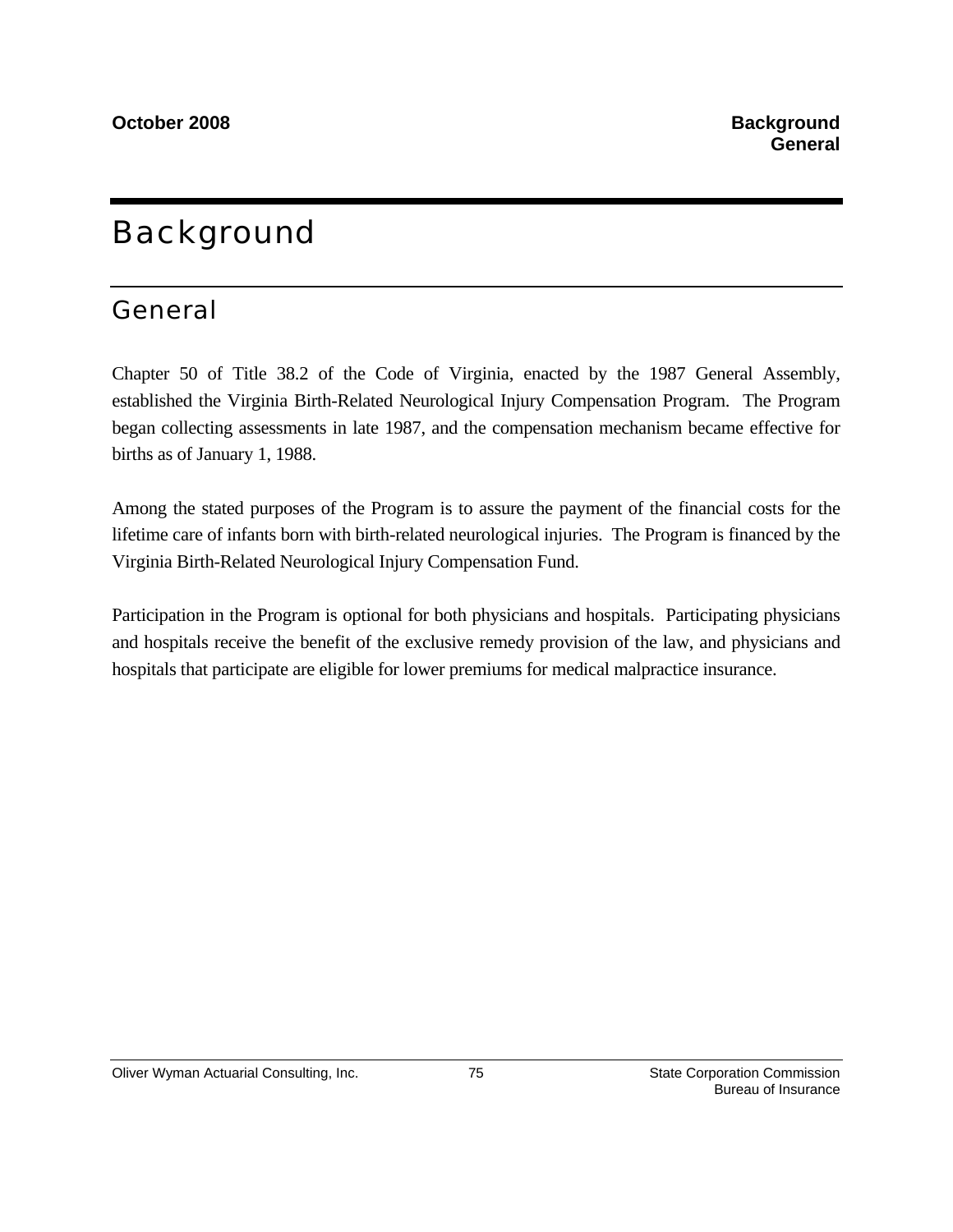## History of Funding

## Participating Physicians and Hospitals

Funding for the Program comes from both physicians and hospitals. In addition, the Virginia State Corporation Commission (the SCC) is empowered to assess liability insurers in Virginia up to onequarter of one percent of net direct liability premiums written in Virginia if needed to maintain the Fund on an actuarially sound basis.

The original schedule of funding assessments for program year 1988 was as follows:

- 1. Participating physicians paid an annual assessment of \$5,000. (The definition of participating physicians was amended in 1989 to include licensed nurse midwives who perform obstetrical services, either full-time or part-time, as authorized in the Plan of Operation. They have been assessed since 1989, but the number of licensed nurse midwives is not material.)
- 2. Participating hospitals paid an annual assessment equal to \$50 per live birth in the previous year, subject to a maximum assessment of \$150,000.

Beginning with the 1995 program year, the fixed fee schedules were changed to sliding scale fee schedules under which the fees decreased the longer the participant was in the Program. This fee schedule is shown on Exhibit 2 of Appendix A.

Beginning with the 2001 program year, assessments of participating physicians and hospitals were restored to their original level. For the 2002 program year, assessments of participating physicians and hospitals remain at the original level.

Based upon the July 1, 2004 legislation, assessment income to the Program has increased, effective with the 2006 program year (as shown on Exhibit 2 of Appendix A).

Based upon the July 1, 2008 legislation, assessment income to the Program has increased, effective with the 2009 program year (as shown on Exhibit 2 of Appendix A).

Oliver Wyman Actuarial Consulting, Inc.  $\overline{56}$  76  $\overline{57}$  State Corporation Commission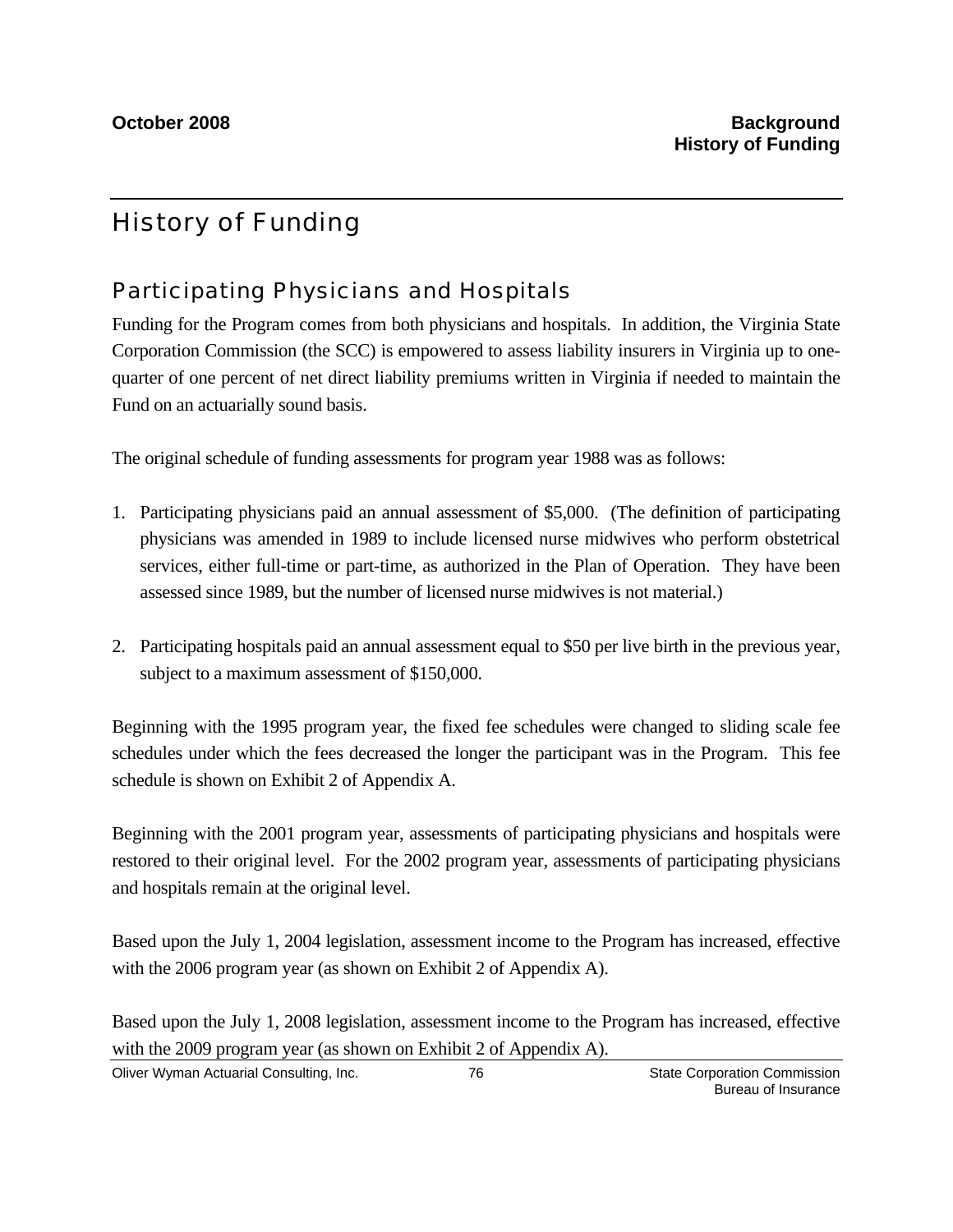## Non-Participating Physicians and Liability Insurers

Assessment income of the Program can be modified in a given year in either of the following two ways:

- 1. Beginning with program year 1993, if the income of the Program is estimated to be in excess of that required for actuarial soundness, income can be reduced by eliminating assessments *of nonparticipating physicians* in a given program year. The assessment of non-participating physicians was, in fact, eliminated for program years 1993 through 2001. Assessments of nonparticipating physicians can be reinstated in any amount up to \$250, whenever the SCC determines that such assessment is required to maintain the Fund's actuarial soundness and the \$250 assessments were reinstated beginning with program year 2002 and continuing into program year 2003. Effective with program year 2006, assessments for non-participating physicians have increased (as shown on Exhibit 2 of Appendix A).
- 2. If the income of the Program is estimated to fall short of that required for actuarial soundness, income can be increased by assessments of *liability insurers* up to one-quarter of one percent of net direct liability premiums written in Virginia. Insurers were assessed an amount equal to one-tenth of one percent of net direct liability premiums written in Virginia for the 1990 program year, and were assessed one-quarter of one percent of net direct liability premiums written in Virginia beginning with the 2002 program year.

Exhibit 3 of Appendix A, presents a history of the Program's assessment income. Exhibit 4 of Appendix A, presents a history of the numbers of participating physicians and hospitals.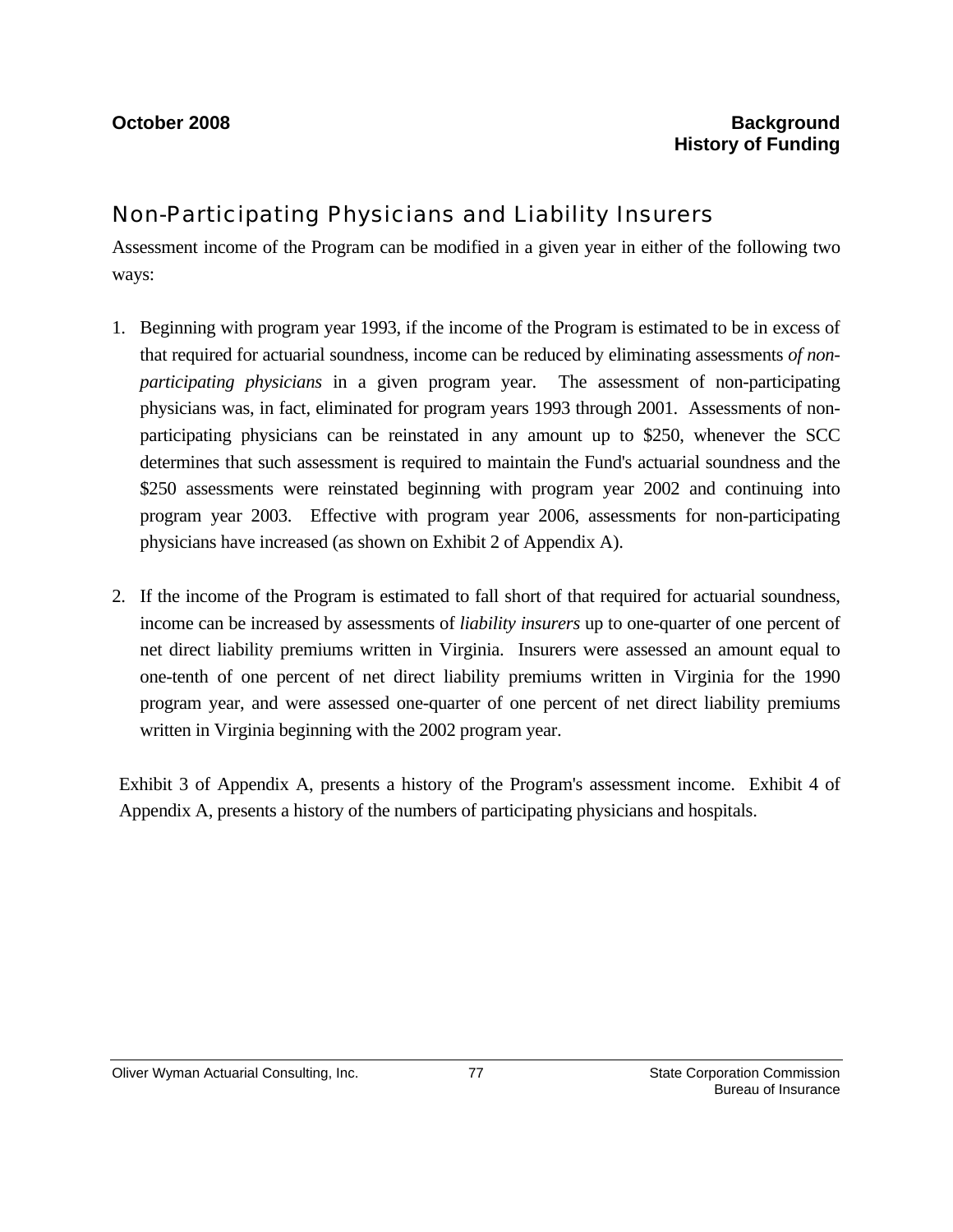## Eligibility

To be eligible to receive payment from the Program, a claimant must file a claim with the Virginia Workers' Compensation Commission. The Commission must then determine that the claim meets the criteria for reimbursement from the Program. The original law provided that, for a claim to be paid, all three of the following criteria had to be met:

- 1. The injuries claimed are birth-related neurological injuries as defined in the law,
- 2. Obstetrical services were performed by a participating physician,
- 3. The birth occurred in a participating hospital.

Pursuant to Senate Bill No. 72, the law was amended in 1990 so that criterion 1 and *either* criterion 2 *or* 3 must be met for a claim to qualify for payment.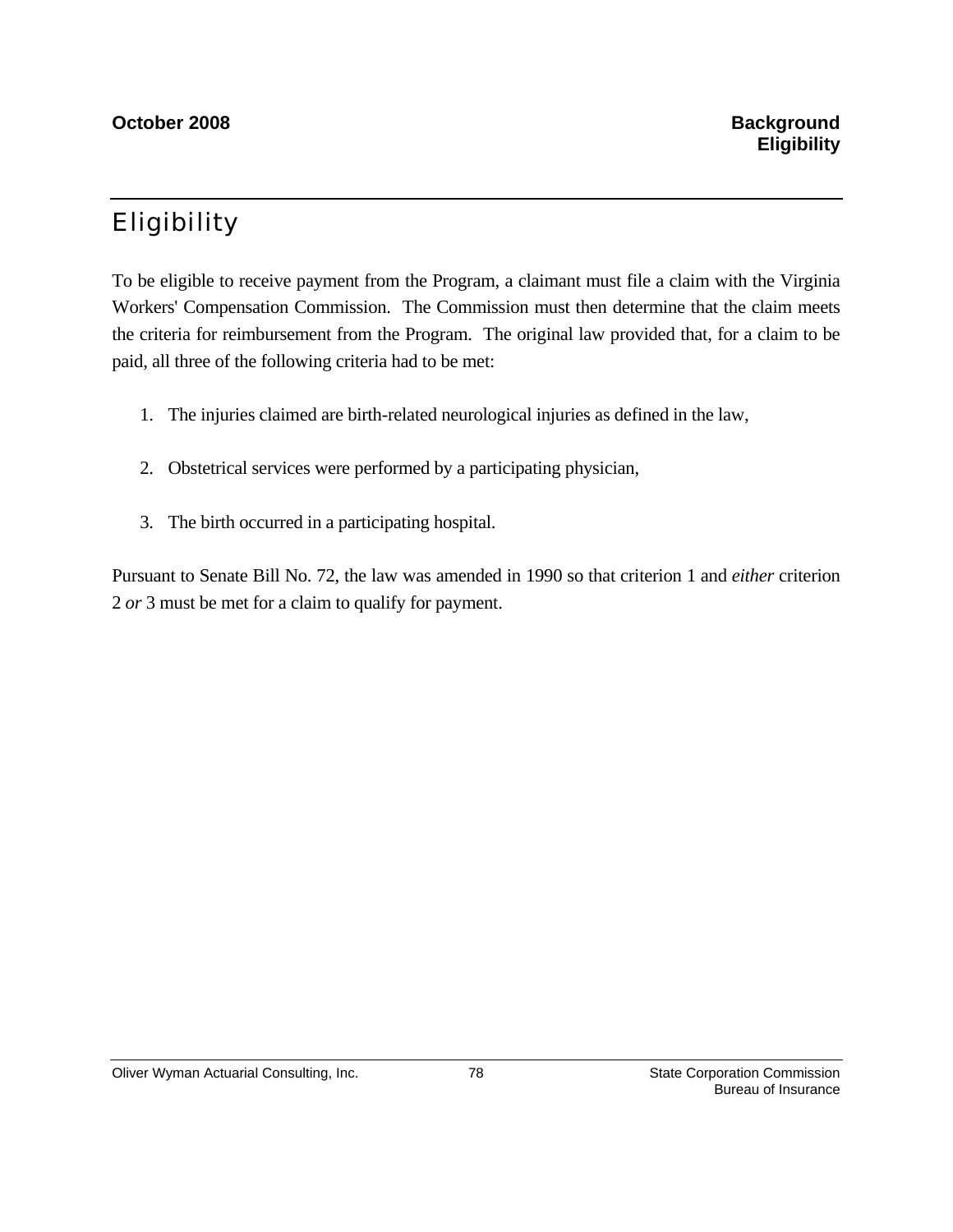## History of Actuarial Studies

An actuarial study of the adequacy of funding of the Program is required to be performed at least once every two years. Mercer RFI (predecessor of Oliver Wyman Actuarial Consulting, Inc.) provided its initial funding study covering the years 1988 through 1990 on October 13, 1989. We issued three supplemental reports which modified our original funding estimates, as follows:

- First Supplement dated December 22, 1989: Mercer RFI was requested to confer with Dr. Barbara Brown, then of the Williamson Institute for Health Studies, Department of Health Administration, Medical College of Virginia, Virginia Commonwealth University, to determine whether amendments to the Mercer RFI findings (specifically claim frequency) should be considered. As a result, Mercer RFI revised its estimates of the Program's expected frequency and future claim payments.
- Second supplement dated January 24, 1990: Reflected the opinion of the Virginia Attorney General's office that Medicaid would be primary as respects the Program.
- Third supplement dated May 22, 1990: Reflected the effects of Senate Bills 70 and 72. (Pursuant to Senate Bill 70, the original definition of "birth-related neurological injury" was clarified.)

The recommendation in our initial reports was for the assessment of participating and nonparticipating physicians and participating hospitals, and for an assessment against liability insurance carriers of 0.1 percent of liability premiums for program year 1990.

On March 20, 1991, we issued a report that built on our original work (as amended by our supplementary reports) and provided updated funding estimates for program years 1988 through 1990 and projected estimates for 1991. In that report, we recommended continuation of the assessments of participating hospitals and physicians and non-participating physicians, and no assessment against liability insurance carriers for program year 1991.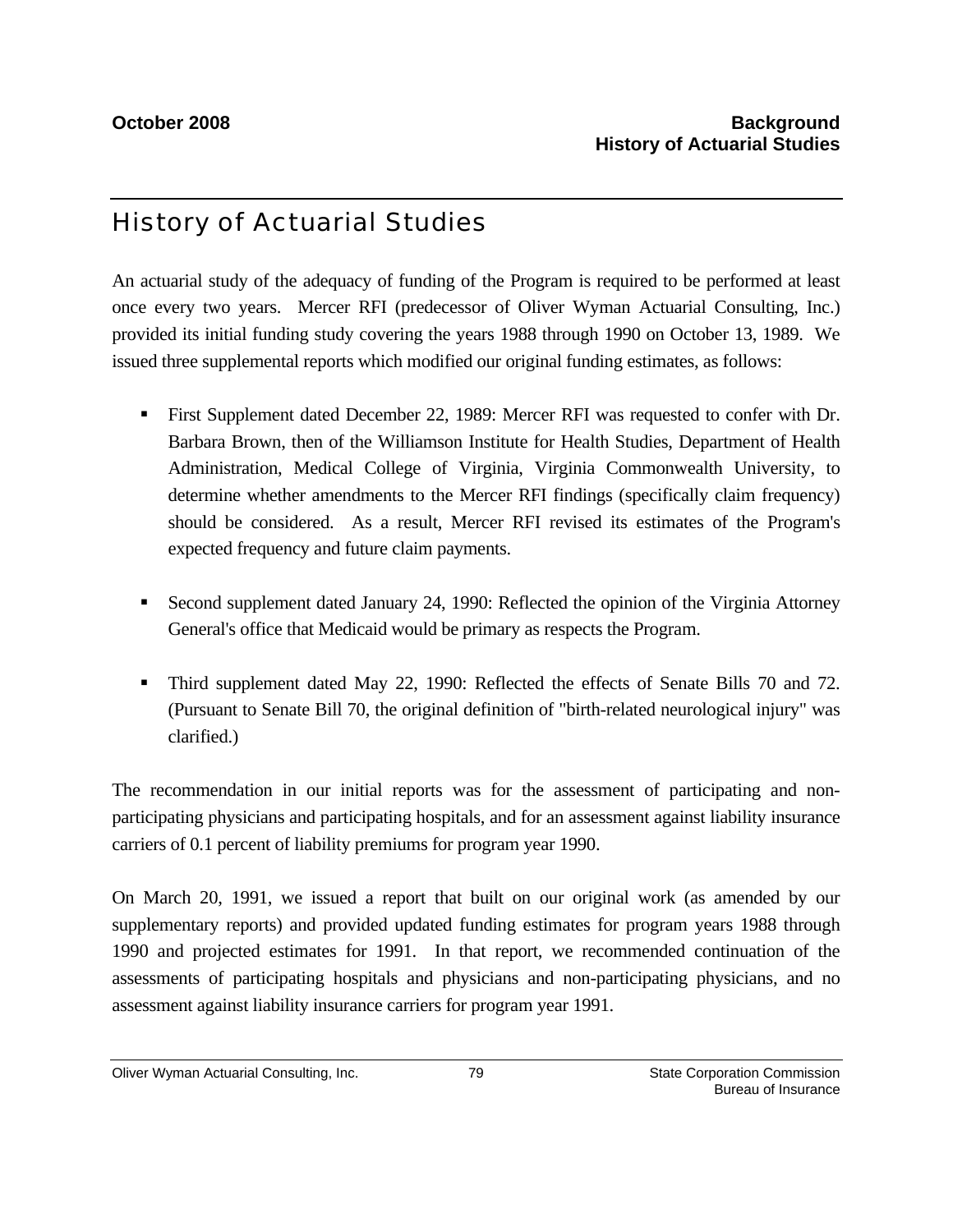On July 17, 1992, we provided revised funding estimates for 1988 through 1991 and projected estimates for 1992 and 1993. In addition, we evaluated the criteria for actuarial soundness of the Program within the context of the law change effective in 1992, which provided that the assessments of non-participating physicians be suspended whenever the Fund was found to be actuarially sound. We recommended that non-participating physicians and liability insurers not be assessed for program year 1993. Accordingly, the SCC suspended the assessment of nonparticipating physicians.

On September 24, 1993, we provided revised funding estimates for 1988 through 1993 as well as projected estimates for 1994 and 1995. We also recommended that non-participating physicians and liability insurers not be assessed for program years 1994 and 1995.

An amendment to Section 38.2-5016(F) of the Virginia Code was enacted by the 1994 General Assembly Session. The amendment allows the Board of Directors of the Program to reduce the voluntary participating physician and hospital assessments for a stated period of time after the SCC has determined the Program to be actuarially sound. As a result of this amendment, Mercer RFI was requested by the Program to perform an actuarial study to determine: 1) if the Program was still actuarially sound, and 2) if the Program was still actuarially sound, to determine how much the Board of Directors could reduce the annual assessments for participating physicians and hospitals and continue the actuarial soundness of the Program.

Based on a law change in 1994, and following receipt of our report in 1995, the Board of Directors of the Program implemented a sliding scale assessment for participating doctors and hospitals for 1995 based on the number of years of participation in the Program. This reduced the assessment income from those sources by approximately 65 percent.

In September 1995, we provided estimates of funding for the program years 1988 through 1995, and projections for years 1996 and 1997. In that report, we recommended that the reduced schedule of assessments for participating physicians and participating hospitals continue in 1996 and 1997.

In October 1997, we provided estimates of funding for the program years 1988 through 1997, and projections for years 1998 and 1999. In that report, we had begun to consider housing expenses as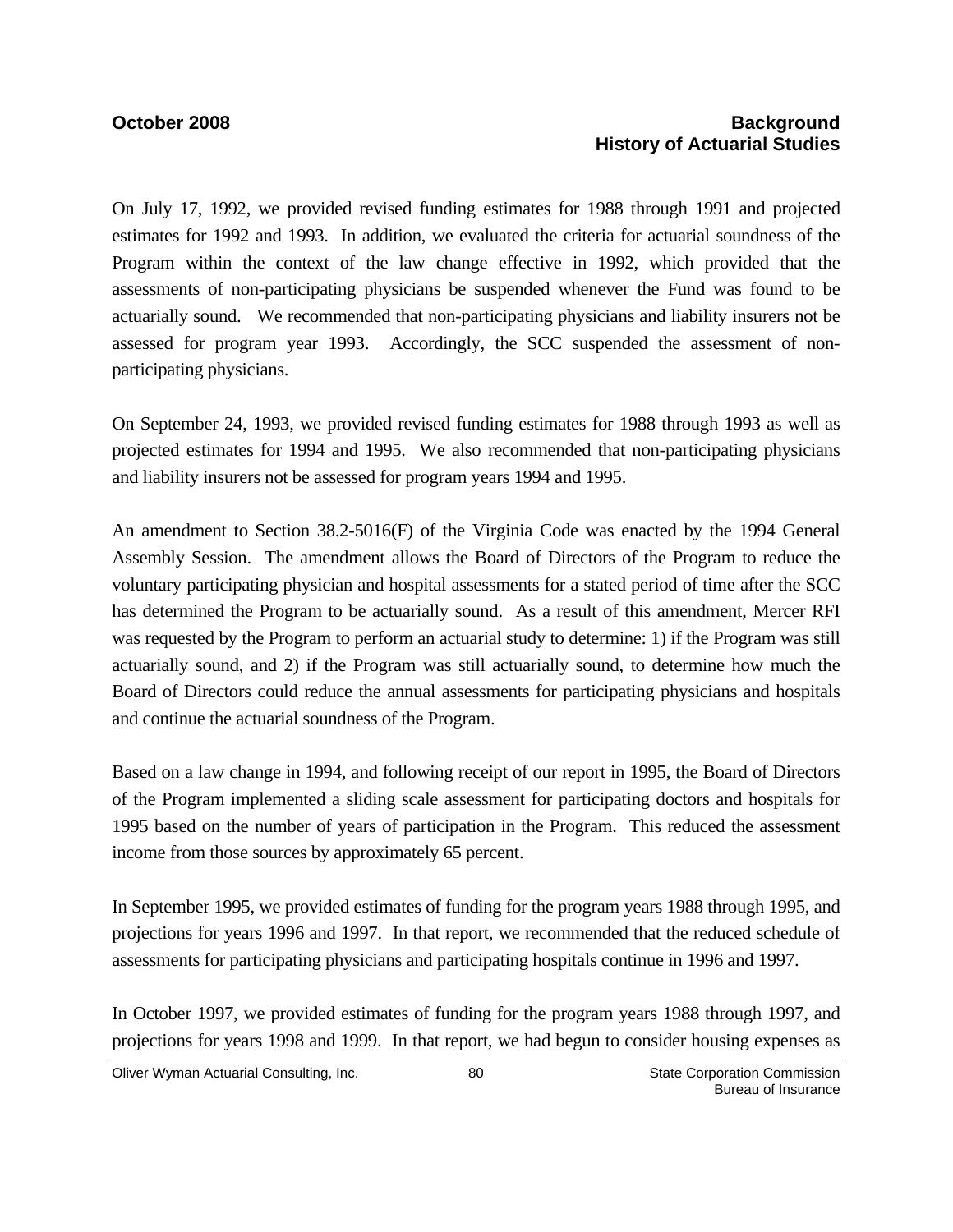non-liquid assets of the Program, rather than costs. This was based on the decision of the Program to establish trust funds for the benefit of the claimants. In our October 1997 report, we recommended that the reduced schedule of assessments for participating physicians and participating hospitals continue in 1998 and 1999.

In December 1999, we provided estimates of funding for the program years 1988 through 1999, and projections for years 2000 and 2001. In that report we observed that, on average, the claimants' mortality was much better than had been expected. As a result, we made a major change to the mortality assumption, which significantly increased the expected costs per claimant. We estimated that the Program was actuarially sound as of year-end 1999, and recommended that assessments for participating physicians and hospitals, and for non-participating physicians, be restored to their full level.

After release of our December 1999 report, we issued an addendum in which we recommended that:

"If the Fund decides to immediately stop providing cash grants for housing (except for commitments that have already been made and for existing claimants who have not yet received housing benefits) assessments would still have to be restored to their full level for participating hospitals and physicians (but not for non-participating physicians), for program year 2001. Given our current assumptions, this would lead to a \$2.1 million deficit for program year 2002 and a \$7.1 million deficit by the end of program year 2003. In order to avoid these deficits, there would need to be assessments of the non-participating physicians for program year 2002 *and* both the non-participating physicians and the liability insurers, for program year 2003."

In October 2001, we provided estimates of funding for the program years 1988 through 2000, and projections for years 2001, 2002, and 2003. In that report we made significant changes to the estimated number of claimants who would eventually be admitted to the program, to the mortality table underlying our forecasts, and to the estimated future average annual expenses for admitted claimants. These changes all tended to increase our estimate of the Program's liabilities, and as a

Oliver Wyman Actuarial Consulting, Inc. 681 690 81 State Corporation Commission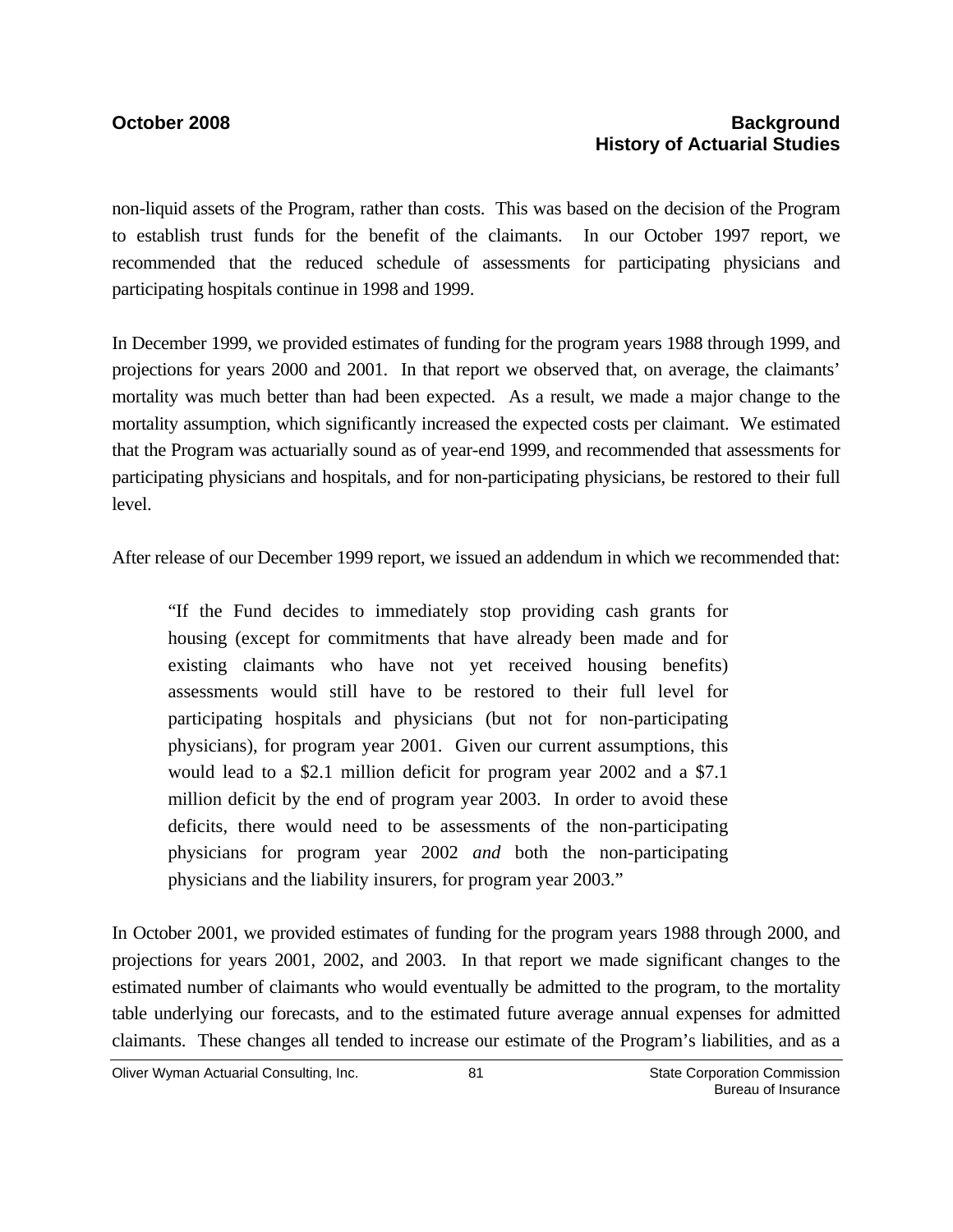result we estimated that the Fund was not actuarially sound as of December 31, 2000 and forecast that the Fund would not be actuarially sound as of December 31, 2001, 2002, or 2003. Among other things, we recommended that the Program continue to assess participating physicians and hospitals at the maximum level and begin to assess non-participating physicians and liability insurers at the maximum assessment rates.

In September 2002 we provided estimates of funding for the program years 1988 through 2001, and projections for years 2002, 2003, and 2004. We estimated that the Fund was not actuarially sound as of December 31, 2001 and forecast that the Fund would not be actuarially sound as of December 31, 2002, 2003, or 2004. We recommended that the Program continue to assess participating physicians, participating hospitals, non-participating physicians, and liability insurers at the maximum amounts.

In September 2003 we provided estimates of funding for the program years 1988 through 2002, and projections for years 2003, 2004, and 2005. We estimated that the Fund was not actuarially sound as of December 31, 2002 and forecast that the Fund would not be actuarially sound as of December 31, 2003, 2004, or 2005. We recommended that the Program continue to assess participating physicians, participating hospitals, non-participating physicians, and liability insurers at the maximum amounts, and that means be found to increase the funding level.

In September 2004 we provided estimates of funding for the program years 1988 through 2003, and projections for years 2004, 2005, and 2006. We estimated that the Fund was not actuarially sound as of December 31, 2003 and forecast that the Fund would not be actuarially sound as of December 31, 2004, 2005, or 2006. We recommended that the Program continue to assess participating physicians, participating hospitals, non-participating physicians, and liability insurers at the maximum amounts, and that means be found to increase the funding level.

In September 2005 we provided estimates of funding for the program years 1988 through 2004, and projections for years 2005, 2006, and 2008. We estimated that the Fund was not actuarially sound as of December 31, 2004 and forecast that the Fund would not be actuarially sound as of December 31, 2005, 2006, or 2008. We recommended that the Program continue to assess participating physicians, participating hospitals, non-participating physicians, and liability insurers at the

Oliver Wyman Actuarial Consulting, Inc.  $\qquad \qquad 82$  State Corporation Commission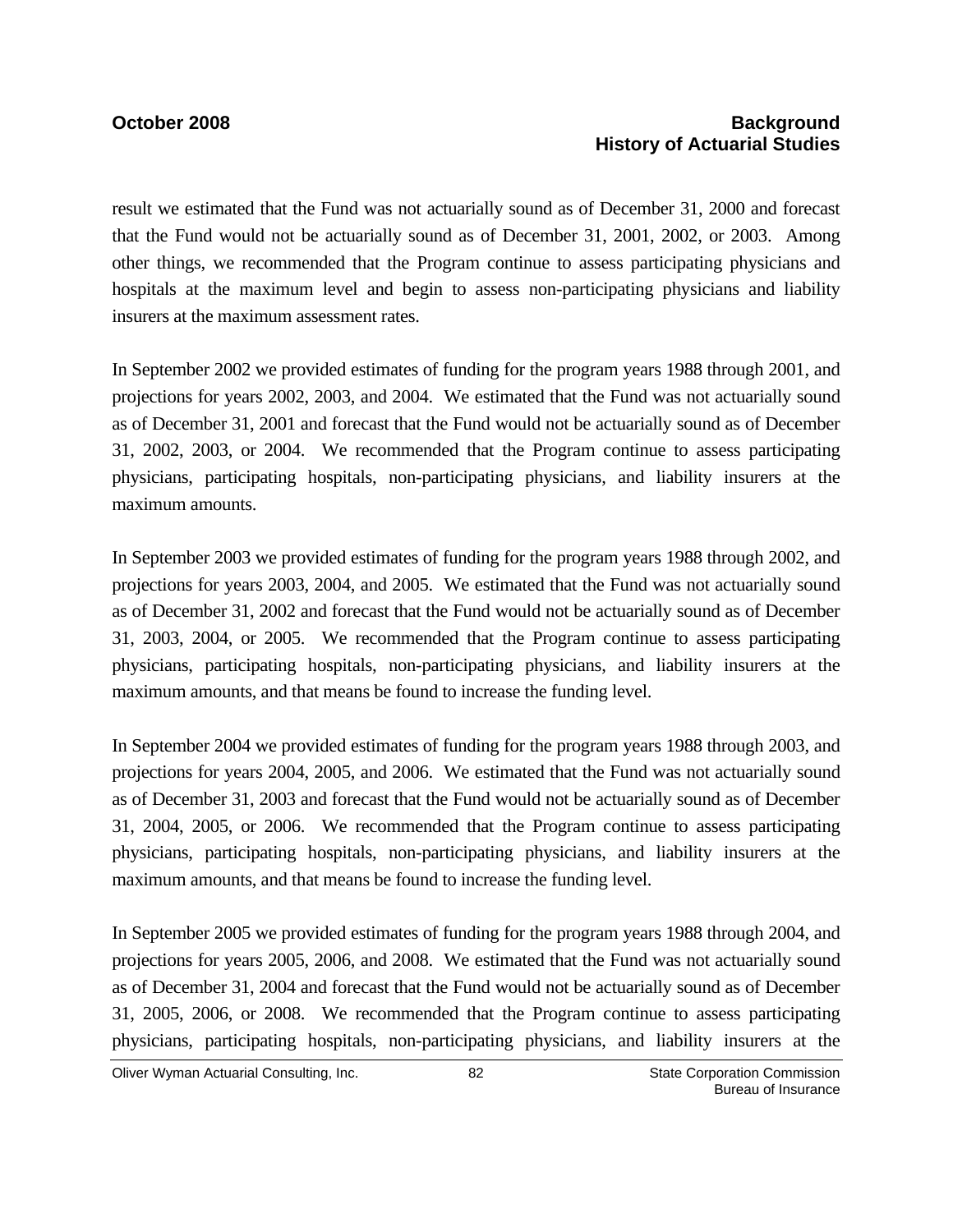maximum amounts, and that means be found to increase the funding level. The major changes from our September 2004 report to our September 2005 report were a revision to the mortality table and an increase in the estimated life-time costs for nursing benefits, both of which increased the estimated liabilities of the Program.

In August 2006 we provided estimates of funding for the program years 1988 through 2005, and projections for years 2006, 2008, and 2008. We estimated that the Fund was not actuarially sound as of December 31, 2005 and forecast that the Fund would not be actuarially sound as of December 31, 2006, 2008, or 2008. We recommended that the Program continue to assess participating physicians, participating hospitals, non-participating physicians, and liability insurers at the maximum amounts, and that means be found to increase the funding level. The major changes from our September 2005 report to our August 2006 report were a revision to the mortality table and an increase in the estimated life-time costs for nursing benefits, both of which increased the estimated liabilities of the Program.

In August 2007 we provided estimates of funding for the program years 1988 through 2006, and projections for years 2007, 2008, and 2009. We estimated that the Fund was not actuarially sound as of December 31, 2006 and forecast that the Fund would not be actuarially sound as of December 31, 2007, 2008, or 2009. We recommended that the Program continue to assess participating physicians, participating hospitals, non-participating physicians, and liability insurers at the maximum amounts, and that means be found to increase the funding level. The major changes from our August 2006 report to our August 2007 report were a revision to the mortality table.

The prior discussion covers the history of the actuarial studies up until this current report.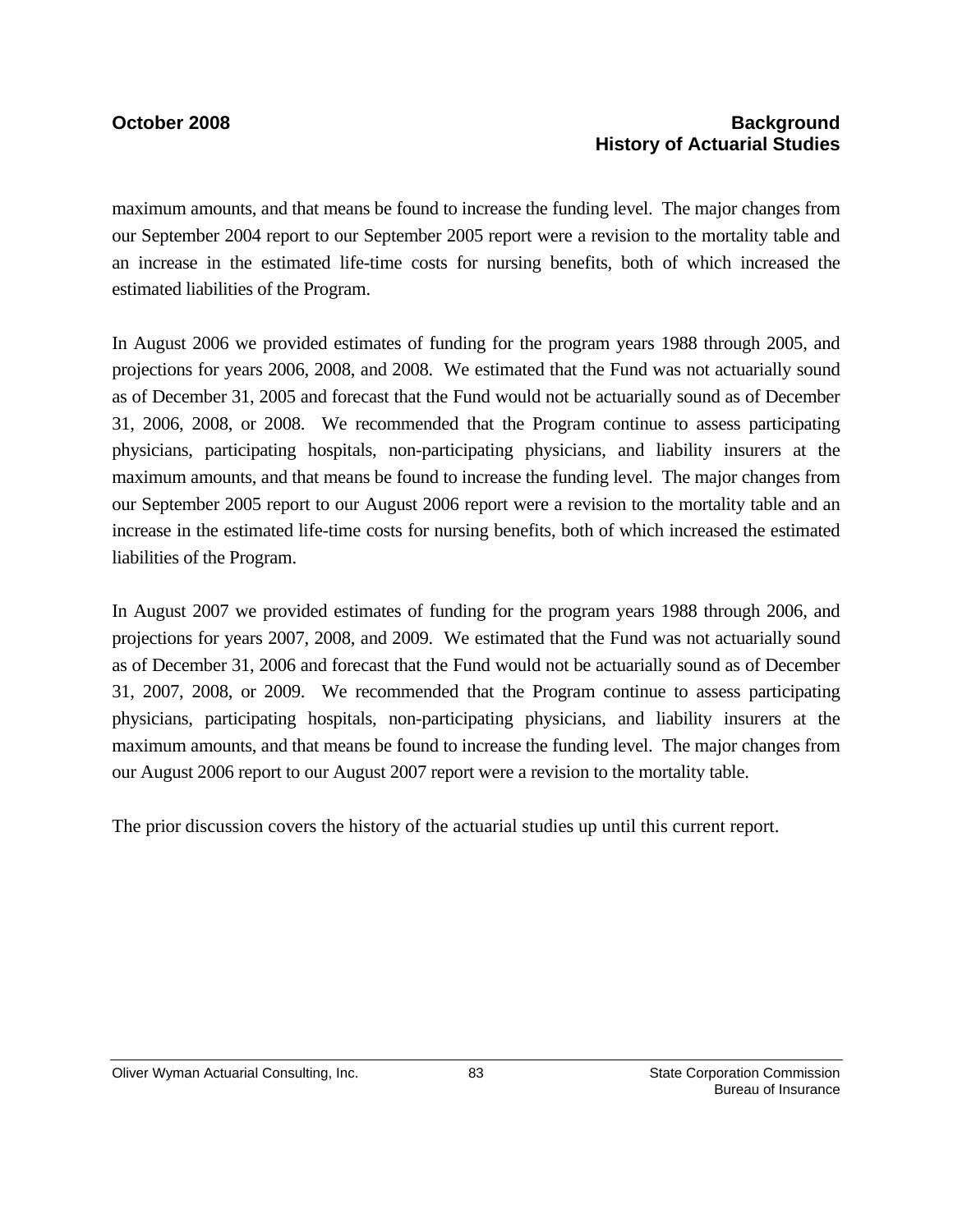## Limitations and Caveats

### Entire Document

The study conclusions are developed in the accompanying text and exhibits, which together comprise the report.

### Data Reliance

The data for this study was gathered from several sources, which are detailed in the report. In the study, we relied on the accuracy and completeness of the data without independent audit. If the data are incomplete or inaccurate, our findings and conclusions may need to be revised.

### Underlying Assumptions

In addition to the assumptions stated in the report, numerous other assumptions underlie the calculations and results presented herein.

### Study Foundations

The study conclusions are based on analysis of the available data and on the estimation of many contingent events. Estimates of future costs were developed from the historical record and from estimated covered exposures.

### Statistical Credibility

The statistical credibility of the Program's experience is not sufficient to evaluate all of the various assumptions, such as the number of claimants, the future annual claim payments, and the life expectancy, with a high degree of confidence. If the number of claimants, future annual claim payments, and mortality experience differ significantly from our estimates, then our estimate of the deficit of the Fund may be significantly understated or overstated.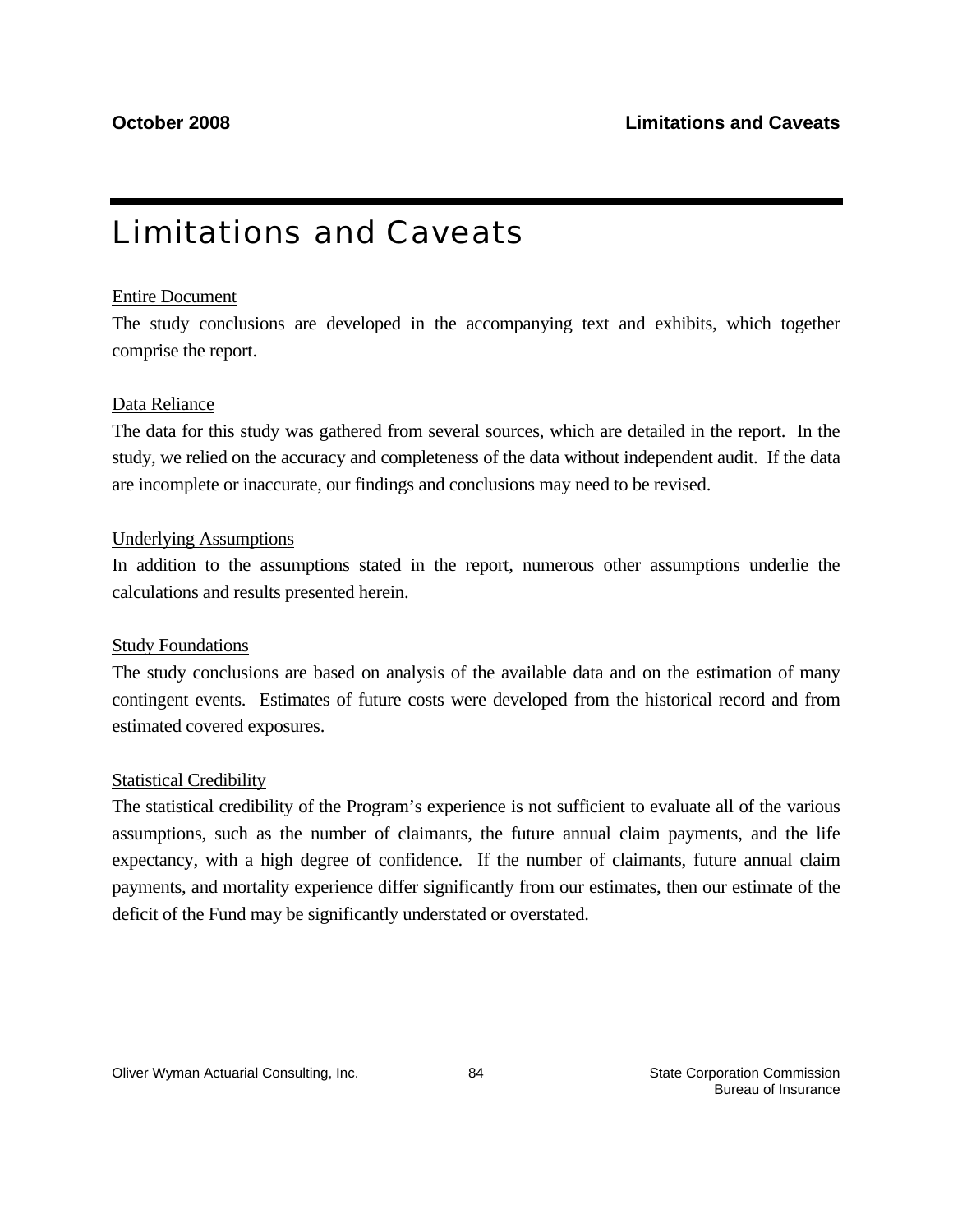### Uncertainty

For the reasons stated in this report, the conclusions contained in this report are projections of the financial consequences of future contingent events and are subject to a high degree of uncertainty. Due to the uncertainties inherent in the estimation of future costs, it cannot be guaranteed that the estimates set forth in the report will not prove to be inadequate or excessive. Actual costs may vary significantly from our estimates.

### Unanticipated Changes

Unanticipated changes in factors such as judicial decisions, legislative actions, the operation of the Program, the utilization of Program benefits and services, and economic conditions may significantly alter the conclusions.

#### Best Estimates

These caveats and limitations notwithstanding, the conclusions represent our best estimate of the actuarial soundness of the Fund and the funding requirements of the Program at this time.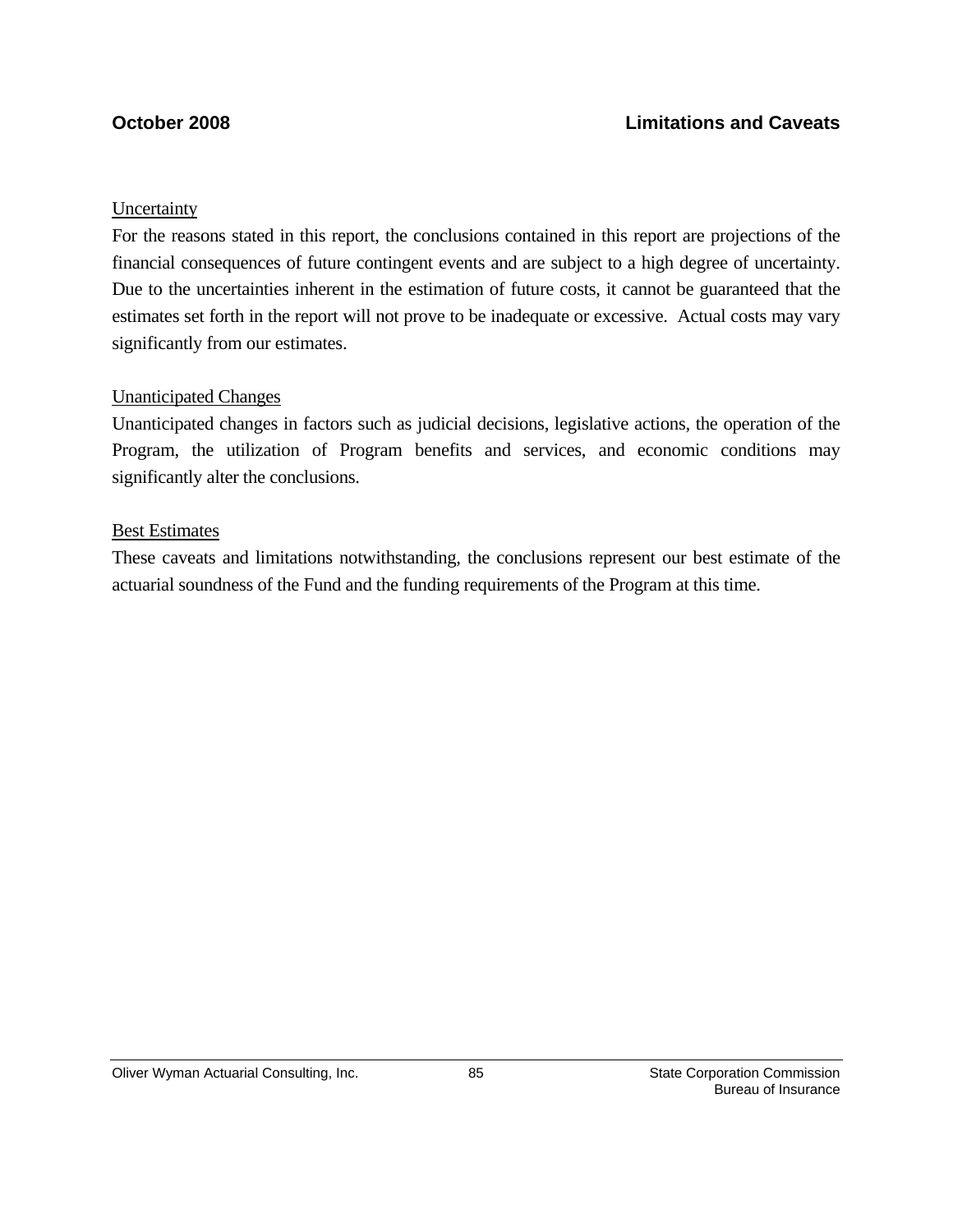**October 2008** 

 **APPENDIX A** 

Oliver Wyman Actuarial Consulting, Inc. Since the State Corporation Commission

Bureau of Insurance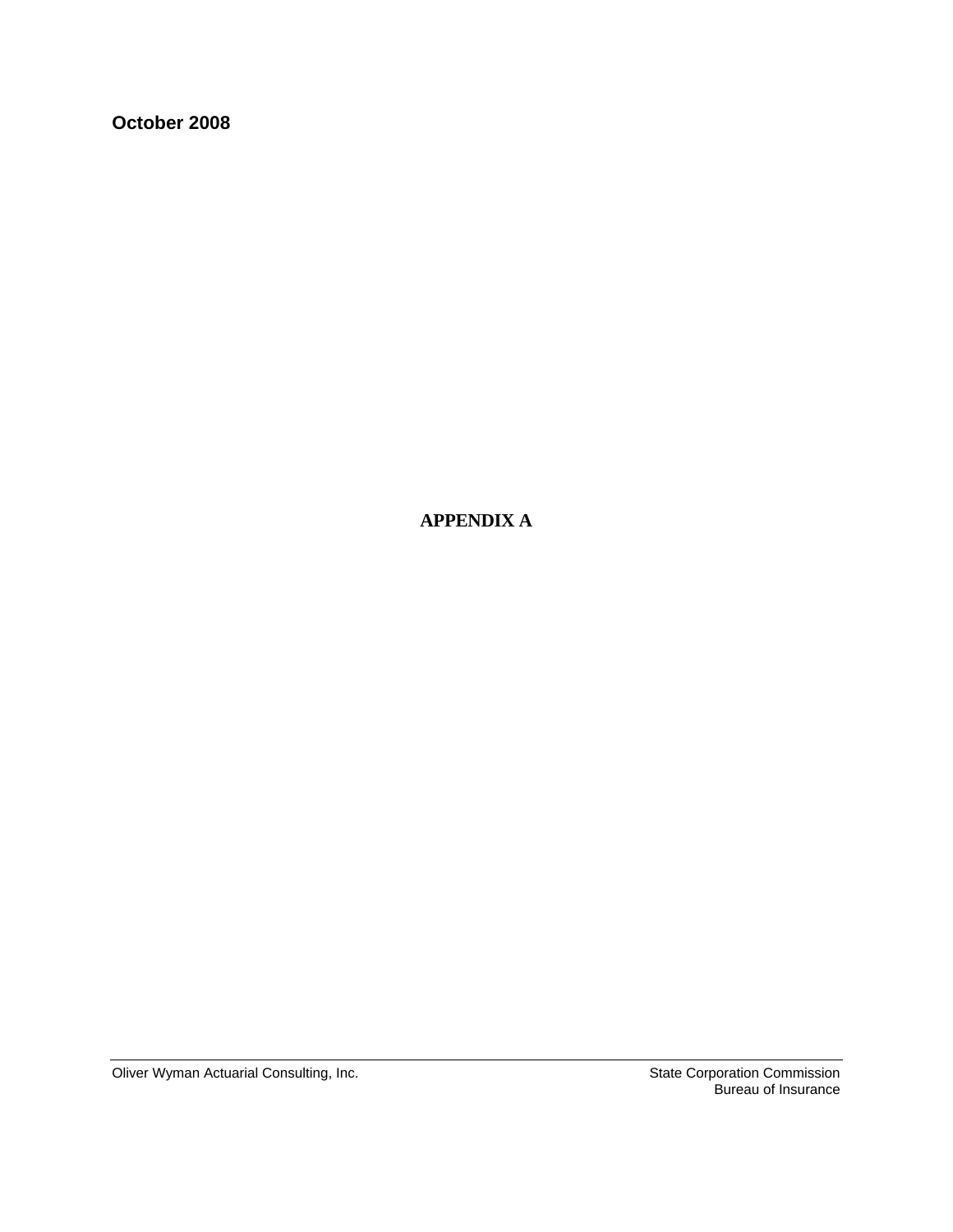## **Commonwealth of Virginia Birth-Related Neurological Injury Compensation Program 2008 Update**

## **Selected Ultimate Number of Claims**

|              |                |                | Estimated        |
|--------------|----------------|----------------|------------------|
|              | Reported       | Selected       | Number of        |
|              | Number         | Ultimate       | Unreported       |
| <b>Birth</b> | of Claims      | Number         | Claims           |
| Year         | as of 12/31/07 | of Claims      | as of 12/31/07   |
| (1)          | (2)            | (3)            | (4)              |
| 1988         | $\overline{c}$ | $\overline{c}$ | $\boldsymbol{0}$ |
| 1989         | 9              | 9              | $\overline{0}$   |
| 1990         | $\overline{4}$ | 6              | $\overline{c}$   |
| 1991         | 9              | 9              | $\overline{0}$   |
| 1992         | 8              | 9              | $\mathbf{1}$     |
| 1993         | 11             | 11             | $\overline{0}$   |
| 1994         | 6              | 6              | $\overline{0}$   |
| 1995         | 10             | 10             | $\overline{0}$   |
| 1996         | 8              | 8              | $\overline{0}$   |
| 1997         | 10             | 10             | $\boldsymbol{0}$ |
| 1998         | 7              | 7              | $\overline{0}$   |
| 1999         | 6              | 7              | $\mathbf{1}$     |
| 2000         | 12             | 14             | $\overline{c}$   |
| 2001         | 8              | 10             | $\overline{c}$   |
| 2002         | 9              | 11             | $\overline{c}$   |
| 2003         | 8              | 11             | 3                |
| 2004         | 3              | 10             | 7                |
| 2005         | $\overline{c}$ | 10             | 8                |
| 2006         | $\overline{c}$ | 10             | 8                |
| 2007         | $\overline{0}$ | 10             | 10               |
| Total        | 134            | 180            | 46               |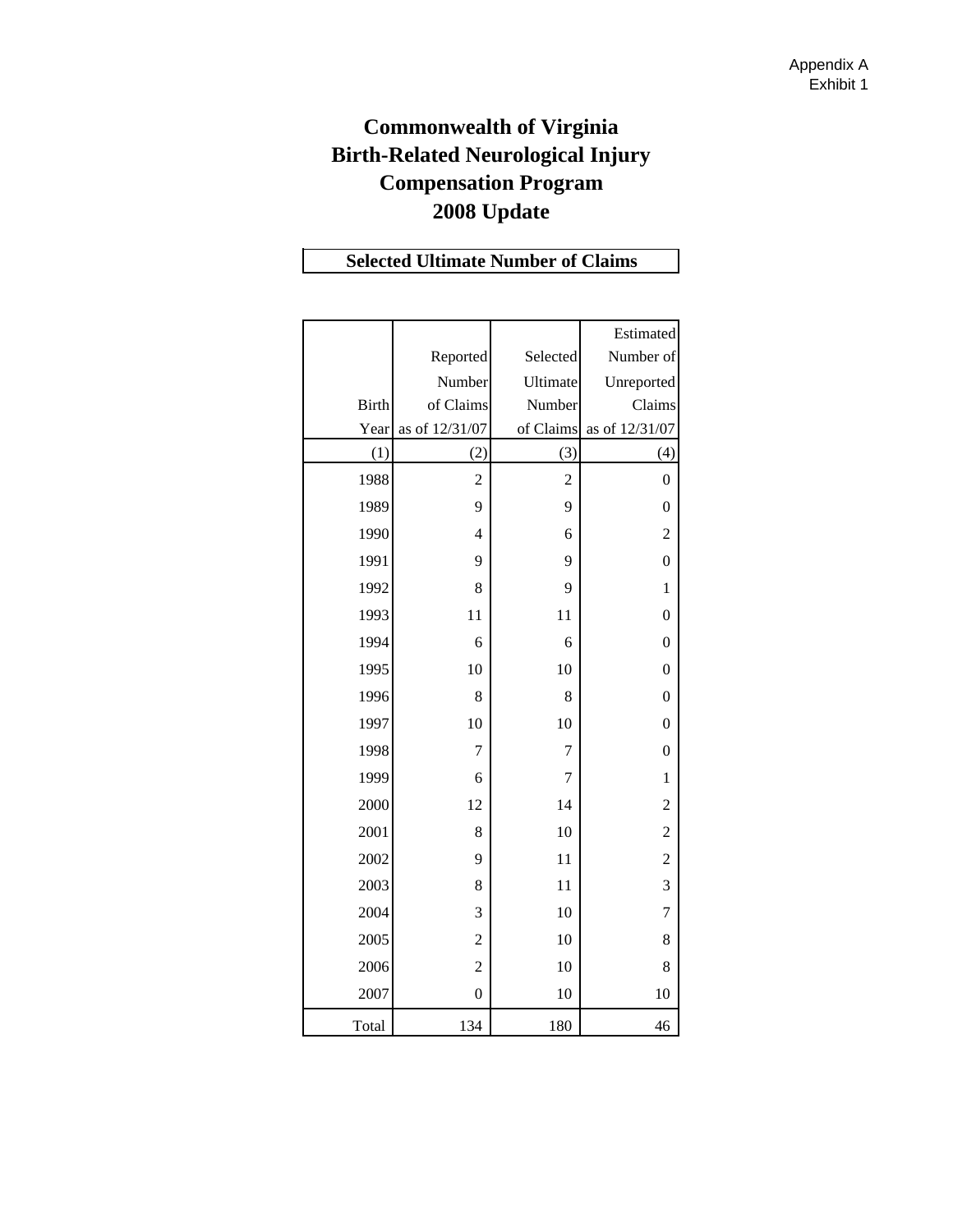#### **Commonwealth of Virginia Birth-Related Neurological Injury 2008 Update Compensation Program**

| 2004-2014 Table of Assessments                               |               |                   |                |              |  |  |  |  |  |  |  |
|--------------------------------------------------------------|---------------|-------------------|----------------|--------------|--|--|--|--|--|--|--|
| Participating and Non-Participating Physicians and Hospitals |               |                   |                |              |  |  |  |  |  |  |  |
|                                                              |               |                   |                |              |  |  |  |  |  |  |  |
|                                                              | Participating | Non-Participating |                |              |  |  |  |  |  |  |  |
|                                                              | Physicians    | Physicians        | Hospitals      | Cap on       |  |  |  |  |  |  |  |
| Program                                                      | Annual        | Annual            | Per Live Birth | Hospital's   |  |  |  |  |  |  |  |
| Year                                                         | Assessment    | Assessment        | Assessment     | Assessment   |  |  |  |  |  |  |  |
| (1)                                                          | (2)           |                   |                | (3)          |  |  |  |  |  |  |  |
| 2004                                                         | \$5,000.00    | \$250.00          | \$50.00        | \$150,000.00 |  |  |  |  |  |  |  |
| 2005                                                         | 5,100.00      | 260.00            | 50.00          | 160,000.00   |  |  |  |  |  |  |  |
| 2006                                                         | 5,200.00      | 270.00            | 50.00          | 170,000.00   |  |  |  |  |  |  |  |
| 2007                                                         | 5,300.00      | 280.00            | 50.00          | 180,000.00   |  |  |  |  |  |  |  |
| 2008                                                         | 5,400.00      | 290.00            | 50.00          | 190,000.00   |  |  |  |  |  |  |  |
| 2009                                                         | 5,600.00      | 300.00            | 52.50          | 200,000.00   |  |  |  |  |  |  |  |
| 2010                                                         | 5,900.00      | 300.00            | 55.00          | 200,000.00   |  |  |  |  |  |  |  |
| 2011                                                         | 6,000.00      | 300.00            | 55.00          | 200,000.00   |  |  |  |  |  |  |  |
| 2012                                                         | 6,100.00      | 300.00            | 55.00          | 200,000.00   |  |  |  |  |  |  |  |
| 2013                                                         | 6,200.00      | 300.00            | 55.00          | 200,000.00   |  |  |  |  |  |  |  |
| 2014                                                         | 6,200.00      | 300.00            | 55.00          | 200,000.00   |  |  |  |  |  |  |  |

#### Notes:

These assessments are based upon the contents of HB 1305 and SB 211, effective July 1, 2008 Under this fee schedule, the assessment of a new participant is prorated based upon when the participant

enters the program during the first year of participation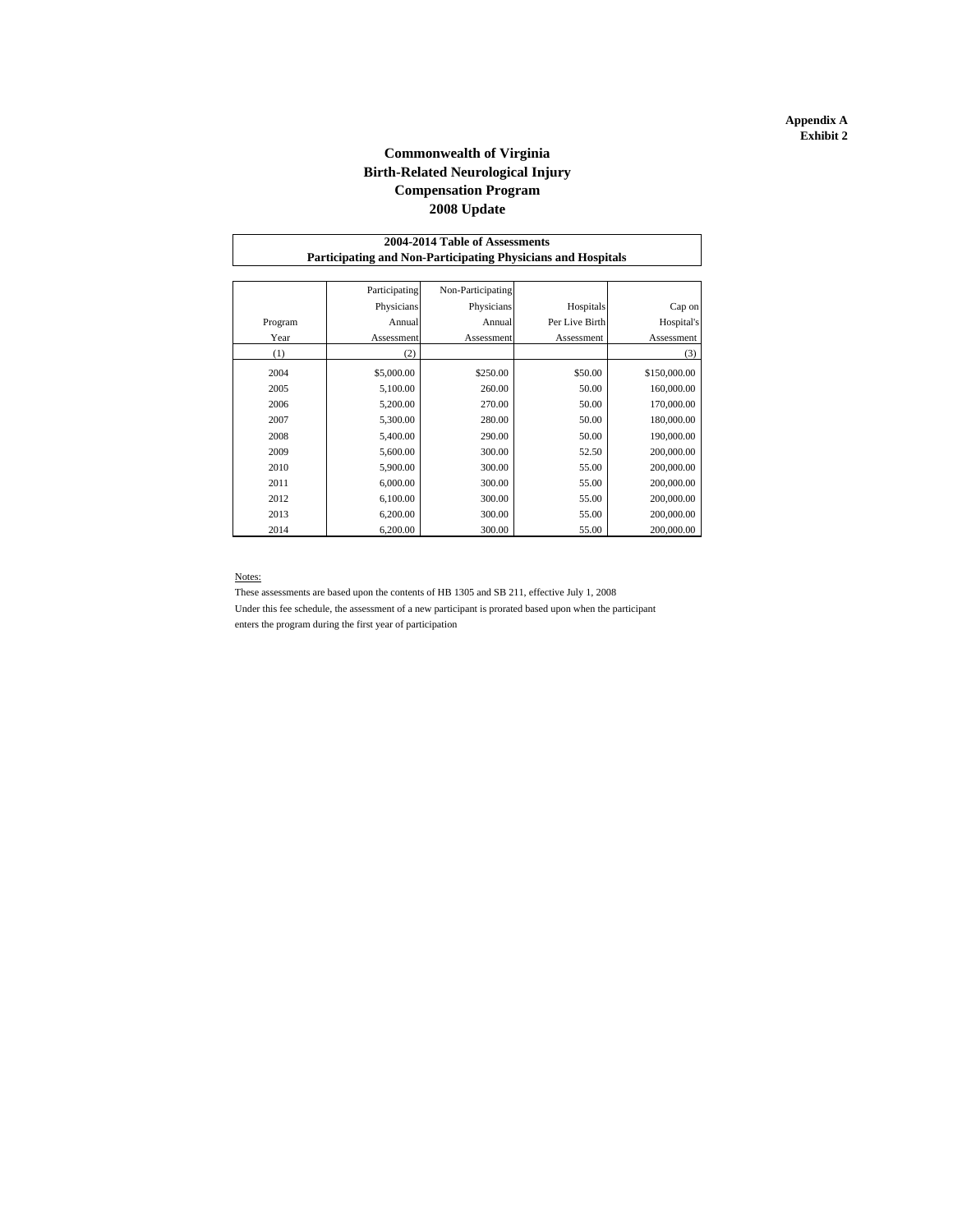#### **2008 Update Commonwealth of Virginia Birth-Related Neurological Injury Compensation Program**

**Assessment Income (000s)**

| Program Year                    | 1988    | 1989    | 1990    | 1991    | 1992    | 1993    | 1994                     | 1995                     | 1996    | 1997    | 1998    | 1999    | 2000    | 2001    | 2002     | 2003     | 2004     | 2005     | 2006     | 2007     | 2008     |
|---------------------------------|---------|---------|---------|---------|---------|---------|--------------------------|--------------------------|---------|---------|---------|---------|---------|---------|----------|----------|----------|----------|----------|----------|----------|
| Participating Physicians        | \$2,034 | \$1,898 | \$2,026 | \$2,205 | \$2,030 | \$2,068 | \$2,014                  | \$826                    | \$657   | \$723   | \$622   | \$779   | \$699   | \$1,755 | \$1,645  | \$1,834  | \$2,335  | \$2,509  | \$2,937  | \$3,223  | \$3,289  |
| <b>Participating Hospitals</b>  | \$3,028 | \$2,861 | \$2,838 | \$2,194 | \$2,185 | \$2,006 | \$1,730                  | \$468                    | \$409   | \$467   | \$399   | \$455   | \$379   | \$1,905 | \$2,256  | \$2,298  | \$2,731  | \$2,753  | \$2,927  | \$2,676  | \$3,352  |
| Non-Participating<br>Physicians | \$2,120 | \$2,191 | \$2,265 | \$2,358 | \$2,467 |         | $\overline{\phantom{a}}$ | $\overline{\phantom{a}}$ |         |         |         |         |         |         | \$3,190  | \$2,936  | \$3,429  | \$3,444  | \$3,699  | \$3,898  | \$4,037  |
| <b>Liability Insurers</b>       |         |         | \$2,569 |         |         |         |                          | $\overline{\phantom{a}}$ |         |         |         |         |         |         | \$8,043  | \$8,946  | \$11,210 | \$12,003 | \$12,566 | \$12,880 | \$12,630 |
|                                 |         |         |         |         |         |         |                          |                          |         |         |         |         |         |         |          |          |          |          |          |          |          |
| <b>Total Assessments</b>        | \$7,182 | \$6,950 | \$9,698 | \$6,757 | \$6,682 | \$4,074 | \$3,744                  | \$1,294                  | \$1,066 | \$1,190 | \$1,021 | \$1,234 | \$1,078 | \$3,660 | \$15,134 | \$16,014 | \$19,705 | \$20,709 | \$22,129 | \$22,678 | \$23,309 |

#### Notes:

1. 1988 - 1994 includes \$5,000 per year from participating physicians, \$50 per live birth from participating hospitals (\$150,000 maximum), and \$250 per year from non-participating physicians. Starting in 1993, assessments from non-participating physicians were eliminated.

2. 1990 also includes 0.1% of Virginia liability premiums from liability insurers.

3. Assessments for 1995 through 2000 are according to the length of time the participating physicians and hospitals have been in the program.

4. 2001-2004 include \$5,000 each from participating physicians and \$50 per live birth from participating hospitals (\$150,000 maximum). 2005 includes \$5,100 each from participating physicians and \$50 per live birth from participating hospitals (\$160,000 maximum). 2006 is an estimate, based on \$5,200 each from participating physicians and \$50 per live birth from participating hospitals (\$170,000 maximum). 2007 is an estimate, based on \$5,300 each from participating physicians and \$50 per live birth from participating hospitals (\$180,000 maximum). 2008 is an estimate, based on \$5,400 each from participating physicians and \$50 per live birth from participating hospitals (\$190,000 maximum).

5. 2002 through 2008 also includes 0.25% of Virginia liability premiums from liability insurers.

#### **Appendix A Exhibit 3**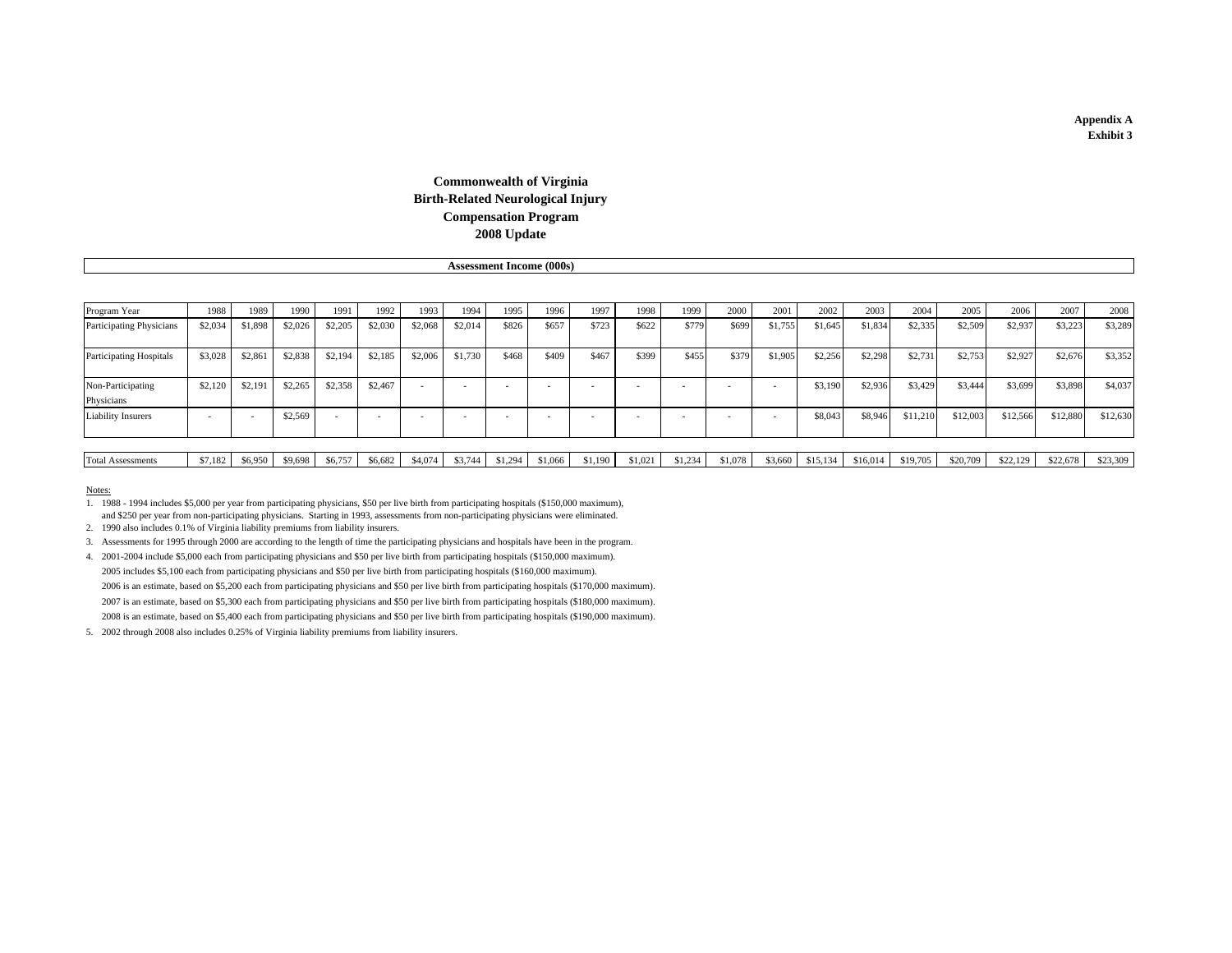#### **Commonwealth of Virginia Birth-Related Neurological Injury Compensation Program 2008 Update**

**Number of Hospitals and Physicians in Program by Program Year**

| Program Year                          | 1988 | 1989 | 1990 | 1991 | 1992 | 1993 | 1994             | 1995     | 1996          | 1997 | 1998 | 1999 | 2000 | 2001 | 2002 | 2003                     | 2004 | 2005 | 2006 | 2007 | 2008 |
|---------------------------------------|------|------|------|------|------|------|------------------|----------|---------------|------|------|------|------|------|------|--------------------------|------|------|------|------|------|
|                                       |      |      |      |      |      |      |                  |          |               |      |      |      |      |      |      |                          |      |      |      |      |      |
| Participating Physicians <sup>*</sup> | 407  | 380  | 405  | 441  | 406  | 414  | 403              | 426      | 403           | 420  | 402  | 444  | 433  |      | 329  | 367                      | 460  | 492  | 565  | 608  | 609  |
| <b>Participating Hospitals</b>        |      |      |      |      |      |      | $\Omega$<br>Z4 I | -<br>ا ک | $\sim$<br>∠o∎ |      | 30   |      |      |      |      | $\overline{\mathcal{L}}$ |      |      |      |      | 37   |

1988 through 1998 values: from December.

1999 through 2001 values: provided by the Program. 2002 value: calculated by Mercer based upon information provided by the Program.

2003 value: the actual number of physicians, before pro-ration, was 384.

2004 value: the actual number of physicians, before pro-ration, was 496.

2005 value: the actual number of physicians, before pro-ration, was 532.

2006 value: the actual number of physicians, before pro-ration, was 582.

2007 value: the actual number of physicians, before pro-ration, was 629.

2008 value: based on discussions with management of the Program, we estimate that the number of pro-rata physicians will be 609 and that the number of physicians before pro-ration will be 657.

\* Excludes non-assessed residents. The number of participating physicians represents the equivalent number of physicians in the Program for a full year. In other words, one physician in the Program for six months would count as 0.5 physicians.

**Appendix A Exhibit 4**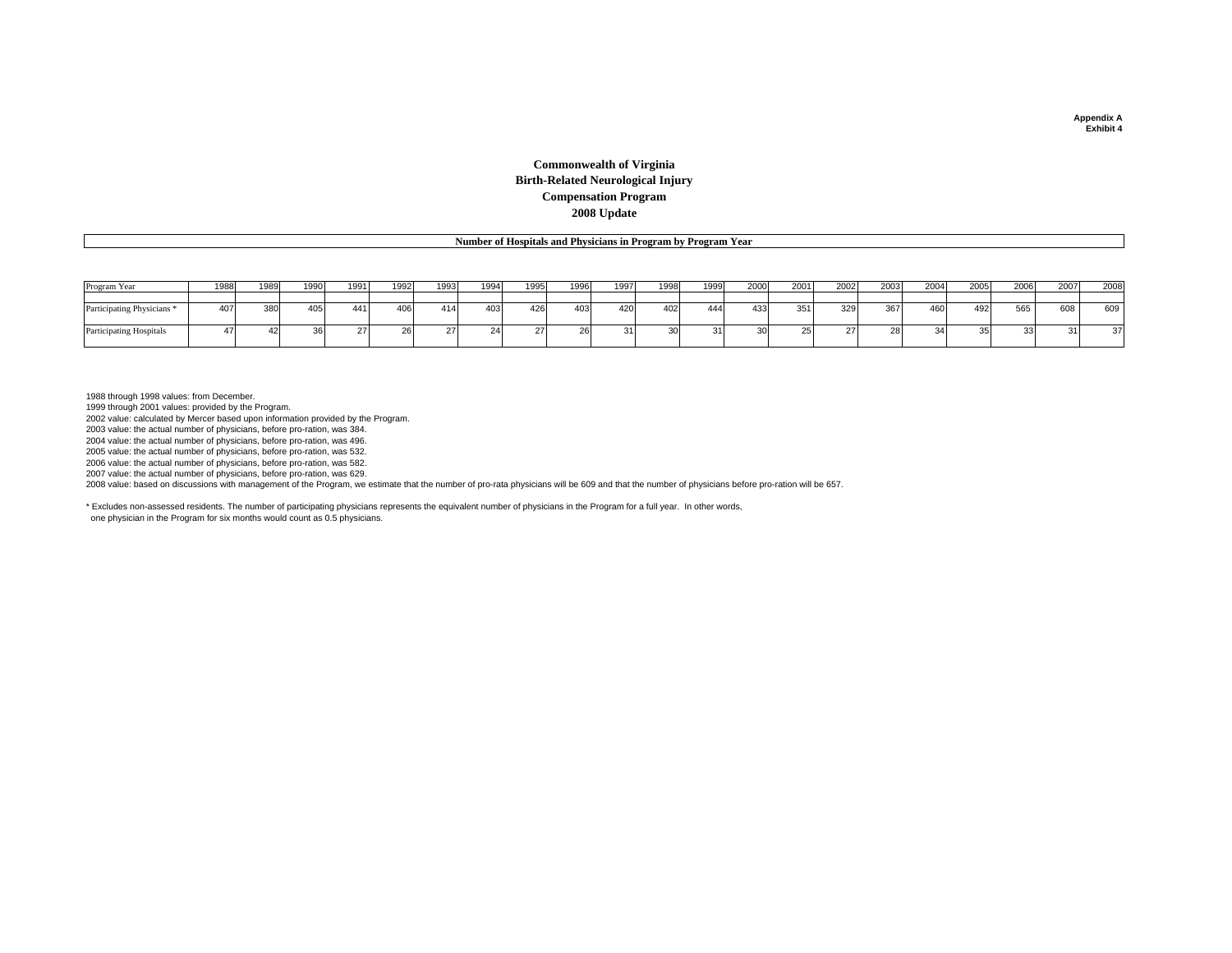|                                      |                                                                       |                                                                                                                                                                                                                                                                                                                                                                                                                                                                                                                                                                                                                                                                                                                                                                                                                                                                                                                                                                                                                                                                                                                                                                                                                                                                                                                                                                                                                                                                          |                           | <b>Appendix A</b><br><b>Exhibit 5</b><br>Page 1 |
|--------------------------------------|-----------------------------------------------------------------------|--------------------------------------------------------------------------------------------------------------------------------------------------------------------------------------------------------------------------------------------------------------------------------------------------------------------------------------------------------------------------------------------------------------------------------------------------------------------------------------------------------------------------------------------------------------------------------------------------------------------------------------------------------------------------------------------------------------------------------------------------------------------------------------------------------------------------------------------------------------------------------------------------------------------------------------------------------------------------------------------------------------------------------------------------------------------------------------------------------------------------------------------------------------------------------------------------------------------------------------------------------------------------------------------------------------------------------------------------------------------------------------------------------------------------------------------------------------------------|---------------------------|-------------------------------------------------|
|                                      |                                                                       | Reconciliation of Estimated Future Claim Payments, From 12/31/08 to 12/31/09<br>(All Values are in Millions)                                                                                                                                                                                                                                                                                                                                                                                                                                                                                                                                                                                                                                                                                                                                                                                                                                                                                                                                                                                                                                                                                                                                                                                                                                                                                                                                                             |                           |                                                 |
|                                      |                                                                       | <b>Admitted Claimants as of 12/31/09</b>                                                                                                                                                                                                                                                                                                                                                                                                                                                                                                                                                                                                                                                                                                                                                                                                                                                                                                                                                                                                                                                                                                                                                                                                                                                                                                                                                                                                                                 |                           |                                                 |
| А.                                   |                                                                       | Estimated future payments for claimants admitted as of 12/31/08 (Table 2):                                                                                                                                                                                                                                                                                                                                                                                                                                                                                                                                                                                                                                                                                                                                                                                                                                                                                                                                                                                                                                                                                                                                                                                                                                                                                                                                                                                               |                           | \$250.0                                         |
|                                      | Plus:                                                                 |                                                                                                                                                                                                                                                                                                                                                                                                                                                                                                                                                                                                                                                                                                                                                                                                                                                                                                                                                                                                                                                                                                                                                                                                                                                                                                                                                                                                                                                                          |                           |                                                 |
| В.                                   |                                                                       | One year's Interest on Item A:                                                                                                                                                                                                                                                                                                                                                                                                                                                                                                                                                                                                                                                                                                                                                                                                                                                                                                                                                                                                                                                                                                                                                                                                                                                                                                                                                                                                                                           | \$16.4                    |                                                 |
| C.<br>D.                             |                                                                       | Estimated future payments for claimants admitted during 2008,<br>prior to adjustments for claims paid during 2008:<br>Total additions to future claim payments (B+C):                                                                                                                                                                                                                                                                                                                                                                                                                                                                                                                                                                                                                                                                                                                                                                                                                                                                                                                                                                                                                                                                                                                                                                                                                                                                                                    | \$18.8<br>\$35.2          |                                                 |
|                                      | Less:                                                                 |                                                                                                                                                                                                                                                                                                                                                                                                                                                                                                                                                                                                                                                                                                                                                                                                                                                                                                                                                                                                                                                                                                                                                                                                                                                                                                                                                                                                                                                                          |                           |                                                 |
| Е.                                   |                                                                       | Estimated claim payments made in 2008                                                                                                                                                                                                                                                                                                                                                                                                                                                                                                                                                                                                                                                                                                                                                                                                                                                                                                                                                                                                                                                                                                                                                                                                                                                                                                                                                                                                                                    | $-$19.5$                  |                                                 |
| F.                                   | $(A+D+E)$                                                             | Estimated value of future payments for admitted claimants as of 12/31/09 (Table 3)                                                                                                                                                                                                                                                                                                                                                                                                                                                                                                                                                                                                                                                                                                                                                                                                                                                                                                                                                                                                                                                                                                                                                                                                                                                                                                                                                                                       |                           | \$265.7                                         |
|                                      |                                                                       | <b>Not-Yet-Admitted Claimants</b>                                                                                                                                                                                                                                                                                                                                                                                                                                                                                                                                                                                                                                                                                                                                                                                                                                                                                                                                                                                                                                                                                                                                                                                                                                                                                                                                                                                                                                        |                           |                                                 |
| G.                                   |                                                                       | Estimated future payments for claimants not yet admitted as of 12/31/08 (Table 2):                                                                                                                                                                                                                                                                                                                                                                                                                                                                                                                                                                                                                                                                                                                                                                                                                                                                                                                                                                                                                                                                                                                                                                                                                                                                                                                                                                                       |                           | \$86.8                                          |
|                                      | Plus:                                                                 |                                                                                                                                                                                                                                                                                                                                                                                                                                                                                                                                                                                                                                                                                                                                                                                                                                                                                                                                                                                                                                                                                                                                                                                                                                                                                                                                                                                                                                                                          |                           |                                                 |
| н.<br>ı.<br>J.                       |                                                                       | One year's interest on Item G:<br>Estimated future payments for claimants born in 2008:<br>Total additions to future claim payments:                                                                                                                                                                                                                                                                                                                                                                                                                                                                                                                                                                                                                                                                                                                                                                                                                                                                                                                                                                                                                                                                                                                                                                                                                                                                                                                                     | \$5.7<br>\$22.0<br>\$27.7 |                                                 |
|                                      | Less:                                                                 |                                                                                                                                                                                                                                                                                                                                                                                                                                                                                                                                                                                                                                                                                                                                                                                                                                                                                                                                                                                                                                                                                                                                                                                                                                                                                                                                                                                                                                                                          |                           |                                                 |
| K.                                   |                                                                       | Claimants not-yet-admitted at 12/31/07, but admitted at 12/31/08:<br>(valued as of 12/31/08)                                                                                                                                                                                                                                                                                                                                                                                                                                                                                                                                                                                                                                                                                                                                                                                                                                                                                                                                                                                                                                                                                                                                                                                                                                                                                                                                                                             | $-$18.8$                  |                                                 |
| L.                                   | $(G+J+K)$                                                             | Estimated future payments for claimants not yet admitted as of 12/31/09 (Table 3):                                                                                                                                                                                                                                                                                                                                                                                                                                                                                                                                                                                                                                                                                                                                                                                                                                                                                                                                                                                                                                                                                                                                                                                                                                                                                                                                                                                       |                           | \$95.6                                          |
| Notes:<br>$D. = B + C.$<br>J. =H +I. | admitted as of 12/31/08.<br>in items A and C.<br>born as of 12/31/08. | A. From Table 2; this is the starting point in our reconciliation of the future claim payments for admitted claimants.<br>B. Because item A was discounted as of 12/31/08, the discount must be "unwound" to determine the value as of 12/31/08.<br>This is the amount by which the discount must be "unwound."<br>C. We must add the value of the future costs for claimants admitted during 2009, because item A only includes claimants<br>E. We must deduct the estimate of the claim payments made during 2009, because these are otherwise included<br>$F = A + D + E$ , and reconciles to Table 3.<br>G. From Table 2; this is the starting point in our reconciliation of the future claim payments for not-yet-admitted claimants.<br>H. Because item G was discounted as of 12/31/08, the discount must be "unwound" to determine the value as of 12/31/08.<br>This is the amount by which the discount must be "unwound."<br>I. We must add the value of the future costs for claimants born during 2008, because item G only includes claimants<br>K. We must deduct the estimated future claim payments for claimants not yet admitted as of 12/31/08, but admitted during<br>the year 2009. Otherwise, their future costs would be double-counted, because they are included in item C.<br>$L = G + J + K$ , and reconciles to Table 3.<br>This Appendix is a simplification of the actual process we use to determine the values presented in Tables 1-4. |                           |                                                 |
|                                      |                                                                       |                                                                                                                                                                                                                                                                                                                                                                                                                                                                                                                                                                                                                                                                                                                                                                                                                                                                                                                                                                                                                                                                                                                                                                                                                                                                                                                                                                                                                                                                          |                           |                                                 |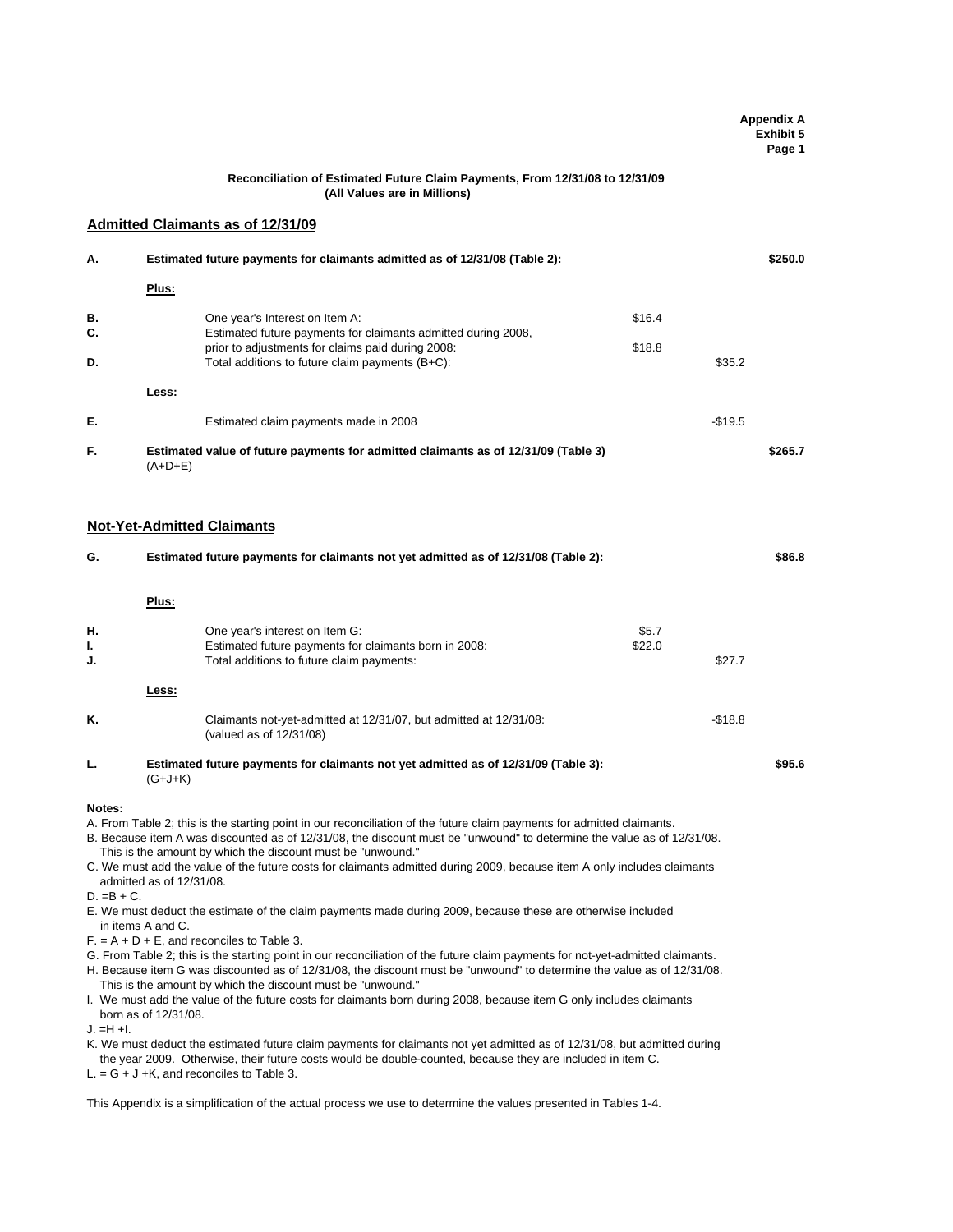#### **Appendix A Exhibit 5 Page 2**

#### **(All Values are in Millions) Reconciliation of Estimated Future Asset Values, From 12/31/08 to 12/31/09**

| А. | Liquid plus Non-Liquid Assets as of 12/31/08 (Table 2):                |      |       | \$223.1 |
|----|------------------------------------------------------------------------|------|-------|---------|
|    | <b>Plus</b>                                                            |      |       |         |
| В. | Interest to 6/30/09 on Liquid Assets:<br>Assessments:                  |      | 7.2   |         |
| C. | Participating Hospitals:                                               | 3.5  |       |         |
| D. | Participating Physicians:                                              | 3.4  |       |         |
| Е. | Non-Participating Physicians:                                          | 4.2  |       |         |
| F. | Liability Insurers:                                                    | 13.1 |       |         |
|    | Total Assessments (prior to interest accrual):                         |      |       |         |
| G  | $(C+D+E+F)$                                                            |      | 24.2  |         |
|    | Interest Accrual on Assessments to 6/30/08:                            |      |       |         |
| Н. | $(G*(1.0657^{\wedge}.5-1))$                                            |      | 0.8   |         |
|    | Total Additions to 6/30/08:                                            |      |       |         |
| Т. | $(B+G+H)$                                                              |      |       | 32.3    |
|    | <b>Less</b>                                                            |      |       |         |
|    | Payments made on 6/30/09:                                              |      |       |         |
| J. | Non-Claimant Related:                                                  |      | 0.205 |         |
| Κ. | <b>Claimant Related:</b>                                               |      | 21.0  |         |
|    | Total Payments at 6/30/09:                                             |      |       |         |
| L. | $(J+K)$                                                                |      |       | $-21.2$ |
|    | <b>Plus</b>                                                            |      |       |         |
|    | Interest Accrual on Assets to 12/31/09:                                |      |       |         |
| М. | On Liquid Assets - from 6/30/09:                                       |      | 7.6   |         |
| N. | On Non-Liquid Assets - from 12/31/08:                                  |      | 0.0   |         |
| Ο. | Total: (M+N)                                                           |      |       | 7.6     |
| Р. | Liquid plus Non-Liquid Assets as of 12/31/09 (Table 3):<br>$(A+I+L+O)$ |      |       | \$241.7 |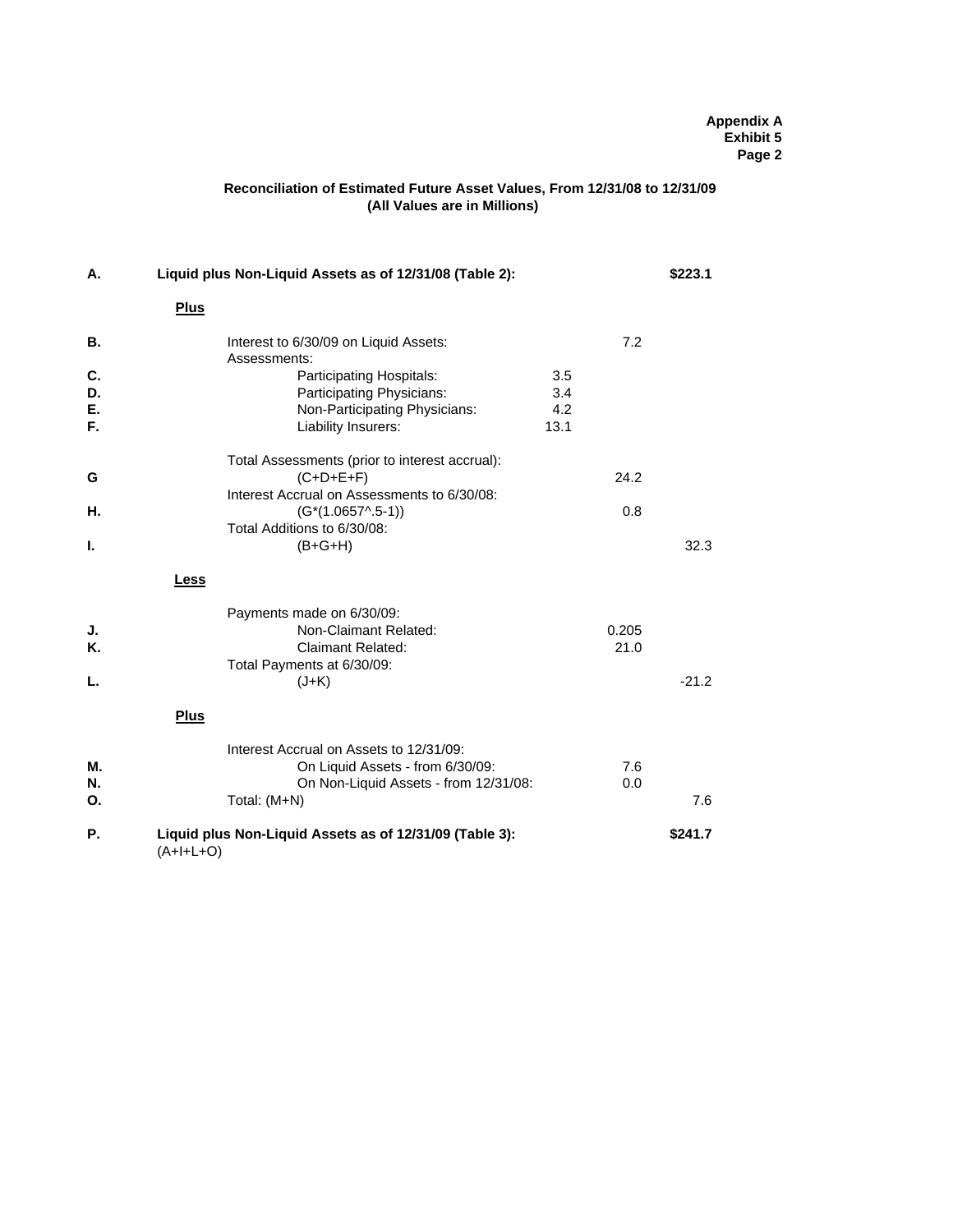**October 2008** 

 **APPENDIX B** 

Oliver Wyman Actuarial Consulting, Inc. Since the State Corporation Commission

Bureau of Insurance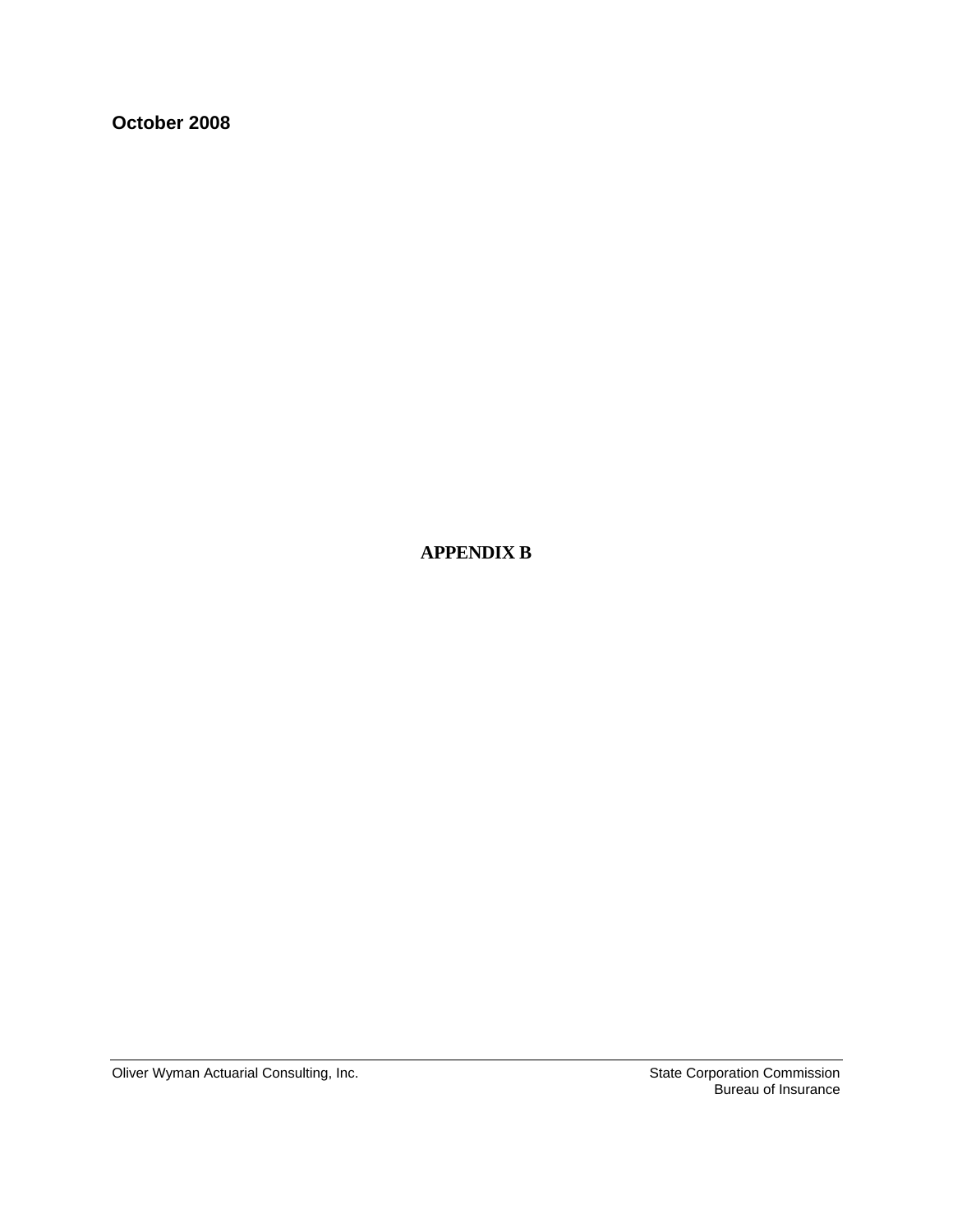## APPENDIX B

## **Background**

Following the release of the Oliver Wyman 2007 Annual Report on the Virginia Birth-Related Neurological Injury Compensation Program (the "Program"), the Program retained Pinnacle Actuarial Resources ("Pinnacle") to review "a number of potential remedies for improving the financial condition of the Program and reducing the current Fund deficit." Mr. Robert Walling, FCAS, presented his findings to Mr. George Deebo of the Program in a letter dated September 10, 2007. One of the items Mr. Walling reviewed was "The Program Reserving Methodology," and he suggested that use of the loss reserving methodology used by the Florida Birth-Related Neurological Compensation Association ("NICA") might reduce the indicated future claim payments by \$44.1 million.

In 2008, the Virginia Legislature passed House Bill No. 1305 and Senate Bill No. 211. These bills state:

> *In conducting the actuarial evaluation, a loss reserving methodology consistent with the one employed by the Florida Birth-Related Neurological Injury Compensation Association as of July 1, 2007, may be employed in order to account for individual participant costs and injury characteristics to the extent that the data are available to perform such methodology and the State Corporation Commission's actuary determines that such methodology is actuarially appropriate.*

In compliance with House Bill No. 1305 and Senate Bill No. 211, in Part 1 of this Appendix we discuss our findings as respects our consideration of the NICA loss reserving methodology to account for individual participant costs and injury characteristics.

As we have been requested to do by the Virginia Bureau of Insurance ("The Bureau"), in Part 2 of this Appendix we discuss Pinnacle's estimated \$44.1 million future claim payments reduction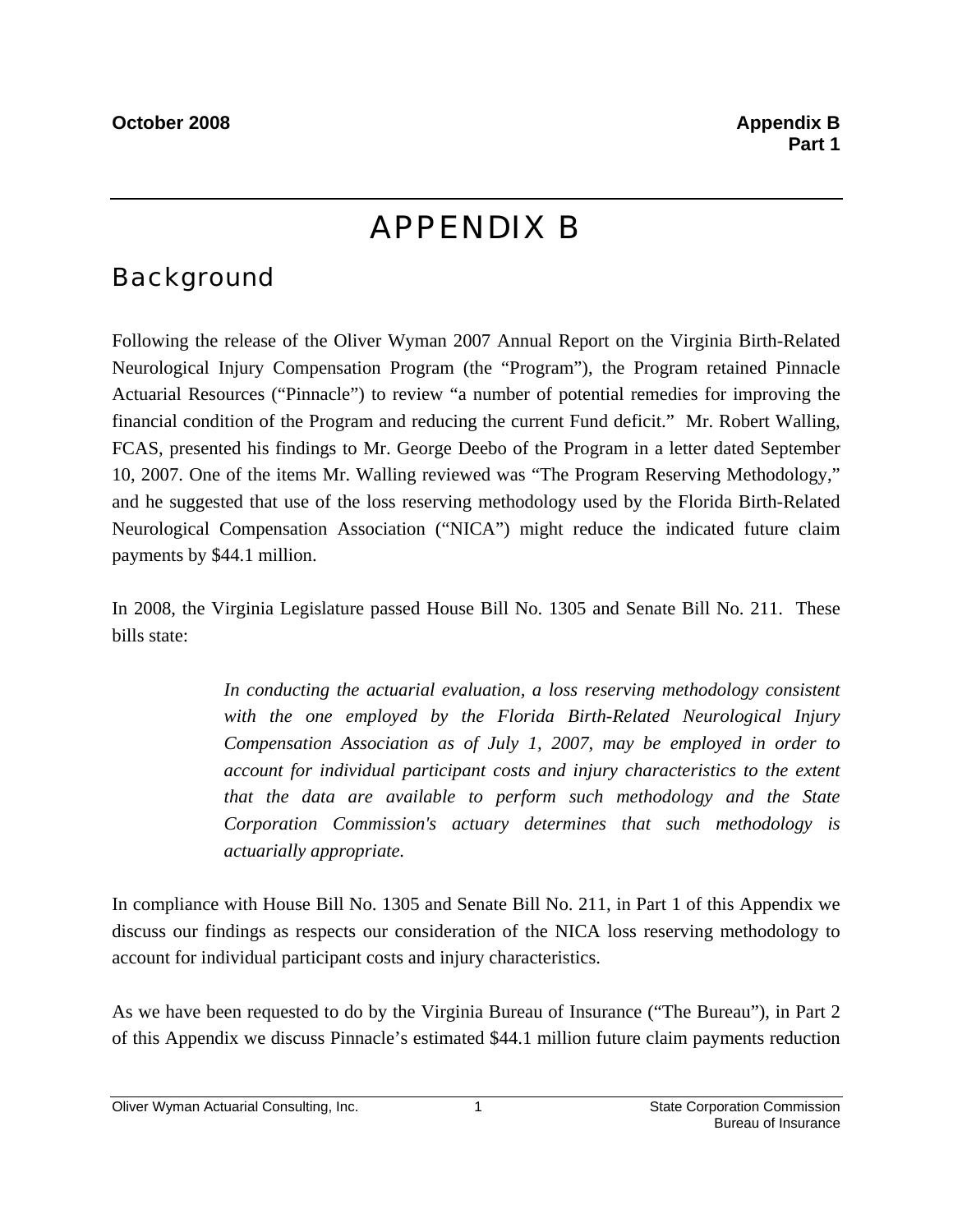and reconcile it to our updated estimate of the Fund's future claim payments as of December 31, 2007 that we present in this Report.

## Important Comments

It is important for the readers of this Report and Appendix to understand that there are many differences between the loss reserving methodology utilized in evaluating the actuarial soundness of NICA ("the NICA Program Method") and the loss reserving methodology utilized in evaluating the actuarial soundness of the Program ("the Program Method"). Some of these differences are driven by the nature of the data that is available – such as NICA's use of what are referred to as "loss development triangles" which require data that is not available in the Program. Other differences are a matter of actuarial judgment: in some cases the actuarial assumptions made to evaluate the soundness of NICA are more conservative (i.e., lead to higher future claim payment estimates) than the actuarial estimates made by Oliver Wyman in evaluating the soundness of the Program and in some cases the NICA assumptions are less conservative (i.e., lead to lower future claim payment estimates) than the Program assumptions. And we note that the assumptions used for both programs change over time as more experience emerges.

House Bill No. 1305 and Senate Bill No. 211 address only one of the many loss reserving methodology differences: the use of individual participant costs and injury characteristics. We, therefore, limit our comments to this "single" aspect of the loss reserving methodology used by NICA, which we refer to as "The Florida Method."

There are many differences between the loss reserving methodology that was used by Pinnacle in its 2007 study and the methodologies used by NICA and Oliver Wyman. But the focus of the Pinnacle recommendation is on this same single aspect of the NICA loss reserving methodology: the use of individual participant costs and injury characteristics. However, for reasons we explain in Part 1, Pinnacle did not apply the Florida Method in arriving at its estimated \$44.1 million future claim payments reduction. We refer to the methodology to consider the single aspect of individual participant costs and injury characteristics used by Pinnacle as the "Alternate Florida Method."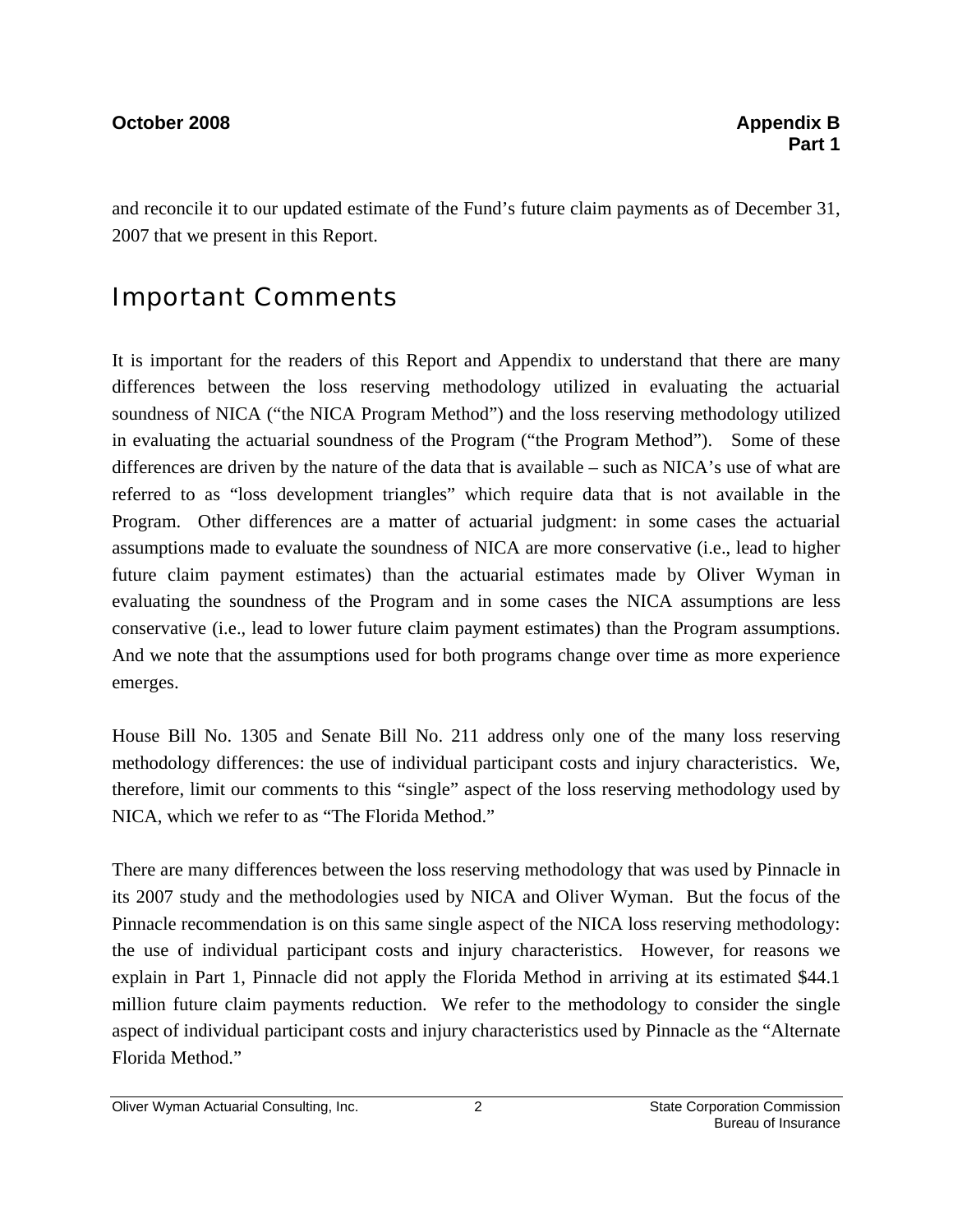## PART 1

# Consideration of the Florida Method and the Alternate Florida Method

As required under House Bill No. 1305 and Senate Bill No. 211, The Bureau requested that Oliver Wyman review the reasonableness of utilizing the Florida Method and the Alternate Florida Method for considering individual participant costs and injury characteristics in evaluating the actuarial soundness of the Program.

## The Program Method – Explanation

As explained in this Report, the loss reserving methodology that Oliver Wyman applies to consider individual participant costs and injury characteristics is as follows (in brief).

- 1. Oliver Wyman groups claimants into three categories: Group A consists of all claimants who have been in the Program at least three full years; Group B consists of all claimants who were admitted to the Program within the last three years; and Group C claimants represent our estimate of the children born on or before December 31, 2007 who were not admitted to the Program as of December 31, 2007, but who will eventually apply and be admitted to the Program.
- 2. Oliver Wyman considers the historical benefit costs, by category of benefit, that have been paid to individual Group A claimants. This is the primary data source for our cost estimates and it reflects how we consider individual participant costs in our analysis. We use this information to project future average annual benefit costs, by category of benefit, for Group A claimants, Group B claimants, and Group C claimants.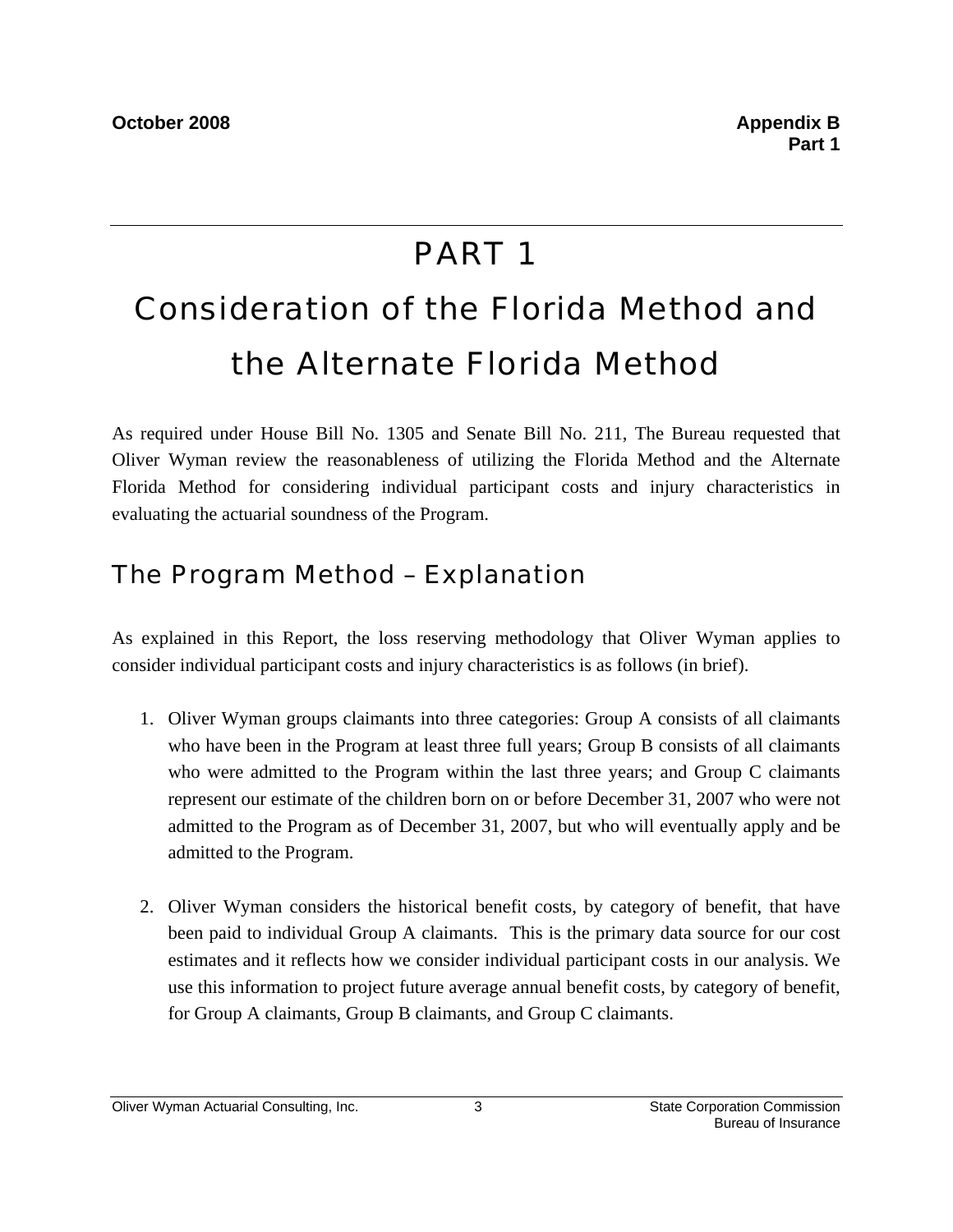### **October 2008 Appendix B 2008 Appendix B 2008**

- 3. Oliver Wyman considers the injury characteristics of individual claimants, to the extent that such information is available. We review whether the claimants are ambulatory or use a wheelchair, and if they use a wheelchair we review whether or not they use a G-Tube. We do not use this information directly in our calculations, but we consider this information in selecting a mortality table to apply (i.e., in estimating life expectancy).
- 4. Oliver Wyman applies a single "average" mortality table for all claimants.

## The Florida Method - Explanation

NICA requires that a medical condition assessment and life expectancy estimate be performed by expert physicians on each and every claimant. This information is used to project individualized future benefit costs for each and every claimant. Using a simple example, Claimant #1 may be determined to require annual benefit payments of \$25,000 per year and to have a life expectancy of 20 years; his future benefit costs would be estimated at \$25,000 times 20 years, or \$500,000 (prior to consideration of cost inflation or interest income). Claimant #2 may be determined to require annual benefit payments of \$30,000 per year and to have a life expectancy of 40 years; her future benefit costs would be estimated at \$30,000 times 40 years, or \$1.2 million (also prior to consideration of cost inflation or interest income).

The use of individual claimant estimates is the most important part of the NICA Florida Method.

## The Alternate Florida Methodology - Explanation

The Alternate Florida Method is the method used by Pinnacle to reflect individual participant costs and injury characteristics in its 2007 study of the Program.

The Alternate Florida Method is as follows (in brief).

1. Pinnacle grouped claimants into the same three categories used by Oliver Wyman: Group A, Group B, and Group C.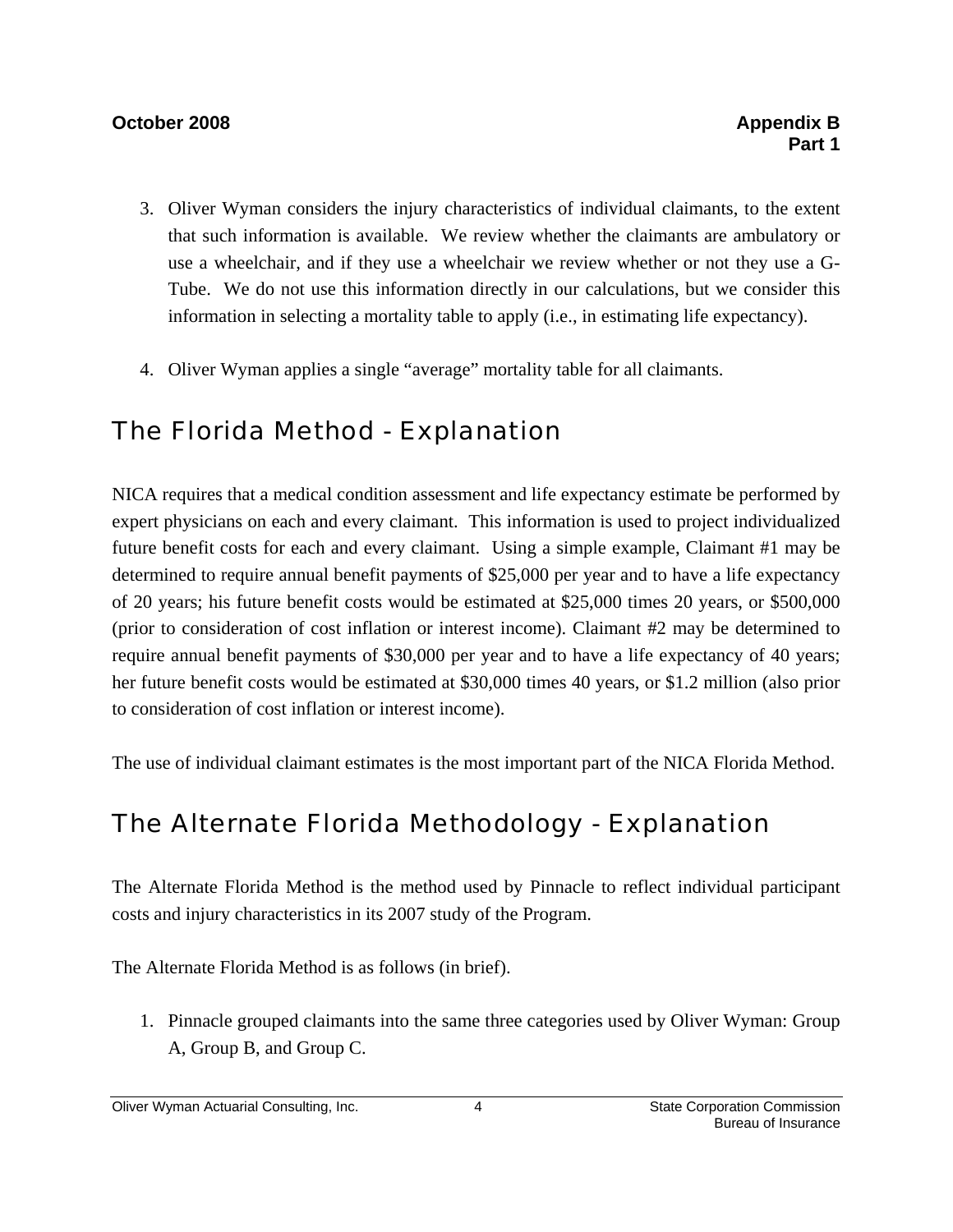### **October 2008 Appendix B Appendix B**

- 2. Like Oliver Wyman, Pinnacle considered the historical benefit costs, by category of benefit, that have been paid to individual Group A claimants. Pinnacle used this information to project future average annual benefit costs, by category of benefit, for Group A claimants, Group B claimants, and Group C claimants. Pinnacle provided information that suggests that these assumptions are similar to, but not the same as Oliver Wyman's.
- 3. Pinnacle used actual and forecasted Group A data to project Group B and Group C costs.
- 4. Like Oliver Wyman, Pinnacle considered the injury characteristics of individual claimants, and reviewed whether the claimants were ambulatory or used a wheelchair, and whether or not they used a gastrostomy tube ("G-tube", a medical device placed in the stomach to provide nutrition and/or medicines to patients who cannot obtain nutrition and/or medicines through swallowing).
- 5. Unlike Oliver Wyman, Pinnacle applied one of three different mortality tables to each claimant based on the nature of their injury, i.e., (a) ambulatory (b) not ambulatory and without G-Tube, (c) Not ambulatory and with G-Tube.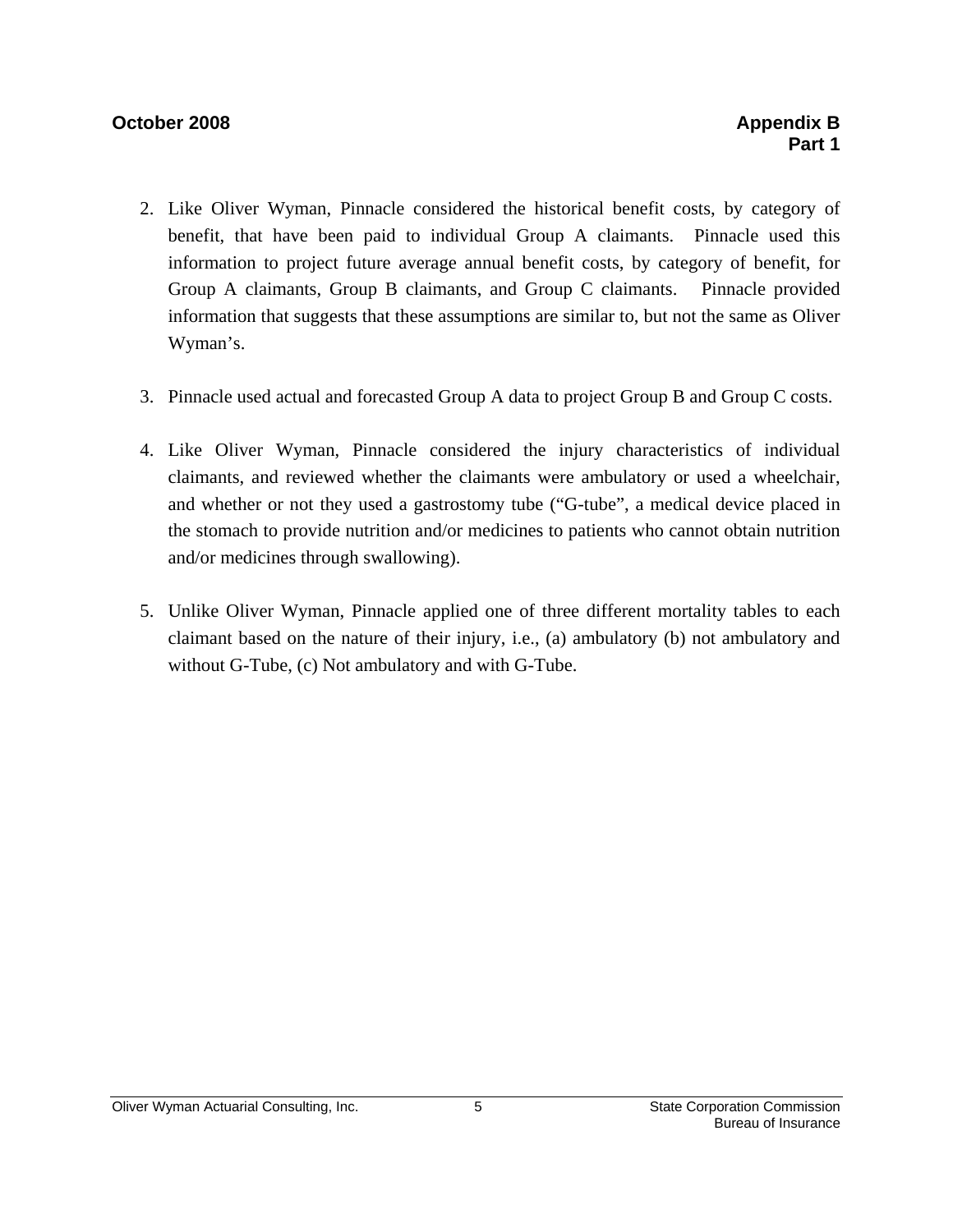## **Discussion**

## The Florida Method

The Florida Method of reflecting individual medical condition and life expectancy on a case by case basis based on information gathered through individual medical assessments, and the Alternate Florida Method that Pinnacle applied in which past benefit costs are considered and one of three mortality tables were used depending on the nature of the claimant's medical condition that was determined from the available information, are in contrast with the approach that Oliver Wyman applies in evaluating the soundness of the Program in which we consider past benefit costs and apply the same average mortality table to each claimant.

If additional valid and credible information were made available, we believe the Florida Method would be a more actuarially sound method than the method we currently apply and that it should be used in evaluating the financial soundness of the Program. However, in order for the Florida Method to be applied, additional information must be collected by the Program: individual claimant medical assessments and life expectancy estimates must be performed as they are performed by NICA. Further, this data would need to be updated periodically and tested over a period of years for consistency and relevance before it could be fully relied on for this Program. We note that NICA has maintained such estimates over a period of many years and monitors the changes in these estimates. Testing would include evaluation of the causes of any changes in these estimates over time, comparison to current methodology, exploration of any differences with existing mortality studies and evaluation of the credibility of the results for use in establishing individual mortality expectations.

We have recommended that the Program collect this information in past actuarial reports that we have presented: the Program should

*"…obtain more detailed studies of the medical condition of each individual claimant who is admitted to the program and update this information when there are significant changes in a claimant's medical condition."* (Page 15 of our August 2007 report)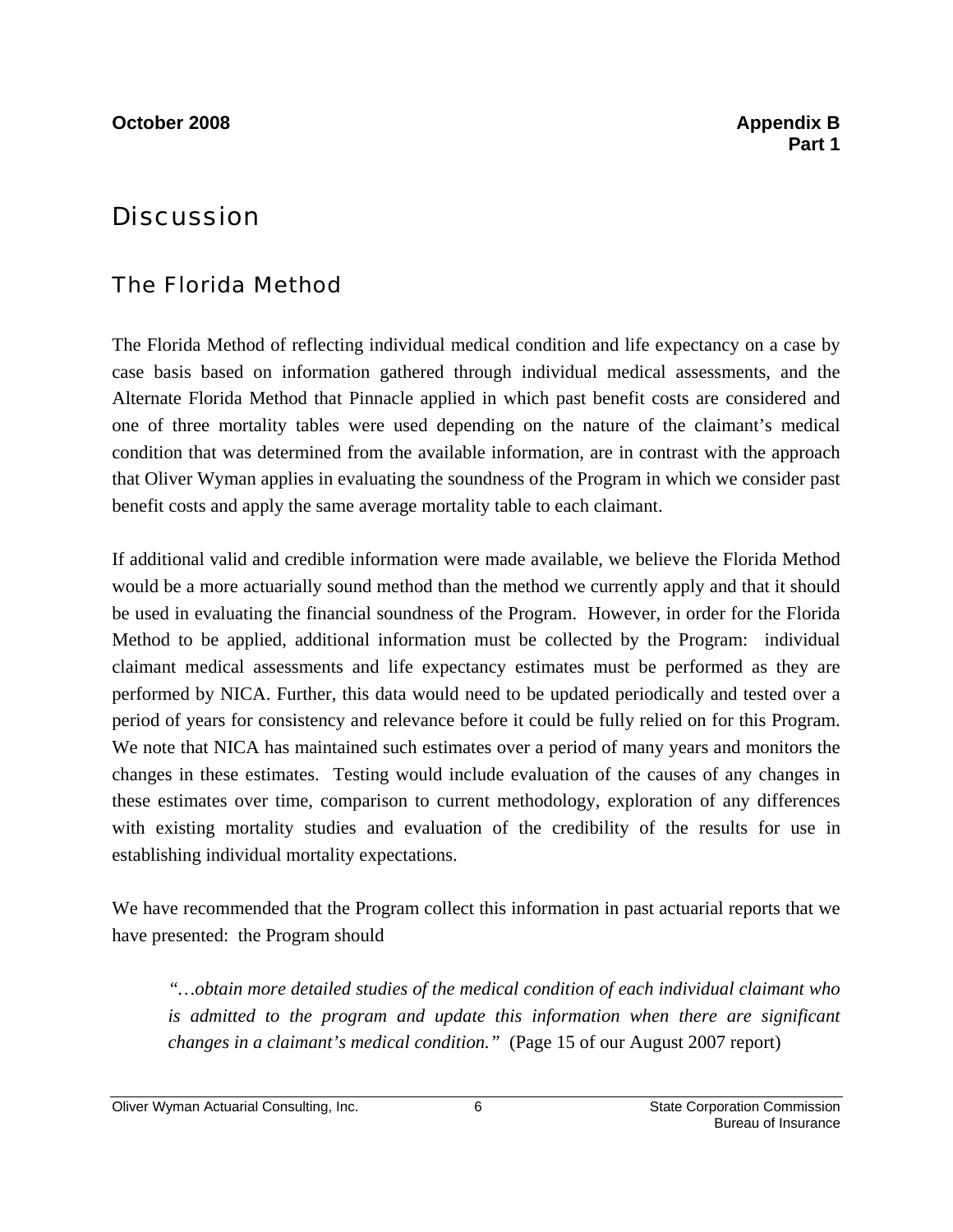If the Program management were to adopt this practice it would allow for the Florida Method to be applied to the Program, which cannot now be done.

## "The Alternate Florida Method"

The Alternate Florida Method is a less precise method of reflecting individual medical condition and life expectancy than the Florida Method, and Pinnacle intended it to be used only until the information could be gathered by the Program for the Florida Method to be applied:

*"It is important to recognize that these assumed mortalities were intended to be a placeholder until life expectancies for the Virginia children could be developed as part of more formal life care plans.*" (an excerpt from Pinnacle's response to questions we had raised)

As compared to Oliver Wyman's use of a single mortality table for all claimants, Pinnacle's use of separate mortality tables has appeal; however, the Alternate Florida Method would only lead to more accurate estimates if the separate mortality tables are more accurate than the single mortality table that would otherwise be used. As we have noted in our actuarial reports to the Bureau, the experience of the Program is not sufficiently credible for the purpose of developing a Program-specific mortality table with a high degree of confidence. The Program data is limited, for example, by the fact that there are relatively few claimants in the Program, and in fact the program has no mortality information beyond the age of 19 years. It is for these reasons that we have utilized an external mortality table that we believe is appropriate for the Program to date, and over the years we have changed the mortality table that we use to reflect the emerging experience of the Program.

As a separate calculation and apart from our standard loss reserving methodology (the results for which we present in this Report), we incorporated the Alternate Florida Method into our loss reserving methodology as part of this Appendix. To do this, we researched available mortality studies and developed three mortality tables that correspond to the same three categories of medical status that Pinnacle used. We note that our mortality tables differ from those used by Pinnacle. When we applied the Alternate Florida Method to our standard method - without changing any of the many other assumptions that we made - we found that our estimate of the

Oliver Wyman Actuarial Consulting, Inc. 7 State Corporation Commission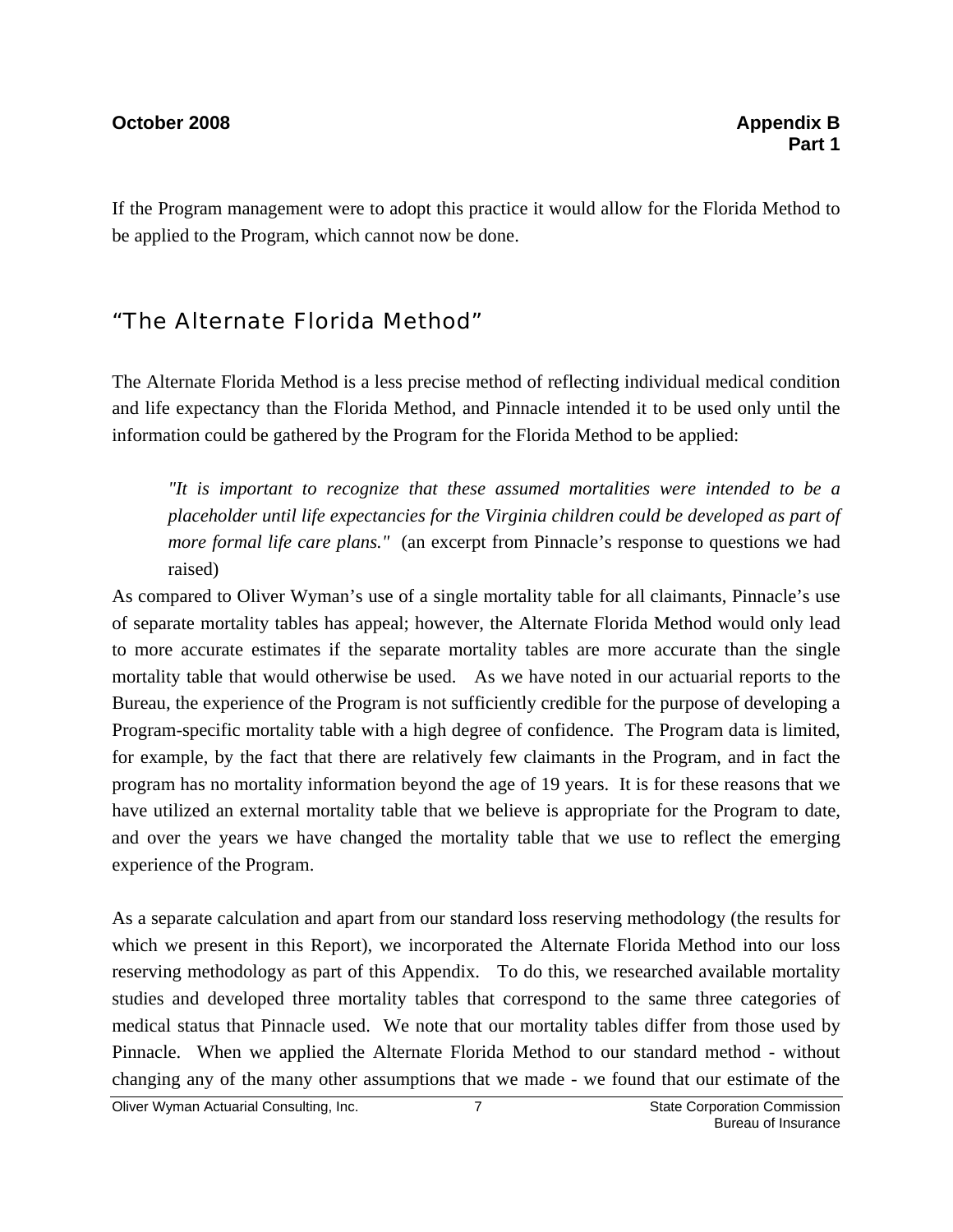### **October 2008 Appendix B 2008 Appendix B 2008**

Program's future claim payments was reduced by approximately \$23.5 million. (We further discuss this \$23.5 million result in Part 2 of this Appendix.)

However, for the reasons we stated above, we are not convinced that this \$23.5 million dollar lower estimate is a more accurate estimate of the Program's future claim payments. There is simply too much uncertainty surrounding the life expectancy of the claimants, particularly beyond the age of 19.

Further, if the goal is for the Program to perform the necessary individual claimant medical assessments in order to apply the Florida Method, there is a risk that an interim adoption of the Alternate Florida Method could lead to funding estimates that are further apart from the funding estimates that would result from the use of the Florida Method as compared to our current funding estimates. That is, it could very well turn out that the use of the Florida Method would result in a future claim payment estimate that is higher than our current estimate; therefore, the interim adoption of the Alternate Florida Method could lead to an immediate reduction in the estimate of future claim payments, only to be followed by a large increase in the estimate of future claim payments when the Florida Method is adopted.

So, while we find the Alternate Florida Method to be reasonable, the use of the method, in and of itself, does not necessarily mean that the resulting future claim payment estimate will be a more accurate actuarial evaluation.

It is, therefore, our recommendation that the Alternate Florida Method not be adopted, and that the Program obtain the individual claimant assessments that are needed in order for the Florida Method to be used for the future actuarial studies.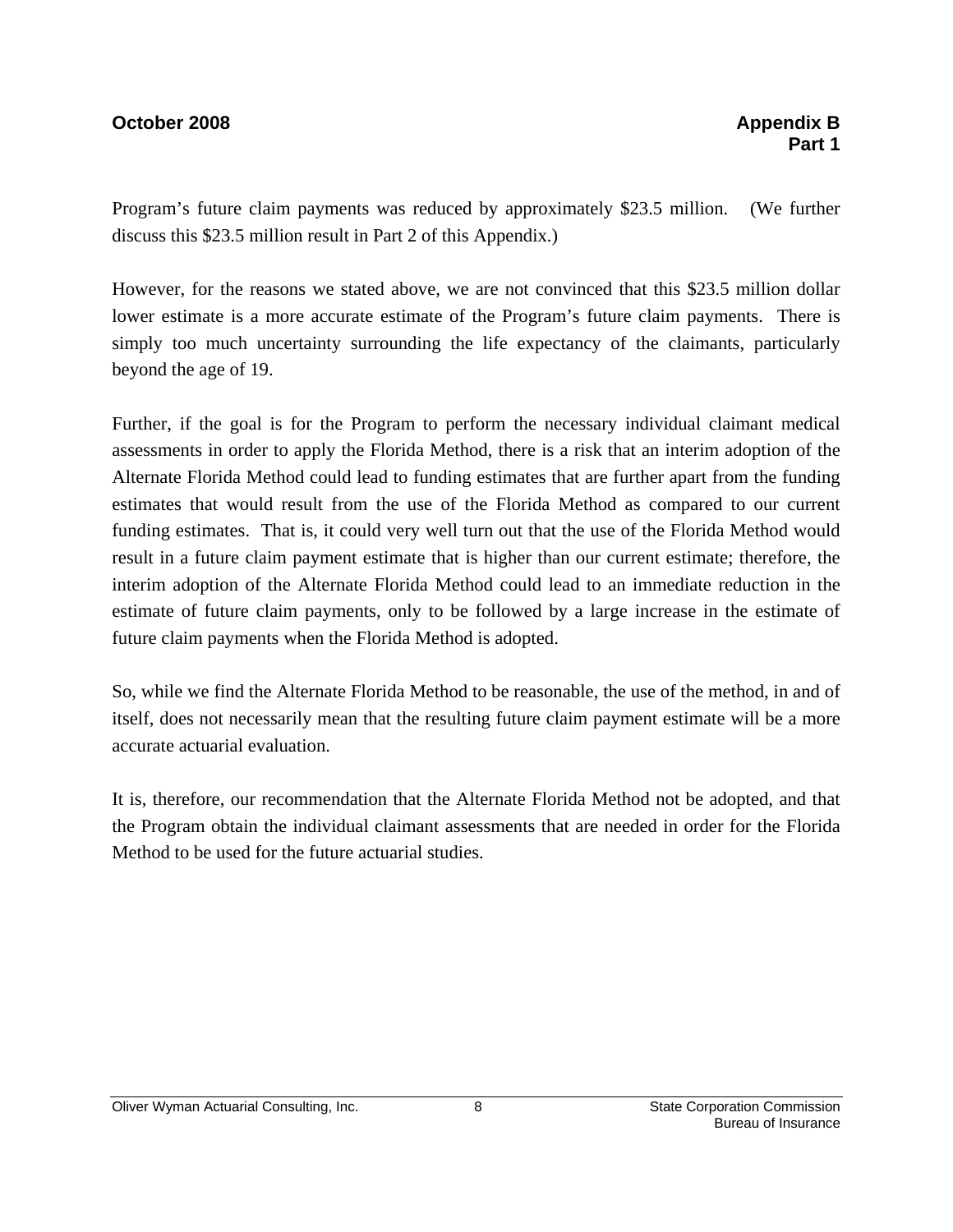## PART 2

# Discussion and Reconciliation of the \$44.1 Million Difference Between the Pinnacle and Oliver Wyman Estimates of the Program's Future Claim Payments as of December 31, 2006

Following the release of the Oliver Wyman August 2007 report, the Program retained Pinnacle to review our report and findings. Pinnacle presented its findings in a September 10, 2007 letter from Mr. Robert Walling of Pinnacle to Mr. George Deebo of the Program. Pinnacle found our findings to be reasonable given the uncertainty surrounding the Program's future costs; however, Pinnacle's best estimate of the Program's future claim payments as of December 31, 2006 was \$44.1 million less than our estimate.

We have not been able to fully reconcile the \$44.1 million difference to differences in the loss reserving methodologies and assumptions applied and made by Oliver Wyman and Pinnacle because we have not been provided with Pinnacle's actuarial report. However, based on the limited information we have received, we believe the \$44.1 million difference is primarily attributed to the following factors.

Pinnacle's Application of the Alternate Florida Method. As we have stated in Part 1 of this Appendix, we have determined that our application of the Alternate Florida Method (based on the three separate mortality tables that we developed) would have the effect of reducing our current estimate of the Program's future claim payments as of December 31, 2007 by \$23.5 million. We believe the impact on our estimate as of December 31, 2006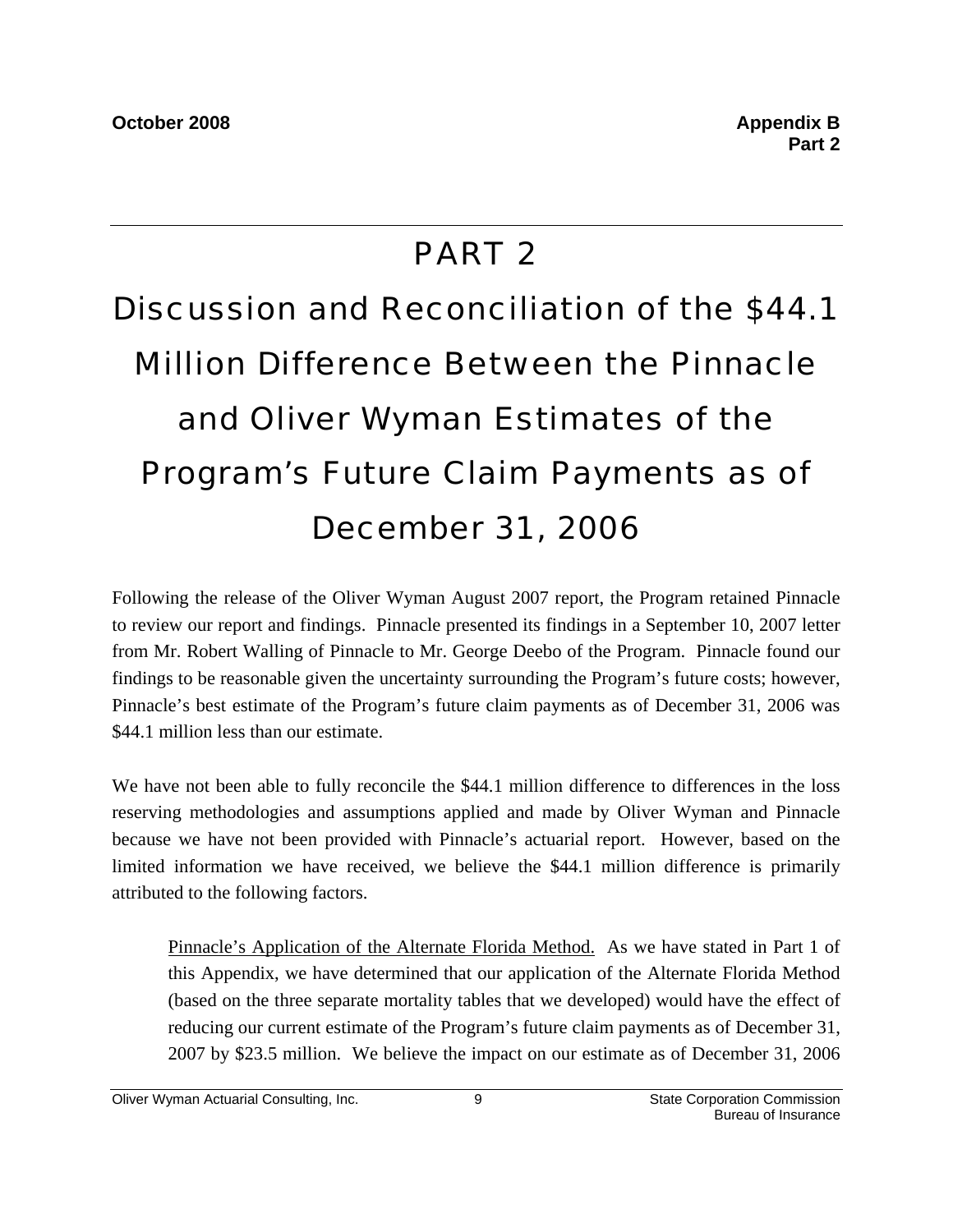would be similar, and hence estimate that Pinnacle's application of the Alternate Florida Method accounts for approximately half of the \$44.1 million difference in our respective estimates of the future claim payments as of December 31, 2006. We note that the \$23.5 million difference includes the effect of the differences in the mortality tables used by Oliver Wyman and Pinnacle in applying the Alternate Florida Method.

Difference in the Manner in Which the Future Benefit Costs for Group B and Group C Claimants is Calculated We estimate that most of the remaining \$22 million or so difference in the Oliver Wyman and Pinnacle estimates of the Program's future claim payments as of December 31, 2006 is attributed to the manner in which future benefit costs for Group C claimants (those claimants born on or before December 31, 2006 that will file and be admitted to the Program after December 31, 2006) and, to a lesser extent, for Group B claimants, were calculated. As discussed in this Report, we have now refined our method for estimating future benefit costs for Group B and Group C claimants and we believe that our new approach is similar to the Pinnacle approach. Hence, the cost estimate reduction resulting from this new approach is incorporated into our current estimate of the Program's future claim payments as of December 31, 2007. However, as explained in this Report, some of the changes in assumptions that we have made in this year's study cause our estimate to be higher and hence offset the effect of this particular change.

Differences in Application of Mortality The remaining difference is largely due to a difference in how we how we applied the mortality table in estimating future claim payments in our 2006 report. As discussed in this Report, we have now refined our method of applying the mortality table in our estimates.

Differences in Other Assumptions We estimate that the relatively small remaining difference in the Oliver Wyman and Pinnacle estimates of the Program's future claim payments as of December 31, 2006 is attributed to differences in other assumptions that we respectively made. These other assumptions include: future benefit cost inflation, future investment returns, future changes in nursing care utilization, etc. These other assumptions are a matter of actuarial judgment and are assumptions that change over time as more claim experience for the Program becomes available.